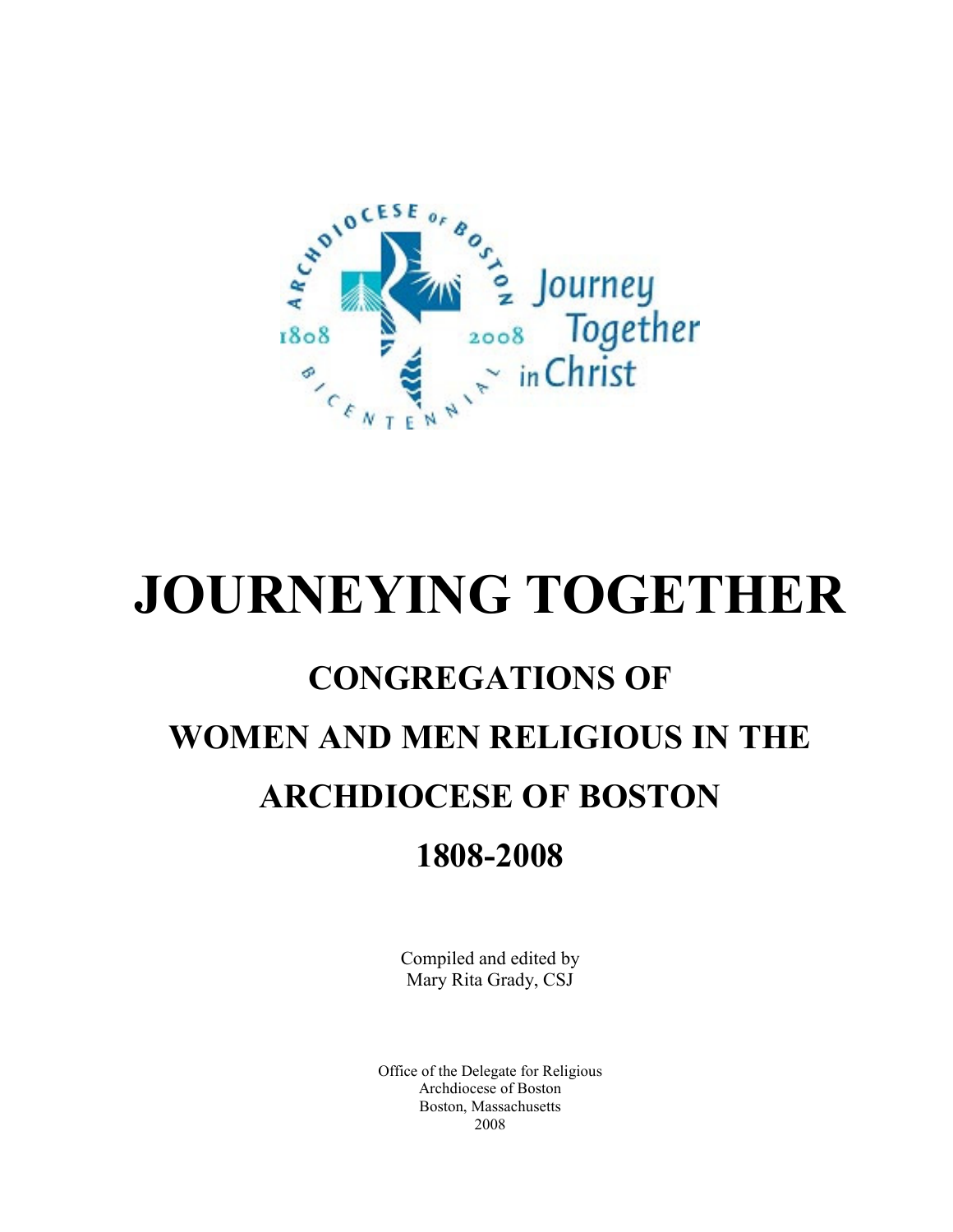Bicentennial Logo by Two Hats Design 131 Concord Street, Wayland, MA 01778-1403 Phone: 508/358-6635 Fax: 508/861-0307

© 2008 by Delegate for Religious, Archdiocese of Boston All rights reserved.

Printed in the United States of America.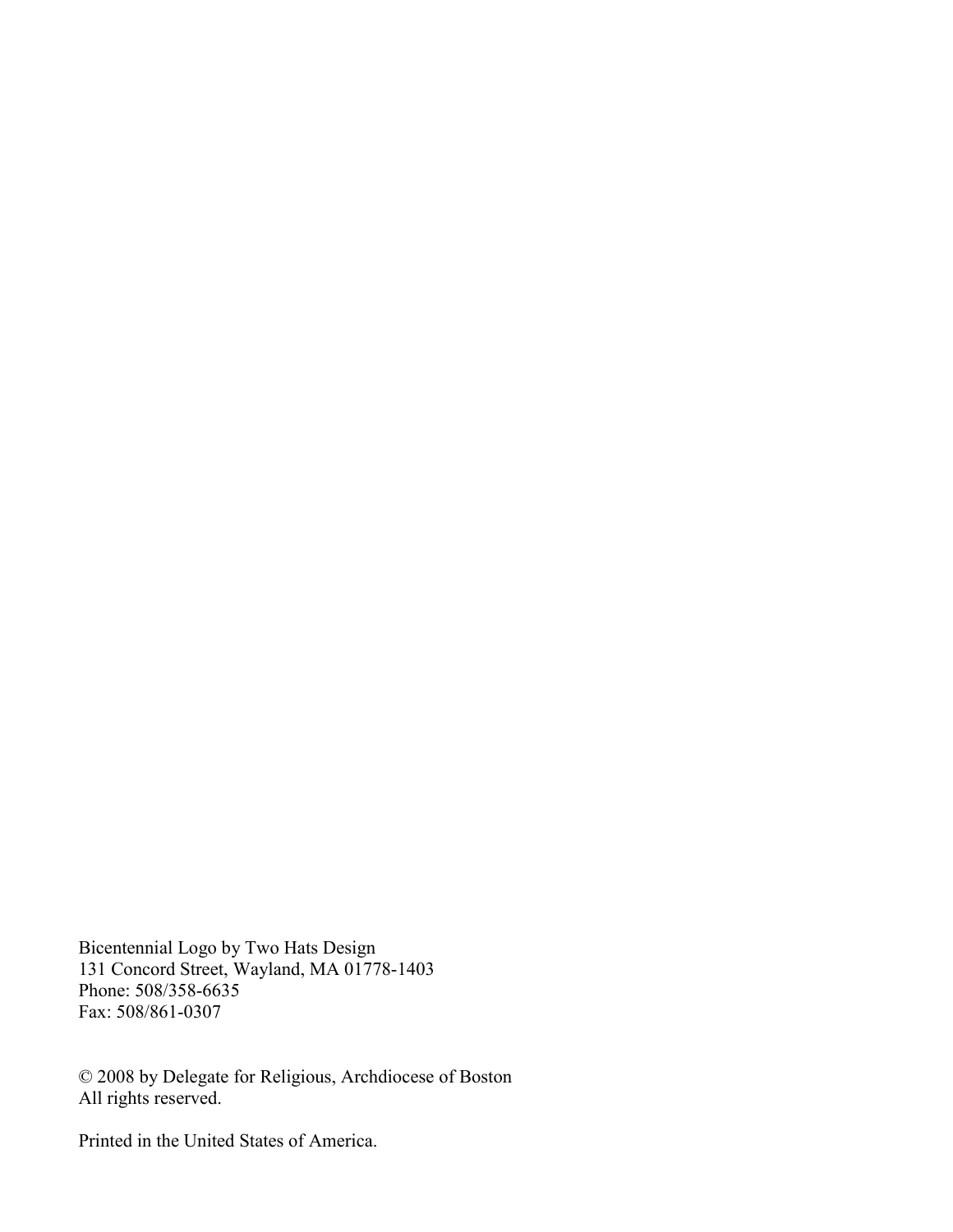### Contents

|           | Foreword                                                                                                                                                                                                                                                                                                                                                                                                                                                                                                                                                                                                                                                                                                                                                                                                                                                                                                                                                                                                                                                                                                                     | $\mathbf{i}$ |
|-----------|------------------------------------------------------------------------------------------------------------------------------------------------------------------------------------------------------------------------------------------------------------------------------------------------------------------------------------------------------------------------------------------------------------------------------------------------------------------------------------------------------------------------------------------------------------------------------------------------------------------------------------------------------------------------------------------------------------------------------------------------------------------------------------------------------------------------------------------------------------------------------------------------------------------------------------------------------------------------------------------------------------------------------------------------------------------------------------------------------------------------------|--------------|
|           | <b>Introduction</b>                                                                                                                                                                                                                                                                                                                                                                                                                                                                                                                                                                                                                                                                                                                                                                                                                                                                                                                                                                                                                                                                                                          | 11           |
| Chapter 1 | 1808-1825                                                                                                                                                                                                                                                                                                                                                                                                                                                                                                                                                                                                                                                                                                                                                                                                                                                                                                                                                                                                                                                                                                                    | 1            |
|           | Ursulines                                                                                                                                                                                                                                                                                                                                                                                                                                                                                                                                                                                                                                                                                                                                                                                                                                                                                                                                                                                                                                                                                                                    |              |
| Chapter 2 | 1825-1846                                                                                                                                                                                                                                                                                                                                                                                                                                                                                                                                                                                                                                                                                                                                                                                                                                                                                                                                                                                                                                                                                                                    | 3            |
|           | Daughters of Charity of St. Vincent de Paul                                                                                                                                                                                                                                                                                                                                                                                                                                                                                                                                                                                                                                                                                                                                                                                                                                                                                                                                                                                                                                                                                  |              |
| Chapter 3 | 1846-1866                                                                                                                                                                                                                                                                                                                                                                                                                                                                                                                                                                                                                                                                                                                                                                                                                                                                                                                                                                                                                                                                                                                    | 6            |
|           | Order of St. Augustine; Sisters of Notre Dame de Namur;<br>Franciscan Friars Minor, Sisters of Mercy                                                                                                                                                                                                                                                                                                                                                                                                                                                                                                                                                                                                                                                                                                                                                                                                                                                                                                                                                                                                                         |              |
| Chapter 4 | 1866-1907                                                                                                                                                                                                                                                                                                                                                                                                                                                                                                                                                                                                                                                                                                                                                                                                                                                                                                                                                                                                                                                                                                                    | 10           |
|           | Sisters of the Good Shepherd; Missionary Oblates of Mary Immaculate; Sisters of Charity of<br>Montreal; Congregation of Notre Dame; Little Sisters of the Poor; Redemptorists; Franciscan<br>Friars; Sisters of St. Joseph of Boston; Brothers of Charity; Religious of the Sacred Heart; Sisters<br>of Charity of Ottawa; Brothers of St. Francis Xavier; School Sisters of Notre Dame; Marist<br>Fathers and Brothers; Sisters of Charity of Nazareth; Sisters of the Third Order of St. Dominic;<br>Franciscan Sisters of Allegany; Sulpicians; Servants of the Immaculate Heart of Mary; Sisters of<br>Charity of Halifax; Sisters of St. Anne; Dominican Sisters of St. Catharine, Kentucky; Scalabrini<br>Fathers; Sisters of Charity of St. Elizabeth, New Jersey; Sisters of Providence of St. Mary-of-the-<br>Woods; Sisters of St. Dominic of the American Congregation of the Sacred Heart of Jesus; Carmel<br>of Our Lady and St. Joseph; Sisters of St. Francis of Philadelphia; Marist Brothers of the Schools;<br>Sistem of St. Moure of Nomen, Drothom of the Second Heavy, Little Sistem of the Holy Equily |              |

Sisters of St. Mary of Namur; Brothers of the Sacred Heart; Little Sisters of the Holy Family; Missionary Franciscan Sisters of the Immaculate Conception; Sisters of the Assumption of the Blessed Virgin; Sisters of St. Chrétienne; Congregation of the Sacred Hearts of Jesus and Mary; Holy Union Sisters; Stigmatine Fathers and Brothers; Congregation of the Sisters of St. Felix of Cantalice; Order of St. Clare

### **Chapter 5 1907-1944 52**

#### Congregation of the Passion; Franciscan Missionaries of Mary; Sisters of the Holy Child Jesus; Venerini Sisters; Religious of the Cenacle; Religious of Christian Education; Catholic Foreign Missionary Society of America; Sisters of the Blessed Sacrament; Grey Nuns of the Sacred Heart; Missionary Sisters of the Society of Mary; Society of the Divine Word; Poor Sisters of Jesus Crucified and the Sorrowful Mother; Society of Jesus; Bernardine Franciscan Sisters; Discalced Carmelite Friars of the Immaculate Heart of Mary

#### **Chapter 6 68 1944-1970 68 68 1944-1970** 68

Missionaries of Our Lady of La Salette; Missionary Servants of the Most Blessed Trinity; Missionary Society of St. Paul the Apostle; Salesians of Don Bosco; Sisters of St. Joan of Arc; Hospitaller Brothers of St. John of God; African Mission Fathers; Congregation of the Sisters of Bon Secours; Mission Helpers of the Sacred Heart; Sisters of Divine Providence; Xaverian Missionaries; Congregation of Daughters of Mary of the Immaculate Conception; Daughters of Clare of Assisi; Little Sisters of the Assumption; Sisters of St. Francis of Assisi; Missionary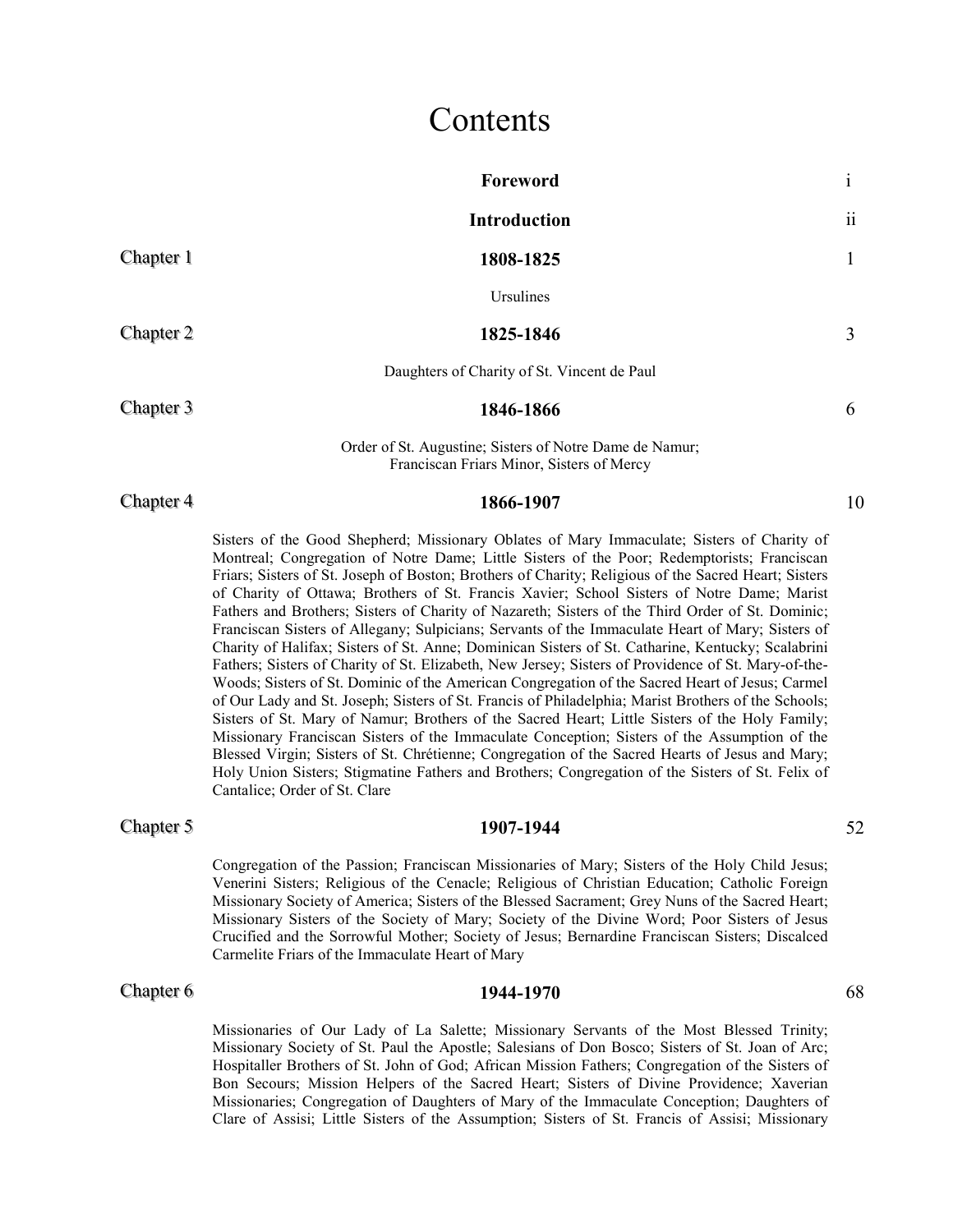Sisters of St. Columban; Order of St. Camillus; Sisters of the Holy Cross; Dominican Friars; Sons of Divine Providence; Trappistines; Medical Missionaries of Mary; Franciscan Missionary Sisters for Africa; Franciscan Sisters of the Atonement; Sisters of St. Martha of Antigonish; Sons of Mary; Carmelite Sisters for the Aged and Infirm; Daughters of St. Paul; Benedictines; Institute of the Sisters of Our Lady of Mt. Carmel; Little Missionary Sisters of Charity; Congregation of Christian Brothers; Sisters of the Presentation of Mary; Discalced Carmelite Nuns of Danvers; Oblate Sisters of the Most Holy Redeemer; Dominican Sisters of Bethany; Franciscan Friars of the Atonement; Christian Brothers; Daughters of Charity of the Sacred Heart of Jesus; Augustinians of the Assumption

#### Chapter  $7$

#### ter 7 **1970-1983 1970-1983 101**

Little Brothers of St. Francis; Congregation of the Sacred Hearts of Jesus and Mary; Medical Mission Sisters; Oblates of the Virgin Mary; Franciscan Sisters of the Immaculate Conception; Daughters of St. Mary of Providence; Sisters, Servants of the Immaculate Heart of Mary

#### **Chapter 8 1984-2002** 107

Daughters of the Holy Spirit; Clerics of St. Viator; Missionaries of Charity; Order of the Servants of Mary; Sisters of St. Joseph of Baden; Sisters of Our Lady of Mercy; Sisters of St. Brigid; Society of Mary of Bordeaux; Religious of Jesus and Mary; Sisters of Charity of St. Mary; Brotherhood of Hope; Sisters of the Eucharistic Heart of Jesus; Sisters of St. Marcelline; Missionary Sisters of St. Charles Borromeo

#### **Chapter 9** 2003- **2003-** 116

Franciscans of the Primitive Observance; Priestly Fraternity of St. Charles Borromeo; Religious Sisters of Mercy

 $Index \qquad 119$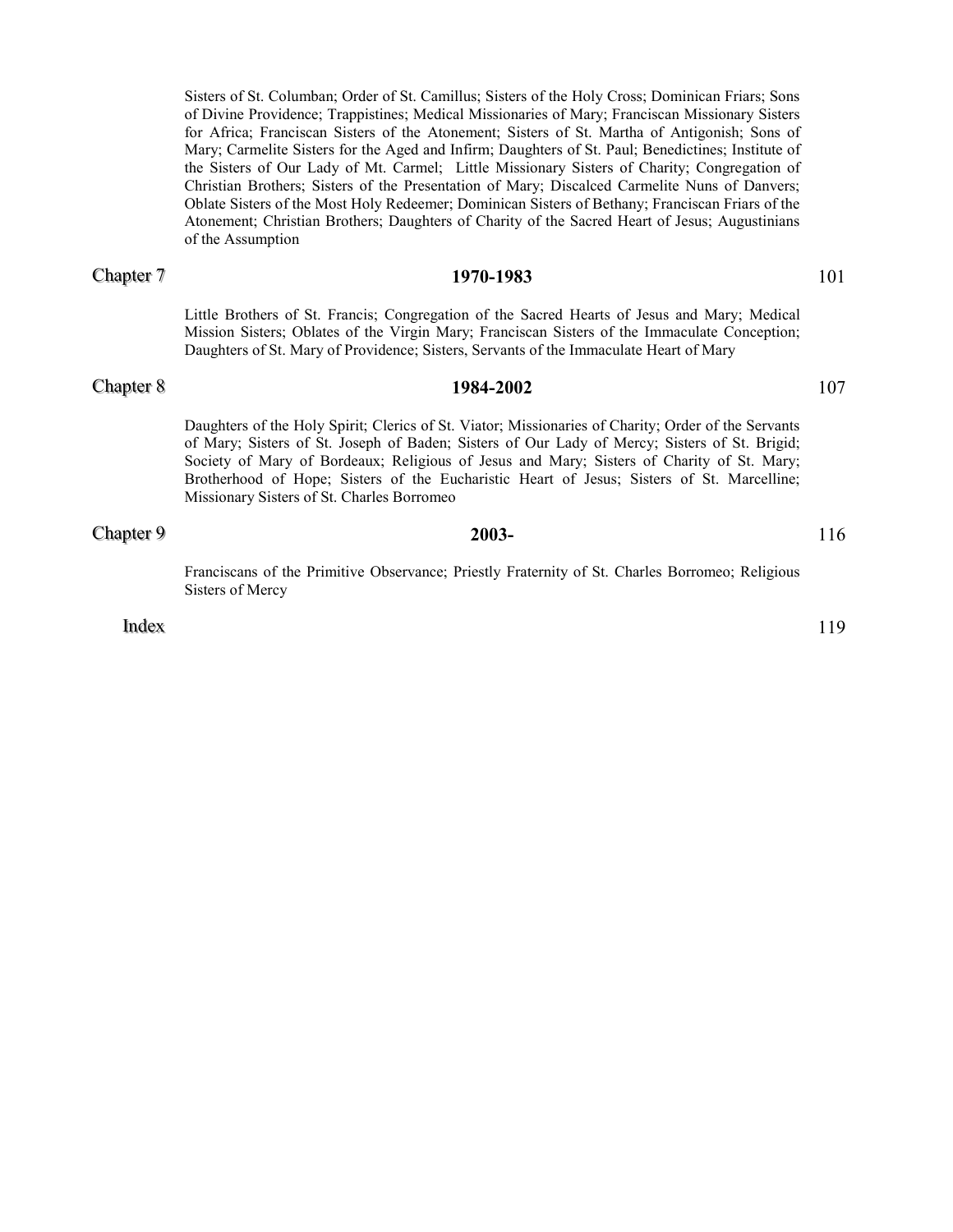### **Foreword**

### **Journey Together in Christ A Chronicle of Religious Communities That Have Served the Archdiocese of Boston during the Last 200 Years**

In 2005 His Eminence, Cardinal Seán P. O'Malley, OFM Cap. created a committee to plan for the celebration of the Archdiocesan Bicentennial. Cardinal Seán's vision for the 200<sup>th</sup> Anniversary celebration included this comment that has given direction to all Bicentennial events and projects:

> The Archdiocesan Bicentennial should help us to look at our history with gratitude, reverence the present and move into the future with hope, confident

that God is with us always.

As Delegate for Religious for the Archdiocese of Boston, I have the blessing and privilege of witnessing the dedication and faithful service of more than 120 communities of Sisters, Brothers and Religious Priests. "The love of Christ impels" (2 Cor 5:14) them to prayer and generous service of others. The words of Christ: "Go sell all that you have and come follow me," (Mt 19:21) have inspired countless men and women to say yes to the Call to Religious Life. The charisms of religious communities, the inspiration on which each community was founded, are precious jewels that mirror the words of Jesus in the Gospel of John, "That all may be one". (Jn 17:1) Men and women religious engage in the spiritual and corporal works of mercy to bring all closer to God and neighbor.

My hope for the Bicentennial celebration was to try to document the ministry and life of the many religious communities that are part of the Archdiocese of Boston.

The following pages represent a wonderful Love Story. They speak of courageous founders, faithfilled major superiors, and devoted religious who responded generously to the invitation to come to Boston. Concerned for the pastoral care of a large immigrant population, and trusting in the providence of God, religious communities built schools, hospitals and social service agencies. Their legacy for the next 200 years is that with God all things are possible.

I am very grateful to all the religious communities that submitted entries for this publication. I pray that God will bless them abundantly for their presence in the Archdiocese of Boston.

> Marian Batho, CSJ Delegate for Religious, Archdiocese of Boston October 28, 2008

## **Acknowledgements**

This work would not have been possible without the contributions of many people:

all those who took care to submit histories and to verify information;

the proofreaders, Eleanor K. Shea, CSJ, and Philomene Walsh, CSJ;

Ann Grady, CSJ who suggested LuLu

and produced a cover appropriate to the content;

and Marian Batho, CSJ who trusted that this book would see the light of day.

To all, I extend my thanks and warm regard.

Mary Rita Grady, CSJ October 28, 2008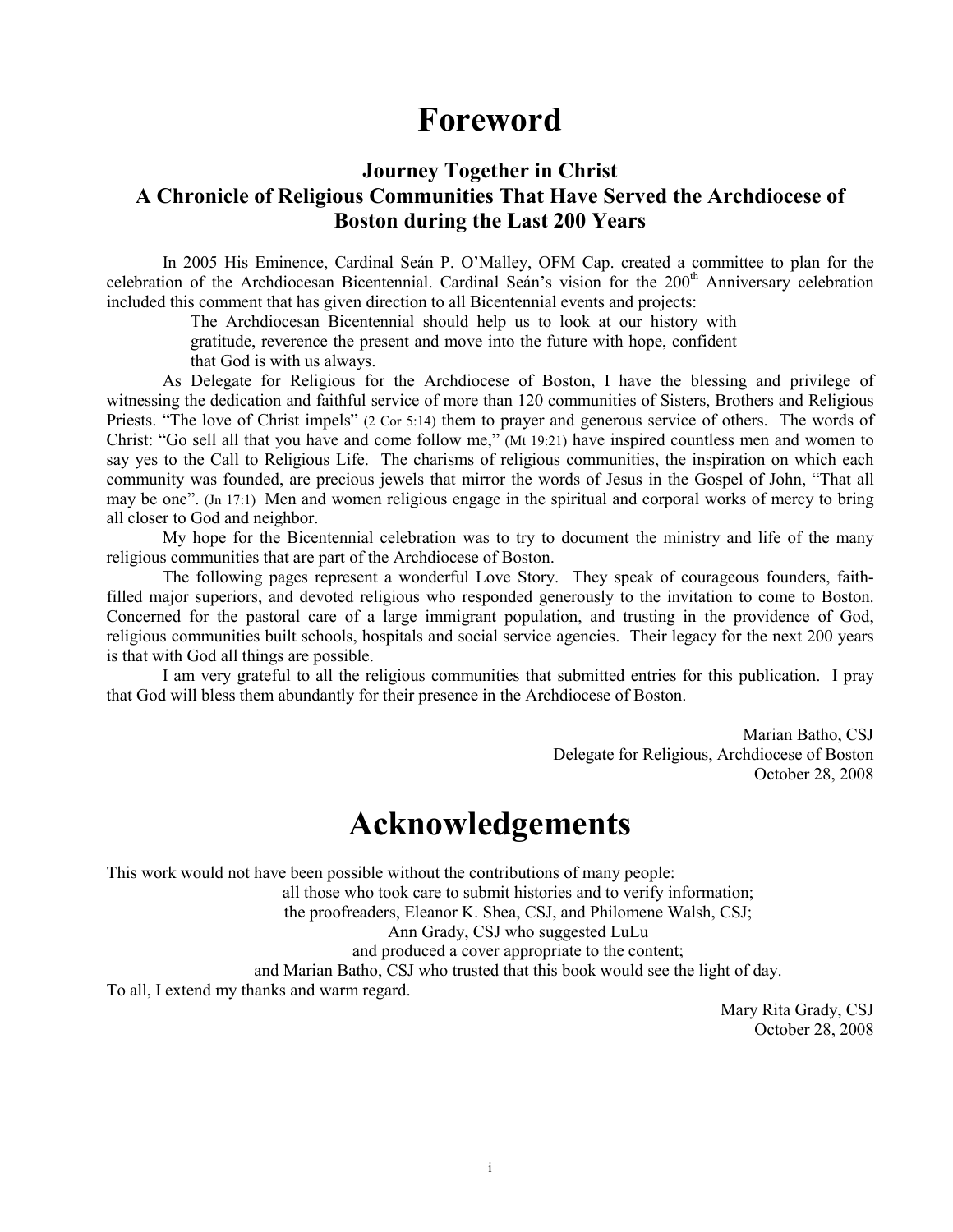### **Introduction**

Before boundaries were set, Catholic women and men religious were ministering in the New World. The first Roman Catholic diocese, Baltimore, was established in 1789. On April 8, 1808, four new Roman Catholic dioceses were established in the United States of America: Boston, New York, Philadelphia and Bardstown. At that time the diocese of Boston included all the New England States. Beginning in 1843, other dioceses were carved out of the diocese of Boston. In 2008 the Archdiocese of Boston includes part of the state of Massachusetts.

Because of the changes in the geographical boundaries, it has not been possible to make this publication comprehensive of all the congregations of women and men whose ministry has been in the Diocese/Archdiocese of Boston since its inception. Nevertheless this publication is a tribute to the women and men who, from the establishment of the diocese of Boston in 1808 have worked and walked together with each other in a life of consecration, who have worked and walked together with laity and with clergy to make visible and to build up the church by serving each other and their neighbors.

In the Bicentennial Prayer we can hear the aspirations and achievements of the religious women and men who have gone before us, as well as of those currently ministering within the Archdiocese, in their endeavor to keep the spirit of the current motto—to JOURNEY TOGETHER IN CHRIST.

#### THE BICENTENNIAL PRAYER

All loving and gracious God, we thank you for the gift of your Son, Jesus Christ. For two hundred years we have journeyed together as members of his Church in the Archdiocese of Boston. We have tried to live the gospel message in service to one another. Continue to walk with us as we seek to be receptive to your grace in Word and sacrament. Send us your spirit to enlighten our minds, strengthen our wills and open our hearts. By our witness may others know you. Through the intercession of Mary Immaculate, may the Church in Boston JOURNEY TOGETHER IN CHRIST with courage, joy and peace. Amen.

#### A NOTE ON METHOD

Although there has been some editing of the responses, generally, they are as they were submitted. Some are very brief; while others are longer; and all are interesting and inspiring. Occasionally, there is only a notation of the congregation, date of arrival in Boston, first place of ministry, a motto and congregational initials.

Descriptions of congregations are arranged chronologically by year of coming to the Diocese of Boston and are grouped by dates coinciding with the term of the Diocesan Bishop.

Mary Rita Grady, CSJ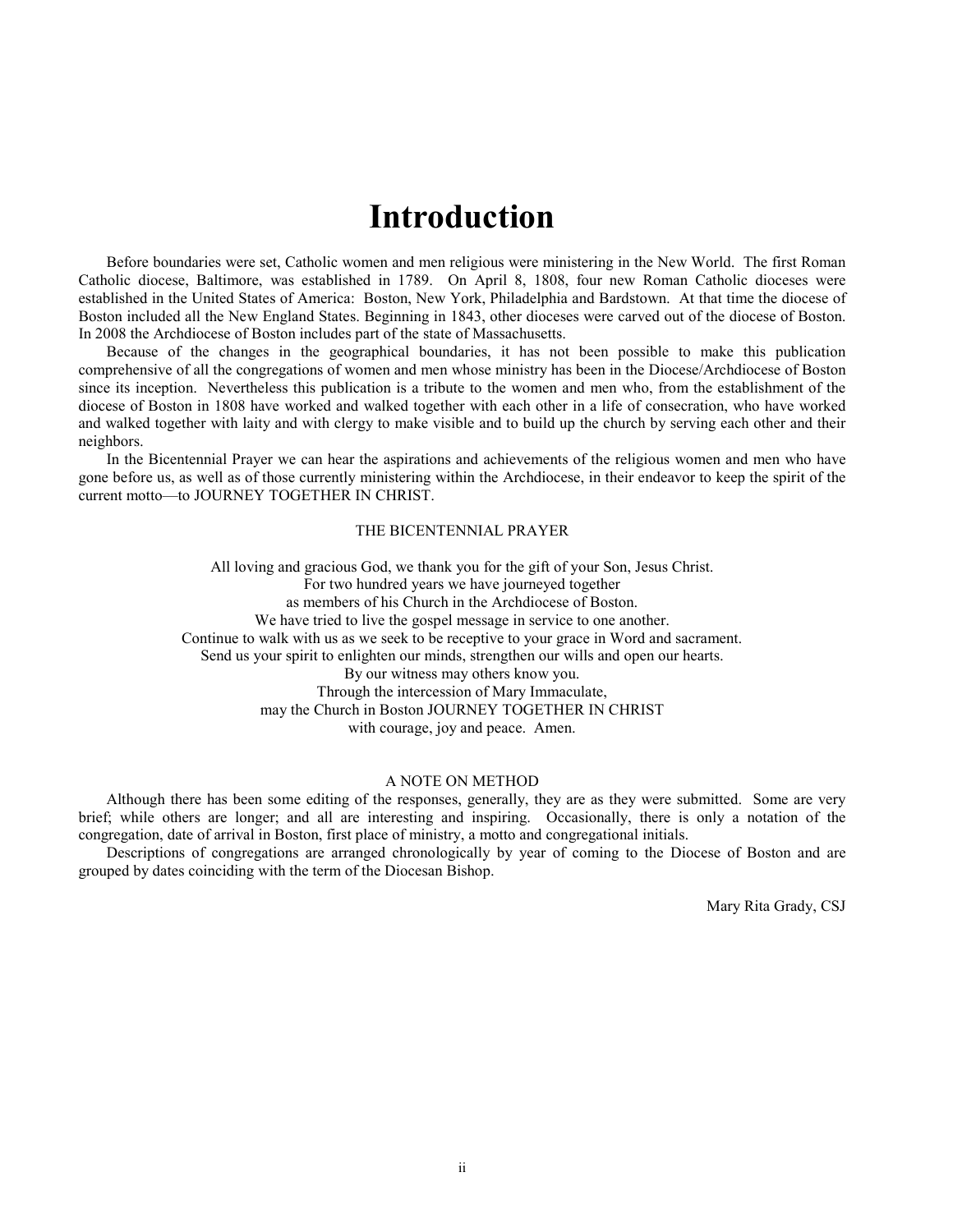## **1808-1825**

#### **Bishop: John Lefevre de Cheverus (1808-1825)**

#### **Ursulines 1819 Charlestown To Him alone the glory! OSU**

[Bishop Cheverus'] third project was to prepare to house the **Ursulines**. About the beginning of the year **1819** he bought for this purpose a plot of land adjoining the Cathedral property on the East. . . . In June, **1820**, Bishop Cheverus went to Montreal, where he met the four Ursulines, two professed and two novices, and accompanied them to Boston. By the  $18<sup>th</sup>$  of July they were installed in their new house here. . . . As soon as they arrived, they had begun to teach catechism, and by early September had already done much to renew the spirit of piety among the young girls, and had also received a postulant as a lay sister. They planned not to take boarders until the next year, but would keep a day-school for poor girls: and indeed in September, they opened their school with more than one hundred young girls as pupils, divided between morning and afternoon sessions. . . . Thus, Boston had its first really parochial school.

> [Robert Howard Lord, John E. Sexton, Edward T. Harrington. *History of the Archdiocese of Boston in the Various Stages of Its Development 1604-1943*. (New York: Sheed and Ward, 1944) Vol. I, 723, 724.]

**Name of Community**: Ursulines of the Roman Union

#### **Date of Foundation in Archdiocese of Boston**: 1819

Sisters stayed in the Rectory of Holy Cross while the Monastery was being built. The first Ursuline Academy, Mount Benedict, Charlestown, was burnt in 1834.

#### **Mission Statement**:

- We are the daughters of Saint Angela Merici, members of an International Order, commissioned by the Church to undertake the work of evangelization through the media of education on every level.
- We have inherited Angela's distinctive interweaving of contemplation and apostolate that leads us to respond to every person's deepest need, the need of God.
- As members of the Northeastern Province, directly descended from Mary of the Incarnation, we are courageously dedicated to the spread of the Kingdom, despite the very real limitations of our paucity of number and encroachment of age. Our very neediness is a claim on God's merciful omnipotence.

To Him alone is the glory!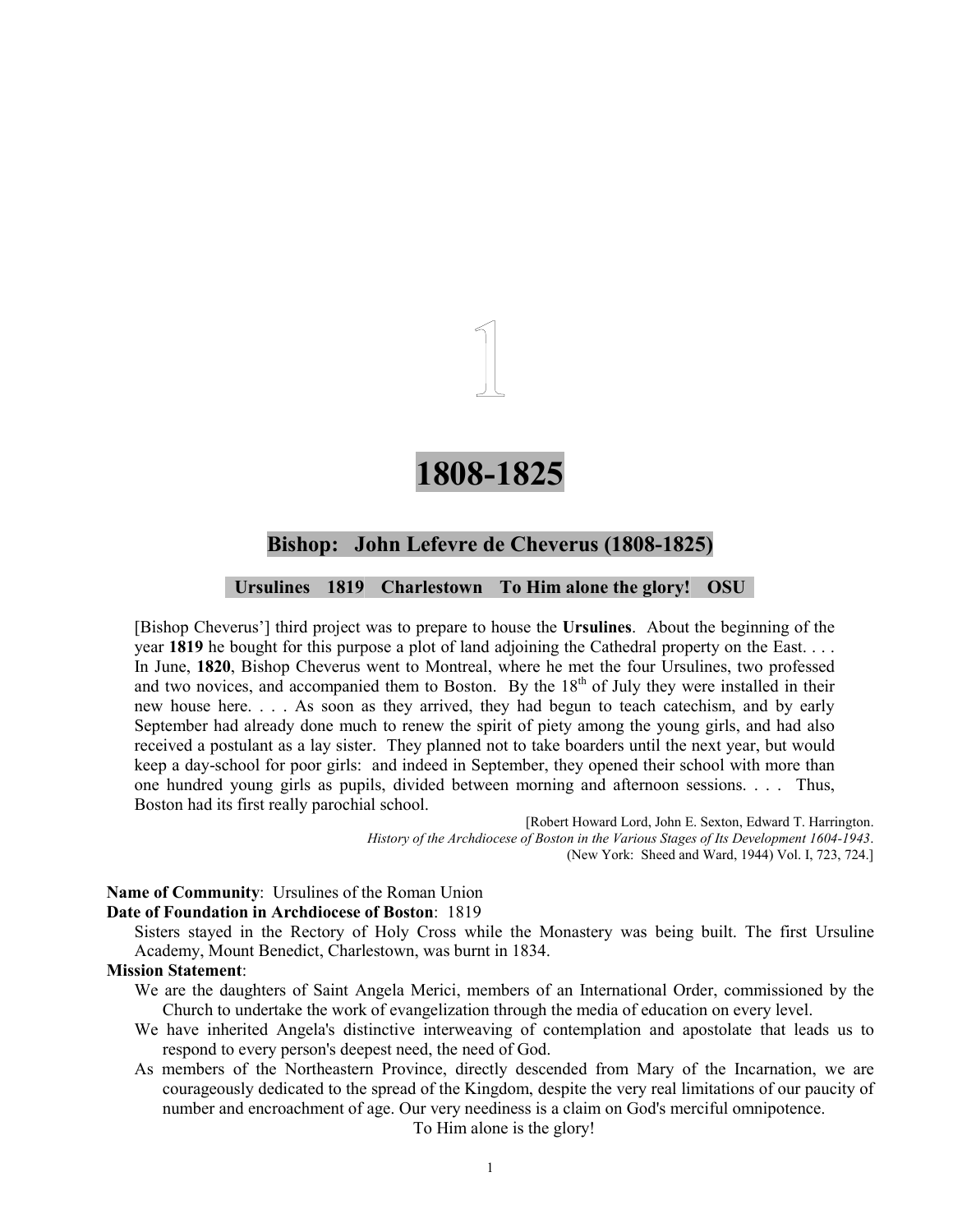#### **Ministries**:

**1819-1834** Charlestown

**1946-1959** Boston

**1958-** Dedham

Ursuline Academy--Independent college preparatory day school for young women in grades 7-12 65 Lowder Street

Dedham, MA

#### **Significant Dates**:

**1535** Foundation in Brescia, Italy by St. Angela Merici

## **Contact Information**:

**Sr. Angela Krippendorf, o.s.u.** Interprovince Incorporation House - Chicago, IL.

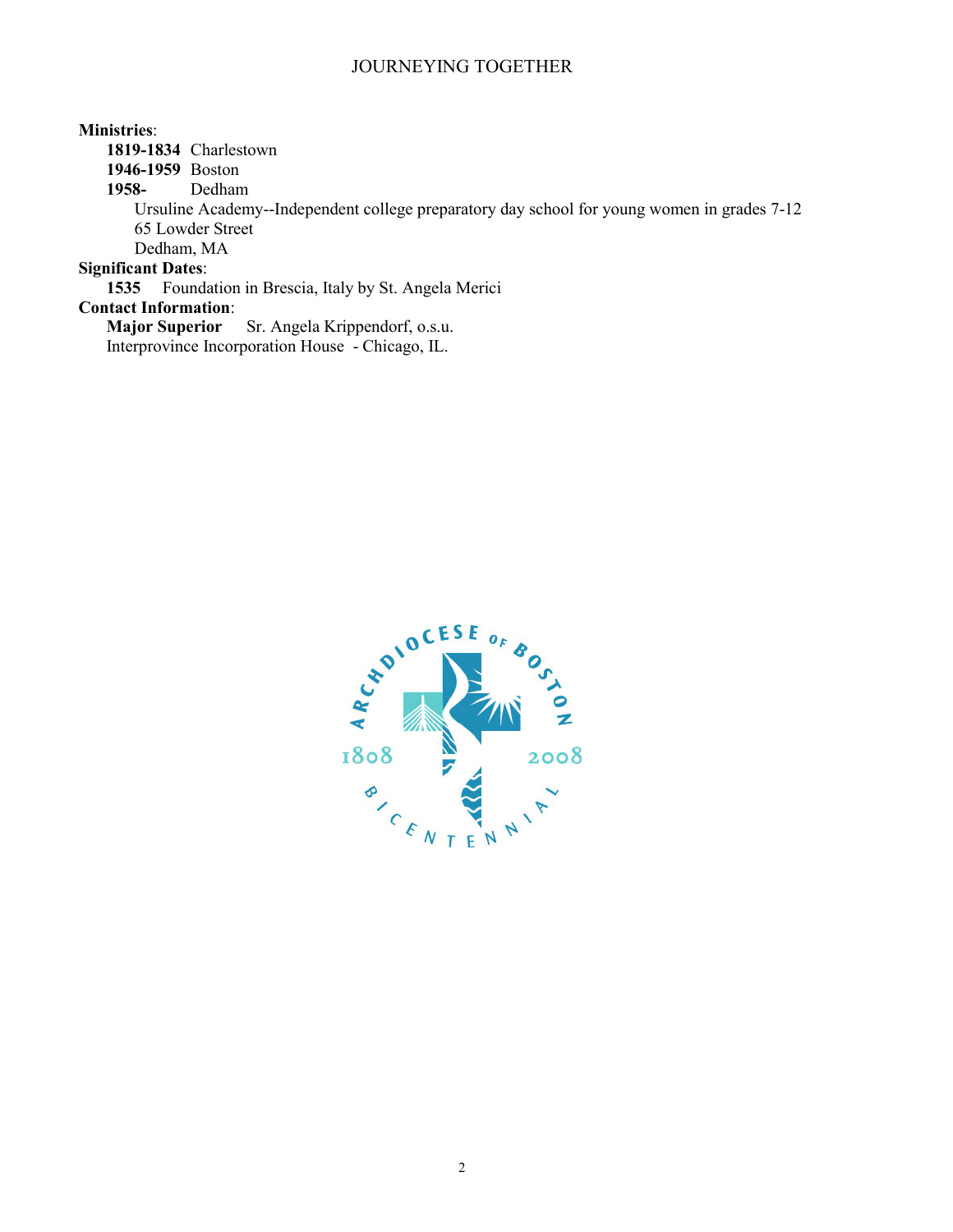

## **1825-1846**

### **Bishop: Benedict Joseph Fenwick, SJ (1825-1846)**

| Daughters of Charity of    | 1832 | <b>Boston</b> | The sick and the poor claim their         | DC |
|----------------------------|------|---------------|-------------------------------------------|----|
| <b>St. Vincent de Paul</b> |      | (Fort Hill)   | attention, and they are continually doing |    |
|                            |      |               | <b>good.</b>                              |    |

#### **Who We Are**:

The **Daughters of Charity** are a worldwide Society of Apostolic Life called to serve Jesus Christ in the person of the poor and the marginalized. Motivated by the love of Christ and strengthened by a deep prayer life, we live and pray in community, supporting each other in our common mission of service.

Like women in other communities, we make vows of poverty, chastity and obedience. What distinguishes us, however, is a fourth vow of service of the poor. Another distinction is that Daughters of Charity do not make perpetual vows, but renew them every year on the Feast of the Annunciation, which permits us to choose again our commitment to our God and to the poor.

#### **How We Began**:

Our mission of assisting the most abandoned goes back to 1633 when a French peasant priest, Vincent de Paul, and an aristocratic widow, Louise de Marillac, established the Daughters of Charity in response to the cries of the poor in seventeenth century France. Over time, the community spread to every comer of the globe in response to the needs of those who are poor.

The white wings of the Daughters of Charity became the universal symbol of charity throughout the world. **Date of Establishment in Boston**: 1832, Fort Hill, Boston

#### **What We Do**:

Our Ministries include education, spirituality, health care, social ministry, the creative arts, pastoral ministry and advocacy for change. As needs change, so do our services. Our mission calls us to be innovative and inventive, collaborative and inclusive. In whatever we do, we strive to perform our service in imitation of Jesus Christ.

#### **Significant Dates:**

**1832** In 1832 the Sisters of Charity assumed sponsorship of St Aloysius Day School founded by Bishop Fenwick in Cambridge Massachusetts. During 1832 cholera epidemic Sisters working at the school cared for orphaned children and began St Vincent's Home for Girls. In 1948, the orphan asylum closed and Immaculate Conception school staffed by the Daughters of Charity opened in the former St. Vincent's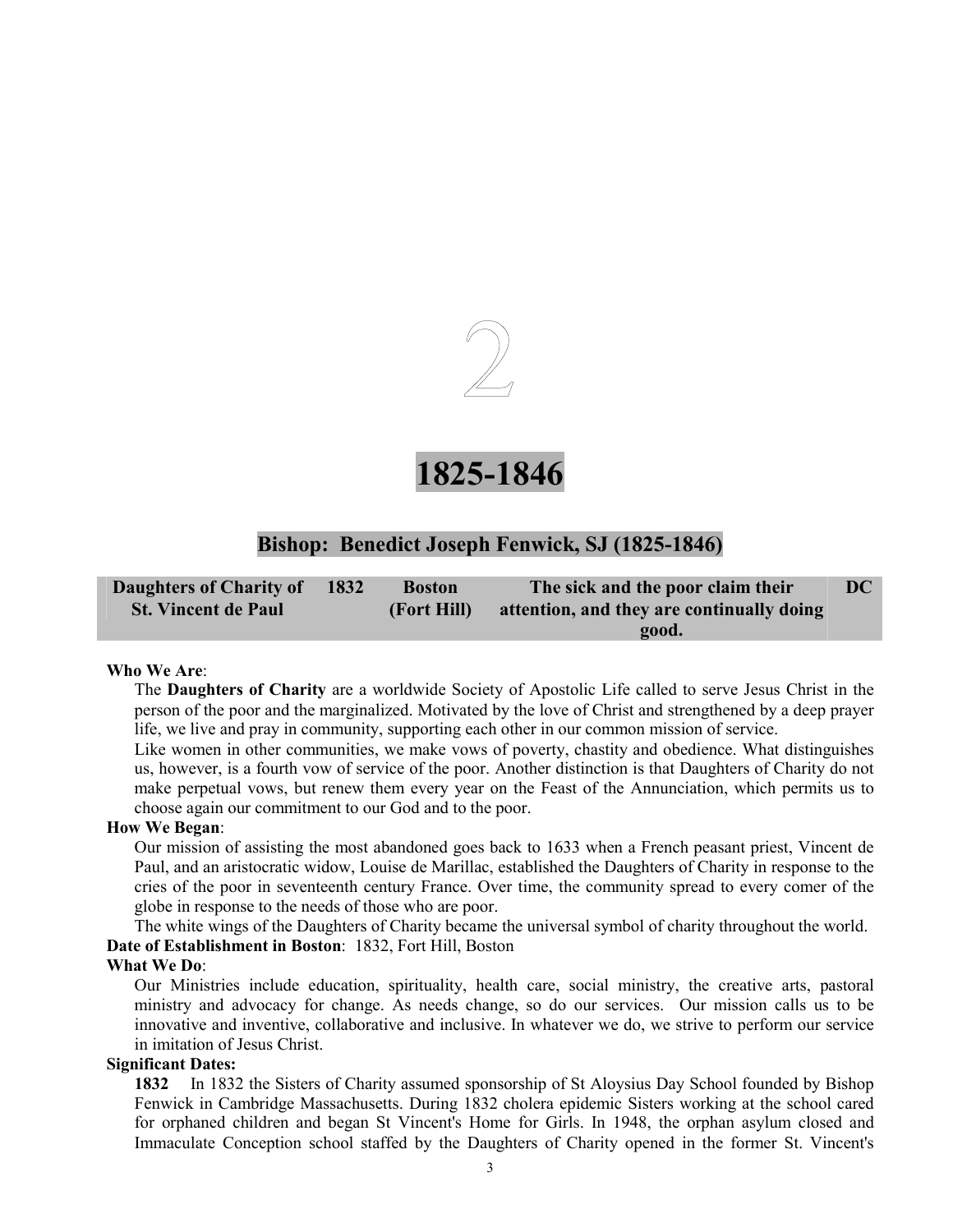Home building. The School was transferred to the Sisters of St. Joseph in 1953.

**1863** Carney Hospital opened in South Boston under the administration of the Daughters of Charity. Carney Hospital served the healthcare needs of the community including providing care for soldiers wounded in the Spanish American War and World War I, treating victims of the 1918 Influenza Epidemic, and introducing several medical and surgical advances to the Boston area. In 1953 the Hospital moved to a new facility in Dorchester, MA. The Daughters of Charity transferred sponsorship of the Hospital to Caritas Christi Health Care System in 1997.

**1864** The Temporary Home for Destitute Catholic Children of Boston began in 1864 under the direction of Catholic laypeople. In 1866 the Daughters of Charity assumed sponsorship and administration of the Home. It functioned as a temporary home for Catholic children available for adoption in Catholic homes across the United States. In 1946 the name changed to the Home for Catholic Children. The Home opened a new facility in 1953 in Jamaica Plain, MA and was renamed Nazareth Child Care Center. Nazareth gave short-term care to children whose families were in crisis. It operated until 1985 when the residential program closed. After the closure of the residential program, the Seton pre-school and Day Care Center continued to operate under the administration of the Daughters of Charity and the sponsorship of the Archdiocese of Boston. During the 1990's Nazareth family Center began providing care for foster children, and providing services to families affected by HIV / AIDS.

**1865** The Daughters of Charity were invited to St. Peter's Parish in Lowell to staff a school for factory girls.

**1866** St Mary's School in Dedham MA began. The Daughters staffed the school until 1879 when the school closed for lack of support. It was inaccessible to the majority of Catholic children in Boston.

**1867** St John's Hospital opened in Lowell, MA under the administration of the Daughters of Charity. The School of Nursing opened in 1892, and closed in 1951 when it merged with Carney and St Margaret's schools of nursing to form Catherine Labouré School of Nursing. The Daughters of Charity withdrew from St John's in 1961. Administrative responsibilities for the hospital were transferred to Sisters of St Martha of Nova Scotia.

**1870** The Sisters opened an orphan asylum and continued to operate it and the school until 1887, when the Daughters withdrew from the parish.

**1874** The maternity wing of Carney Hospital is incorporated as St. Ann's Infant Asylum and Lying In Hospital, eventually moving out of the Carney facilities to become St. Mary's Asylum and St Margaret's Hospital in Dorchester.

**1892** Carney Hospital School of Nursing, the first Catholic School of Nursing in New England, opens at Carney Hospital. In 1951 it joined St Margaret's Hospital School of Nursing, and St John's Hospital Lowell to form Catherine Labouré School of Nursing. The school opened at the College's present location, adjacent to the Carney Hospital, and operated as an independent three- year diploma school. The School of Nursing's charter was amended in 1971 and the College was established with associate degree- granting authority in nursing and allied health. The Daughters of Charity of St. Vincent de Paul sponsored the college until February 1, 1997. Caritas Christi Health Care System now sponsors the College.

**1893** St. Mary's School opened in Franklin, MA at the request of the Pastor of St Mary's Parish, Rev Martin Lee. In 1900 St. Mary's Church was destroyed by fire leaving the parish in debt and unable to properly finance the school. As a result, the Daughters withdrew in 1902.

**1907** Columbus Day Nursery was opened in South Boston by the Knights of Columbus to care for immigrant children and aid their mothers. It quickly expanded from a day nursery to a multi-service agency providing a spectrum of services to the local community including day care and a visiting nursing service. In 1947 the Knights of Columbus transferred responsibility for Columbus Day Nursery to the Archdiocese of Boston and it was renamed Labouré Center. Labouré clinic, a health care clinic specializing in maternity care, was opened in 1966 under the auspices of Labouré Center. In 1992 Labouré Center joined Catholic Charities. The Daughters of Charity withdrew their participation in 2000.

**1908** St John of God Hospital opened as a hospital for contagious diseases. Originally named the Boston Homeopathic Hospital it changed its name to the Haynes Memorial Hospital, and eventually to St John of God Hospital when it became a chronic disease facility in 1960. In 1974 the Daughters of Charity took over the administration of the Hospital from the Hospitaller Brothers of St John of God. The Daughters of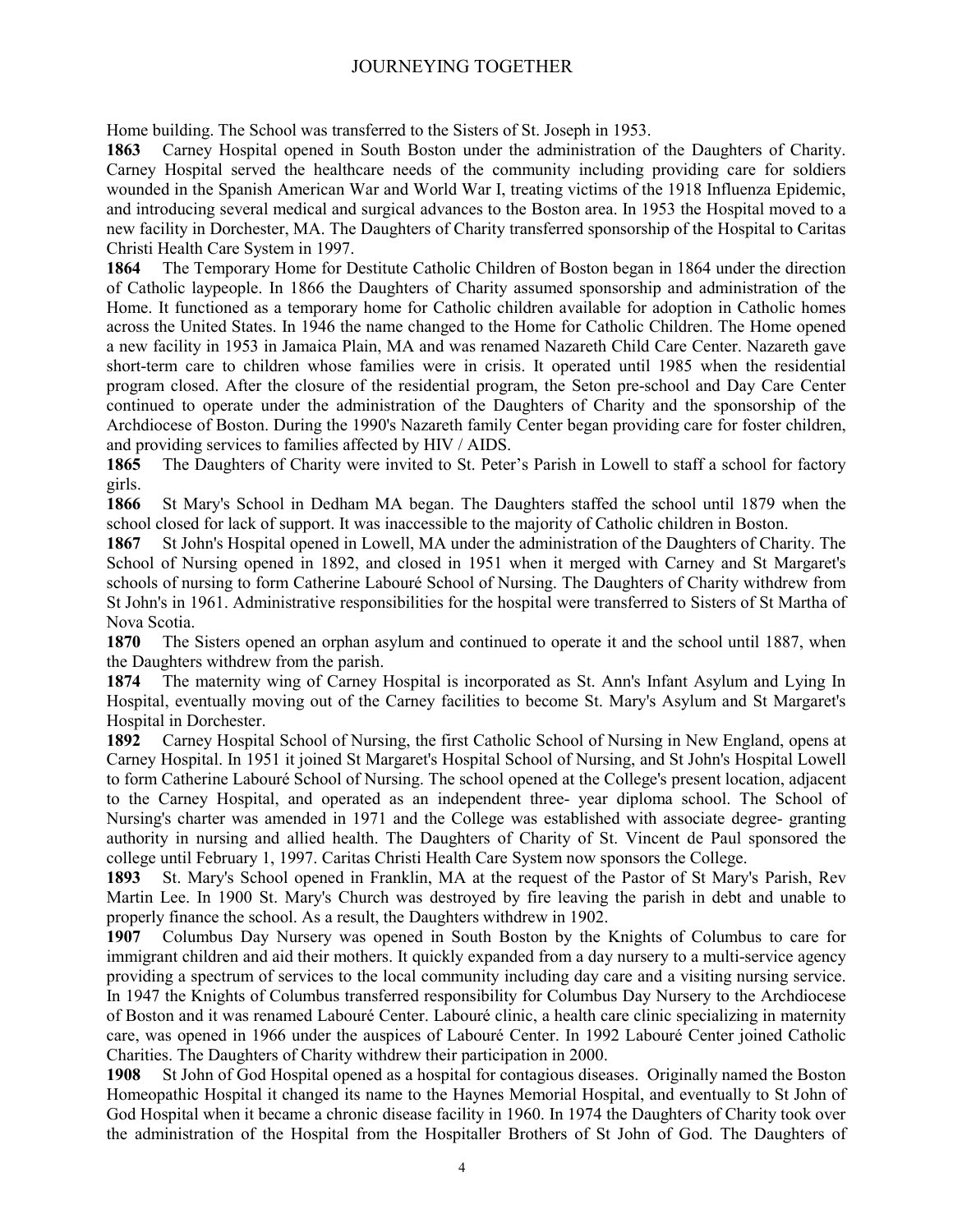Charity continued to work in Pastoral Care at St John of God until the Archdiocese of Boston closed the hospital in 2000.

**1962** St Joseph's School opened in 1962 in Holbrook MA and was staffed by the Daughters of Charity at the request of Cardinal Richard Cushing and Rev Charles Murphy. The sisters taught two sections of first and second grade. Additional grades were added each year until the school taught students in grades K-8 in 1972. St Joseph's also supports a large CCD program. The Daughters of Charity continue to work at St Joseph's School and several parish and social service ministries in Holbrook.

#### **Where We Are**:

Today, the Daughters of Charity are an international community of over 23,000 women ministering throughout 90 countries in the world. Wherever there is human suffering, you will find Daughters of Charity of St. Vincent de Paul, happy, dedicated, caring, creative.

Carney Hospital Labouré Center Nazareth Child Care Center

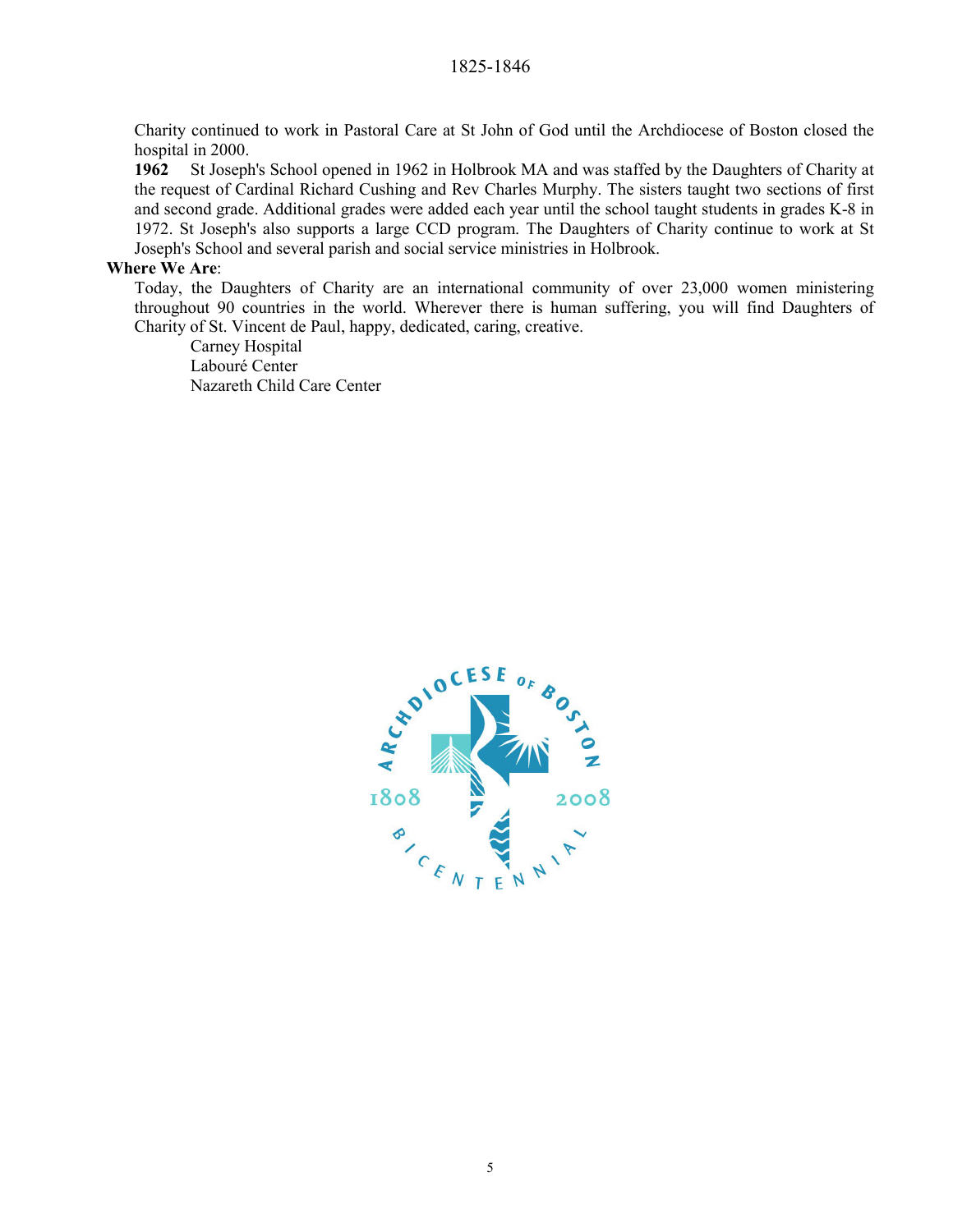

## **1846-1866**

### **Bishop: John Bernard Fitzpatrick (1846-1866)**

| <b>Order of St. Augustine</b> | 1848 | <b>Lawrence</b> | To go wherever needed | <b>OSA</b> |
|-------------------------------|------|-----------------|-----------------------|------------|
| (Augustinians)                |      |                 |                       |            |

**Name of Community**: The Augustinians, OSA, Order of Saint Augustine, Province of Saint Thomas of Villanova

**Date of Foundation in the Archdiocese of Boston**: James O'Donnell, OSA, was the first Augustinian to serve in the Archdiocese of Boston. He came in 1848 and was assigned to Lawrence, MA, in that year by Bishop Fitzpatrick of Boston.

#### **Mission Statement**:

**Mission**: The Order of Brothers of Saint Augustine, Province of Saint Thomas of Villanova, is a Catholic religious community of men with over two hundred years of history in the United Stated. The Augustinians serve in a variety of ministries, including parishes, high schools, higher education, missions in Japan, Peru, and South Africa, as well as direct a national volunteer community that cares for the elderly, teaches and mentors youth, runs soup kitchens and food pantries. It is in the service of others that Augustinians serve God.

**Vision**: It is in the ongoing journey of life that Augustinians travel as brothers and servants to others. As part of an international religious brotherhood, our mission is to go wherever we are needed so that God's kingdom of peace and justice can be manifested and spread throughout the world. Ours is a global vision that recognizes one human family, celebrates its diversity, and heals its division. We do this by both example and action, by teaching and serving, by improving the quality of people's lives, individually and as part of their communities.

#### **Significant Dates**:

Augustinian Friars served in the following parishes and institutions beginning in the year noted: Saint Mary Parish, Lawrence, MA-1848

Saint Augustine Parish, Andover, MA -1853

Saint Laurence O'Toole Parish, Lawrence, MA-1875 (now closed)

Saint Mary of the Assumption Parish, Lawrence, MA -1889 (now closed)

Holy Rosary Parish, Lawrence, MA-1904

Saint Augustine Parish, Tower Hill, Lawrence, MA-1920 (now part of Our Lady of Good Counsel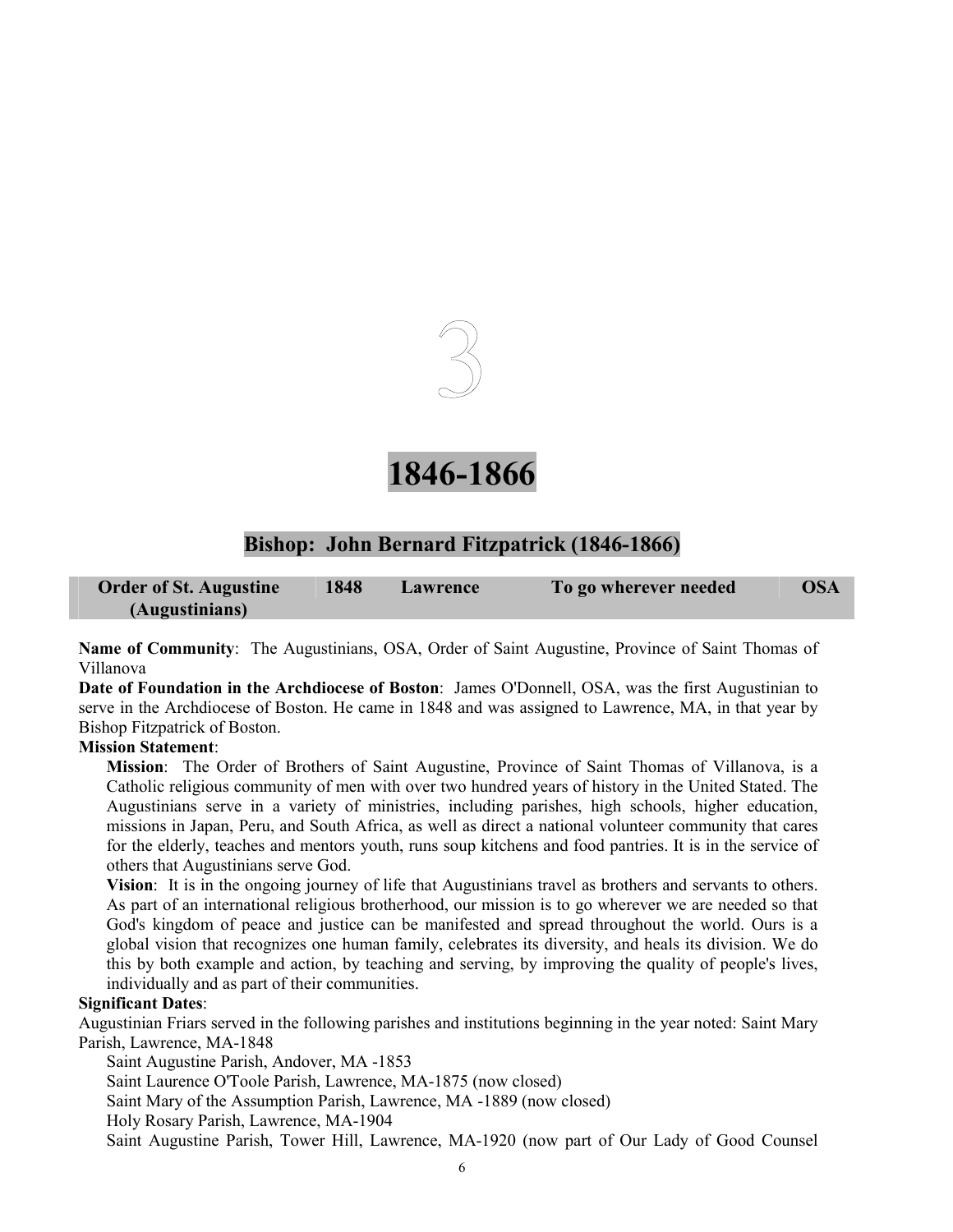Parish, established in 2000, and staffed by Augustinian Friars) Merrimack College, North Andover, MA-1947 (Friars' Residence: Good Counsel Monastery, 1947- 2004, moved to Austin House, 2004 to present) Austin Preparatory School, Reading, MA-1963 (friars withdrew in 1987, but school continues) Saint Ambrose Friary, Andover, MA -1997 Austin House, North Andover, MA-2004 Casa Agustin, House of Discernment for Hispanic and Latino Men, Lawrence, MA-2006

#### **Contact Information**:

**Major Superior**: Donald F. Reilly, OSA, Prior Provincial **Province Secretary**: John R Flynn, OSA, **Province Archivist**: John J. Sheridan, OSA: 610-527-3330-x-247 **Vocation Director**: Kevin M. DePrinzio, OSA: 610-519-7548 Provincial Offices 214 Ashwood Road / P. O. Box 340 Villanova, PA 19085-0340 Office: (610) 527-3330 x 223 Fax: (610) 520-0618 Website: www.augustinian.org

| <b>Sisters of Notre Dame de Namur</b> | 1849 | <b>Boston</b> | How good is   | <b>SNDdeN</b> |
|---------------------------------------|------|---------------|---------------|---------------|
|                                       |      |               | the good God! |               |

#### **Name of Community**: Sisters of Notre Dame de Namur

In 1846, the Potato Famine began in Ireland. From farms, cities and villages, Catholic immigrants fled to America as an alternative to starvation. Through the last years of the 1840's, many thousands of new Americans arrived in Boston. Those who survived the raging illness known as "ship fever" arrived in weak condition into an often-hostile environment. Meetings protesting their presence were common; antiimmigrant fliers were distributed throughout the city of Boston.

It was into this environment that the first three **Sisters of Notre Dame** came on **November 12, 1849**. They had come to Boston at the invitation of Bishop John Bernard Fitzpatrick and Father John McElroy, S. J. who had sent a petition to Sister Superior Louise and Bishop Purcell in Cincinnati, Ohio for Sisters. Father McElroy was then pastor of St. Mary's parish in the North End and he was anxious for qualified teachers for the parish school. On November 15, the three Sisters began to teach the children of St. Mary's. Over 100 children came that day to fill the two small classrooms. By September, the little community of Sisters in Boston grew to seven to serve the rapidly growing number of pupils.

Thus did the Sisters of Notre Dame begin their mission of teaching poor children in the archdiocese of Boston. Their **MISSION**, as now stated, is this: "Sisters of Notre Dame, women with hearts as wide as the world, make known God's goodness and love of the poor through a Gospel way of life, community and prayer. Continuing a strong education tradition, we take our stand with poor people, especially women and children, in the most abandoned places. Each of us commits her one and only life to work with others to create justice and peace for all."

Over the decades, thousands of children were taught, sodalities formed and buildings were built. The immigrant church in Massachusetts was flourishing and the Sisters of Notre Dame were offering education as a door to a better future.

Throughout the 19<sup>th</sup> century, the Sisters continued that mission and extended their schools rapidly into towns within and outside of the city of Boston. The first school at St. Mary's was quickly followed by schools in Lowell, Roxbury, Lawrence, East Boston, South Boston, Salem, Cambridge, and Somerville. The list goes on and on. The education that the Sisters of Notre Dame offered was a distinctive one based on their European roots in Belgium. It was a curriculum based on that of the Christian Brothers and was advanced for its day. Students learned the normal reading and writing but to these subjects were added double entry bookkeeping and needlework. Their learning was both practical and artistically oriented.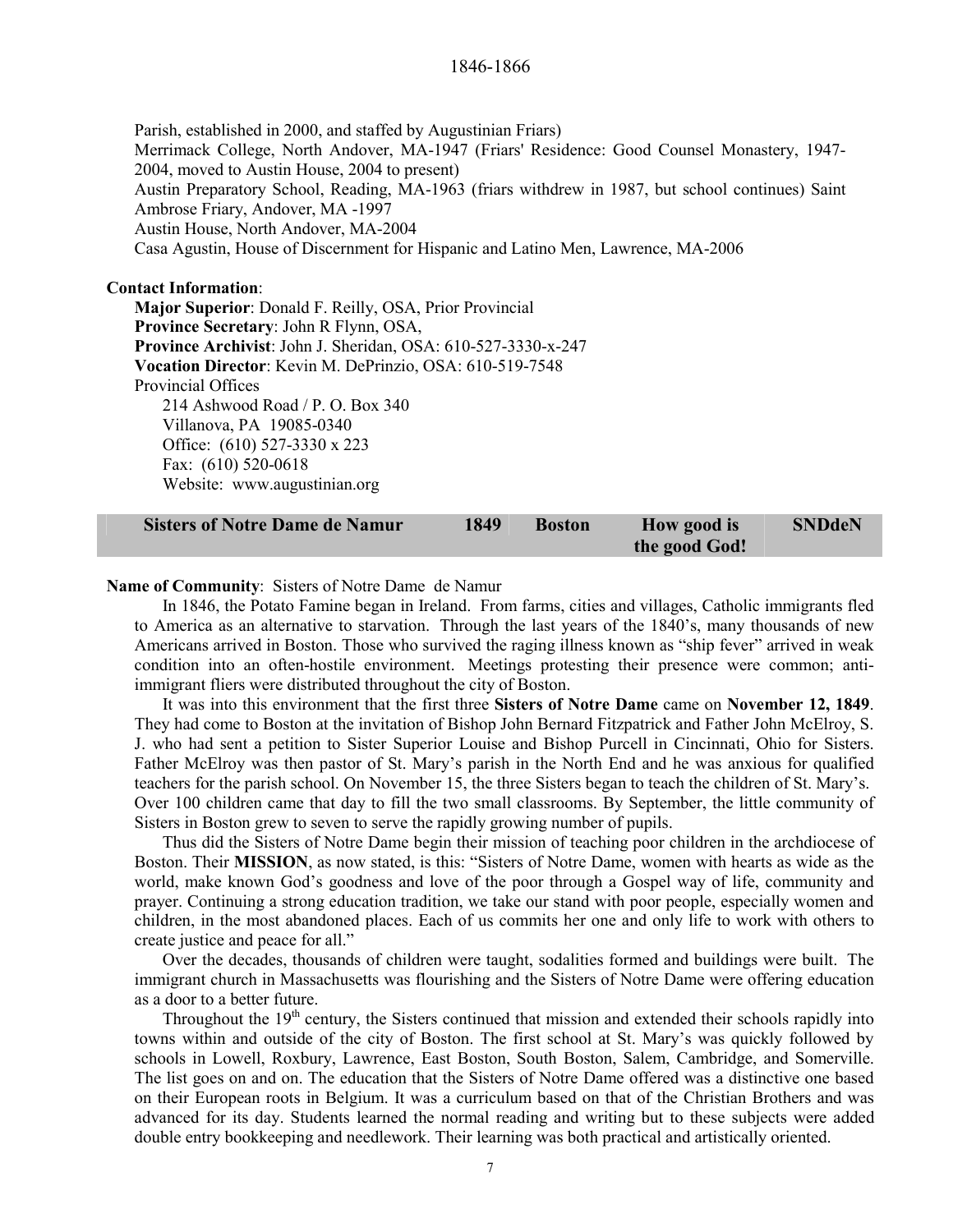In the  $20<sup>th</sup>$  century the Sisters of Notre Dame began to expand into the farther reaches of the archdiocese. They began teaching in West Lynn, Andover, Hudson, Dorchester, Brighton, Beverly, West Newton, and Tyngsboro. In 1919, Emmanuel College, the first Catholic college for women in New England opened on the Fenway in Boston. Now a coed college, Emmanuel has continued its success. Also during this period, six Sisters of Notre Dame left Waltham in 1924 to begin the first foundation in Okayama, Japan.

The New England journey of the Sisters of Notre Dame de Namur has continued on the path of growth set in 1849. For well over a century and a half, the Sisters led generations of children into the American mainstream and imparting faith and trust in our good and loving God.

#### **Ministries**:

The history of the Sisters of Notre Dame centered on education for over two centuries. In recent decades the Sisters have developed a wider sense of "education" and now the Notre Dame ministries include: Social Services, Health Care, Pastoral Service, Justice and Peace, United Nations Representatives, Prison Ministry, Service to Elderly, Community Activity and Community Service.

#### **Contact Information**:

There are **two centers** for reaching the administrative offices of the Sisters of Notre Dame.

Sr. Evelyn McKenna, SNDdeN Sisters of Notre Dame de Namur 351 Broadway Everett, MA 02149-3425 1 617 387 2500 1 617 387 1303 fax

Sr. Mary Farren, SNDdeN Sisters of Notre Dame de Namur 30 Jeffreys Neck Road Ipswich, MA 1 978 380 1372 1 978 356 9759 fax

#### **Franciscan Friars 1860 Lowell OFM**

**Name of Community**: Franciscan Friars (Order of Friars Minor, OFM), Holy Name Province.

**Date of Foundation in the Archdiocese of Boston**: Emiliano Gerbi da Nazzano was the first Franciscan to serve in the Archdiocese of Boston. He came in **1860** and was assigned to St. Patrick Church in Lowell, and soon afterwards to St. Mary's Church in Charlestown.

#### **Mission Statement**:

Holy Name Province of the Order of Friars Minor is an evangelical and missionary fraternity called to minister in the Eastern United States and abroad. Rooted in the Catholic and Franciscan tradition, we are disciples of Christ who seek to bring the Gospel into the everyday experience of all people through Franciscan witness, popular preaching, teaching and pastoral leadership. We foster Christian discipleship by collaborating with those whom we serve and by standing in solidarity with all people, especially the alienated, the immigrant, and the poor."

#### **Brief history**:

Fr. Emiliano Gerbi da Nazzano, OFM, a friar of the missionary Province of the Immaculate Conception came to Boston in 1860, first serving at St Patrick Church in Lowell, and then as pastor of St. Mary's Church in Charlestown. In 1866 he began reaching out to Boston's small Italian immigrant community, first from Holy Cross Cathedral, and then, from 1868, as pastor of Gate of Heaven Church in South Boston. In 1874, he was succeeded in the ministry to the Italian community by Fr. Joachim Guerrini, OFM, who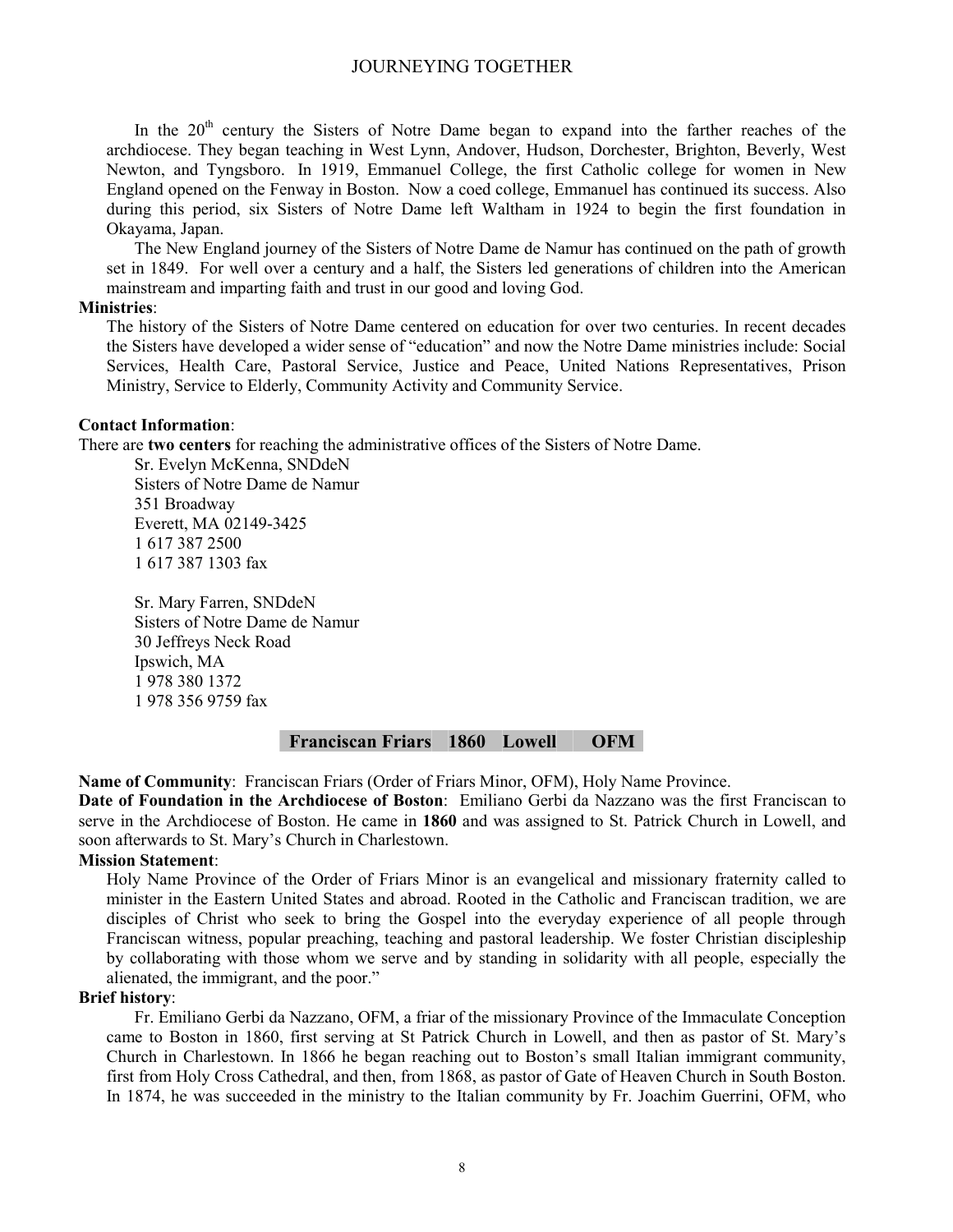began St. Leonard of Port Maurice Parish in Boston's North End in 1876. Friars of the Immaculate Conception Province have continued their ministry to the Italian community since that time.

Holy Name Province was founded in 1901 to work principally with English-language Catholics. Based in New York, Holy Name Province came to the Archdiocese of Boston in the 1920s, when the friars purchased the former residence of Cardinal O'Connell on Rawson Road in Brookline to engage in the ministry of giving retreats to men. Fr. Joachim Cunniffe, OFM, opened St. Francis Retreat House in Brookline in August, 1928. After a slow beginning, by the late 1930s, St. Francis was serving some 1,500 retreatants annually, and was the site of a flourishing Secular Franciscan (Third Order) fraternity.

In 1946, Archbishop Richard Cushing, himself a member of the Brookline Third Order fraternity, invited the friars of Holy Name Province to open an oratory in the downtown area for the convenience of workers and shoppers. The province opened St. Anthony's Shrine at 103 Arch Street in February, 1947. The great popular response to the friars' ministry led to the construction of a much larger building across the street. The new St. Anthony Shrine on 100 Arch Street, under the direction of Fr. Harold Blake, OFM, opened in November, 1955. Since that time, the friars have provided sacramental services, especially Masses and confessions, as well as religious education, counseling, and a wide variety of social services.

Meanwhile, in 1971, St. Francis Friary in Brookline ceased operation as a retreat house and became the novitiate house for Holy Name Province. It served in this capacity until 1994, when the novitiate was transferred to another location and the property sold.

The Franciscans are delighted and proud to be able to continue their ministry with the people of Boston, and grateful for the constant support we have received from so many people over the years.

**Sisters of Mercy 1864 Worcester** *An ardent desire to be united to God and to serve the poor* **RSM** 

Outside the Boston area the only institution founded during these years was at Worcester. Father Power, of St. Ann's Church, opened a **hospital** in **1864**. The Sisters of Mercy were given charge of it. It was the first public hospital in that city to be erected for the benefit of the poor.

[Robert Howard Lord, John E. Sexton, Edward T. Harrington. *History of the Archdiocese of Boston in the Various Stages of Its Development 1604 to 1943*. (New York: Sheed and Ward, 1944), Volume II, 640]

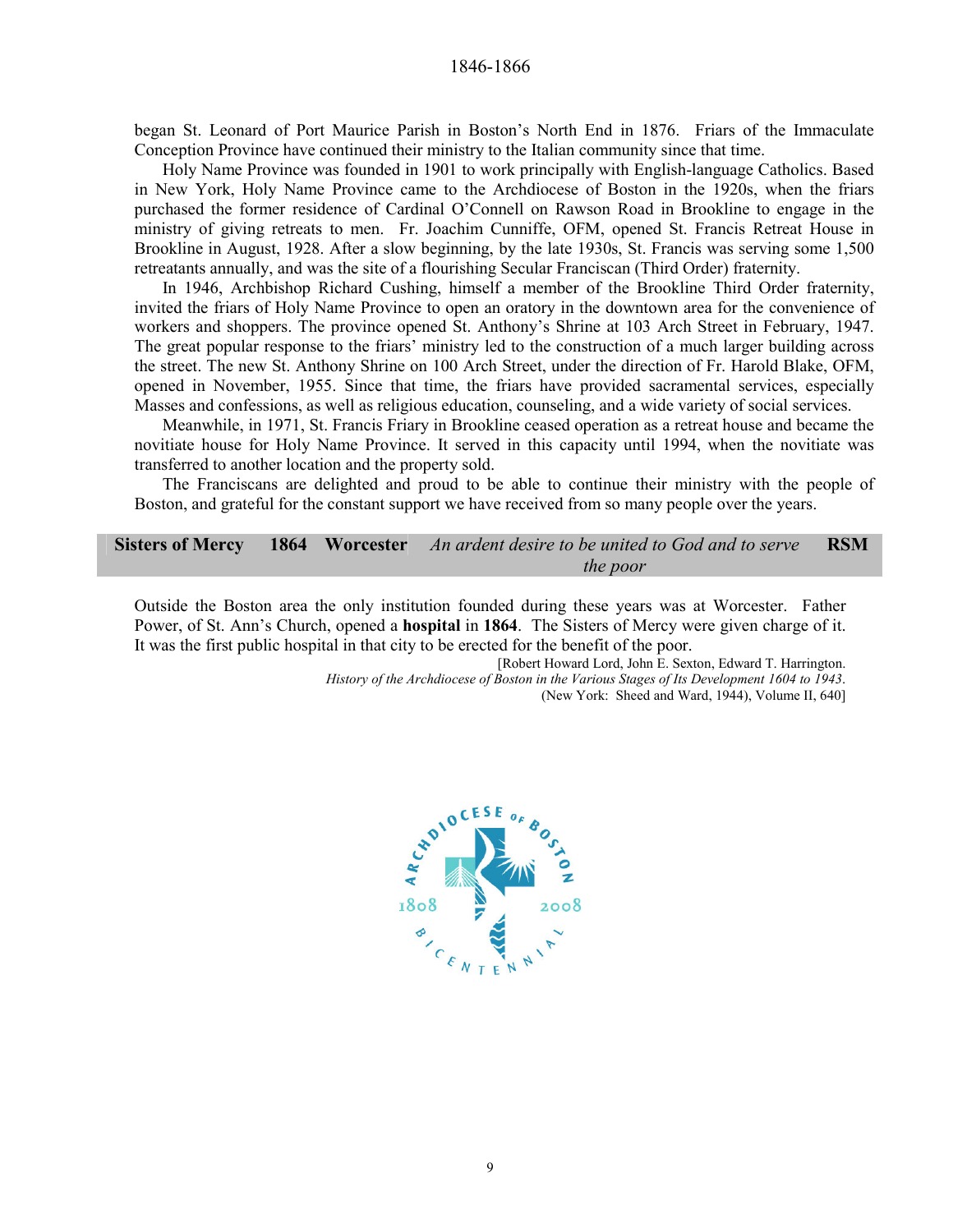



### **Bishop: John Joseph Williams (1866-1907)**

**Sisters of the Good Shepherd 1867 Boston One person is of more value than a world RGS** 

#### **Name of the Community**: Sisters of the Good Shepherd **Date of Foundation in the Archdiocese of Boston**: May 2, 1867 **Mission**:

The Sisters of the Good Shepherd approach each person with the same care of Jesus, the Good Shepherd. We are guided by the principle that "one person is of more value than a world."

Through contemplation and action our mission of reconciliation impels us to act with justice and peace. We take a fourth vow of Zeal, the heart of our Good Shepherd vocation. This leads us to search out the wounded, those left behind by the world. We minister in all areas of human services, with a particular focus on the needs of women and children, that we may be lifebearers to and for the poor of our world.

#### **Ministries**:

- Maria Droste, Quincy, MA—a counseling service for the poor
- The Gathering Place, Waltham, MA—a multi-service center offering counseling, educational assistance and massage therapy
- Parish ministry, Saint Katharine Drexel Parish, Boston
- Hospital chaplaincy
- Social Work
- Advocacy for immigration reform
- Raising consciousness regarding human trafficking by strengthening prevention efforts and increasing support for survivors
- Conducting program for women with AIDS and their children
- Prayer ministry of retired Contemplative and Apostolic Sisters

#### **Significant Dates**:

• 1870: Foundation of the Good Shepherd Ministry to teenage girls and women in need, on Huntington Avenue, Boston, MA, under the direction of the Sisters of the Good Shepherd with the prayerful support of the Contemplative Sisters of the Good Shepherd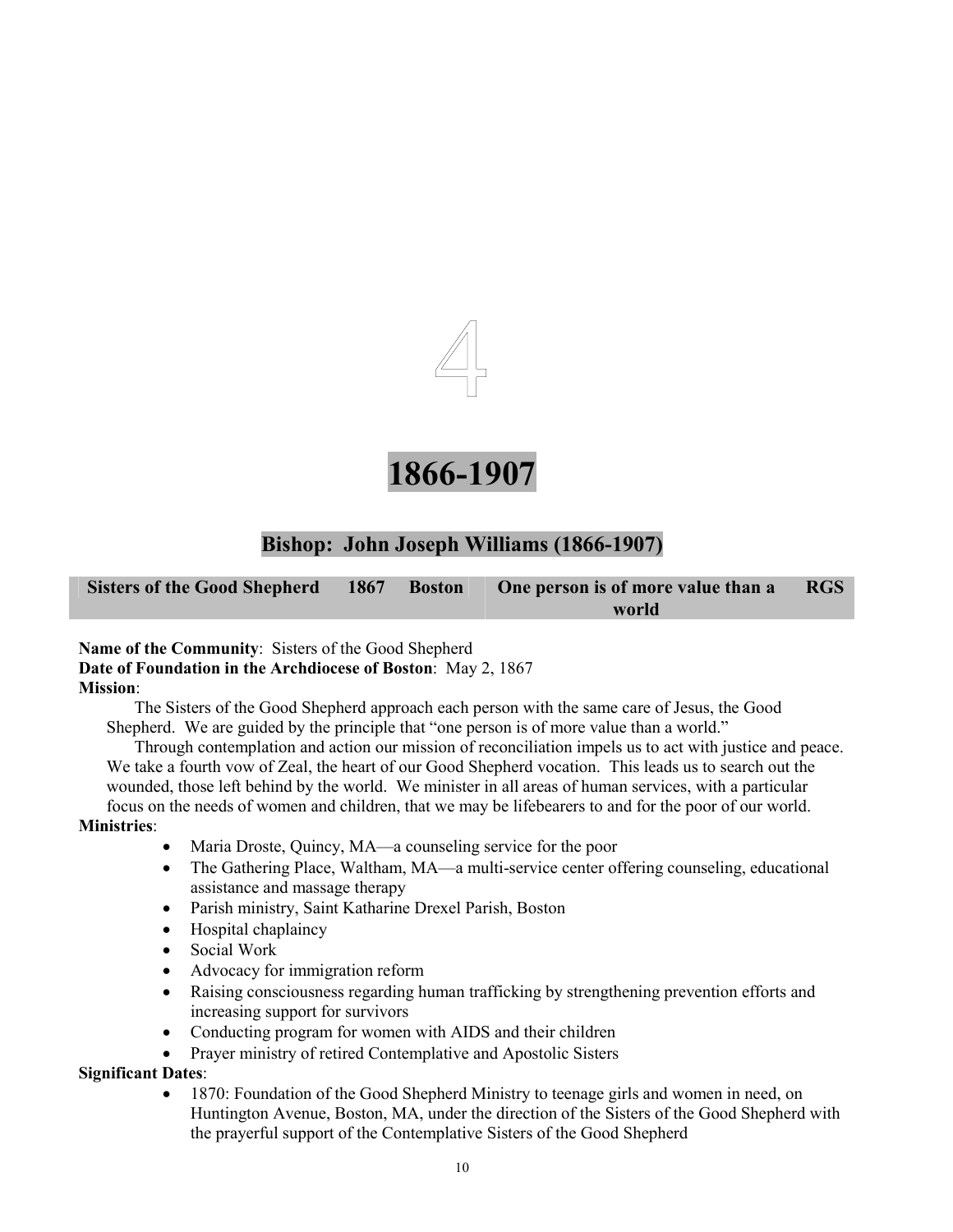- May 2, 1940 Canonization of Foundress, Saint Mary Euphrasia Pelletier
- October 15, 1964 established Madonna Hall for Girls, Marlborough, MA, a residential treatment center staffed by religious and lay that provided education, and clinical services in a therapeutic environment involving the re-education of the whole child.

#### **Contact Information**:

Sister Ellen Kelly

**Major Superior**: Sister Ellen Kelly, RGS **Archivist**: Sister Winifred Doyle, CSJ **Vocation Director**: Sister Debbie Drago

| <b>Missionary Oblates of Mary</b> | 1868 | Lowell | <b>Preach the Gospel to</b> | OMI |
|-----------------------------------|------|--------|-----------------------------|-----|
| Immaculate                        |      |        | the poor                    |     |

**Name of Community**: Missionary Oblates of Mary Immaculate **Date of Foundation in Boston**: 1868, Lowell **Mission and Ministry**:

In the wake of the French Revolution, a young nobleman named Charles Eugene deMazenod heard the call of God and gave his life to the Church as a priest. In 1816 his heart was moved by the plight of the poor in France and he gathered around him a few priests who were willing to "preach the Gospel to the poor". This call became the motto of the Missionary Oblates of Mary Immaculate who were officially approved as a religious community by Pope Leo XII on February 17, 1826. Today over 4000 members of the community, priests and brothers, serve on every continent. The canonization of St. Eugene deMazenod on Dec. 3, 1995 is a sign that the Oblate charism is alive and well in our time.

In 1999, the five provinces of Missionary Oblates in the United States joined to form the United States Province with headquarters in Washington, DC. Almost 400 men serve in a variety of ministries in the United States. Our men serve in parishes, retreat houses, as chaplains and itinerant preachers throughout the country. We also conduct and staff one of the main seminaries in the southwest part of the United States, The Oblate School of Theology in San Antonio, Texas.

The United States Province also supports two missions. The Oblates serve the poor in Tijuana, Mexico. We also support the Oblate presence in the southern African country of Zambia.

The inspiration of St. Eugene is still felt in the world today. The faces of the poor may change but the call to "preach the Gospel to the poor" remains the same.

#### **Contact information**:

| <b>Major Superior:</b>    | Very Rev. Louis Lougen, OMI, Provincial, Washington, D.C.                 |
|---------------------------|---------------------------------------------------------------------------|
| <b>Local Superior:</b>    | Rev. Richard Sudlik, OMI, Northeast/Southeast Area Councillor, Lowell, MA |
| Archivist:                | Ms. Anne LeVeque, Washington, D.C.                                        |
| <b>Vocation Director:</b> | Rev. Charles Banks, OMI, San Antonio, TX                                  |
|                           | Local Vocation Director: Rev. Dwight Hoeberechts, OMI, Lowell, MA         |

Email: province@omiusa.org Website: http://www.omiusa.org/

| <b>Sisters of Charity of Montreal</b> | 1868 | Lawrence | Make a difference | <b>SGM</b> |
|---------------------------------------|------|----------|-------------------|------------|
| (Grey Nuns)                           |      |          |                   |            |

#### **Name of Community**: The Sisters of Charity of Montreal, "Grey Nuns"

St. Marguerite d'Youville founded the Sisters of Charity of Montreal, also known as the Grey Nuns, in 1737. They came to the United States for the first time in 1855 to found a hospital and orphanage in Toledo, Ohio. Since that time, the presence of the Grey Nuns has been extended in response to invitations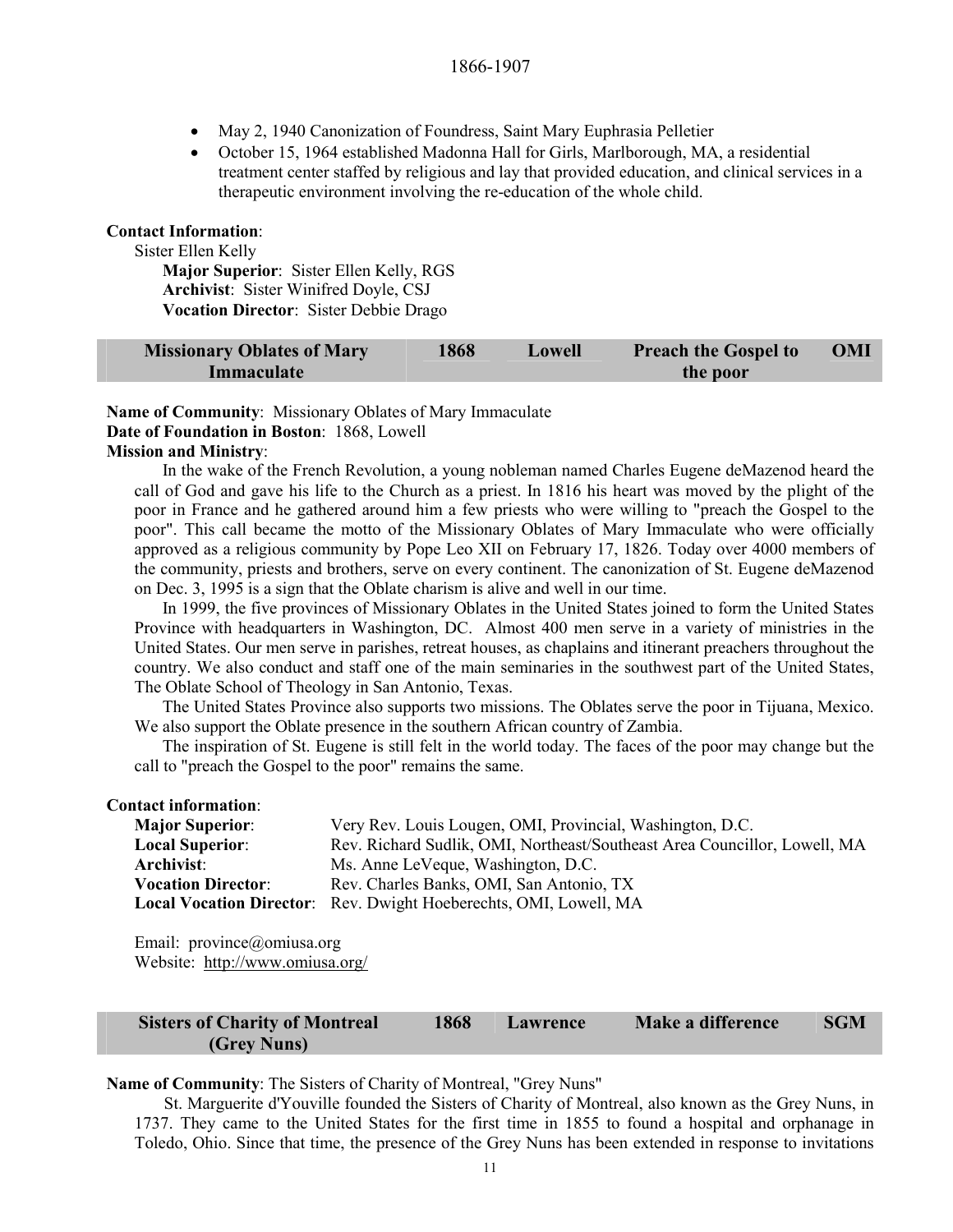from priests, bishops and cardinals.

As the number of missions increased, it became necessary to relieve the general administration at the Motherhouse in Montreal by the formation of different houses into vicariates, now known as provinces. Thus, in 1897, the existing United States missions were grouped with several others. Today, only the houses in this country are part of the province known as St. Joseph Province since the 1930's.

At the first United States foundation in Toledo, Ohio, four volunteer Grey Nuns and a lay volunteer nursed the sick and cared for the orphans in a single institution called St. Vincent Asylum. In 1902, St. Anthony's Orphanage was built to house the children. It was transferred to the Sisters of St. Francis and still exists today as St. Anthony's Villa. A School of Nursing was established in 1986. The original establishment became St. Vincent Hospital. Today it serves the people of Northwest Ohio as St. Vincent Medical Center, a tertiary care provider, which will soon join the Mercy Health System in the interest of preserving and promoting Catholic healthcare in that region.

In 1867, the general administration in Montreal received another request for Sisters to care for children who were orphaned as a result of casualties in the Civil War. In **1868**, five Sisters arrived in Lawrence, Massachusetts for this mission. They established the Protectory of Mary Immaculate. Over the years, the care of orphans no longer required large institutions as foster care became more prevalent. The Sisters turned to providing a home for the elderly and caring for the sick elderly. Today, Mary Immaculate Health/Care Service comprises the MI Nursing/Restorative Center, a 250 bed skilled nursing facility with rehabilitative; long-term chronic care; short-term respite care; physical, occupational and speech therapy; the MI Residential Community, a three building, 304 unit apartment complex and supportive and assisted programs for the elderly and disabled and several other service corporations.

The Grey Nuns staffed the City Orphan Asylum in Salem from 1877 until 1914. In **1892** they opened St. Joseph's School to teach the orphans. Both institutions were burned to the ground in 1914 in a fire which destroyed the City of Salem.

To respond to the need for shelter for young female immigrants, the Grey Nuns established "The St. Helena Working Girls Home" in **1888** in Boston. They withdrew after fifty years of service and the diminution of this need.

Once again, the call to care for orphans came and Sisters were sent to St. Ann's in Worcester in 1891. They were to spend a total of 88 years in this city delivering excellent childcare services to thousands of children. The discontinuance of the group home care method brought about the closure of the mission in 1979.

A bishop's request to staff All Souls Hospital brought the Grey Nuns to Morristown, N.J. in 1892 where they remained until 1913.

In **1895**, Holy Ghost Hospital in Cambridge, Massachusetts opened its doors to those suffering from incurable diseases. The Grey Nuns were happy to respond to the local pastor's request, as there were no resources for these people in the local area. Starting in a modest cottage, the Hospital multiplied its services. In 1970, the name was changed to Youville Hospital and Rehabilitation Center. A new facility was completed in 1989. The School of Practical Nursing was founded in 1927. Today, as Youville Lifecare, a three-fold continuum of care is being offered: Youville Hospital & Rehabilitation Center, a 166 bed, low-tech chronic and rehabilitation hospital and primary care center; Youville Healthcare Center, 140 bed subacute center and nursing home; The Youville House, a 95-unit assisted living facility.

In 1901, St. Joseph Orphanage was founded in Nashua, NH at the request of a local pastor. Seven years later, S1. Joseph Hospital opened its doors to the people of Nashua and a School of Nursing was established that same year. The Orphanage closed in 1963 after 62 years of service, while the Hospital continues its ministry to the sick and the community as S1. Joseph Healthcare. St. Joseph Hospital and Trauma Center is now a 218-bed acute care unit, including 14-bed inpatient rehabilitation center supported by multi-site outpatient rehab programs, and adult day health center, comprehensive information system and St. Joseph Family Medical Centers, a 25 member family practice located in four sites and a parish nurse program.

In 1907, the Grey Nuns also went to New Brunswick, N. J. to staff St. Peter's General Hospital. They remained there until 1977 when the hospital and School of Nursing were transferred to the Sisters of St. Joseph of Newark.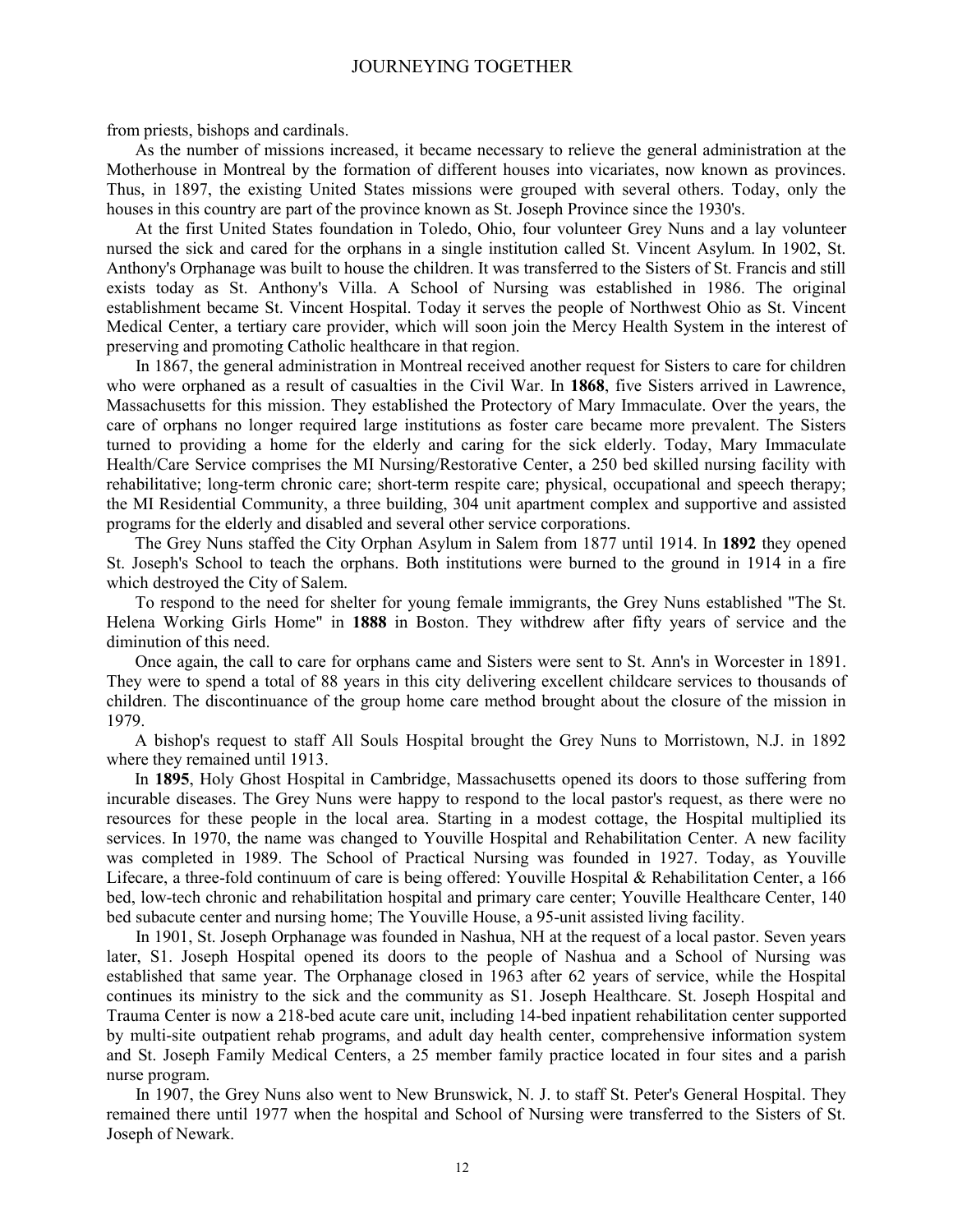A significant event in the history of the Province was the opening of the American Novitiate in **1934**. It was located in the cottage that had served as the first Holy Ghost Hospital. On February 5, 1934, eleven young women became postulants under the direction of Sr. Anna Perron. As the number of American missions increased, it was necessary to provide additional space for the Provincial Administration, the Health Care Center for the sick and retired Sisters and the Novitiate. In 1952, the Sisters had an opportunity to purchase property in Lexington, Massachusetts. A house on the property was used as a ten-bed rest home for elderly women. Construction of the Provincial House was undertaken in 1953 and completed in 1956. Holy Child Kindergarten opened in 1953 and became Lexington Academy of the Holy Family which offered an excellent Catholic education to children in grades kindergarten through eight. It closed in 1969. In 1956, the Provincial Administration, the Health Care Center and the Novitiate were transferred to the new building.

In 1965, the Sisters of St. Francis terminated their stay at St. Elizabeth's Hospital in Brighton, Massachusetts after many years of devoted service. His Eminence, Richard Cardinal Cushing, Archbishop of Boston, asked for Grey Nuns to work with the lay administration and assist in the nursing field at St. Elizabeth's. Thus, a new apostolic work was undertaken in the Archdiocese of Boston building upon a solid foundation of dedication to the sick of Boston and vicinity, until 1968 when laypersons took over the functions.

The call to foreign missions came in 1963 and four American Grey Nuns traveled by cargo ship to Kabba, Nigeria. A hospital, school and bush clinics were established in Kabba and a school in Egbe, Nigeria. Altogether ten Sisters served in Nigeria for about 14 years when the works were turned over to African Sisters.

Further missionary work was undertaken in rural ministry in Dyersburg, Tennessee from 1977 until 1985 when the ministry was left in other hands. An Indian Mission in North Dakota involved Grey Nuns from 1972 until 1979.

In Bogota, Colombia, the Foundation for the Adoption of Abandoned Children welcomed the Grey Nuns in 1978 in order to provide quality medical and nursing care as well as compassionate love and service. This agency has placed over 8,000 abandoned children in families throughout the world.

On January 30, 1992, in a simple and meaningful ceremony, the Sisters of Charity of St. Hyacinthe transferred the sponsorship of their healthcare facilities in Lewiston, Maine to the Sisters of Charity of Montreal, St. Joseph Province, as members of Covenant Health Systems. The Sisters of Charity of St. Hyacinthe, a branch of the original Grey Nun foundation, were assured that the mission of Marguerite d'Youville would be carried on as had been done for over a century with great dedication. The Sisters of Charity Health System comprises Elder Care Services at St. Marguerite d'Youville Pavilion, a 280 bed, long-term care facility including 72 skilled nursing beds and a newly developed 28-bed dementia unit; Marcotte Congregate, a 128-unit complex for the elderly of which 110 are Section 8 approved; S1. Mary's Regional Medical Center, 230 bed, acute care facility.

The Adult Day Health Center was established in the Provincial House in 1991; Thrift Shops have been opened In Nashua, N. H. and Somerville, MA. The Grey Nuns co-sponsor Marguerite's Place in Nashua, N. H., a transitional housing facility for women with children. Parish ministry in No. Stratford, NH was recently undertaken. The most recent undertaking is conversion of the Provincial House into an 89-unit assisted living facility, Youville Place, established in 1997. In 2004, the Sisters began staffing "Neighbors Who Care," in Waltham, MA.

Although there are fewer Grey Nuns, the Sisters hope to continue to respond to the unmet needs of our time in serving the poor to the extent of their resources. "In the spirit of our Original Commitment, we place ourselves at the service of our brothers and sisters with all our God-given gifts. We stand ever ready to undertake any work indicated by Providence as helpful to the poor and the promotion of justice. We identify as poor any person who, within a given social context, is neglected, in material poverty, suffers from physical, psychological, moral or spiritual impoverishment, one who is humiliated and deprived of recourse in the pursuit of his other rights."

(Article 27 of the *Constitutions of the Sisters of Charity of Montreal*, "Grey Nuns. ")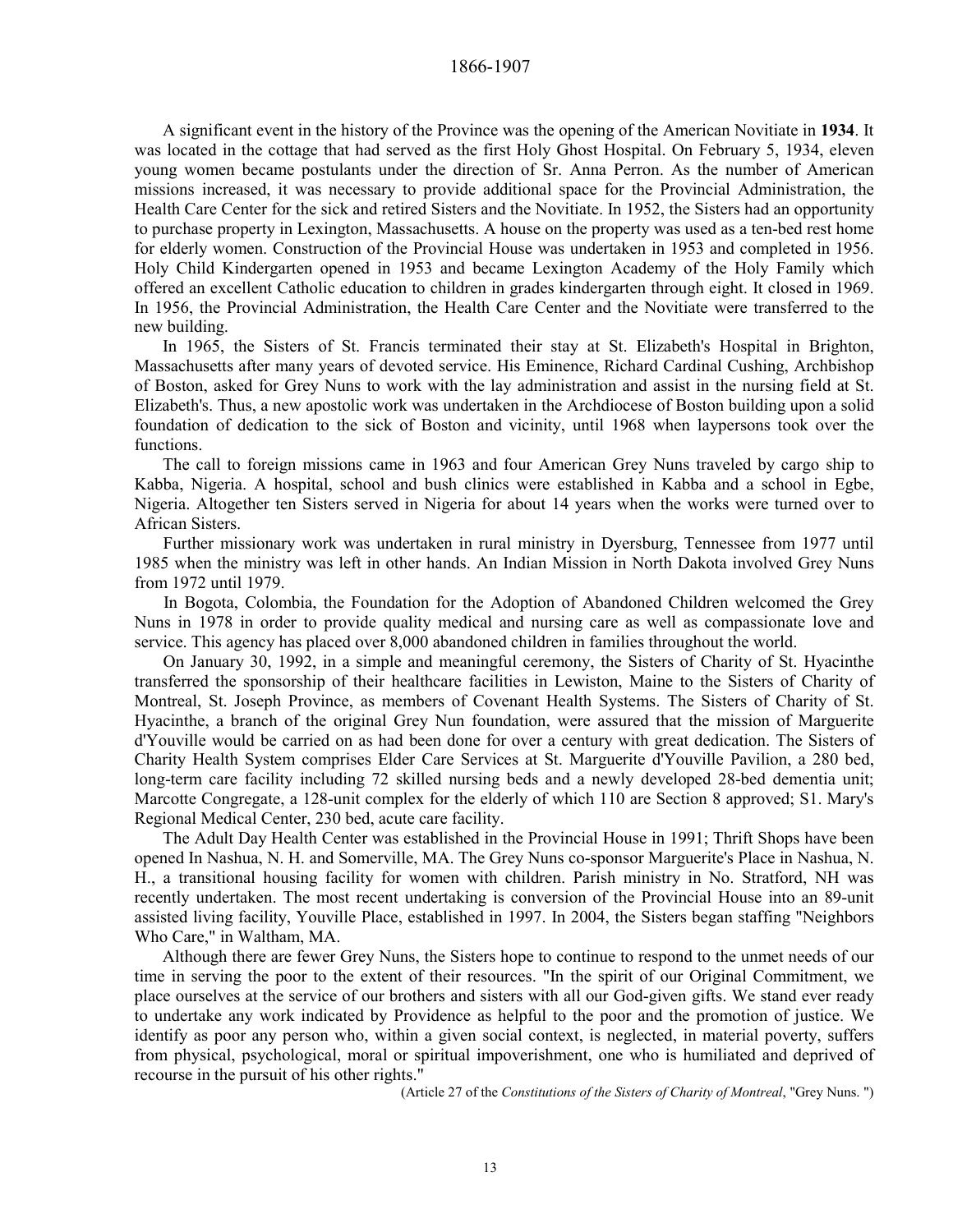#### **Congregation of Notre Dame 1869 . . . that the great commandment of the love of God and neighbor be written in every heart CND**

#### **Name of Community**: Congregation de Notre Dame **Date of Foundation in the Archdiocese of Boston**: 1869 **Mission Statement**:

To follow Jesus in a preferential option for the poor and to live our mission of liberating education in fidelity to the prophetic charism of Marguerite Bourgeoys in today's world, we, commit ourselves to live closer to the reality of the impoverished, the excluded and the oppressed. In solidarity with them, we commit ourselves to protect our planet and to participate actively in the transformation of Church and society for a more just world.

#### **Ministries**:

Liberating education - schools, adult education, campus ministry, diocesan offices, counseling, parish ministry

#### **Significant Dates**:

**1866** Father Scully requested sisters of the Congregation de Notre Dame "to found an academy for young women in the parish." The duties of the sisters would be to "oversee 'Sunday School', teach catechism on Sunday, prepare the pupils for first Communion, and direct the congregations of young women of the parish. It is necessary also that they assist with their pupils at the parish Mass each Sunday and finally that this mission give a good education, which one would expect at an academy of this type."

**1869** Founding of the school, which opened with four classes and 160 pupils in the first year.

**1875** After six years the Sisters of the Congregation de Notre Dame reluctantly withdrew from the school.

#### **Contact Information**

**Major Superior**: Sr. Mary Caplice, CND **Archivist**: Sr. Alyn Larson, CND **Vocation Directors**: Sr. Margaret Doyle, CND & Sr. Lucille Cormier, CND

| Little Sisters of the Poor 1870 Roxbury |  | Be kind, especially with the infirm. | $\mathbf{l}.\mathbf{s}.\mathbf{p}$ . |  |
|-----------------------------------------|--|--------------------------------------|--------------------------------------|--|
|                                         |  |                                      | Love them well.                      |  |

**Name of Community**: Little Sisters of the Poor **Date of foundation in Archdiocese of Boston**: April 1870 **Mission Statement**:

As Little Sisters of the Poor, we care for the elderly poor

in the spirit of humble service which we have received from Jeanne Jugan.

We welcome the elderly as we would Jesus Christ himself

and serve them with love and respect until death.

**Ministries**: Care of the elderly poor

#### **Significant dates**:

October 25, 1792 Birth and Baptism of Jeanne Jugan

Winter, 1839 Congregation founded in St. Servan, France

August 29, 1879 Death of Jeanne Jugan

October 3, 1982 Beatification of foundress, Jeanne Jugan (Sr. Mary of the Cross) by Pope John Paul II **History**:

The Congregation of the Little Sisters of the Poor began on a winter day in 1839 when Jeanne Jugan opened her heart and her home to Jesus Christ in the person of an elderly, poor, blind woman, Anne Chauvin. From this simple response of love, her work has become a mission which reaches the elderly poor in thirty-two countries.

On **September 13, 1868**, the Little Sisters arrived on the American shores. In **1870** they opened their first home in Massachusetts (**Roxbury**, MA) - one of the original 13 homes built in America. To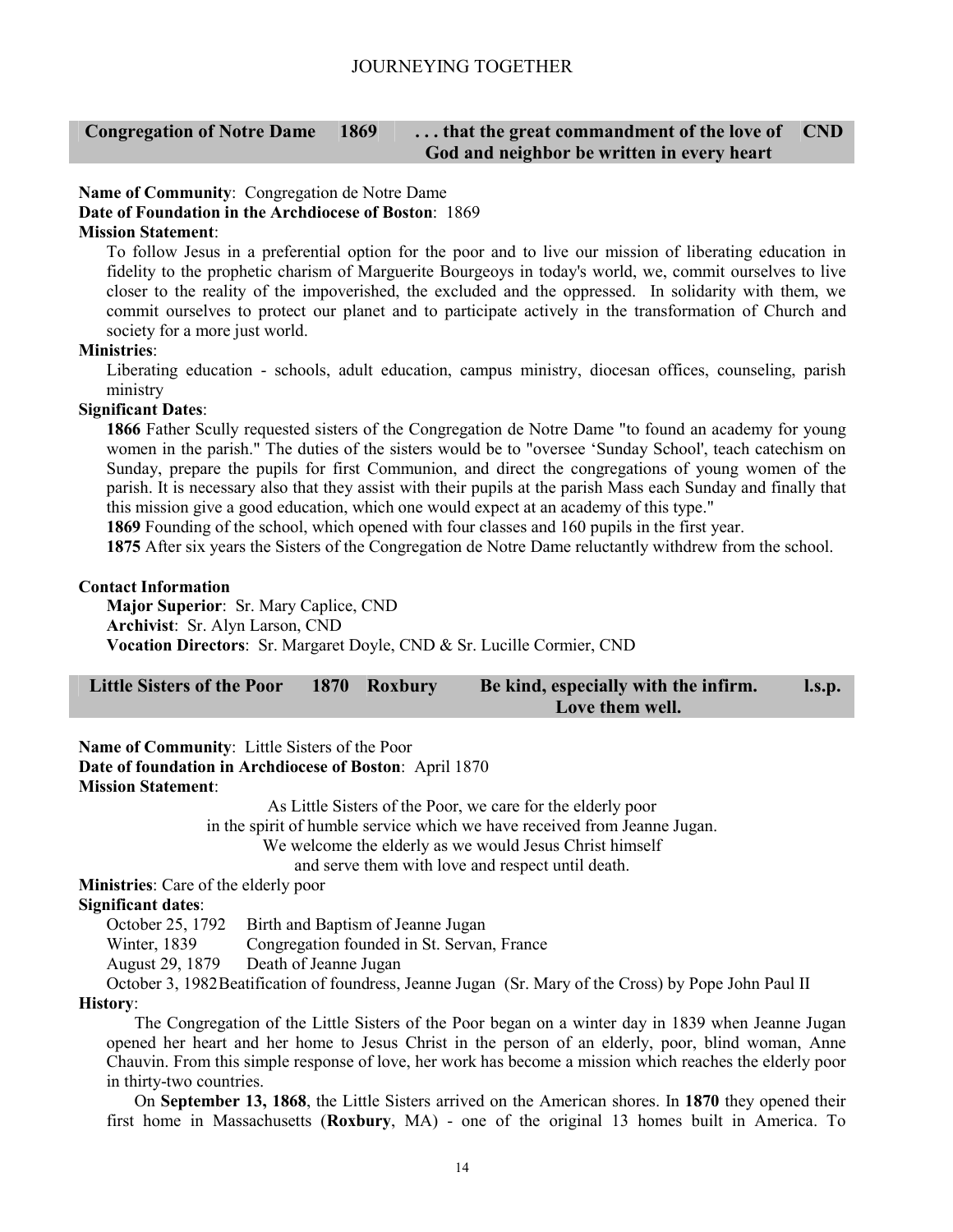accommodate the great number of elderly reaching out to the sisters, a second home opened on Bunker Hill St. in Charlestown. This building proved too small to accommodate all the elderly arriving at the door. Not without difficulty, property was found in Somerville and purchased from Mr. and Mrs. Bernard Foley. The Somerville home officially opened its door to the Little Sisters on December 9th and by December 26, 1889 the elderly from the Charlestown Home had taken up residence in their new Home.

In **1972** after more than 102 years of caring for the elderly in Roxbury the home had to be closed because it no longer met all the fire code regulations. Also, after 89 years and thousands of elderly who spent their final years in Somerville, the old Holy Rosary Home could no longer be maintained for the same reason. Thanks to the generosity of the people of Massachusetts, on August 18, 1976 ground was broken for construction of a new, larger, updated Home. Little Sisters and Residents were welcomed into the new Jeanne Jugan Residence on **July 1, 1978**.

Jeanne Jugan Residence today is a home for our Seniors - not a house, a facility, nor an institution, but a home. Even more than that, we are family! Together, we work, pray, have good times, bring healing and happiness to the sick and suffering and accompany our Residents to the end of their journey. We are here for our elderly, but, more than that, they are here for all of us, imparting their wisdom, experience and the priceless values that their enduring years offer to us.

Based on the Little Sisters founding purpose and charism of humble service, we strive to care for the elderly poor in the spirit of humble service which we have received from Jeanne Jugan. We welcome the elderly as we would Jesus Christ himself and serve them with love and respect until death.

Today there are 2,827 Little Sisters of the Poor welcoming 13,680 elderly residents in 206 homes in 32 countries. With our Mother Foundress we say: "Blessed be God, Thank you my God!"

#### **Contact information**:

#### **Motherhouse**:

Superior Générale: Mother Celine de la Visitation Raber, l.s.p. La Tour Saint Joseph St. Pern, 35190 France **Provincialate**: Provincial - Mother Margaret Regina Halloran, l.s.p. Queen of Peace Residence 110-30 221st Street Queens Village, New York 11429-2597 **Archivist**: contact Mother Gertrude Mary of the Sacred Heart (Superior) Jeanne Jugan Residence 186 Highland Avenue Somerville, MA 02143 617 776 4420 **Vocation Director**: Sr. Joseph Marie Cruz, l.s.p. Jeanne Jugan Residence 186 Highland Avenue Somerville, MA 02143-1595 Phone 617-776-4420 Fax 617-629-7926 e-mail: smlsp@littlesistersofthepoor.org smmothersuperior@littlesistersofthepoor.org

#### **Redemptorists (Congregation of the Most Holy Redeemer) 1871 Roxbury With Him there is plentiful redemption. CSsR**

#### **Name of Community**: The Redemptorists

**Date of Founding in the diocese of Boston**: January 14, 1871 First Redemptorists move into Brinley House on Mission Hill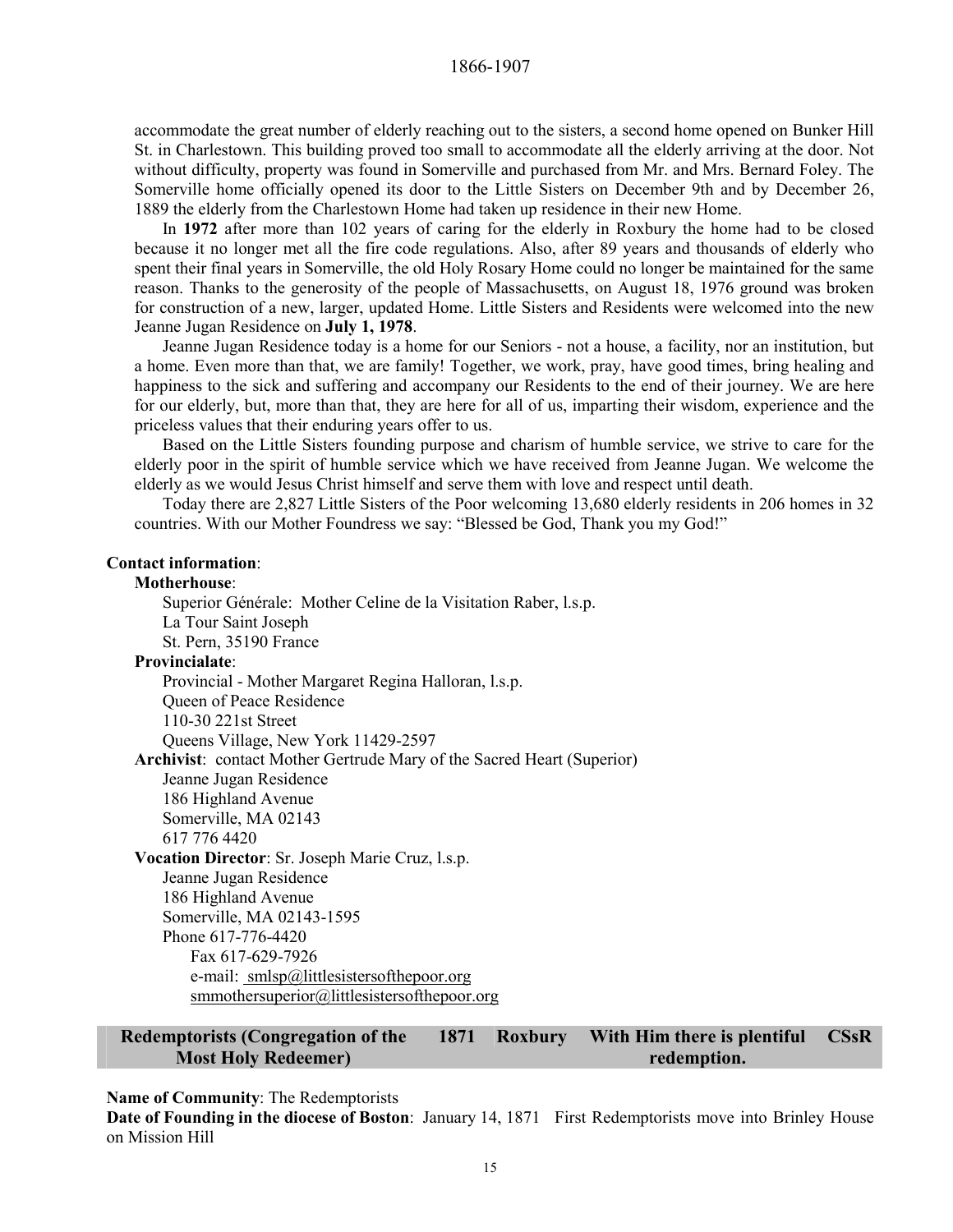**Ministries**: Mission preaching; care of parishes; varied chaplaincies

#### **Significant Dates**:

1869 -Redemptorists (CSsR) purchased the property on Mission Hill.

1870 -CSsR assumed charge of Mission Church in Boston. It is the best-known shrine to Our Lady of Perpetual Help (OLPH) in the US.

1871 -Rectory was blessed under the name and patronage of OLPH.

1874 - The cornerstone of the present Mission Church was laid by Archbishop Williams.

1878 -On April 7th the new church of Our Lady of Perpetual Help was dedicated by Archbishop John Williams.

1883 -Archbishop Williams raised Mission Church to the rank of a Parish Church.

1883 -Grace Hanley, a parishioner, was miraculously cured of a broken spine after prayers to OLPH. A memorial to that event is still in place by the Shrine Altar.

1888 -The cornerstone of Mission School was laid.

1888 - The Sister's Convent next to Mission School was built.

1889 - The new school at Mission was dedicated by Archbishop John Williams.

1889 -The School Sisters of Notre Dame arrived at Mission Church by boat from Baltimore.

1890 - The Carmelites arrived in Boston and since then the CSsR have offered daily Mass for them.

1895 - The first restoration of Mission Church began.

1897 - The Dedication of the Hutchings Organ.

1900 -St. Alphonsus hall was blessed by Archbishop John Williams.

1902 -"Pilate's Daughter," a famous passion play, was composed by Rev. Francis Kenzel, CSsR. It was first staged by the parishioners of Mission Church. It ended in the early 1960's.

1903 - Archbishop Williams blessed the new church rectory. 1910 - The twin towers were added to the Church.

1917 - The Purgatorian Altar (opposite the Shrine) was constructed as a Memorial for those who died during World War I.

1926 -The Xaverian Brothers arrived to prepare for Mission High School.

1926 -Mission High School was opened in early November. 1941-1945 - Over 20,000 attended Novena Devotions to OLPH each Wednesday during World War II.

1954 -Pope Pius XII raised Mission Church to a Minor Basilica. It is one of only 43 in the US.

1968 - Xaverian Brothers withdrew from Mission High

School.

1975 -Little Brothers of St. Francis move to Mission Hill. 1979 -Restoration of the Church.

1992 -Mission High School closed.

1998 -Fr. Joseph Manton died after 56 years of ministry in Boston. He is the most notable preacher of devotion to OLPH at Mission.

2000 -Newest restoration of the Church.

2002 -In April, the completion of St. Gerard's Parish Center

(formerly the lower church of St. Gerard).

2002 -In June, the Dedication and Blessing of the Parish Center by Cardinal Bernard Law.

2003 -April 5th: the 125th Anniversary of the Dedication and First Mass at Mission Church by Bishop Richard Lennon. 2004 - In November, the celebration of the 50th anniversary of the designation as a Basilica.

#### **Contacts**:

| <b>Major Superior:</b> | Most Rev. Joseph Tobin, CSSR - Superior General, Rome                 |
|------------------------|-----------------------------------------------------------------------|
|                        | <b>Provincial Superior:</b> V. Rev. Patrick Woods, CSSR, Brooklyn, NY |
| Archivist:             | Rev. Carl Hoegerl, CSSR, Brooklyn, NY                                 |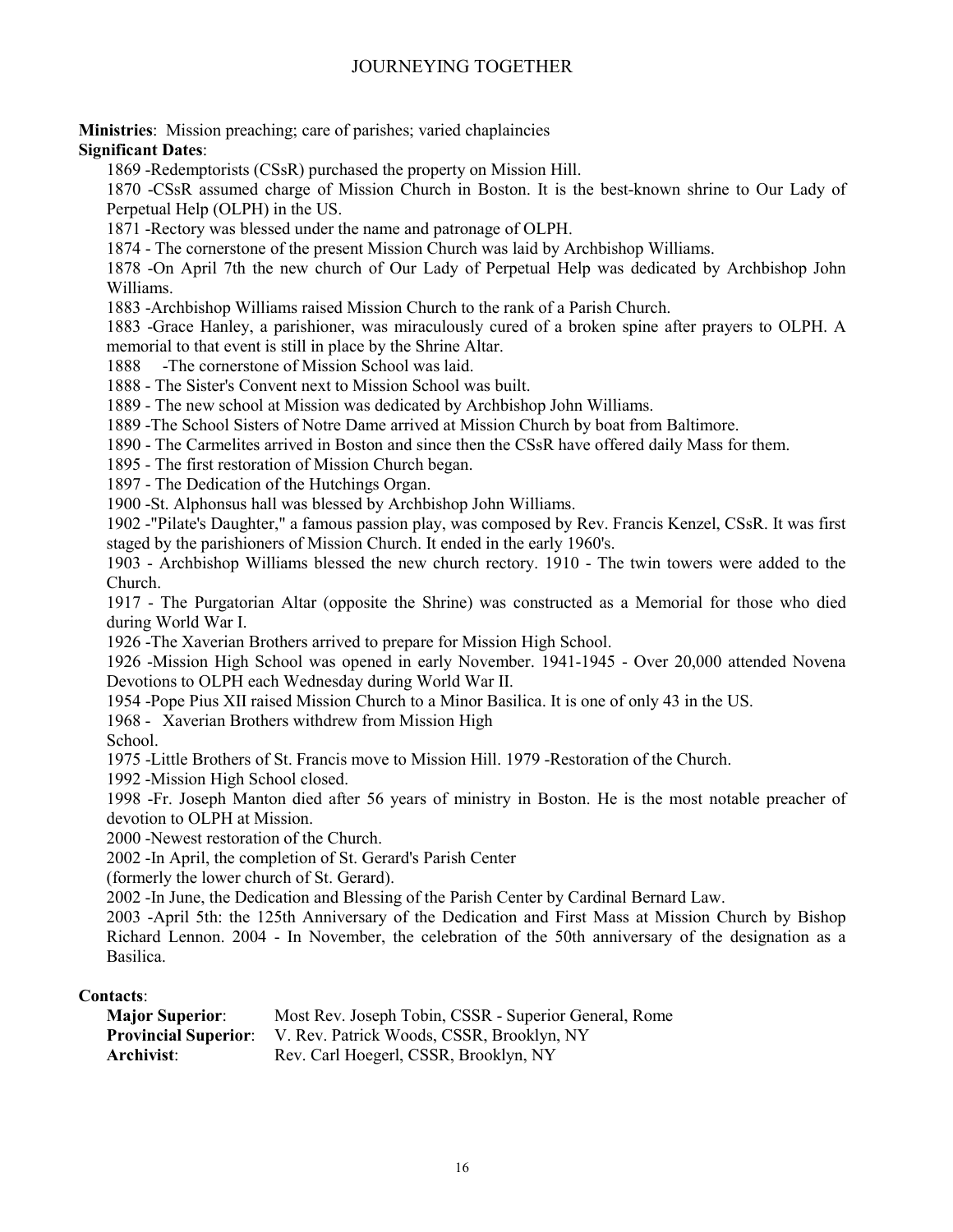#### 1866-1907

| <b>Vocations:</b> | Rev. Philip Dabney, CSSR, Brooklyn, NY |
|-------------------|----------------------------------------|
|                   | REDEMPTORIST PROVINCIAL RESIDENCE      |
|                   | 7509 Shore Road                        |
|                   | Brooklyn, NY 11209                     |
|                   | $(718)$ 833-1900                       |
|                   | Fax: (718) 630-5666                    |
|                   |                                        |

| <b>Franciscan Friars</b>         | 1873 | <b>Boston</b> | Peace and all good be | <b>OFM</b> |
|----------------------------------|------|---------------|-----------------------|------------|
| (Immaculate Conception Province) |      | (North End)   | with you.             |            |

**Name of Community**: Franciscan Friars Immaculate Conception Province

**Pax et bonum!**

#### **Mission and Ministry**:

Since 1855, the Franciscan friars of the Province of the Immaculate Conception have striven to live the Gospel of Jesus Christ, following the example of Our Seraphic Father St. Francis of Assisi, ministering to God's people throughout the Eastern part of the United States; Toronto, Canada; and in Central America. Our 200 plus friars serve in a variety of ministries from parish life to urban ministry, retreat work to missionary work and any other place we feel God calling us.

#### **Significant Dates**:

- 1873 St. Leonard Parish in the North End
- 1905 Our Lady of Mount Carmel Parish in East Boston
- 1917 St. Francis of Assisi Parish in Cambridge
- 1921 Franciscan Community in the North End to organize the Italian Community in Marlboro.)
- 1930 St. Francis in Andover (October 26, 1930 is the date of the formal opening of the Seraphic Seminary in Andover.
- 1945 Christopher Columbus High School in the North End
- 1978 The Listening Place in Lynn
- 1999 Sacred Heart Parish in Waltham

#### **Contacts**:

| <b>PROVINCIAL MINISTER:</b>       | Friar Robert Campalma. O.F.M. |
|-----------------------------------|-------------------------------|
| <b>Vicar Provincial Minister:</b> | Friar Patrick Boyle. O.F.M.   |

| <b>Sisters of St. Joseph of Boston</b> | 1873 | <b>Jamaica Plain</b> | Impelled by the active | <b>CSJ</b> |
|----------------------------------------|------|----------------------|------------------------|------------|
|                                        |      |                      | inclusive love of God  |            |

#### **NAME OF COMMUNITY:** Congregation of the Sisters of St. Joseph of Boston

**DATE OF FOUNDATION IN THE ARCHDIOCESE OF BOSTON:** October 2, 1873

#### **MISSION STATEMENT:**

We are ordinary women from all walks of life. Our special focus, our mission, is to work for unity and reconciliation where there is brokenness, to help people become whole and holy, individually and together. In 2005 we articulated this mission in the following statement:

*Enflamed with the compassion of God, we Sisters of St. Joseph of Boston, women of the Church, rooted in the Gospel together with our Associates are impelled by the active, inclusive love of God to: deepen our relationship with God and the dear neighbor without distinction; foster prophetic communion; and journey into the future with Sisters and Associates throughout the world and with all God's creation.*

#### **MINISTRIES:**

Since our arrival in Boston in 1873 we have staffed over 130 educational institutions, worked in over 30 health care ministries, and participated in over 85 service ministries within the Archdiocese of Boston. You will meet Sisters of St. Joseph of Boston in shelters, food pantries, parishes, schools, hospitals, nursing homes, retreat, chaplaincy, and campus ministry centers, refugee services, literacy programs, programs for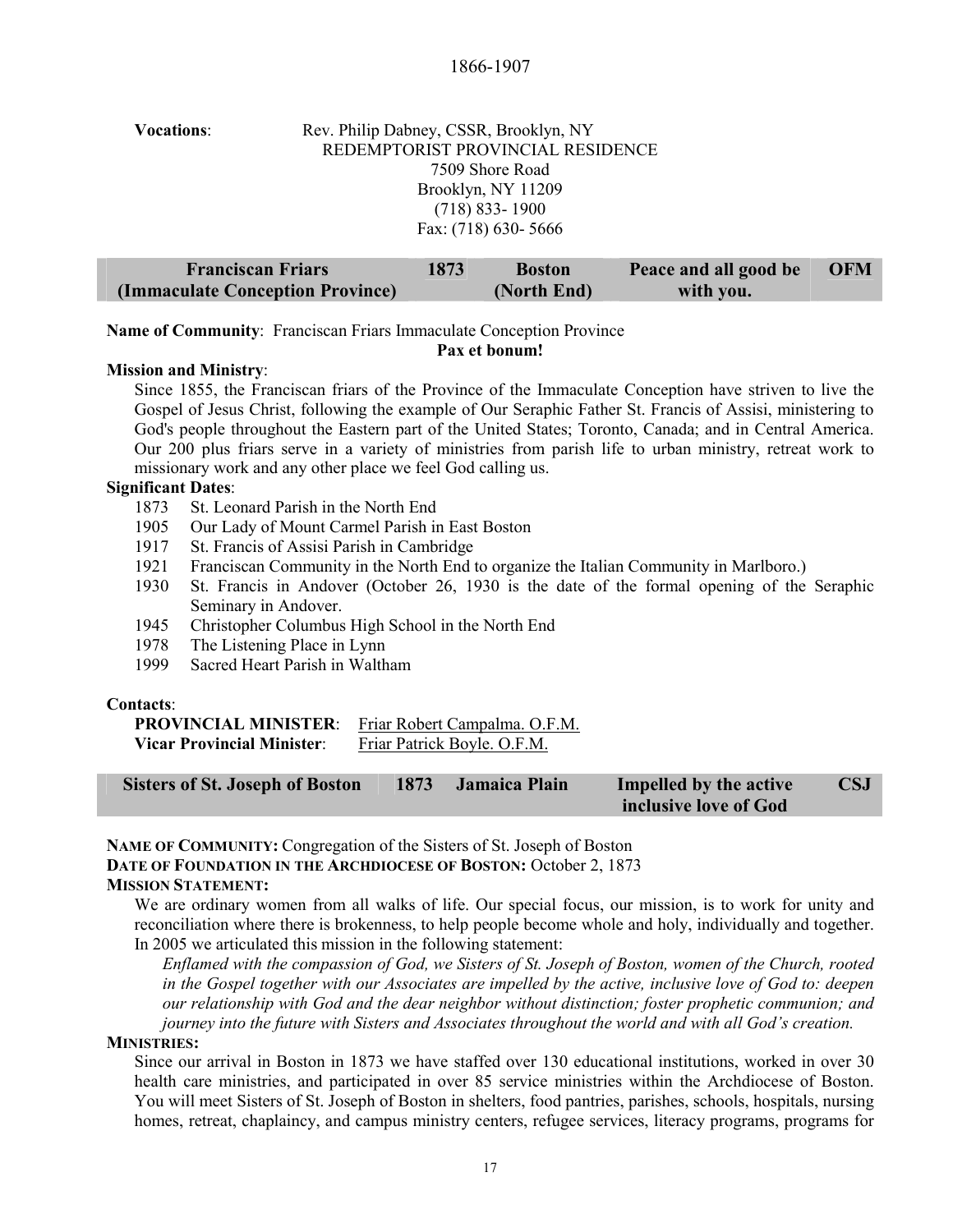at-risk youth, and more. We are a community of vowed apostolic women with a contemplative stance toward life. A few of the many ministries for which we have been or continue to be responsible include:

Mount St. Joseph Academy – Brighton, MA – founded 1885 Daly Industrial School – Dorchester, MA – 1898-1956 Boston School for the Deaf – Jamaica Plain/Randolph – 1899–1994 Archbishop Williams Memorial – Framingham, MA – 1912-1962 St. Clement School for Boys/Military Academy – Canton, MA – 1922-1950 St. Joseph Manor – Dorchester, MA – 1925-1987 Bethany Health Care Center - Framingham, MA – founded 1916 Regis College – Weston, MA – founded 1927 Catherine Moore House – North End, Boston, MA – 1930-1958 Fontbonne Academy – Milton, MA – founded 1954 Aquinas College – Milton, MA/Newton, MA – 1956-2000 St. James Kindergarten – Haverhill, MA – 1961-1972 Merrimac Montessori – Haverhill, MA – founded 1966 Walnut Park Montessori – Newton, MA – founded 1966 Jackson School – Newton, MA – founded 1967 Waushakum Montessori – Framingham, MA – 1968-1978 Bethany Hill School for Multi-Impaired Deaf/Aphasic – Framingham, MA – 1972-1985 St. Joseph's Retreat Center – Cohasset, MA – founded as retreat center 1973 The Literacy Connection – Brighton, MA – founded 1987 Bethany Hill School Supportive Housing - Framingham, MA – founded 1994 Aquinas Educational Institute – South Boston, MA – 2000-2006 Casserly House – Roslindale, MA – founded 2000

#### **SIGNIFICANT DATES:**

**1650** The Sisters of Saint Joseph of Boston share a common origin with over 13,000 Sisters of St. Joseph throughout the world who trace their roots to LePuy, France in 1650. The Sisters of Saint Joseph were among the first Catholic communities to be founded by ordinary women. They were not cloistered and worked to support themselves especially by making lace, a common trade in that region of France. The community grew and flourished among the people of France.

Congregation is suppressed. Caught in the political turmoil of the French Revolution, the congregation was disbanded. Some of the Sisters were martyred at the guillotine and others returned to their homes or went into hiding.

**1807** After the revolution ended, a heroic woman, Jeanne Fontbonne, who narrowly escaped the guillotine herself, refounds the Sisters of St. Joseph first in St. Etienne, France and soon after (1814) in Lyon, France.

**1836** Mother St. John Fontbonne sends three sisters to Carondelet, Missouri. From there, they spread across the United States beginning new foundations.

**1873** Sisters of St. Joseph arrive in Boston. Sister Mary Regis Casserly and three other sisters traveled from Brooklyn, NY to Boston in response to the request of Fr. Magennis of Jamaica Plain. He sought out the sisters because of their reputation as good teachers. Boston of the late nineteenth century was not unlike the seventeenth century France of our roots.

It was a time of rapid growth for the Catholic immigrant population. Churches were being built at an unprecedented rate, and church leaders were beginning to look toward the development of schools and charitable institutions. At the same time, the daily life of the working classes was characterized by massive unemployment, physical illness and poverty, and the painful struggles of an immigrant population. Immediately the Sisters of Saint Joseph found their Boston ministry expanding in response to the needs of the times.

Oftentimes the sisters responded in hidden and unnoticed ways to the needs of the "dear neighbor" by alleviating language and ethnic differences; addressing the problems of homelessness; working with the ill and dying in the 1918 influenza epidemic; feeding the hungry at kitchen doors during the depression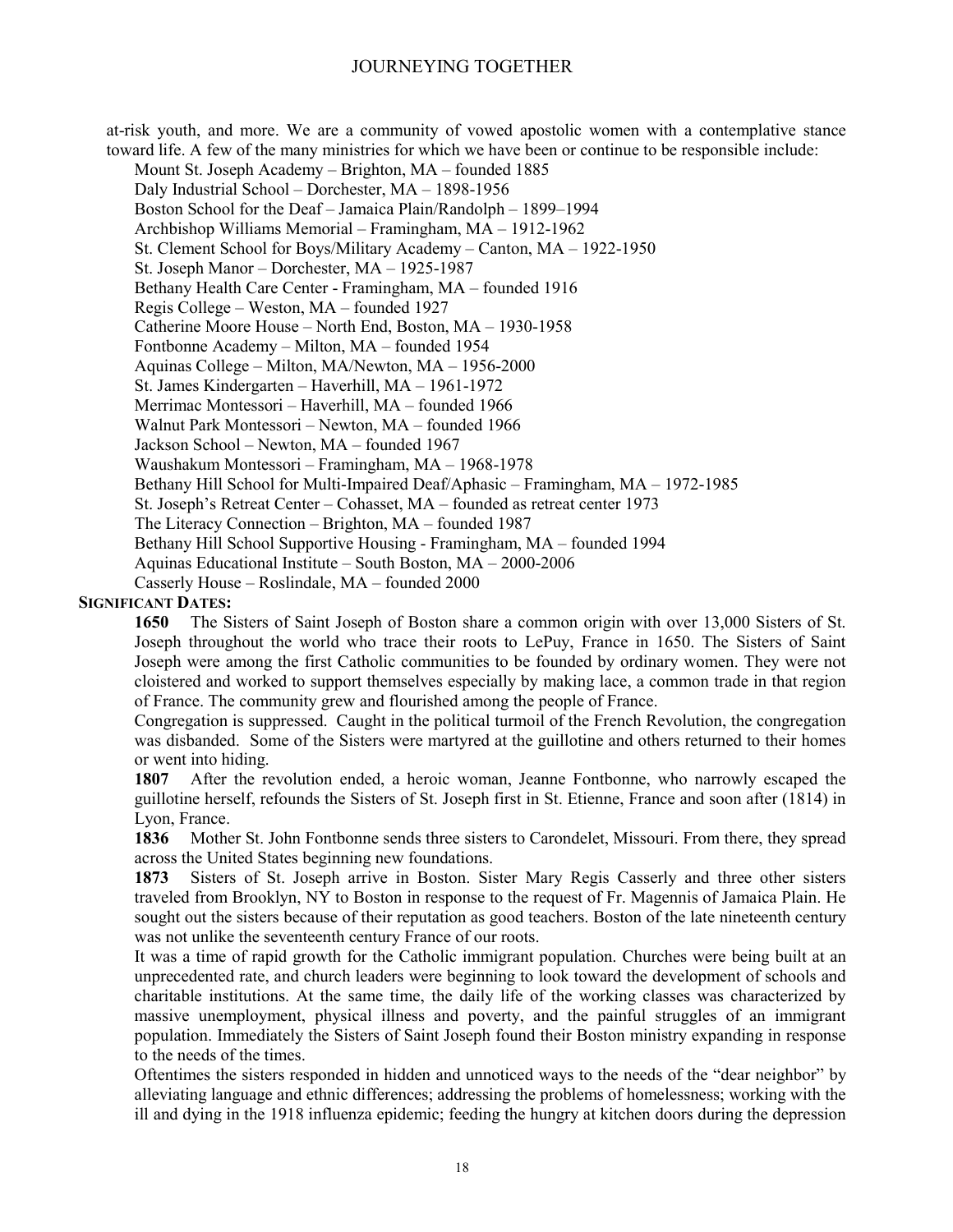of the 1920's and 30's; nurturing the minds and souls of young children, teenagers, and college women; teaching the deaf; instructing the blind, and ministering to the needy and disenfranchised.

**1950** *Tercentenary Year of Foundation:* In response to a request from a priest serving in New Mexico who was originally from Lynn, MA, four Sisters of St. Joseph of Boston are missioned to New Mexico to teach in parish schools. Since that time sisters have ministered in Santa Rosa, Santa Fe, Albuquerque, Clovis, and Springer, New Mexico.

**1965** In response to a request from Cardinal Cushing and the Missionary Society of St. James, San Ricardo Parish in Lima, Peru, became the home to a group of Sisters of St. Joseph of Boston in 1965. A sister who ministered there for 26 years remarks, "We went to Peru to evangelize; however, we were privileged to have the glorious experience of being evangelized by so many Peruvians who took us into their homes and hearts and made real for us, *'Mi casa es su casa.' "*

**1966** The U.S. Federation of the Sisters of St. Joseph begins. The Sisters of St. Joseph of Boston are part of this dynamic union of all the Sisters of Saint Joseph of the United States who claim a common origin in the foundation at LePuy, France in 1650. Today there are about 6,500 vowed members as well as 2,500 Associates There are over 13,000 Sisters of Saint Joseph in over 50 countries.

**1985** Sisters of St. Joseph of Boston Associate Program begins. The Associates are women and men called to share their faith journeys with one another and with the Sisters of St. Joseph. They are drawn to live the spirit and spirituality of the Congregation and desire to share in its response to the changing needs of the Church and society.

**1989** During the 1960's, 70's and 80's the Sisters of St. Joseph were called by the Church to embrace the profound changes that emerged from Vatican II, both in the Church in the modern world and in the renewal of religious life. In 1989 the Archbishop of Boston approves the new Constitution of the Sisters of St. Joseph of Boston. In responding to the Church's mandate to reclaim their foundational purpose and spirituality, the Sisters of St. Joseph discovered that they had always been intuitively 'at home' with the founding sisters' dream to work to achieve unity and reconciliation wherever people are separated from each other. They confronted each new issue as it surfaced and embraced vital issues of justice and peace.

**1998** Sisters of St. Joseph celebrate 125 years in the Archdiocese of Boston. To mark this anniversary plans were begun for a new corporate ministry in the city that would reach out to the neighbor in a manner similar to our sisters who came to Jamaica Plain in 1873 as well as our first sisters in seventeenth century France. In January, 2000 a house was purchased on Stellman Road in Roslindale, a multi-cultural neighborhood with many new immigrants. Stellman Road is in close proximity to the Jamaica Plain area where our first sisters ministered. The house was named Casserly House for our Boston Foundress, Mother Regis Casserly. The mission of Casserly House is to be a presence in the neighborhood, listen to needs, and respond where possible.

**2000** The Corporation for Sponsored Ministries of the Sisters of St. Joseph of Boston is established to ensure that its mission and charism perdure in the Church and world. This model entrusts governance of nine ministries sponsored by the congregation to individual boards of trustees with oversight by the Corporation for the Sponsored Ministries. Through this oversight, the Congregation continues to have specific and significant influence over the mission and quality of ministry of each of the sponsored ministries.

**2005** During the Chapter year of 2005-2006 the sisters articulated their vision with renewed hope for the future [See Mission Statement at beginning of history].

**2008 and beyond:** Today, those who are attracted to this vision still live among the people and offer their lives in love and service. The Sisters of St. Joseph of Boston carry on the heritage of their foundresses, six French women who joined a Jesuit priest in 1650 to begin a community without cloister or habit and devoted to the needs of their neighbors. Today they continue to a profound desire for union with God and the "dear neighbor".

The tradition of loving service that began in LePuy, France, during the mid-seventeenth century and continued in Boston in 1873 sustains them as they live into the twenty-first century. Instinctively, they identify with the cries of a world stunned by violence to reopen communication in divided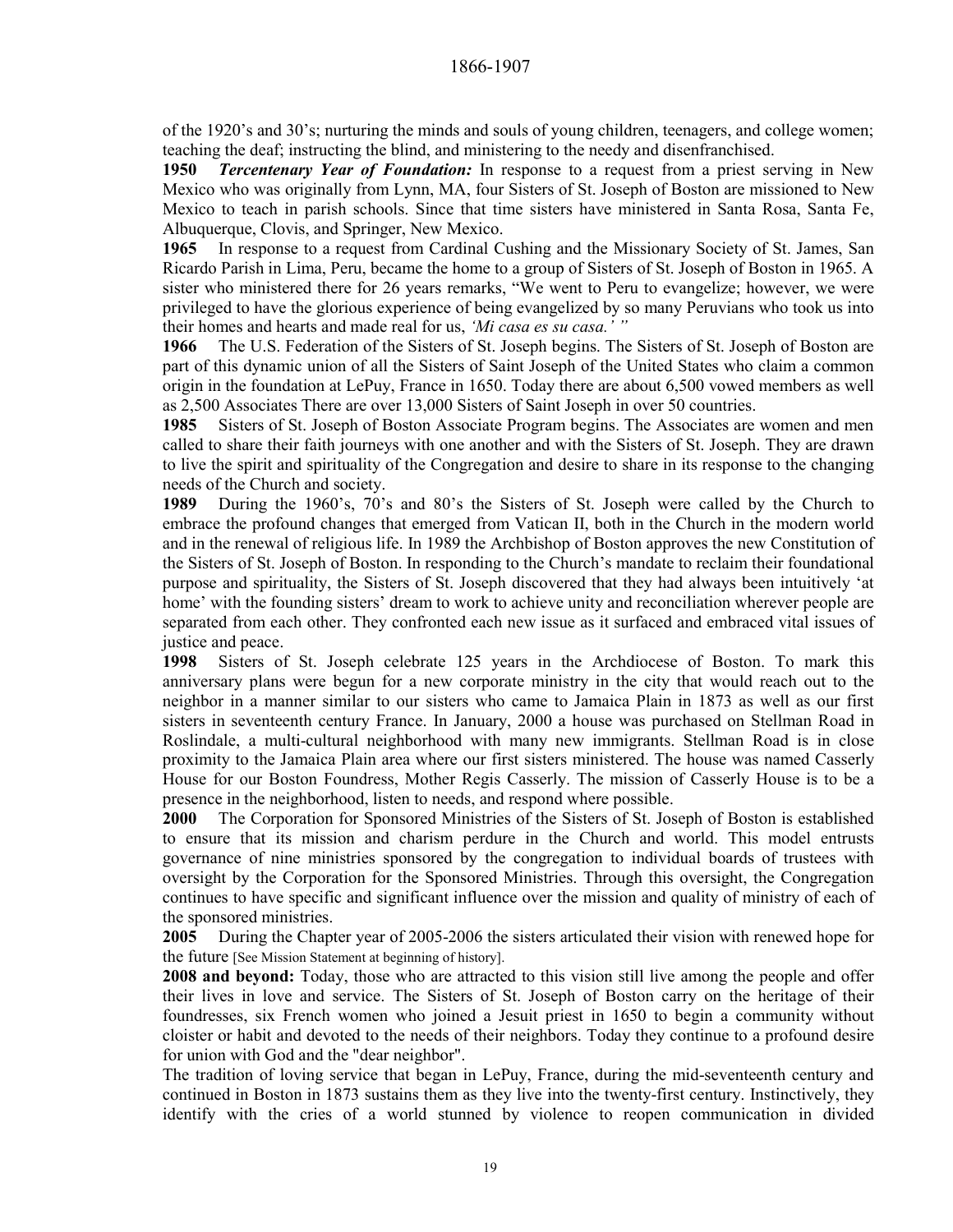communities, to search for shared values, and to empower individuals to explore common ground for the healing of humankind.

The Sisters of St. Joseph are women receptive to the stirrings of the Holy Spirit of Love. Together with their Associates they are called to live in right relationship with all creation. They are a community of women whose mission is to realize the prayer of Christ that all may be one. In community and prayerful contemplation they listen to this Spirit and move always toward profound love of God and love of neighbor.

#### **CONTACT INFORMATION:**

Joanne Gallagher, CSJ – Director of Communication, joanne.gallagher@csjboston.org 617.746.2110 **WEBSITE:** www.csjboston.org **MAJOR SUPERIOR:** Mary L. Murphy, CSJ – President **ARCHIVIST**: Mary Rita Grady, CSJ **VOCATIONS:** Patricia Quinn, CSJ **DIRECTOR OF ASSOCIATE PROGRAM**: Peggy Nichols, CSJ

#### **Brothers of Charity 1874 Roxbury God is Love FC**

**Name of Community**: Brothers of Charity **Date of Foundation in the Archdiocese of Boston**: January 1874 **Mission**:

As Religious Brothers and co-workers of the Brothers of Charity, we want to approach our fellow humans with a believing and loving basic attitude. We find our inspiration in the Gospel values and act in imitation of Jesus, the Saviour. Just as with Vincent de Paul, our patron saint, and Servant of God Peter Joseph Triest, our founder, love is the source of commitment. Therefore, we form authentic living and working communities in which solidarity, serviceability, dynamism and creativity are the supports, and in which quality of life increases due to inspired guidance. In that way, we want to set beacons of hope in society and to witness to God's love.

We care for our fellow humans who need accompaniment in their human development. In education, in caring for people with disabilities and in mental healthcare, we strive for optimal training, education and accompaniment. The disadvantaged and less privileged, people with endangered developmental possibilities or limited functional possibilities, and marginalized people all deserve our special attention. We are open to new needs as well. As a community, we try to find solutions to these problems. We also care for one another for our life to be of high quality, meaningful, and inspirational to many others.

Our commitment is based on unconditional respect for everyone. It is expressed in our caring and professional, compassionate service. We approach our neighbor, with whom we are on the way, caring and guiding, always in a holistic way, and making room for everyone's input. All this is done in a framework of a humane organization and quality surroundings with the focus on easy accessibility. In our striving for greater human dignity for everyone, we take calculated risks and develop a clear stand on social relationships. In sharing our visions and experiences with others, we take the opportunity of enhancing the culture of love on a global scale.

In this way, we want to improve the quality of life and contribute to a more human society in which there is room for the poor and the weak. By this unconditional commitment, we hope that all whom we meet on our way see a reflection of God in us and may experience the joy of the Resurrection in their life.

*Deus Caritas Est*.

#### **Ministries**:

House of the Angel Guardian (care of orphans and wayward boys) Angel Guardian Printing Press

#### **Significant Dates**:

1874- Brothers of Charity arrive to assume operation of House of the Angel Guardian, Vernon Street, Roxbury.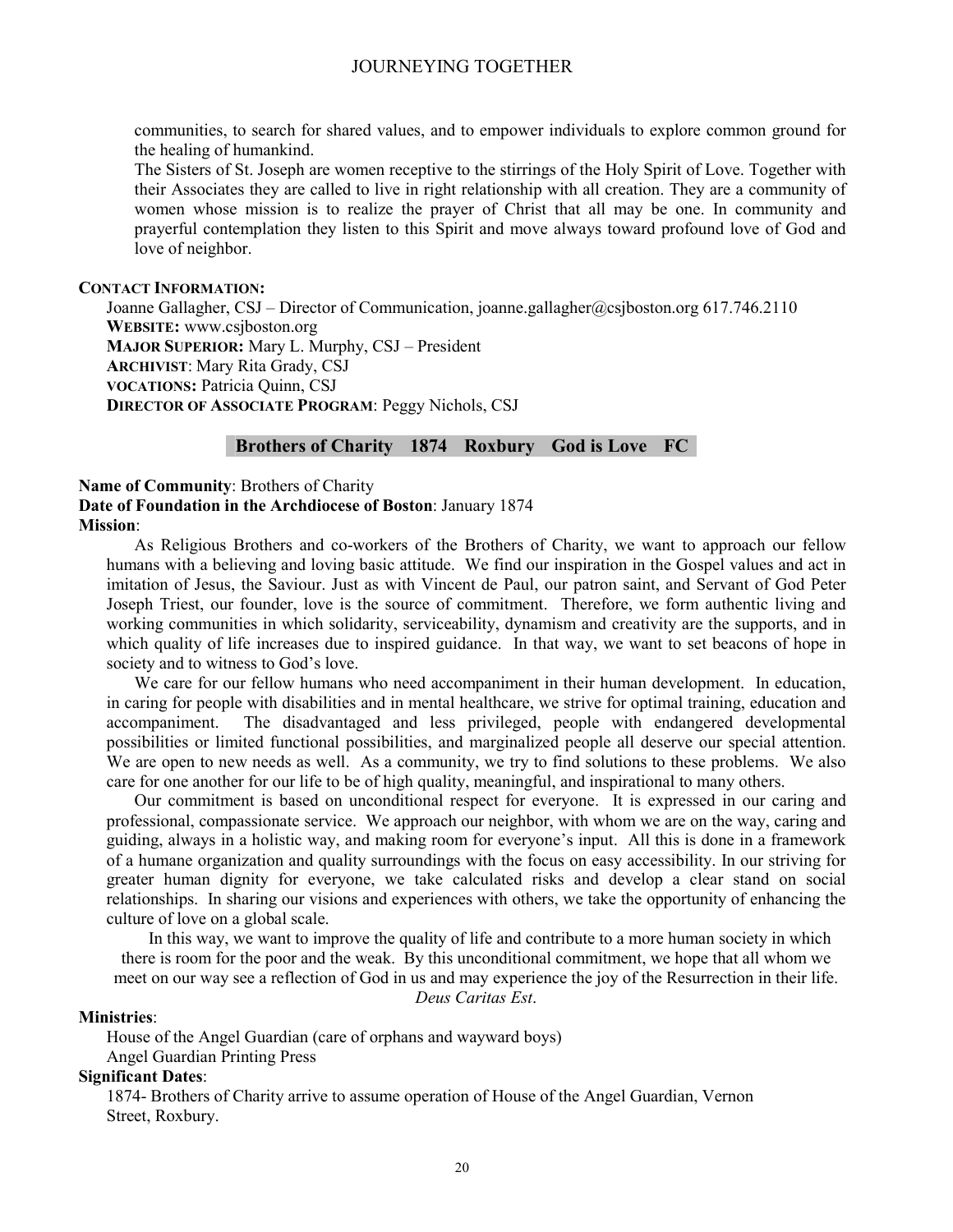1889- Construction of an Industrial School on Vernon Street

1915- House of the Angel Guardian relocates from Vernon Street to Perkins Street and S. Huntingdon Ave, Jamaica Plain. With this move they also begin the "Angel Guardian Press" as part of the orphanage. This press will print school texts for the Parochial school system of the Archdiocese for many years to come. 1928- A second House of the Angel Guardian is opened in West Newbury, MA to accommodate the younger age boys. The older boys remain in Boston.

1942- St. Vincent Novitiate is opened in Billerica, Mass.

1947- The site in Jamaica Plain is closed and sold to the Archdiocese for a junior seminary. Both divisions of the House of the Angel Guardian are now located in West Newbury.

1950- Brothers open St. Joseph Novitiate in Canton, MA, replacing St. Vincent Novitiate.

1958- St. Joseph Novitiate is Canton is closed and relocated to Philadelphia.

1965- The Brothers of Charity officially close the House of the Angel Guardian and withdraw from the West Newbury property. Ownership is transferred to the Archdiocese of Boston.

2007- Celebration of the Bicentennial of the Brothers of Charity.

#### **Contact Information**:

**Regional Superior**: Brother John FitzGerald, FC

 Brothers of Charity 7720 Doe Lane Laverock, PA 19038 215 887 6361 JFITZFC@aol.com WEBSITE: www.brothersofcharity.org

#### **Religious of the Sacred Heart 1880 Boston (South End) RSCJ**

**Name of Community**: Religious of the Sacred Heart **Date of Foundation in Boston**: March 1, 1880 **Mission Statement**:

The Society of the Sacred Heart of Jesus is an international community of women in the Catholic church, founded in 1800 by Saint Madeleine Sophie Barat in France, and now in forty-four countries. Sharing her vision and mission, we are convinced of the centrality of prayer and contemplation in our lives. We, the Religious of the Sacred Heart, are committed to discovering and making God's love visible in the heart of the world through the service of education. Conscious that what we do, we do together, and remembering a tradition marked by a love for young people and missionary spirit, the Religious of the Sacred Heart carry out this service of education:

especially in the work of teaching and formation. in other activities for human development and the promotion of justice in pastoral work and guidance in the faith.

Adapted from the *Constitutions of the Society of the Sacred Heart*, 1982

#### **Ministries**:

Currently in 2007 ministries in the Archdiocese of Boston include:

- \* Teaching and formation at Newton Country Day School of the Sacred Heart (www .newtoncountryday.org); Boston College; University of Massachusetts, Boston; Weston Jesuit School of Theology; St. Francis House; Mount Ida College; Berlet Language Centers; Drumlin Farm; Harvard Medical School; and as consultant to several schools of the Network of Sacred Heart Schools (www.sofie.org)
- Psychologists, spiritual directors and pastoral ministers; vocation ministry for the Society of the Sacred Heart and for individuals seeking assistance in discernment of life choices.

#### **Significant Dates**:

1880, March 1: Foundation in the South End of Boston

1885, October 12: Incorporation as the Boston Academy of the Sacred Heart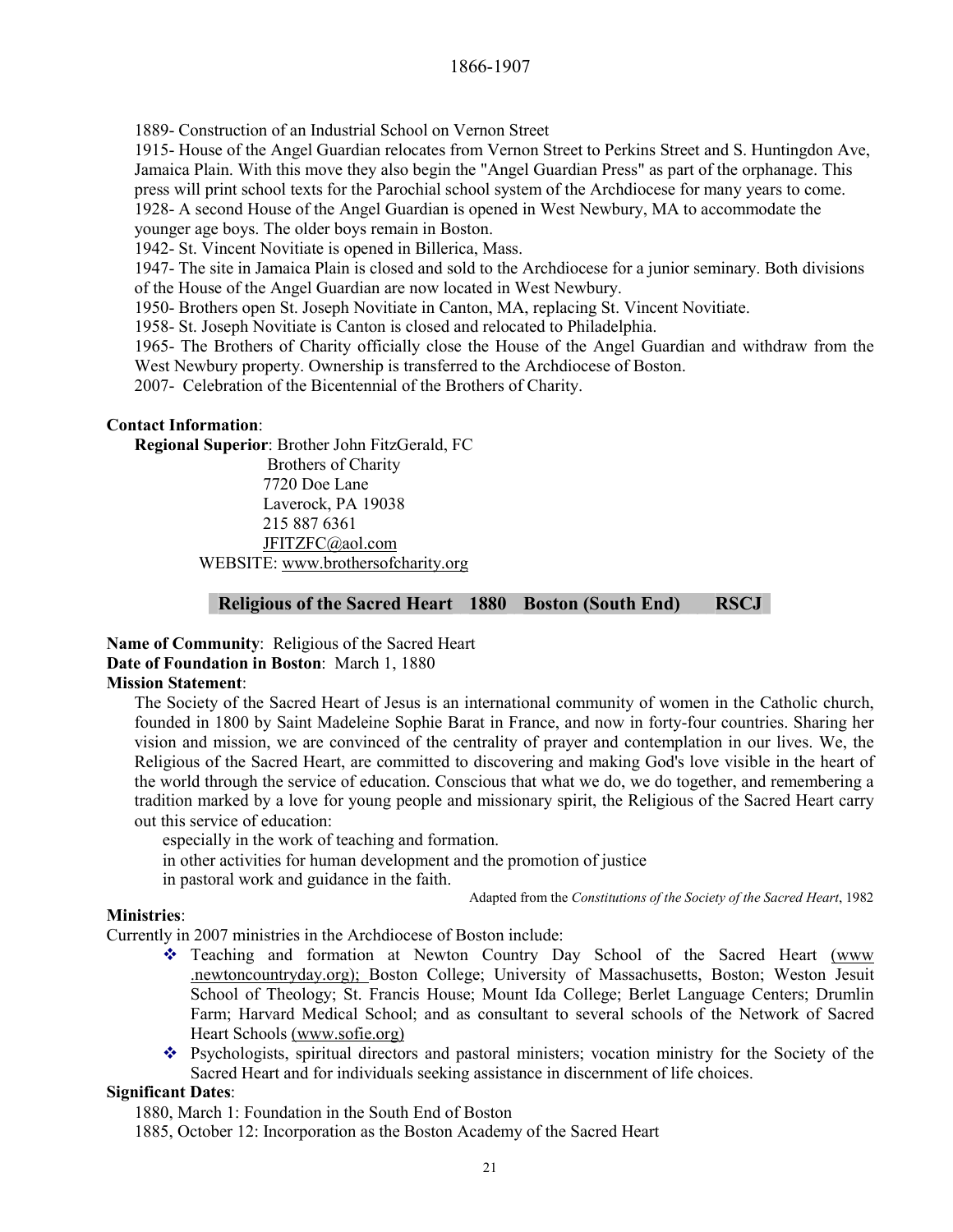- 1907, June: Move to 264 and 266 Commonwealth Avenue in the Back Bay
- 1908, May 24: Beatification of founder of the Society of the Sacred Heart, Madeleine Sophie Barat
- 1925, May 25: Canonization of Madeleine Sophie Barat
- 1926: Academy moved to Newton and became Newton Country Day School of the Sacred Heart with day students and boarders
- 1940: Beatification of Rose Philippine Duchesne who brought the Religious of the Sacred Heart to the United States in 1818
- 1988: Canonization of Philippine Duchesne
- 1945: Foundation of Newton College of the Sacred Heart:
- 1946, March: Demonstration of liturgical music for priests and sisters of the archdiocese by faculty of Pius X School of Liturgical Music, Manhattanville College
- 1946, September: Registration of first students of the college  $\sim$  1948, August: Newton School of Liturgical Music established at Newton College for organists, choir directors, and teachers of singing in parochial schools.
- 1950, June: First Graduation, Newton College
- 1951: First diploma of the Newton School of Liturgical Music
- 1954, December 3: Newton College accredited by the New England Association of Colleges and Secondary Schools
- 1969: Religious began to diversify ministries and minister outside of the school/college context.
- 1969: Novitiate for U.S. and Canada moved from Albany, New York, to Newton, Massachusetts. 1992: Novitiate moved from Newton to Cambridge. 2000: Novitiate moved to Chicago, Illinois.
- 1970: Some Religious moved to the South End of Boston to live and work among Puerto Rican families and established Casa del Sol.
- 1974: Network of Sacred Heart Schools USA established with common goals and criteria and trustee training. (www.sofie.org)  $\sim$  1975: Consolidation of Newton College with Boston College  $\sim$  1993: Associates of the Religious of the Sacred Heart began in Boston (www.rsciassociates-usa.org)
- 2000: Celebration of the Bicentennial of the Society of the Sacred Heart

#### **Contact Information**

Major Superiors:

**Superior General: Sr. Clare Pratt, RSCJ, Rome (cpratt@rsci.org)** 

**Provincial**: Sr. Kathleen Conan, RSCJ, St. Louis, Missouri (kconan@rsci.org)

**Local Area Director**: Sr. Mary Jane Sullivan, RSCJ (msullivan@rscLorg) (617-332-9180)

**Archivist**: Sr. Frances Gimber, RSCJ, St. Louis, Missouri (fgimber@rsci.org) (314 -367-1704)

**Vocation Director**: Sr. Nancy Koke, RSCJ, Newton, Mass. (nkoke@rsci.org) (857 -231-2065) Assistant

**Vocation Director**: Sr. Lisa Buscher, RSCJ, Ibuscher@rscLorg (857 -231-2307)

Websites:

www.rscj.org www.rscjinternational.org

| <b>Sisters of Charity of Ottawa</b> | 1880 Lowell | The minute we lose our love of the | <b>SCO</b> |
|-------------------------------------|-------------|------------------------------------|------------|
| (Grey Nuns of the Cross)            |             | poor, we lose our unique spirit    |            |

**Name of Community**: Sisters of Charity of Ottawa (Grey Nuns of the Cross)

**Provincialate**: 559 Fletcher St., Lowell, MA 01854-3434

**Date of Foundation in the Archdiocese of Boston**: 1880, Immaculate Conception School, Lowell **Mission Statement**:

We, Sisters of Charity of Ottawa, a Congregation of consecrated women, daughters of Elisabeth Bruyère, stemmed from Saint Marguerite d'Youville, bear witness to the love of compassion of the Father

. through our service of the poor and the teaching of truth

. according to the needs of our milieu and of the times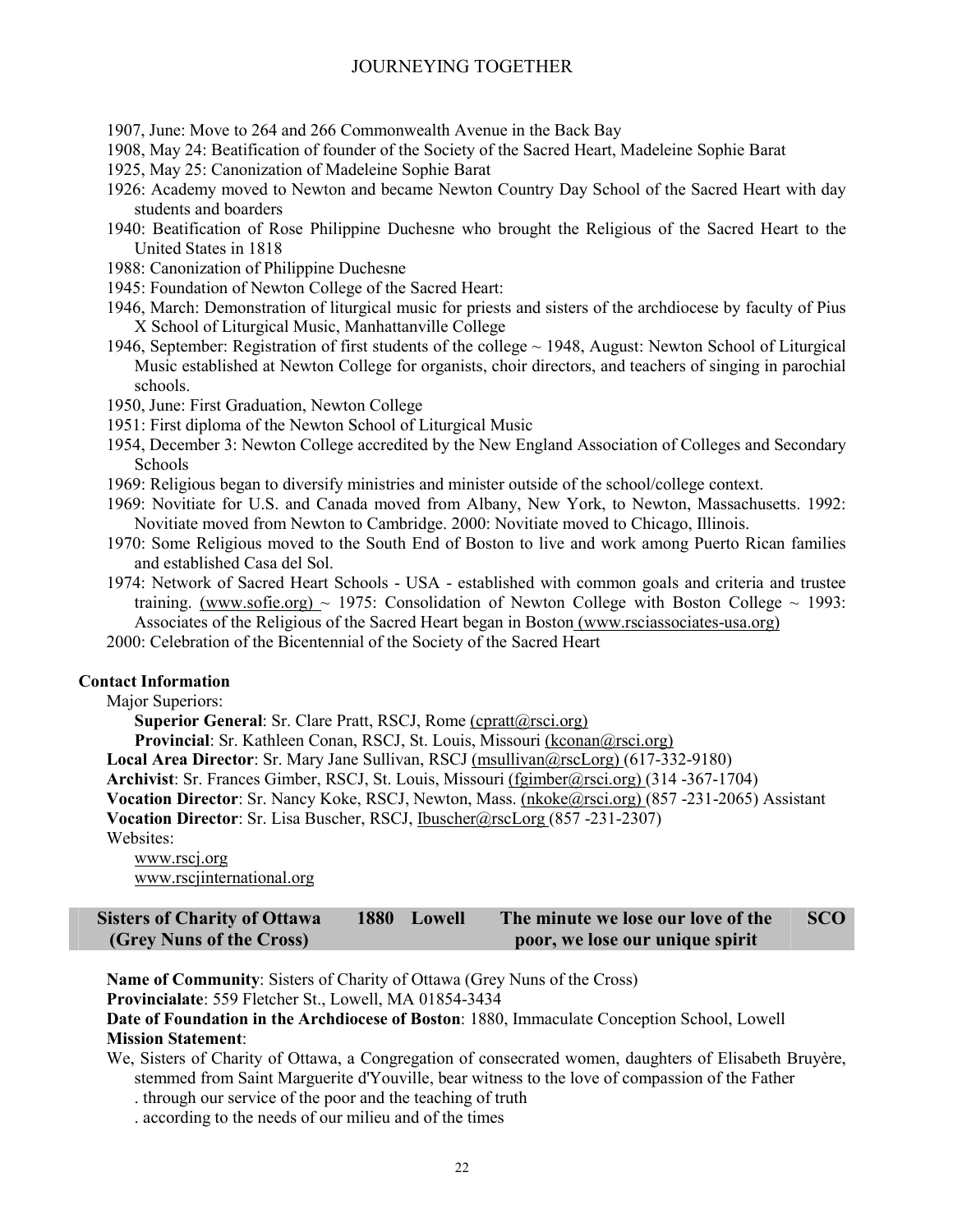Guided by the Holy Spirit, trusting in Providence and following Jesus and Mary, we remain available to answer the calls of the Church.

#### **Ministries**:

Elementary and Secondary Education, Health Care, Parish Pastoral Ministry; Student Housing **Significant Dates**:

Administration and staffing of Ste. Jeanne d' Arc School since 1910; founded St. Joseph Hospital in Lowell in 1930; D'Youville Senior Care in Lowell in 1960; Sponsor of Saints Medical Center (1992) after merger of St. Joseph Hospital with St. John's Hospital in Lowell; Bachand Hall Residence for young women in partnership with DSS in 2005; Bruyère Gardens in Lowell - affordable independent senior housing - in 2006.

The long and beautiful history of the **Grey Nuns of the Cross** in Lowell, Massachusetts, began in **1880**, when Mother Josephine Phelan, responding to a request from Rev. James McGrath, O.M.I., sent two Frenchspeaking and four English-speaking nuns to the Immaculate Conception Parish to staff its parochial school.

In **1883**, at the request of Fr. Garin, O.M.I., pastor of St. Joseph's Parish, Sisters came to Lowell to meet the needs of the many Canadian families that arrived in his parish. St. Joseph's Convent and School were opened that year and served there until 1980. The first superior was Sr. Plante. Sister St. Leontine and Sister St. Lucien taught first and second grade boys in two small classrooms in a brick structure, known as "la petite école" in the shadow of St. Jean Baptiste Church.

Ste. Jeanne d' Arc School opened in **1910**, as an extension of St. Joseph School before Ste. Jeanne d' Arc Parish was formally established. In 1929, at the request of the Oblate Fathers in Lowell, the sisters who had been teaching for many years at Ste. Jeanne d' Arc School to which they traveled every day from St. Joseph's convent, finally moved into their own convent on upper Moody Street (now University Avenue). This school is still a vibrant education community to this day.

The Grey Nuns of the Cross at St. Joseph Convent also taught at Notre Dame de Lourdes School in the Highland section of Lowell. From 1909 until 1913, when they were given their own convent, the Sisters had to travel back and forth to St. Joseph's Convent. Notre Dame de Lourdes Convent and school in Lowell opened in 1913 and remained open until 1977.

In **1928** at the request of the late Rev. Louis G. Bachand, then pastor of St. Jean Baptiste Parish, the Grey Nuns of the Cross opened St. Joseph High School for Girls on the upper floor of the elementary school. Need for larger quarters made it imperative to move to a private two-story home on Pawtucket Street. It became the quarters for the high school, which later moved to the former residence of the Marist Brothers, corner of Moody and Pawtucket Streets. In 1990, St. Joseph High School merged with St. Louis Academy and Keith Catholic to henceforth be known as Lowell Catholic High School.

In **1930**, the Grey Nuns of the Cross added another great undertaking to the many they already had assumed in the realm of education in Lowell. This time in answer to another request from Father Bachand, the congregation agreed to take over the administration of Lowell's old and antiquated Corporation Hospital.

In **1944** the community purchased the Allen-Logan mansion on Rolfe Street, Lowell, and in August, 1945 the Franco-American postulancy program got underway with the admission of six postulants. The property was from then on known as Mount St. Joseph.

In **1950**, the general organization of the Congregation grouped its seven houses in the United States into one province giving it the name of St. Joseph. The first provincial house was at 57 Rolfe Street where a few elderly Sisters, postulants and novices lived until 1957, when an expansion program in favor of the Lowell Teachers College forced the Sisters to move to Fairmount Street. Due to lack of space because of the increasing number of postulants, it had to be moved once again. This time they moved the Novitiate to Framingham.

When Sister St. Alphonse Rodriquez, administrator of St. Joseph Hospital from the beginning, returned to Ottawa in 1956, Sister St. Celestine, succeeded her as administrator of the hospital and continued the modernization program,

A Lowell graduate of the hospital's school of nursing, namely, Sister Yvette Thibaudeau assumed the responsibilities of its administration in 1964. She remained at the helm of its activities and undertakings until 1989. In 1992, the two Catholic Hospitals in Lowell, St. John's and St. Joseph's, merged under the new name of Saints Memorial Medical Center.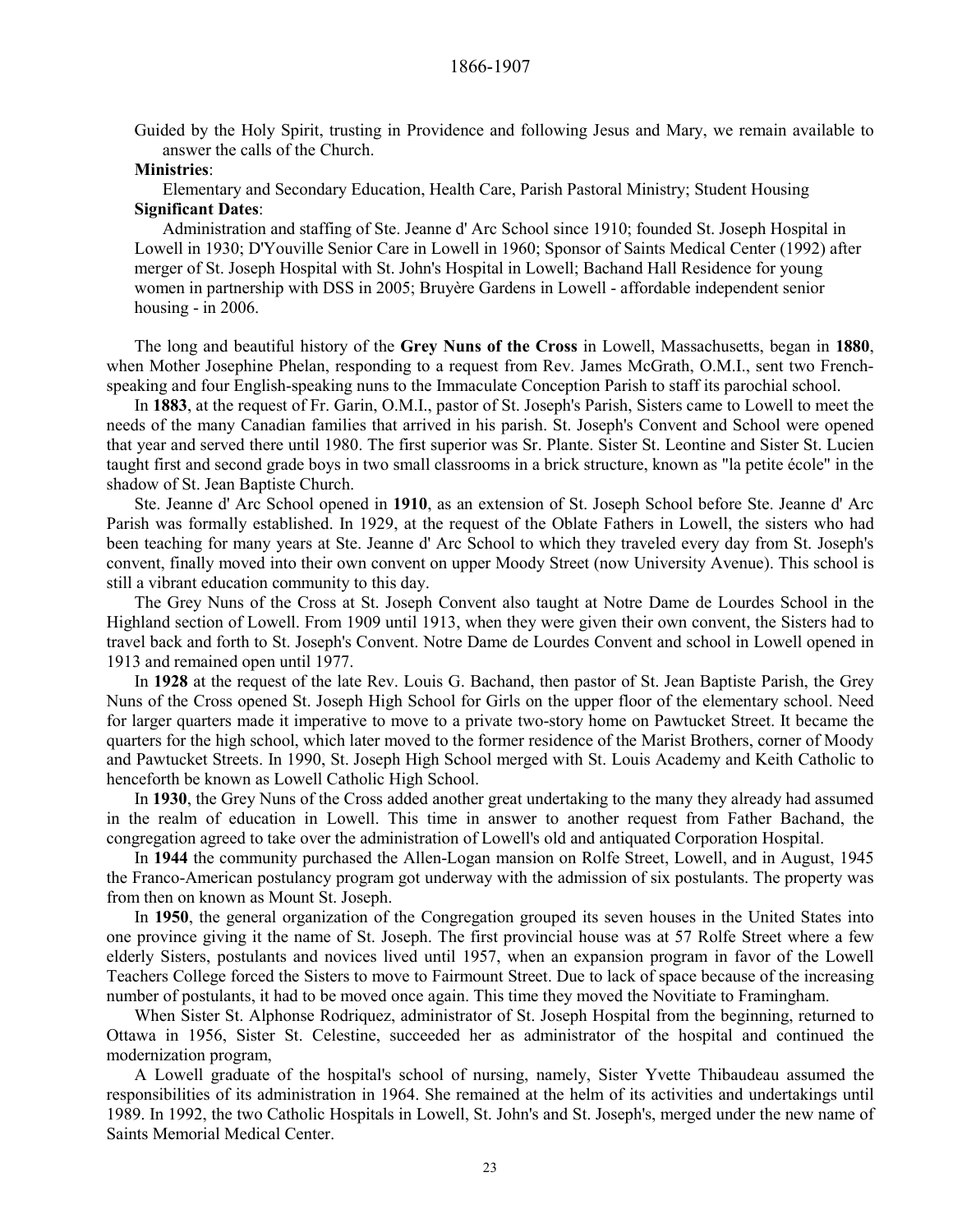In 1959 Mother Saint-André-Corsini gave Lowell one of its most sorely needed establishments, namely a home for its aging and elderly population. Fulfillment of this response to a pressing need was achieved in May, **1960**, when Richard Cardinal Cushing, Archbishop of Boston, blessed d'Youville Manor on Varnum Avenue. This ultra modern facility in the realm of health care for the elderly has been a tremendous blessing for the population of Lowell and its surrounding area.

In 1964, three wings were added to the manor complex. One became the Provincial House, the larger part of which is St. Joseph's Residence for retired Sisters who have their own private chapel and all the special accommodations required for their needs.

In 1965, expansion at St. Joseph's Hospital made it imperative for the Sisters there to give up their convent quarters. The Hospital bought the old stone structure formerly known as the Ayer home for orphans, directly across the street from the hospital.

In **1966**, the sisters entered their new home, most appropriately named, "Bachand Hall", in tribute to the late Father Louis G. Bachand, O.M.I., founder and first president of the Corporation of St. Joseph Hospital.

Today Bachand Hall is home to a few sisters, but it has entered into a partnership with the Department of Social Services to receive young women who have aged out of foster care, but still need a supportive environment. These young women must be in school or in a job-training program.

Sister Cecile Paradis, Provincial, (1982-1988) opened Emmaus House on upper Fletcher Street where working women and students shared living space with the sisters. Emmaus House was converted into the Provincial House in **2001**.

#### **Contact Information**:

**Major Superior**: Sr. Pauline Leblanc, s.c.o., Province Leader **Archivist and Vocation Director**: Sr. Pauline Leblanc, s.c.o.

| <b>Brothers of St. Francis Xavier</b> | 1881 | Lowell | In harmony small things | <b>CFX</b> |
|---------------------------------------|------|--------|-------------------------|------------|
| (Xaverian Brothers)                   |      |        | grow.                   |            |

**Name of Community**: Congregation of the Brothers of St. Francis Xavier (Xaverian Brothers)

**Foundation:** June 15, 1839 in Bruges, Belgium by Theodore James Ryken (Brother Francis Xavier Ryken) **Mission Statement**:

The Congregation of the Brothers of Saint Francis Xavier, known as Xaverian Brothers, is a pontifical congregation of lay religious founded by Theodore James Ryken. The mission of the congregation is to serve the Church in its work of evangelization, particularly through the ministry of education. (Constitutions of the Brothers of St. Francis Xavier, approved December 3, 1989)

In 1997, at the  $24<sup>th</sup>$  General Chapter, the Congregation issued the following call:

"With lives rooted in the Gospel, the example of St. Francis Xavier, and the vision of Theodore James Ryken, we are called personally and congregationally to a contemplative stance in the world and to mission among the poor and marginalized."

**First Mission to America:** August 1854 to Louisville, Kentucky

**Foundation in the Archdiocese of Boston**: **1881** – St. Patrick Elementary School, Lowell **Missions in the Archdiocese of Boston:** 

| St. Patrick's School, Lowell         | 1881-1947 |
|--------------------------------------|-----------|
| St. Mary's School, Lawrence          | 1889-1947 |
| Assumption School, East Boston       | 1891-1913 |
| Fitton School, East Boston           | 1893-1923 |
| St. Joseph School, Somerville        | 1893-1959 |
| St. John's Preparatory School        | 1907      |
| Working Boy's Home, Newton Highlands | 1908-1960 |
| St. James School, Salem              | 1912-1922 |
| St. Joseph Juniorate, Peabody        | 1923-1956 |
| Keith Academy, Lowell                | 1926-1970 |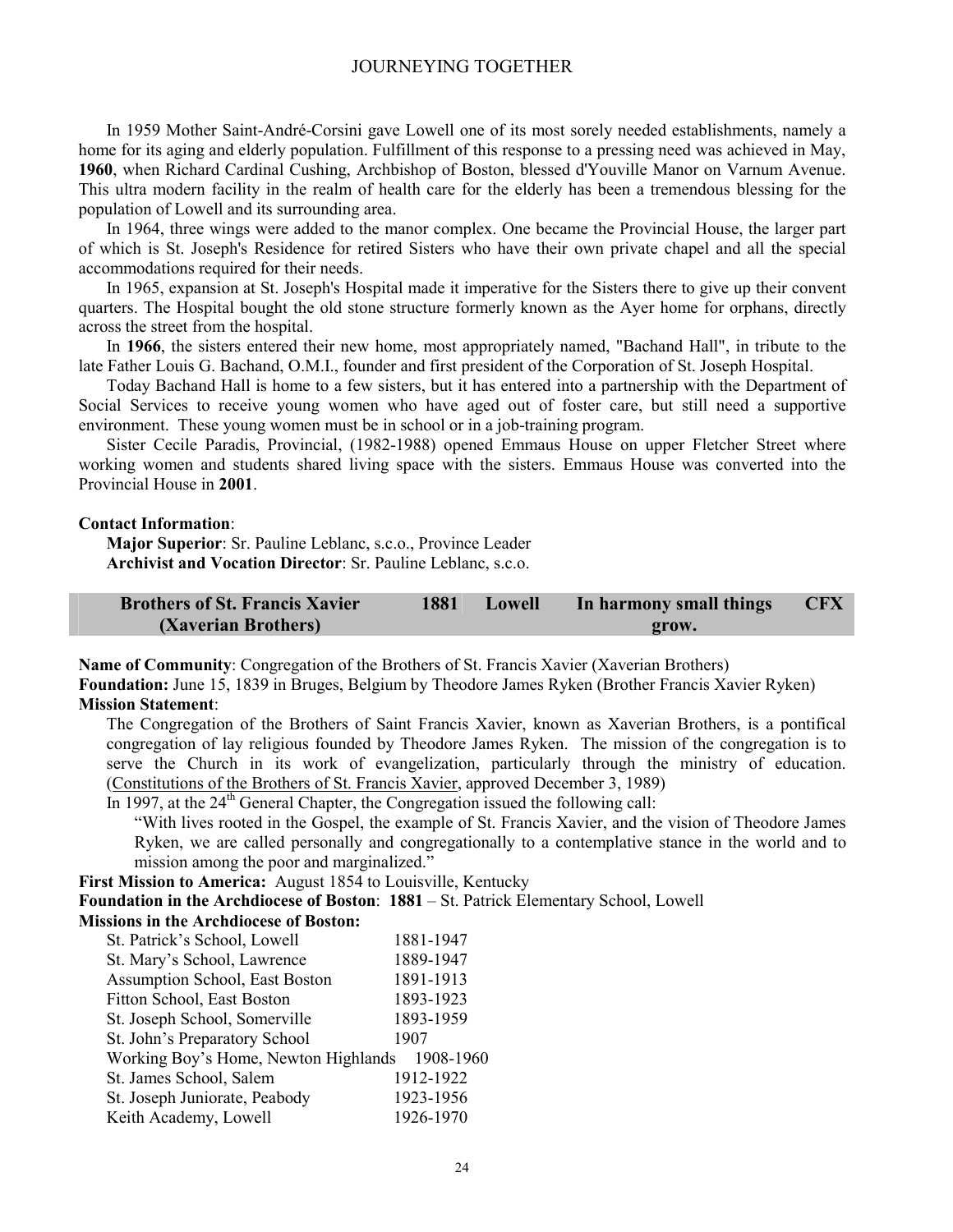Mission Church High School, Roxbury 1926-1965

Malden Catholic High School, Malden 1932

(Immaculate Conception Boys High School)

Xaverian Brothers High School, Westwood 1963

#### **Brief History of the Xaverian Brothers in the Archdiocese of Boston**

The Xaverian Brothers have served in the Archdiocese of Boston for over 127 years. The first mission was begun at St. Patrick Elementary School in Lowell in 1881, where the Brothers supplemented the work being done by the Sisters of Notre Dame de Namur. This collaboration with the Sisters of Notre Dame would extend to many of the other parish elementary schools the Brothers would come to staff in the Archdiocese. The early years of the Brothers ministry in the Archdiocese were concentrated in elementary education with the two notable exceptions of the opening of a Normal School (teacher training school) in Danvers in 1907, which would evolve into the college preparatory school St. John's Prep, and the staffing of Working Boys Home, Newton Highlands in 1908. The emphasis on parish elementary school education was consistent with the way the Brothers were ministering in other dioceses around the US. The work the Brothers did at Working Boys Home was also consistent with the Xaverian Brothers commitment to social work through trade schools, orphanages, protective institutions and agricultural schools. The most notable of these was the Brothers staffing and administration of St. Mary's Industrial School, Baltimore, Maryland. The year 1926 was a significant year for the Xaverian Brothers in the Archdiocese with the opening of Mission Church High School (Our Lady of Perpetual Help) in Roxbury (Mission Hill) and Keith Academy, Lowell. This marked a similar transition in other dioceses where the Brothers transitioned from parish elementary schools into secondary school education, fulfilling the educational needs of a burgeoning immigrant Church. It would be further enhanced in the Archdiocese with the opening of Immaculate Conception Boys High School, Malden in 1932. Just as the Brothers collaborated with the SND's in parish grammar schools, their high school ministries were enriched by collaborative relationships with the School Sisters of Notre Dame at Mission Hill and Malden and with the Sisters of St. Joseph in Lowell. In the 1960's, with the support and encouragement of Richard Cardinal Cushing, the Brothers opened two regional high schools, Xaverian Brothers High School, Westwood (in many ways a successor to the Brothers' work at Mission Church High School) and Malden Catholic HS, a direct successor to the parish Boys High School at the Immaculate. These two schools, along with St. John's Preparatory School in Danvers, continue "to serve the Church in its work of evangelization, particularly through the ministry of education." Currently the Xaverian Brothers and the Archdiocese of Boston are seeking new ways of collaboration through the sponsorship of Lowell Catholic, a co-educational high school that calls Keith Academy one of its predecessors. When this relationship is formalized, it will see the influence of Xaverian education return to Lowell where it took root in the Archdiocese in 1881.

Xaverian Brothers have also played instrumental roles in other areas of the Archdiocese through service in the Archdiocesan school office (Brother Bartholomew Varden, served as Superintendent of Schools for the Archdiocese during some of the turbulent times of the 1970's when the city of Boston went through court-ordered desegregation and many elementary and secondary schools struggled to remain open.), as well as through their work as teachers and administrators at Archbishop Williams High School (Braintree), Bishop Fenwick HS (Peabody), St. Catherine's School (Norwood), St. Patrick's HS (Watertown), Newton Catholic (Newton), St. Paul School (Hingham), Holy Family Parish School (Rockland). In addition, the Xaverian Brothers have contributed to the spiritual and formational needs of the Archdiocese through the Brothers' work at Xavier Center (Danvers) where programs for spiritual formation are offered, as well as through the work that individual Brothers have done as teachers, spiritual directors and retreat directors in programs like the Cursillo Retreats, Deacon Formation Program, Spiritual Renewal Program and in facilities like the Dominican Retreat House (Dover) and Eastern Point Retreat House (Gloucester). Brothers have also served as pastoral workers and counselors in hospitals, prisons and hospice programs. In the archdiocese, today, the brothers serve in a variety of ministries wherever there is need for God's healing touch of care and compassion.

It is noteworthy that the Archdiocese has been a major source of vocations to the Xaverian Brothers. Among these are four Brothers from the Archdiocese of Boston who have served as general superior of the Congregation of the Xaverian Brothers. Brother Paul Scanlan, a native of Lawrence, was the first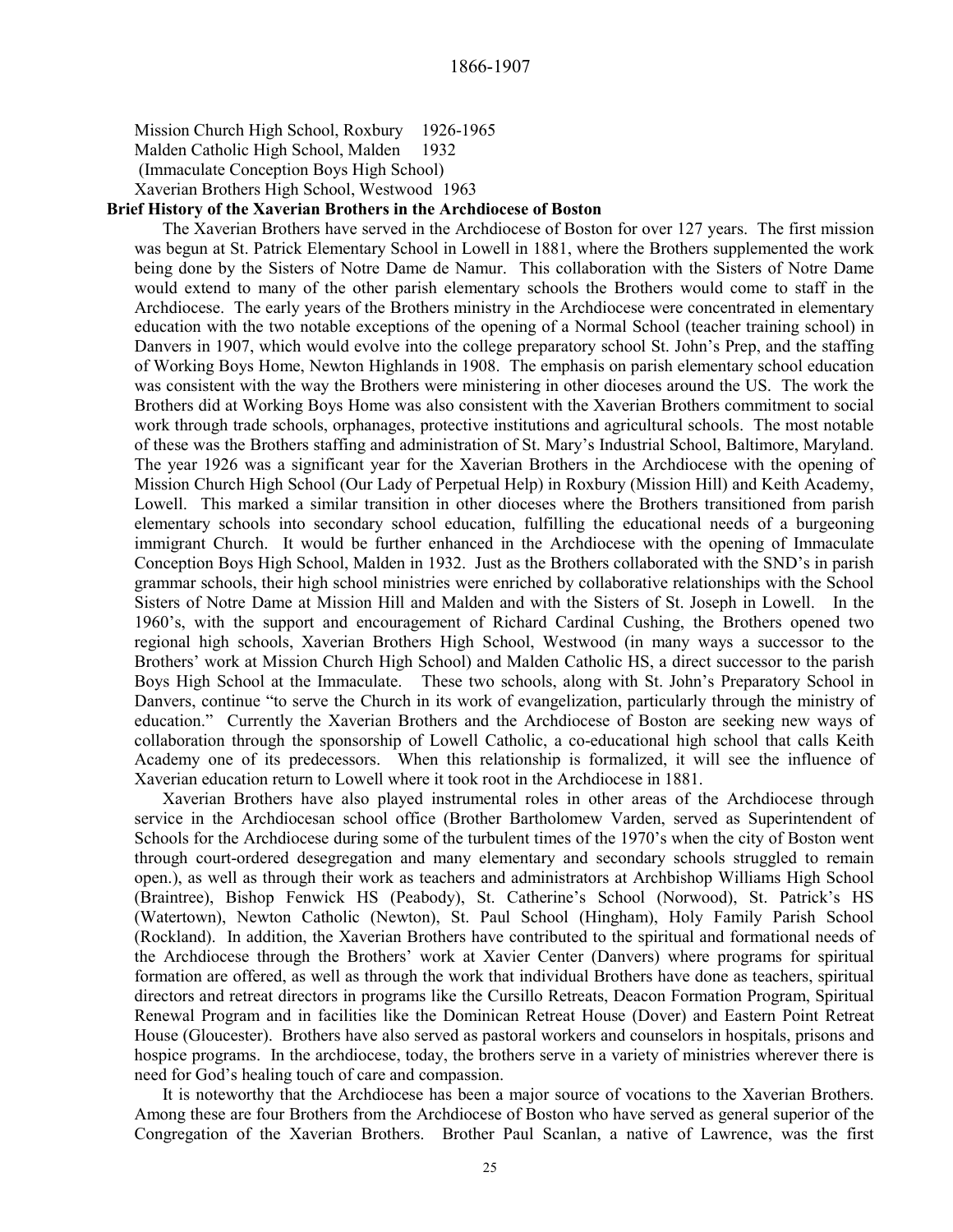American and the 5th general superior of the congregation. The election took place at a general chapter in 1928 in Bruges, Belgium, the foundation site of the congregation. Brother Paul Scanlan served as general superior until 1931. In 1983, Brother John F. Kerr, a Boston native and a graduate of St Thomas Aquinas High School in Jamaica Plain, was elected as the 11th general superior at a general chapter in England. He served in that capacity until 1989. Brother James M. Boyle, a native of Peabody and a graduate of St. John Preparatory School in Danvers, was elected to a six-year term as general superior at a general chapter in Bruges, Belgium in 1989. The congregation that year celebrated the 150<sup>th</sup> anniversary of its foundation in Bruges, Belgium. Brother Lawrence Harvey, a native of Malden and a graduate of Malden Catholic High School, was elected to a six-year term as general superior in July 2007 at the general chapter in Bruges, Belgium. Brother Lawrence Harvey is now serving as the 15th general superior of the congregation.

#### **Contact Information**

| Major Superior: Brother Lawrence Harvey, CFX, General Superior |                                                       |  |  |
|----------------------------------------------------------------|-------------------------------------------------------|--|--|
|                                                                | Brother Daniel Skala, CFX, Vicar General              |  |  |
|                                                                | <b>Vocation Director:</b> Brother James Connolly, CFX |  |  |
| Address:                                                       | Xaverian Brothers Generalate                          |  |  |
|                                                                | 4409 Frederick Ave                                    |  |  |
|                                                                | Baltimore, MD 21229                                   |  |  |
| Web address:                                                   | www.XaverianBrothers.org                              |  |  |
|                                                                |                                                       |  |  |
| Phone:                                                         | 410-644-0034                                          |  |  |
| Fax:                                                           | 410-644-2762                                          |  |  |

#### **School Sisters of Notre Dame 1881 Malden We are called and we are sent SSND**

#### **Name of Community:** School Sisters of Notre Dame

#### **Date of Foundation in the Archdiocese of Boston:**

School Sisters of Notre Dame came to Boston in 1881 to teach at the Immaculate Conception School in Malden; then Mission School in Roxbury, 1889; St. John Canton, 1883; St. Peter, Cambridge, 1901. High schools staffed by SSNDs in each of these parishes opened later: Girls Catholic, Malden in 1908, Mission High in 1927, and St. Peter High School in 1959.

The SSND foundress, Mother Theresa of Jesus Gerhardinger had come with sisters to the United States in 1847 at the request of the Redemptorist Fathers, who asked the sisters to educate German children especially. But very soon after opening their first schools in Baltimore, the sisters were accepting children of every nationality and race. Within their first sixty years they were teaching children in over 265 schools in dozens of dioceses across the country.

School Sisters of Notre Dame continue to minister today in the Archdiocese of Boston at Mission Church Parish and Grammar School; St. Peter Parish, Cambridge; Ursuline Academy, Dedham; Pope John XXIII High School, Everett; St. Agatha Parish, Milton.

#### **Mission Statement**:

- 1. To each of us at this moment of salvation history, the words of Christ ring clear: "As you sent me into the world, I have sent them into the World…May they be one in us…so that the world may believe it was you who sent me" (John 17: 18,21). We are called and we are sent.
- 2. From the moment of our baptism we are open in a new way to the initiative of God in our lives. We are incorporated into the life of Christ and into the community of the church which is by its very nature missionary. Thus, with all who have been baptized, we share in Christ's mission to proclaim the good news of God's kingdom.
- 3. In the power of Christ's spirit, we respond anew to God's continuing call, accepting his love as he consecrates us as apostolic women religious. We commit ourselves to live out the gift of baptism within our congregation, an ecclesial community grace with the charism of Mother Theresa.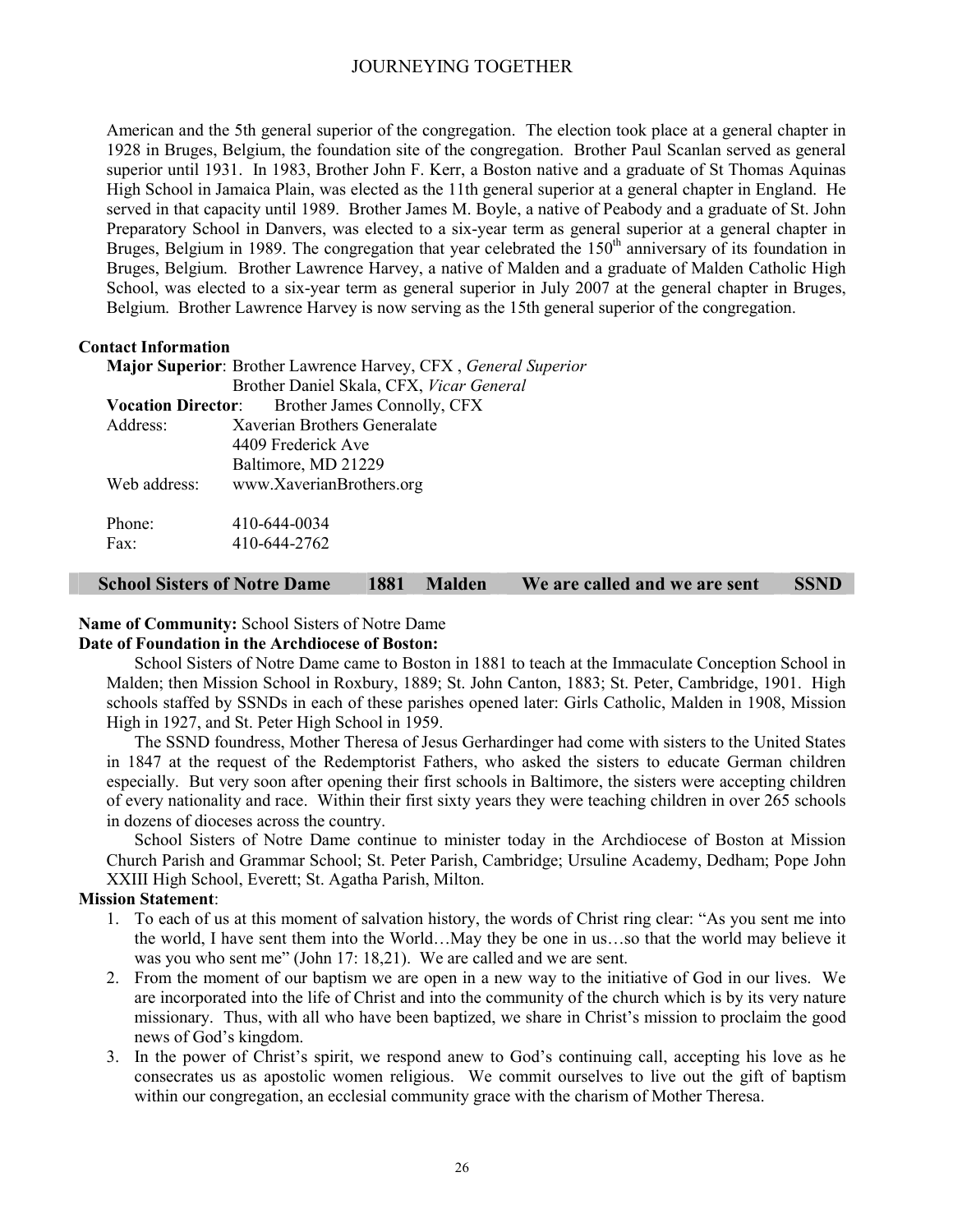- 4. Our mission is to proclaim the good news as School Sisters of Notre Dame, directing our entire lives toward that oneness for which Jesus Christ was sent. As he was sent to show the Father's love to the World, we are sent to make Christ visible by our very being, by sharing our love, faith, and hope.
- 5. In carrying out Christ's mission to bring all to oneness with the Father, we experience and accept the paschal mystery in our lives. We recall with confidence the words of Mother Theresa: "All the works of God proceed slowly and in pain; but then, their roots are the sturdier and the flowing the lovelier" [from *You Are Sent*, School Sisters of Notre Dame Constitution (No. 2277)]

#### **Ministries**

#### **Significant Dates:**

**1881 –** St. Mary's Grade and High School

**1889 –** OLPH Roxbury – Grade

**1901** – St. Peter's Elementary and High School

**1927 –** Mission High School

#### **Contact Information;**

**Major Superior:** Sister Mary V. Maher, SSND **Provincial Leader:**  Sister Kathleen Cornell, SSND (Atlantic – Midwest Province) 6401 N. Charles St. Baltimore, MD 21212 **Archivist**: Sister Brenda Lynch, SSND **Vocation Director:** Sister Maria Iannuccillo, SSND and Sister Carolyn Jost, SSND

#### **Marist Fathers and Brothers (Society of Mary) 1882 Lawrence A Marist way to approach the Gospel SM**

**Name of Community**:: Marist Fathers and Brothers – the Society of Mary (SM) **Foundation in the Archdiocese of Boston**: **1882** – St. Anne's Parish, Lawrence, **Mission Statement**:

**RESPONDING** to the call of God to share in the Church's mission of evangelization and service,

**BELIEVING** that we have been called by a "gracious choice" into the family of Mary,

**COMMITTING** ourselves, through our vows of Poverty, Chastity and Obedience, to live according to Gospel values.

**TRUSTING** in God's grace and Mary's support to be "instruments of mercy,"

**STRIVING** to be faithful to our original tradition of ministry among the poor, the neglected, the unchurched as envisioned by Jean Claude Colin,

**NOURISHED** in our relationship with God and each other as Jesus, Mary and Joseph were at Nazareth,

**INSPIRED** by the model of Mary's supportive and sustaining presence in the Church at Pentecost

**DETERMINED** to minister in the present and future Church as "hidden and unknown" sons of Mary,

**SUPPORTIVE AND LOYAL** to the Pope in the spirit of the early Marists, .

**CHALLENGED** by the call of the General Administration to collaborate in "refounding" the Society of Mary in our time,

**WE MARISTS** of the Boston Province of the Society of Mary commit ourselves

-to develop new ministries of outreach to the poor, the neglected and the unchurched, especially in the education of youth, the care of the aged and the sick, the ministry of reconciliation, the integration of new immigrants, the works of peace and justice, and the welcoming back of those who feel alienated from the Church,

-to help lay people discover, accept and exercise their Baptism-rooted ministries in the Church,

-to cooperate with bishops, diocesan priests, other religious orders, religious and civic groups in ministering to the needs of God's people,

-to increase and improve our collaboration in ministry with other provinces of the Society and other members of the Marist Family.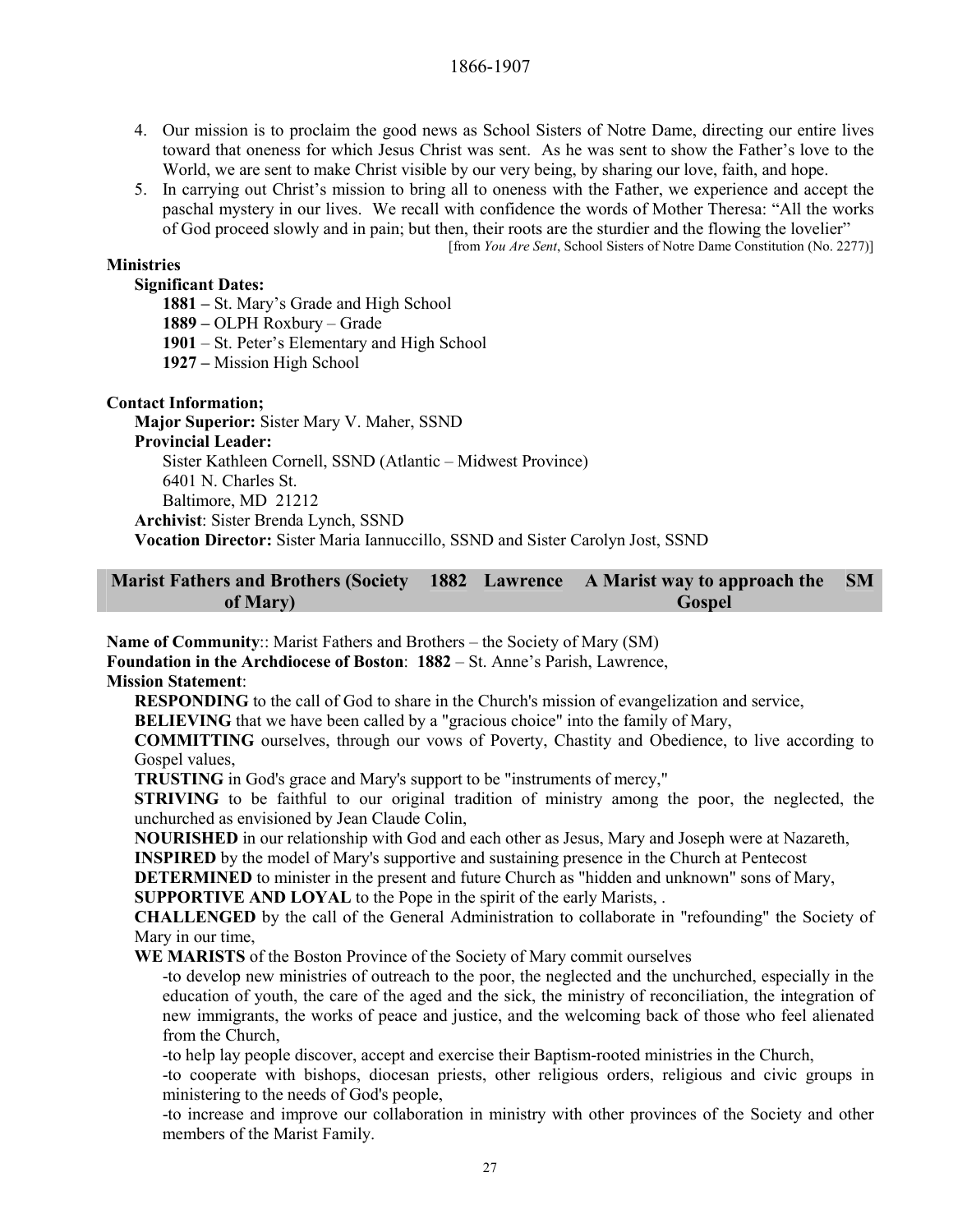-to make personnel and resources available to the Society's missionary work outside our province.

-to enhance the quality of life in our local and provincial communities by our ministry of loving concern for each other.

-to provide the best available spiritual, intellectual, psychological and educational resources for the continuing development of our men,

-to be true to our missionary roots by developing a readiness to leave traditional and long-standing apostolates to the care of others so that we can respond more freely to our calling to renew the Church and refound the Society of Mary .

> *Confirma hoc, deus. Salvos nos fac in aeternum.* Confirm this O Lord, Grant us eternal salvation

#### **Ministries**:

Parishes, Hospital and Military Chaplaincies, High School teachers, retreat work etc.

#### **Significant dates**:

Became the Boston Province of the Society of Mary, May 29, 1924 from the establish American Province: **Parishes Founded by Marists**:

St. Anne's Parish, Lawrence 1882; Our Lady of Victories- Boston 1884; St. Joseph's Parish, Haverhill, 1893, Our Lady of Pity, Cambridge, 1895; Sacred Heart Parish, Lawrence -1905; Our Lady of Assumption Parish, Chelsea, 1912; St. Theresa's Parish , Methuen, 1936; Our Lady of Mt. Carmel, 1937; Lourdes Bureau Boston 1956;

**Seminaries**: Maryvale Seminary, Bedford Mass 1925; Marist College & Seminary, 1939.

**Retreat Center**: Marist House Conference and Retreat Center: 1980.

**Hospital Chaplaincies: at** Mass General Hospital for 25 years.; Lahey Clinic, Burlington, Boston Medical Center, New England Baptist, Boston**.** 

#### **Contact Information**:

**Major Superior**: Rev. Roland A. LaJoie, SM – Provincial 2004-2008. **Archivist**: Rev. Robert Graham, SM

Tel. 617 426-5297 – Cell: 617 869-1949 – E-mail:smboston@conversent.net – Fax :617 848-3767 **Vocation Director**: Rev. Albert DiIanni, SM

#### **Sisters of Charity of Nazareth 1882 Newburyport The charity of Christ urges us. SCN**

**Name of Community**: Sisters of Charity of Nazareth

**Location** of Motherhouse/Provincialate: P. O. Box 172 Nazareth, Kentucky 40048

#### **Mission Statement**:

*We Sisters of Charity of Nazareth are an international Congregation in a multicultural world. Impelled by the love of Christ, in the tradition of Vincent de Paul and the pioneer spirit of Catherine Spalding, we and our Associates are committed to work for justice in solidarity with oppressed peoples, especially the economically poor and women, and to care for the earth. We risk our lives and resources, both personally and corporately, as we engage in diverse ministries in carrying out this mission.* 

*SCN General Assembly 1995*

#### **Date of Foundation in the Archdiocese of Boston**: 1882

**Ministries**: Education, St. Peter Orphanage, Homes for Destitute Children, Home for Working Girls, Sister Visitors

#### **Significant Dates**:

#### SCN Missions in New England

1882 - Newburyport, MA The Sisters of Charity of Nazareth, Kentucky were first introduced to "the East," the Diocese of Boston, when Rev. Arthur J. Teeling of Newburyport went in person to Nazareth to ask for Sisters. As a result, there arrived in Newburyport, on August 9, 1882, nine Sisters to staff Rev. Teeling's newly established Immaculate Conception School, which was formally blessed by Bishop John Joseph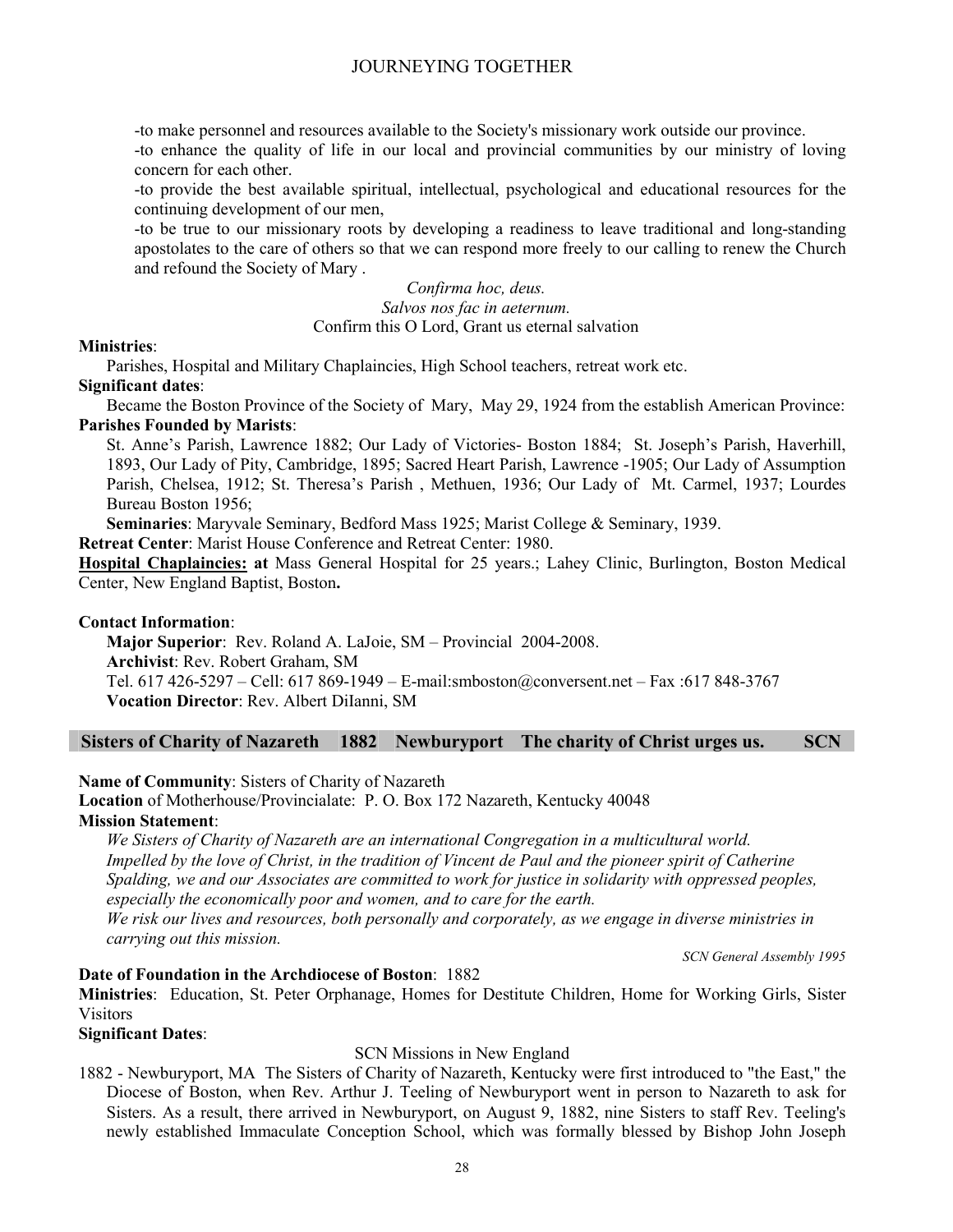Williams on September 4.

From 1883 until 1905 the Sisters conducted not only a grade school there but high school as well.

- 1892 The Sisters opened a Home for Destitute Children in Newburyport. This mission was closed in 1928, as there was no longer a need for it.
- 1887 Nazareth Sisters arrived August 10 at Brockton, three weeks after the death of Rev. Michael Doherty, who had arranged for them to staff St. Patrick's School. Sister Anacleta spent fifty-three years in domestic work at Brockton. At Sister's death at Nazareth in 1942, Mother Ann Sebastian said, "She was indeed a part of Brockton."
- 1888- -Reverend Richard Barry of Hyde Park invited the Sisters of Charity to open St. Raphael's School; and on August 10, ten Sisters accompanied by Mother Cleophas and companion, arrived from Kentucky. Under Msgr. James J. Chittick, Rev. Barry's successor, the Sisters began to teach at St. Catherine School, Corriganville, in 1895.
- In Lowell, the Sisters of Charity had taken charge of St. Peter's Orphanage in 1887. When this mission was closed in 1956, the Sisters had taken charge of St. Margaret Parochial School, which opened in 1941. In Dorchester, three years after the opening of the St. Peter's Orphanage, the Sisters accepted the care of St. Mary's Infant Asylum; but, two years later, 1892, Nazareth gave up this project. During Nazareth's centennial year, the Sisters accepted the mission at Nazareth Grammar School in South Boston. Opened by five Sisters in September, 1912, Nazareth School doubled its enrollment within eight years.
- In Lynn, Msgr. Arthur Teeling erected the \$80,000 St. Theresa's Home for Working Girls during his golden jubilee year, 1918, as the crowning event of his apostolate. The Sisters of Charity of Nazareth operated St. Theresa's Home until 1931.
- In 1947 with the cooperation and support of Archbishop Cushing, the Sisters of Charity of Nazareth purchased a beautiful estate in Wakefield, which became the location of the Academy of Our Lady of Nazareth. Friends of the community throughout the Archdiocese have helped substantially to liquidate the debt on this property and continue to show interest in the activities of Nazareth in Wakefield.

#### **Sisters of the Third Order of St. Dominic 1882**

| <b>Franciscan Sisters of</b> | 1883 | <b>Boston (South</b> | Weaving the future; transforming | <b>OSF</b> |
|------------------------------|------|----------------------|----------------------------------|------------|
| <b>Allegany</b>              |      | End)                 | our world                        |            |

**Name of Community**: Franciscan Sisters of Allegany, NY, Inc.

**Dates of Foundations** in the Archdiocese of Boston:

St Elizabeth Hospital in Brighton - 1883 – 1965

Working Boys Home in Boston -1887-1905

St John's Industrial School in Newton - 1896-1905

St Patrick's Home, Lowell 1898 – 1966

St. Anthony's, Everett 1958 -1997

St William's, Tewksbury 1958 - 1970

St Raphael Convent, West Medford 1991- Present

#### **Mission Statement**:

We, the Franciscan Sisters of Allegany, seek to live the Gospel of Our Lord Jesus Christ. We witness to God's love in the Franciscan tradition by living as sisters to all creation and by joyfully serving others, especially those who are poor or marginalized.

#### **As vowed women, our mission impels us to:**

Live simply in right relationship with God, with others, and with creation

Commit to continuing conversion

Deepen our contemplative stance

Proclaim the Reign of God in word and deed

Participate in building a global community based on the principles of justice and compassion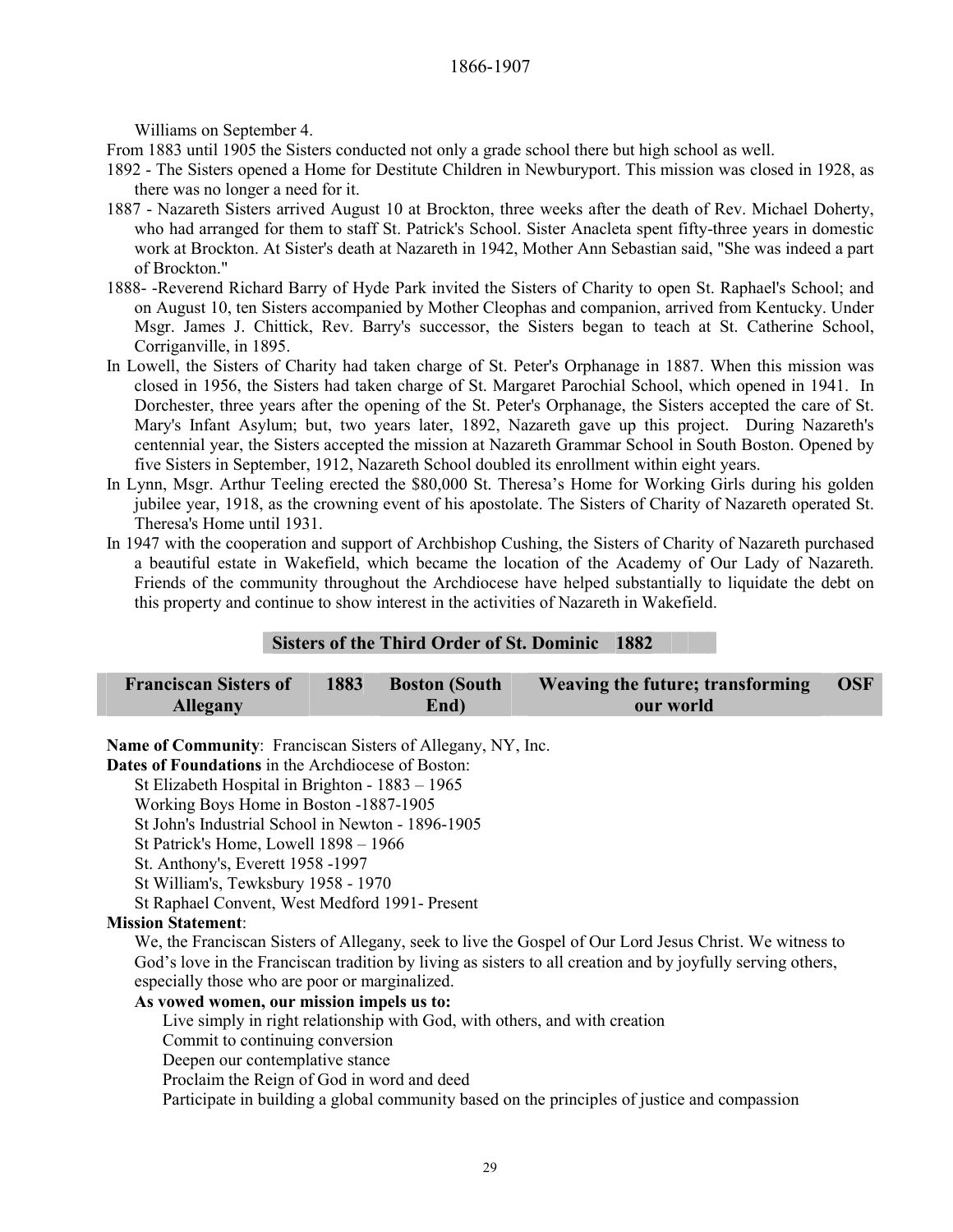Be instruments of peace, reconciliation, and non-violence in our Congregation, Church and world Care for God's earth and its resources

#### **This is our vision – we live it as women of hope!**

**Contact Information**: **Major Superior**: M. Avril Chin Fatt, OSF Congregational Minister P.O. Box W St. Bonaventure, NY 14778 Phone 716/372-5670 Email fsa@fsallegany.org **Archivist**: Clare McMaster, OSF 115 East Main Street Allegany, NY 14706 Phone 716/373-0200 archives@fsalleg.org **Vocation Director**: Mary McNally, OSF St Clare Convent 2924 West Curtis Street Tampa, FL 33614 Phone 813/870-6314 Email FSAVOC@aol.com

| <b>Society of St. Sulpice</b> | 1884 | <b>Boston</b> | To live completely for God in |  |
|-------------------------------|------|---------------|-------------------------------|--|
| (Sulpicians)                  |      | (Brighton)    | <b>Christ Jesus</b>           |  |

#### **Name of Community**: Society of St. Sulpice

A charter had been obtained from the General Court in 1883 for "the **Boston Ecclesiastical Seminary**," which was, *inter alia*, authorized to confer degrees in "Divinity and Philosophy." The Archbishop [John Williams], who was at first inclined to call the new institution "the Seminary of the Holy Cross," as Bishop Fenwick had intended, was ultimately prevailed upon to name it "St. John's," in honor of his own patron saint. In the **summer of 1884** a group of Sulpicians arrived from Paris and from Maryland, bringing with them a large stock of books as a foundation for the seminary library, and among various works of art, the beautiful statue of the Virgin and Child which now adorns the courtyard of Theology House—a replica of a famous work by Pigalle in the Church of St. Sulpice, Paris. The man already designated to be the first President of the Seminary was the **Abbé John Baptist Hogan**, an Irish-born priest of wide scholarly attainments, who for over thirty years had taught in the Seminary of St. Sulpice, and who during the Paris Commune of 1871 had repeatedly faced imprisonment and the threat of death with imperturbable courage.

On September 18, 1884, the Archbishop blessed the house and chapel of the Seminary, after which he dined there with 125 of the clergy. On the  $22<sup>nd</sup>$  the new institution opened its doors for the first academic year to thirty-two aspirants to the priesthood, twenty-eight of whom had already studied at other similar schools. In December the first group of ten young men from Brighton were ordained to the priesthood.

The remaining problem of finding a suitable location for a separate establishment for the students in Philosophy was happily solved in October, 1885, when Archbishop Williams succeeded in buying the Plummer estate, of eighteen acres, which lay just to the south of the former Stanwood property, on the corner of Lake Street and South Street (now Commonwealth Avenue. .)

The later Presidents of the Seminary in Archbishop Williams' time were **Rev. Daniel Maher, S.S.** (1901-1906) and **Rev. Francis P. Havey, S.S.** (1906-1911).

[Robert Howard Lord, John E. Sexton, Edward T. Harrington. *History of the Archdiocese of Boston in the Various Stages of Its Development 1604-1943*. (New York: Sheed and Ward, 1944), Vol. III, 60-62.]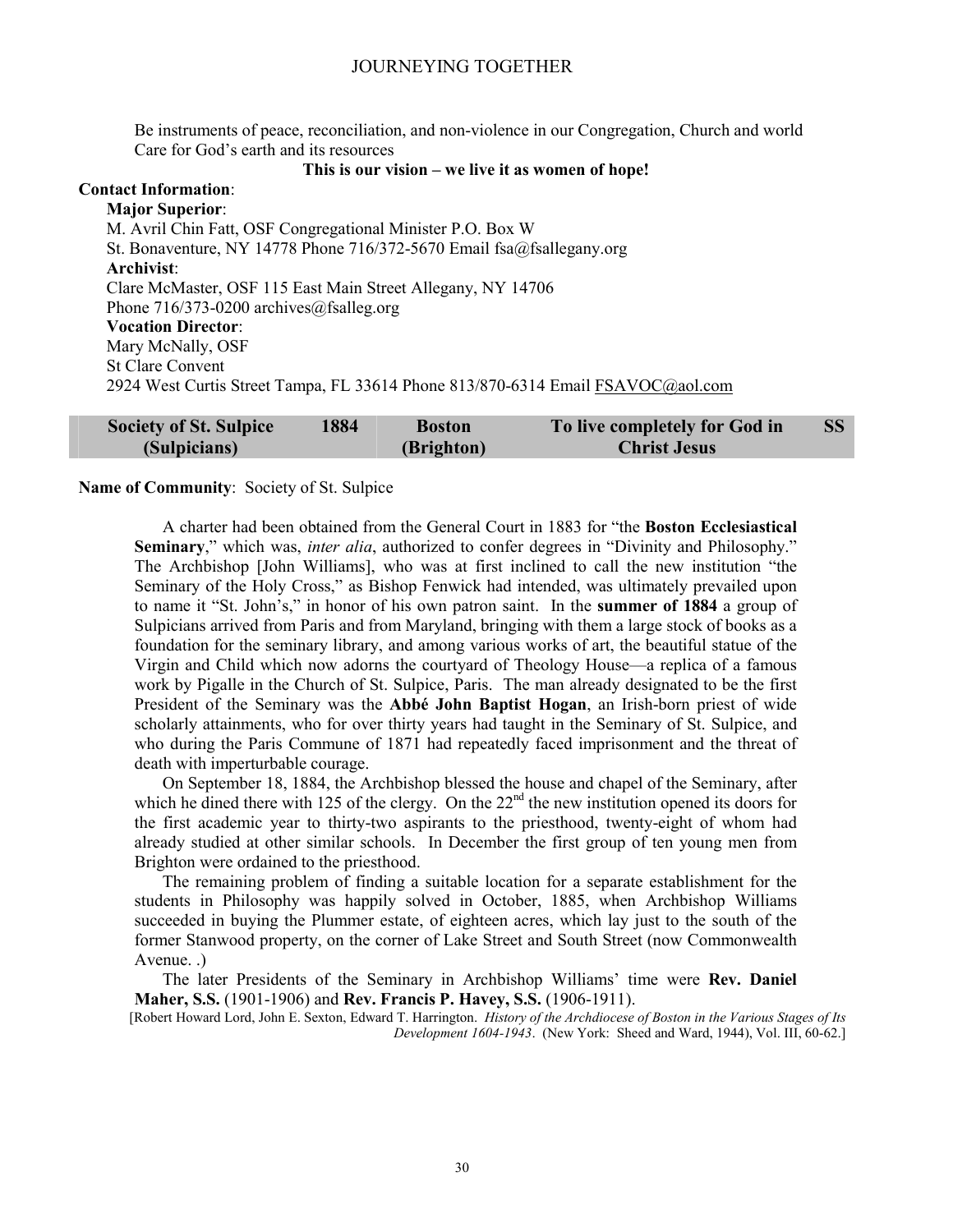#### **Servants of the Immaculate Heart of Mary 1886 Lawrence Always in search of justice, love, SCIM and peace**

**Name of Community**: Servants of the Immaculate Heart of Mary (also known as "Good Shepherd Sisters of Quebec")

On December 31, 1849, at the request of Archbishop Pierre F. Turgeon of Quebec and following the initiative of Lawyer George Manly Muir, Marie Josephe Fitzbach established a shelter in Quebec City for women who, on being released from prison, were homeless and without resources. The Good Shepherd Institute came into being in Quebec City on January 12, 1850 with a group of women. On February 2, 1856 Marie Josephe Fitzbach and her first companions jointly formed a religious community, called and sent to extend the Kingdom of Christ and destined, during the very lifetime of the Foundress, to reach out beyond the Canadian border bringing to generations their charism of mercy and goodness

In 1882, the call of the Church came to the Sister Servants of the Immaculate Heart of Mary, also known as Good Shepherd Sisters of Quebec, to bring education and social care, to the children and women in many areas of Maine, Massachusetts, Tennessee, and several Mission Countries.

**Date of Foundation in the Archdiocese of Boston**: 1886 St. Anne Parish, Lawrence

**Ministries**: Education and Social Services

#### **Significant Dates**:

- 1849-1886 The Beginnings
- 1886-1991 St. Anne Parish, Lawrence, Elementary and High Schools
- 1913-2005 Our Lady of Mount Carmel Parish, Methuen, Elementary School
- 1918 Influenza Epidemic
- 1925-1982 St. Anne Orphanage and Home, Methuen
- 1925-1971 St. Theresa Parish and School (Formerly St. John Baptist School) Methuen
- 1963-1972 St. Joseph House of Studies, Brookline -- 1972-1976 Newton
- 1966 Summer in Boston
- 1972-1989 Sisters' Residence at 696 Haverhill Street, Lawrence
- 1972- Sisters' Residences, Lawrence
- 1986- Lazarus House Ministries, Lawrence
- 1992-2004 Sacred Hearts, Bradford

#### **Contact Information**:

Servants of the Immaculate Heart of Mary 313 Seaside Avenue, Saco, Maine 04072 (Beginning in 2009) St. Joseph Convent 409 Pool Street, Biddeford, ME 04005

**Archivist**: Sister Claire Pelletier Bay View Convent 187 Bay View Road Saco, Maine 04072

(Beginning in 2009) St. Joseph Convent 409 Pool Street, Biddeford, ME 04005

**Vocation Director**: Sister Elaine Lachance St. John Convent 11 Aspen Avenue South Portland, ME 04106-5328

#### **Sisters of Charity of Halifax 1887 Roxbury Giving joyful witness to love SC**

**Name of Community**: The Sisters of Charity of Halifax

**Vision**: Giving Joyful Witness to Love

There is a line from Psalm 16 which the St. Louis Jesuits adapted and popularized in their song "For You Are My God," and it is a line that I often recall when I think about the women with whom I share the call to the Sisters of Charity of Halifax: "You give marvelous comrades to me."

What makes these women so "marvelous" is their desire to live with an awareness of God's love for them and to share that experience of being loved by God by putting themselves at the service of others.

The Constitutions for our congregation call us "to give joyful witness to love, the love of God, of one another and of all persons." When, individually and collectively, we Sisters of Charity have known God's love, the experience overflows, touching all dimensions of our lives, and compelling us to reach out to others with the good news. Our gatherings, whether as small groups in communities and committees, or as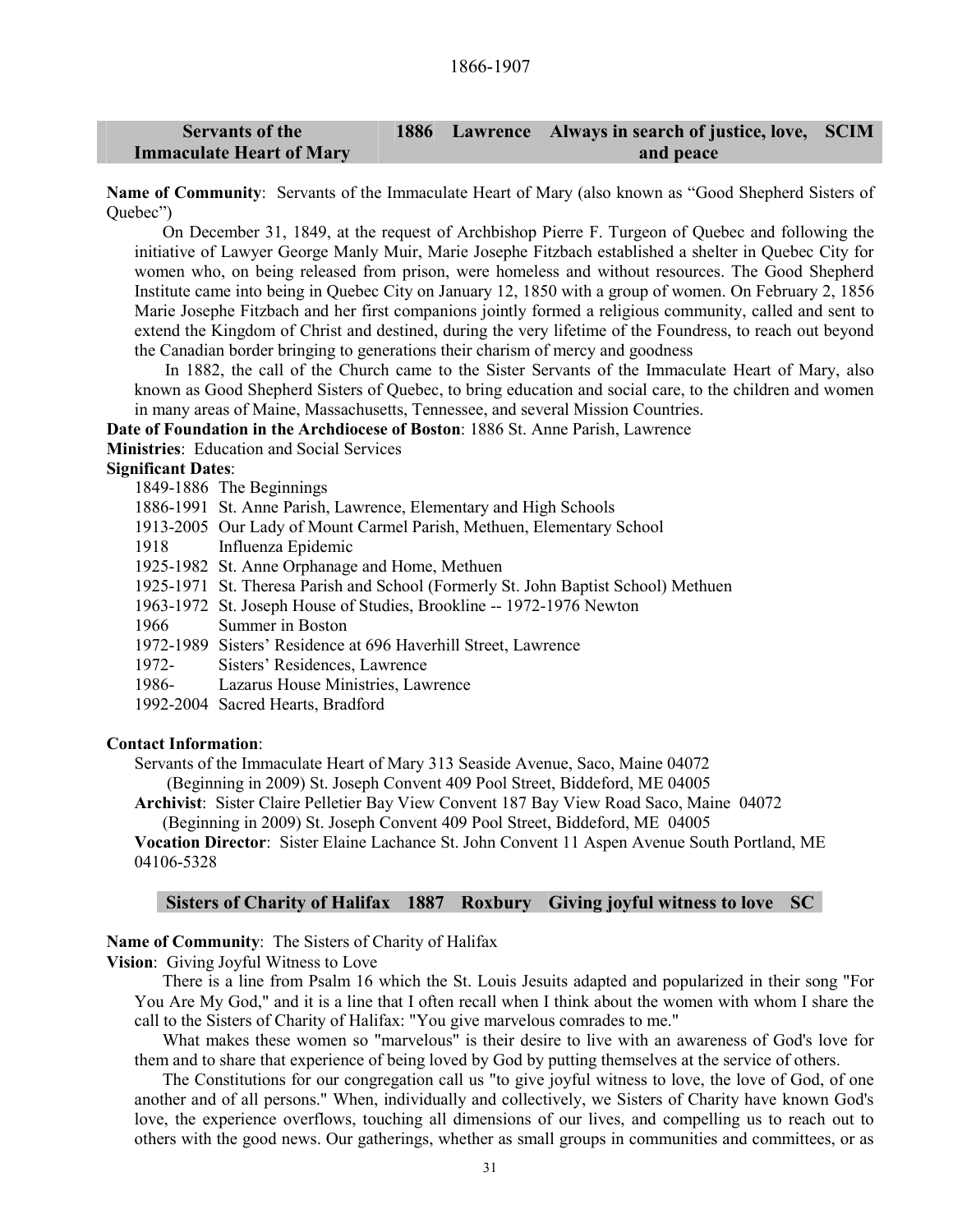larger groups in assemblies and chapters, usually carry that spirit. Just as there is prayer and serious discussion, there is laugher and music as we settle in to the important work of living our life together and directing our ministries.

As a congregation, we trace our roots to the American saint, Elizabeth Seton (1774-1821), who adapted the shared vision of Sts. Vincent de Paul and Louise de Marillac. They had created a new form of active religious life for women by sending them out to the poor on their missions of charity, instead of keeping them in cloisters. In her time, Elizabeth embodied that vision and attracted other women to join her. From her young community, she was able to send sisters to sites, including New York.

When, in 1849, four Sisters of Charity from the New York community landed in Halifax, Nova Scotia, they could not have foreseen how their arrival would be the beginning of so many blessings for so many people. Their early works in Halifax included nursing the sick and educating children. As their stay lengthened, and as other young women joined them, the works multiplied and led to the establishment of hospitals, an orphanage, and schools, including a nursing school and a college for women.

Over the years, the congregation was able to accept invitations to minister in other parts of Canada and the United States, **arriving in Boston in 1887**. For many years, our primary ministry in the Archdiocese was in the field of education, but in recent years, we have served in a variety of other ministries, including pastoral care and social service. Sisters also serve in Bermuda, Peru, and the Dominican Republic.

It is more than 150 years since the first four Sisters of Charity arrived in Nova Scotia. Life in society, in the church, and in religious life has changed significantly over those years. In our congregation, there are new ministries, new ways of ministering and living our lives.

There are also new challenges for those who accept the invitation to consider vowed religious life. Some question the role of women in the Catholic Church; others ask what the value of celibacy is; still others wonder how the life of a sister is much different from the life of any dedicated Catholic woman. If these questions seem to have a personal quality to them for your life, I invite you to seek out the Sisters of Charity.

You will find women who have founded and sustained Church-related educational and medical institutions long before feminism was a topic; you will find celibate women who share their warmth and their joy in community and with the many people they meet; and you will find women who, by sharing their call to know God's love, feel nourished to continue their ministries, supporting one another in the spirit of the congregation, showing forth the love of God in marvelous ways.

| <b>Schools served</b>                | City          | Year |
|--------------------------------------|---------------|------|
| St. Patrick Grammar and High School  | Roxbury       | 1887 |
|                                      |               |      |
| Academy of the Assumption            | Wellesley     | 1893 |
| St. Peter Grammar School             | Dorchester    | 1898 |
| St. Joseph Academy                   | Wellesley     | 1900 |
| St. Patrick Grammar and High School  | Lawrence      | 1906 |
| St. Margaret Grammar School          | Dorchester    | 1911 |
| St. Peter Grammar School             | Lowell        | 1913 |
| Msgr. Ryan Memorial High School      | Dorchester    | 1918 |
| St. Kevin Grammar School             | Dorchester    | 1946 |
| St. Francis of Assisi Grammar School | Medford       | 1949 |
| St. Michael Grammar School           | North Andover | 1950 |
| St. Francis of Assisi Grammar School | Manchester    | 1957 |
| St. Joseph Grammar and Middle School | Needham       | 1958 |
| St. Paul Grammar School              | Wellesley     | 1959 |
| St. Mary Grammar School              | Randolph      | 1961 |
| Elizabeth Seton High School          | Wellesley     | 1963 |
| Elizabeth Seton Academy              | Dorchester    | 2003 |

# **Contact information**:

Sister Patricia Kelly, **Congregational Councillor** 26 Phipps Street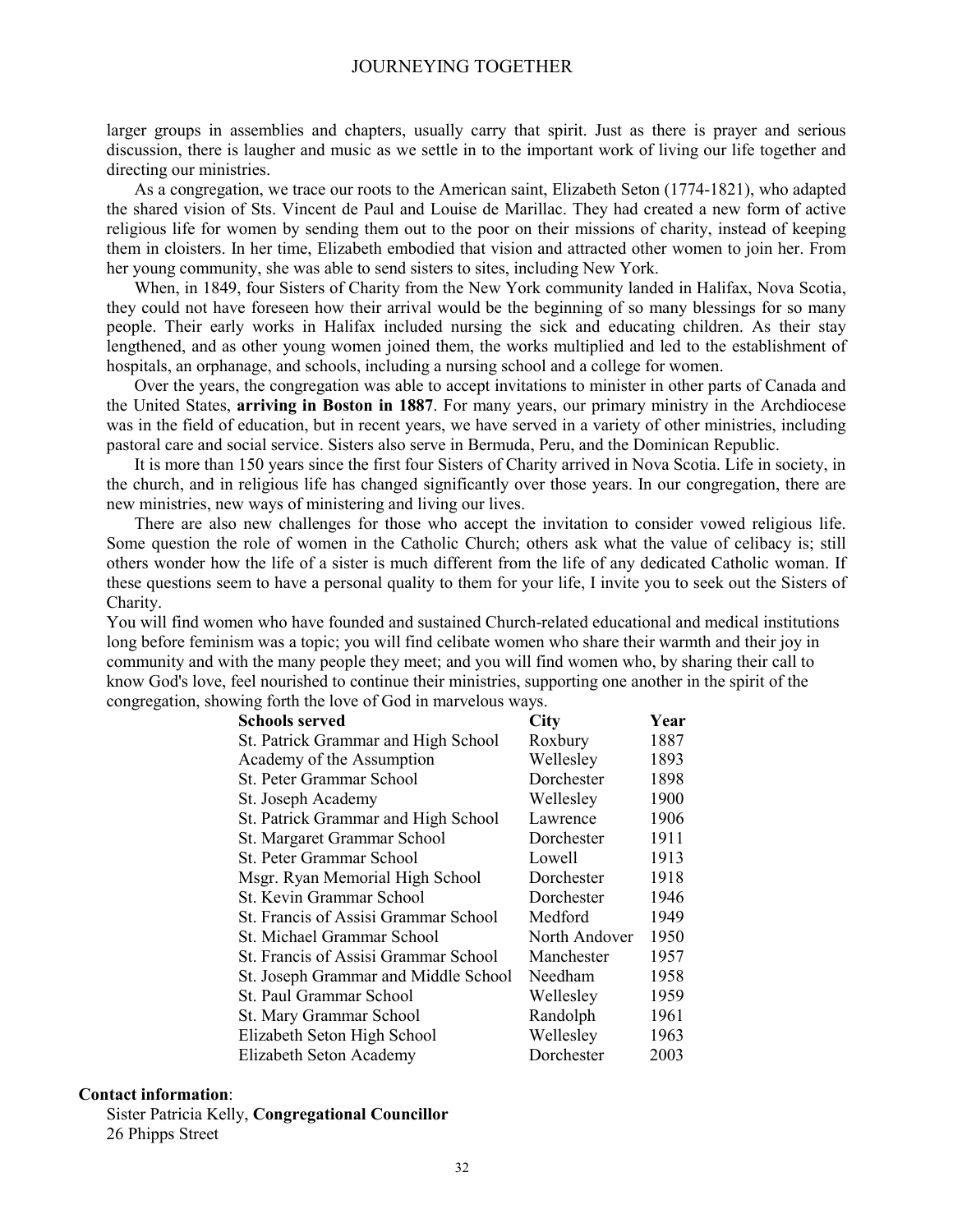Quincy, MA 02169 Telephone: (617) 773-6085 e-mail: spkelly@schalifax.com Website: www.schalifax.ca

# **Sisters of St. Anne 1887 Marlborough SSA**

**Name of Community**: The Sisters of Saint Anne **Date of Foundation in the Archdiocese of Boston**: 1887, Marlborough **Historical Mission Statement**:

To share the mission of Christ the Educator was for Mother Marie Anne (Marie Esther Sureau Blondin) and her first companions to engage in the work of teaching so as to promote the glory of God by making Him known to the poor children who did not have the happiness of knowing Him. To share the mission of Christ the Educator was also, for our young Congregation, to answer the appeals of the Church from distant regions and to accept other forms of service, especially the care of the sick.

# **Mission Statement Today**:

Gospel women, fired by the creative audacity of Blessed Marie Anne Blondin, we dare to live a prophetic presence for the transformation of all that threatens life in order to create a more just and caring world. As a Congregation and as individuals in our various ministries and milieux, we accept the challenge to "fill voids," as did our foundress, through a renewed educative approach in union with one another and in solidarity with women, youth, those who are poor and those who are marginalized. We risk new ways of living and being with others at the service of life in our constantly changing world.

**Ministries**: Sisters minister in schools at the elementary, high school, and college levels. The initial form of education in schools has taken on different approaches to fill today's needs: parish ministry, health care, spiritual direction, retreat work, after-school programs, youth leadership, campus ministry, prison ministry, women's advocacy, ESL classes for new immigrants, and service outreach programs.

Sponsored ministries have spanned our history in the Archdiocese:

1887-1972: The community became incorporated in the Commonwealth of Massachusetts as "The Corporation of the Sisters of Saint Anne" and a boarding school for girls, Saint Anne Academy, was established in Marlborough, MA. With time, the school had resident students and commuters and developed an elementary curriculum as well as classical and commercial high school programs. To conserve the cultural and faith traditions of the Franco-Quebec heritage, French language courses were required. Lessons in Fine Arts were encouraged and many students excelled as pianists and in various art media. The girls were also trained in domestic arts such as sewing, needlework, and cooking. Some one hundred thirty graduates from the Academy became Sisters of St. Anne. In 1975, St. Anne Academy was sold to Academy Knoll Associates, Inc. to become apartments for the elderly and handicapped. It now is a complex of 109 apartments of which 81are subsidized by HUD.

1946: Anna Maria College was founded in Marlborough. In 1952, the College was transferred to Paxton, MA in the Diocese of Worcester, MA. In 1980, the College was incorporated separately, but continues to be sponsored by the Sisters of St. Anne

1964: Saint Anne Montessori School, Marlborough provides a preschool experience for children between the ages of three and six. Based in the philosophy of Maria Montessori, the school strives to be faithful to modeling and fostering Gospel values in care, in understanding, and in education.

2005: Vacations That Give, A Ministry of the Sisters of St. Anne, sponsors two different kinds of possibilities: trips to disaster areas to rebuild or renovate devastated homes to provide better living conditions for those in need; educational trips that help people to grow intellectually, emotionally, and/or spiritually. A faith-sharing component engages the participants in reflection and discussion wherein they see how to continue to live their faith and to concretize the Gospel message in their daily lives. Each trip includes "vacation" opportunities to visit and enjoy points of interest.

Parish schools staffed by Sisters of St. Anne in the Archdiocese of Boston:

At the turn of the century, many families from the Province of Quebec crossed the Canadian border to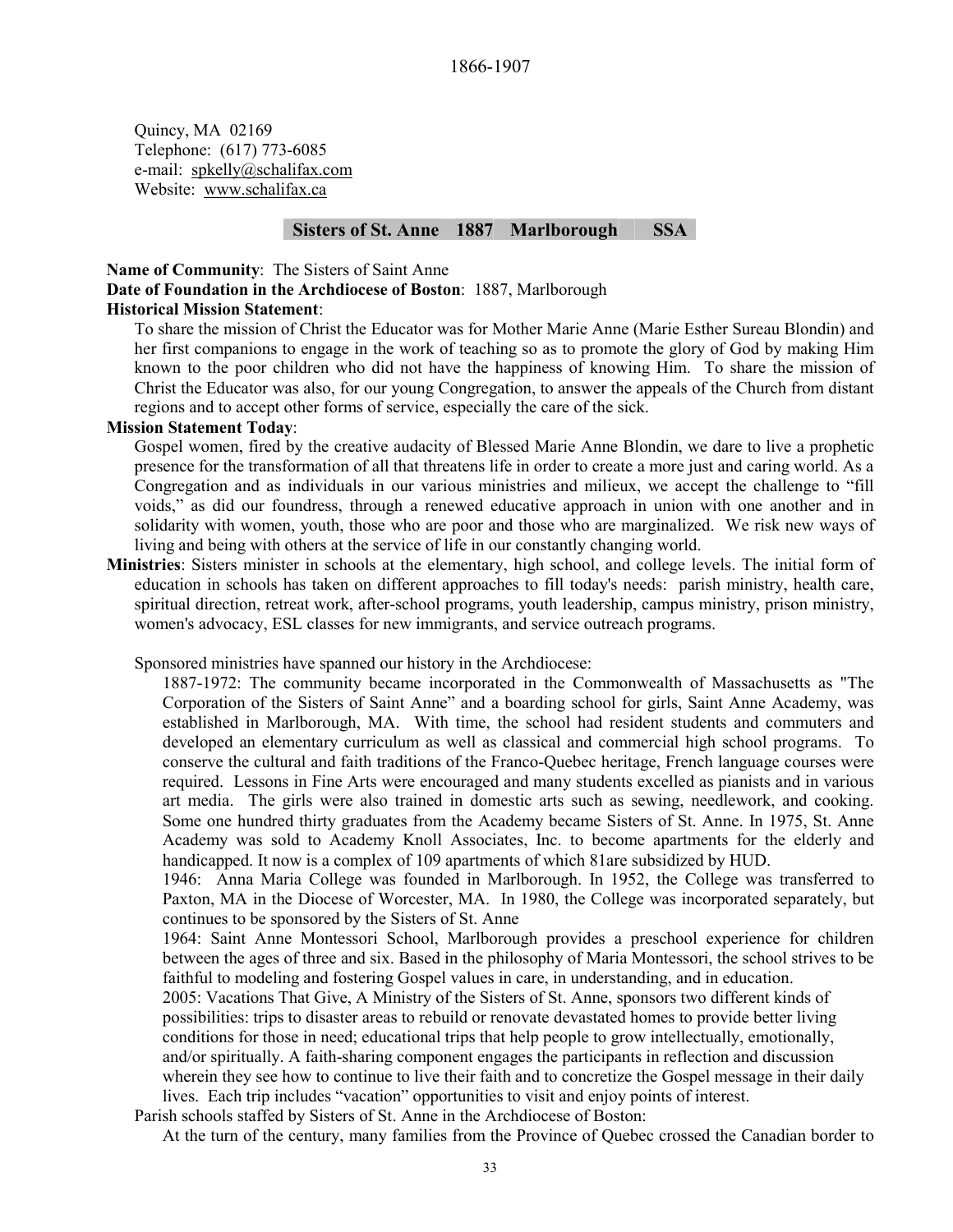seek work in textile and shoe factories. French-Canadian pastors accompanied them and quickly established churches and schools in the settlements that were like "little Quebecs." Over the years, the Congregation responded to several requests to staff parochial schools in the Dioceses of Albany, NY, Manchester, NH, Boston, Springfield and Worcester, MA, and Providence, RI. Bilingual education (French/English) was provided in all schools staffed by the Sisters of Saint Anne. The school schedules mandated a half-day of instruction in English, and a half-day in French. This format continued until the 1960's when this schedule for classes was modified as spoken French lessened in homes and in parish life. In addition to in-class teaching of music and art, extracurricular activities included choirs, glee clubs, individual music and art lessons, and drama clubs and school plays.

1887-1970; St. Anthony School, Marlborough, was renamed St. Mary School when a new building was blessed by Richard Cardinal Cushing in 1955.

1900-1978: Saint Jean Baptiste Elementary School and 1940-1967 St. Jean Baptiste High School, Lynn

1925-1979: St. Jean Evangelist Elementary School, Newton

1928-1933: Christ the King Elementary School, Hudson

Sisters of St. Anne lived, ministered, or still minister in a variety of other diocesan locations:

Among their services we list: directors of religious education, teachers, school principals, pastoral associates, computer specialists, health care workers, hospital chaplains, and campus ministers:

1974-1978: Saint Luke Parish, Belmont/Waverly

1979-: Mary Martha House, Marlborough

1981-2002: Emmanuel House, Wayland served as a formation community for candidates and novices.

1984-1987: Immaculate Conception School, Somerville

1987-1997: St. Jerome School, Weymouth

1988-1997: St. Mary of the Nativity Parish, Scituate

1997-: St. Anthony Parish, Cohasset

1997-1999: St. Charles Parish, Woburn

1999-: St. Theresa Parish, Sherborn

Other sisters served or still serve in other milieus in a variety of ministries. Among them were:

Rosie's Place, Boston; the Archdiocesan Office of Spiritual Development; Blessed John XXIII Seminary, Weston; Boston City Hospital; Framingham Correctional Center; RUAH, a shelter to persons with HIV/AIDS, in Boston; St. Francis House, Boston; Kit Clark Senior Services; and the Jesuit Urban Center, Boston.

#### **Significant Dates**:

**September 8, 1850**: The Community of the Sisters of Saint Anne was founded in Vaudreuil, QC, Canada. Mother Marie Anne (Marie Esther Sureau Blondin) and four companions pronounced first vows giving birth to a community founded for the purpose of the education of girls and boys, especially in rural areas, an unmet need in her day.

**1858**: At the request of the local Bishop, four sisters and a laywoman left for Victoria, BC to teach the children of the families who had migrated there from the Province of Quebec. This move marked the initiation of a missionary expansion that was carried out in other decades with foundations in Alaska, the United States, the Northwest Territory, Japan, Haiti, Chile, Cameroon, and most recently the Democratic Republic of the Congo. The original Sisters of St. Anne responded to "voids to be filled," (unmet needs of God's People) and often went to places where others dared not go. "Voids to be filled" is still today the adage that gives direction to each new ministry to be undertaken.

**1953**: Until 1953, any young woman from Eastern United States, who wanted to become a Sister of St. Anne, went to Lachine, QC, Canada for her formation process. With the flourishing of religious vocations in New England, an American Novitiate was opened in Marlborough, MA in 1953. When the formation program outgrew the barracks that housed it, a new location was needed. Richard Cardinal Cushing donated a property on the Boston Post Road in Marlborough, a building campaign was launched, and the novitiate was erected. The blessing of the cornerstone took place in May, 1963 and the first Mass was celebrated on July 26, 1965. The first professions in the new building took place on August 15, 1965.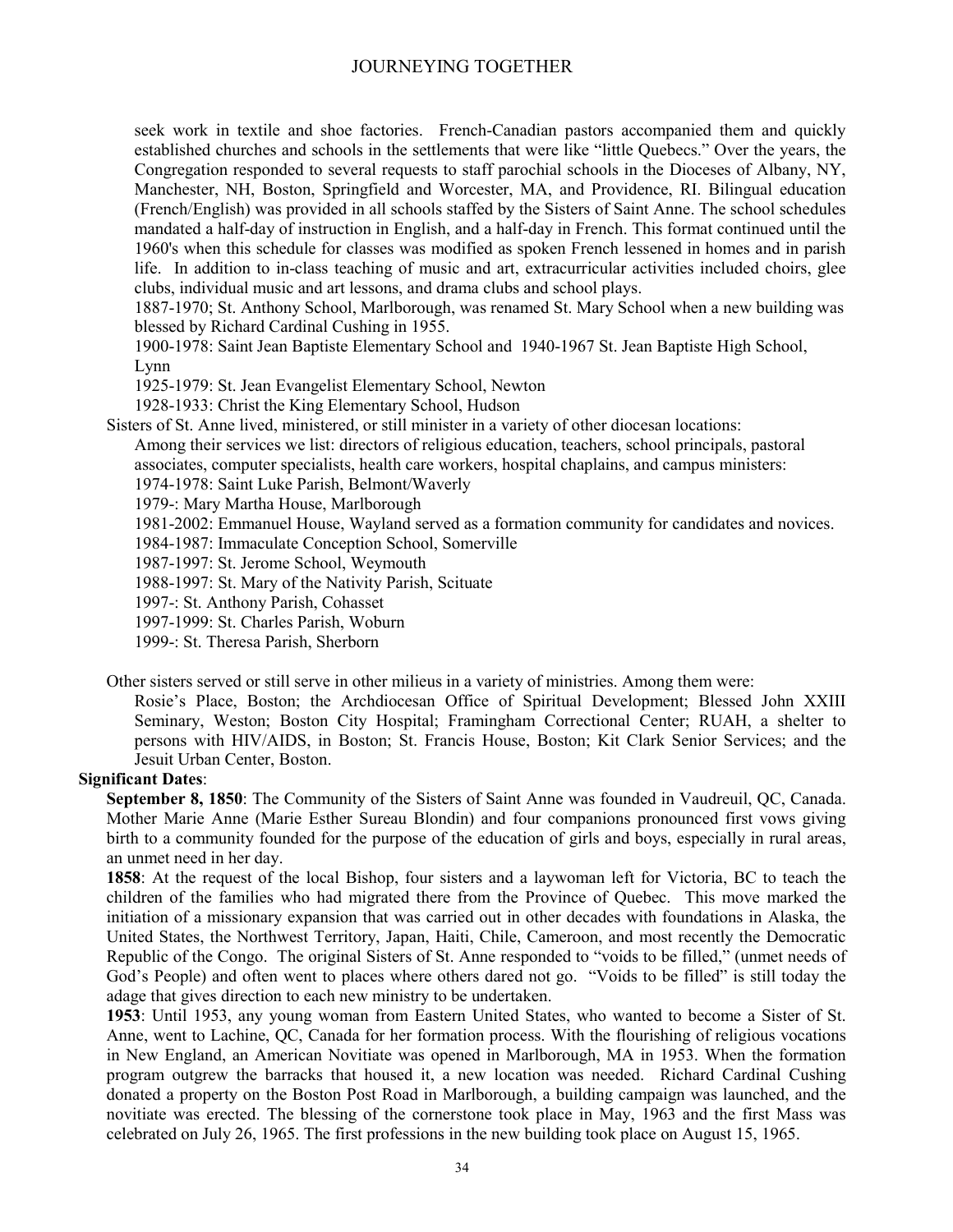St. Ann's Convent, 720 Boston Post Road, Marlborough, MA:

This facility houses numerous services: Rest Home, Nursing Home, Montessori School, Wellness Center, Province Headquarters, Assembly and Community Rooms, Province Archives, Dining Rooms, Guest Rooms, and a jewel of a Chapel. These areas were renovated between 1983 and 2005.

**1983**: Novitiate rooms were renovated to provide more adequate space for an aging community in need of assisted living and expanded health care.

**1993**: The Marie Esther Health Center, a licensed Nursing Home, is blessed. Today, this center cares not only for Sisters of St. Anne, but also for Sisters of St. Chretienne, Good Shepherd Sisters, Little Sisters of the Assumption, and Sisters of the Assumption of the Virgin Mary.

**1996**: An Assisted Living Program is begun and the facility is licensed as a Rest Home. Presently, only Sisters of St. Anne occupy the Rest Home rooms.

Community celebrations punctuated the years:

Sisters of St. Anne know how to celebrate. Grand celebrations took place for the Fiftieth, One-hundredth, and One Hundred-Fiftieth Anniversaries of the Congregation respectively in **1900**, **1950**, and **2000**.

**May 14, 1991**: Mother Marie Anne Blondin, foundress of the Sisters of Saint Anne, was declared VENERABLE by Pope John Paul II.

**April 21, 2001**: Venerable Marie Anne Blondin was declared BLESSED by Pope John Paul II.

**Today**, Sisters of St. Anne everywhere are growing in cultural sensitivity, interdependence, and interconnectedness. The apostolic "voids to be filled" may be very different from those filled by the original sisters, but the calls are not less challenging. In a society where injustice, disparities, and competition reign, we teach that all persons are created equal. As pilgrims on this earth, we walk gently and care for our earth. As inheritors of creative daring, we still cross societal borders and minister where others dare not go. Our charism mandates us as Educators to point to truth and justice wherever fullness of life is threatened. As said our Foundress, we come to tell God's story, "dire Dieu."

#### **Contact Information**:

**The Sisters of Saint Anne**  720 Boston Post Road Marlborough, MA 01752

| <b>Dominican Sisters of St. Catharine,</b><br>Kentucky                                 | 1888                                                             | Watertown                                       | The mission is the holy<br>preaching | <b>OP</b> |
|----------------------------------------------------------------------------------------|------------------------------------------------------------------|-------------------------------------------------|--------------------------------------|-----------|
|                                                                                        |                                                                  |                                                 |                                      |           |
| Name of Community: Dominican Sisters of Kentucky                                       |                                                                  |                                                 |                                      |           |
| <b>Date of Foundation in the Archdiocese of Boston: 1888, St. Patrick's, Watertown</b> |                                                                  |                                                 |                                      |           |
| <b>Mission Statement:</b>                                                              |                                                                  |                                                 |                                      |           |
|                                                                                        |                                                                  | In our search for truth                         |                                      |           |
|                                                                                        |                                                                  | our mission is to hear and proclaim God's Word, |                                      |           |
|                                                                                        |                                                                  | promote the dignity of persons                  |                                      |           |
|                                                                                        |                                                                  | and participate in the mission of the Church    |                                      |           |
|                                                                                        | through our call to teach, to heal, to serve and to transform    | oppressive structures.                          |                                      |           |
| <b>Vision Statement:</b>                                                               |                                                                  |                                                 |                                      |           |
|                                                                                        | We will be a more inclusive, multicultural community             |                                                 |                                      |           |
|                                                                                        |                                                                  | radically committed to preaching the Gospel.    |                                      |           |
|                                                                                        |                                                                  | Led by the Spirit,                              |                                      |           |
|                                                                                        |                                                                  | we will emphasize study,                        |                                      |           |
|                                                                                        | contemplation of the interconnectedness of all God's creation,   |                                                 |                                      |           |
|                                                                                        |                                                                  |                                                 |                                      |           |
|                                                                                        |                                                                  | living simple, sustainable community,           |                                      |           |
|                                                                                        | working against the violence that alienates and marginalizes.    |                                                 |                                      |           |
|                                                                                        | We will collaborate with others sharing our gifts and resources. |                                                 |                                      |           |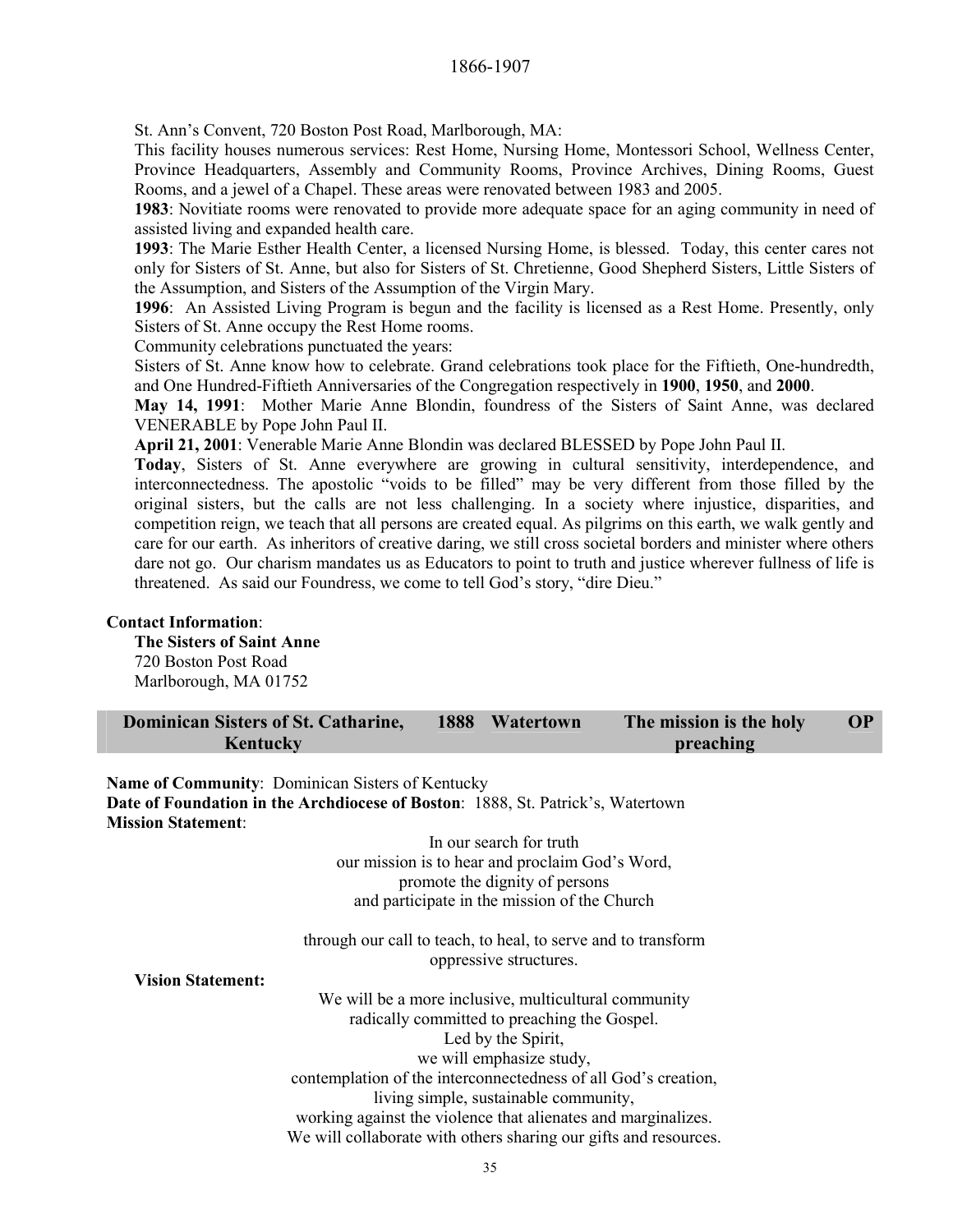#### **Ministries**:

Service to the Archdiocese of Boston, social services, health care, education, ecology

- **1888-1991** St. Patrick Elementary, Watertown
- **1891-1989** St. Patrick High School, Watertown
- **1889-1989** St. Michael, Lowell
- **1891-1992** St. Francis de Sales, Charlestown
- **1898-1912** Infant of Prague, Waverly
- **1914-1962** St. Dominic School for Boys, Waverly
- **1906-1970** St. Patrick, West Lynn
- **1910-1911** St. Catherine Grade School, Charlestown
- **1911-1986** Rosary Academy Elementary, Watertown
- **1911-1981** Rosary Academy High School, Watertown
- **1912-1969** Sacred Heart Elementary, East Boston
- **1913-1987** St. John Elementary, North Cambridge
- **1921-1957** St. John High School, North Cambridge
- **1940-1970** St. Luke, Waverly
- **1941-1969** Mount Trinity Academy, Watertown
- **1946-1966** Boys' Guidance Center, Boston
- **1949-1960** Dominican Postulate, Plainville
- **1950-1960** St. Stephen Priory, Dover
- **1950-1970** St. Agnes, Reading
- **1950-1971** St. Joseph, Belmont
- **1951-1976** Dominican Academy, Plainville
- **1953-1990** St. Mel, Gloucester
- **1956-1969** Sacred Heart High School, East Boston
- **1957-1988** North Cambridge Central High School, Cambridge
- **1976-1990** Dominican Center, Plainville
- **1981-** Rosary Learning Center, Watertown
- **1983-1991** Womancenter, Plainville
- **1989-1990** Celeste House, Plainville
- **1992-** Crystal Spring, Plainville

# **Significant Dates**:

- **1966** Eastern Region established
- **1980** Associate Program established

#### **Contact Information**:

2645 Bardstown Road St. Catharine, Kentucky 40061 859-336-9303

| <b>Scalabrini Fathers (Congregation of the</b> | 1888 | <b>Boston</b> | To become migrants | CS |
|------------------------------------------------|------|---------------|--------------------|----|
| <b>Missionaries of St. Charles)</b>            |      | (North End)   | with the migrants  |    |

**Name of Community:** Missionaries of Saint Charles - Scalabrinians

**Date of Foundation in the Archdiocese of Boston:** 1888, at Sacred Heart in the North End of Boston **Mission Statement:** 

We were founded by Blessed John Baptist Scalabrini on November 28, 1887, for the pastoral care of Italian immigrants in the Americas. Since 1965, the congregation broadened its scope to include all migrants and refugees around the world.

# **Significant Dates:**<br>June 1<sup>st</sup>

"Scalabrini Day" to commemorate our Founder's passing. He died on June 1, 1905.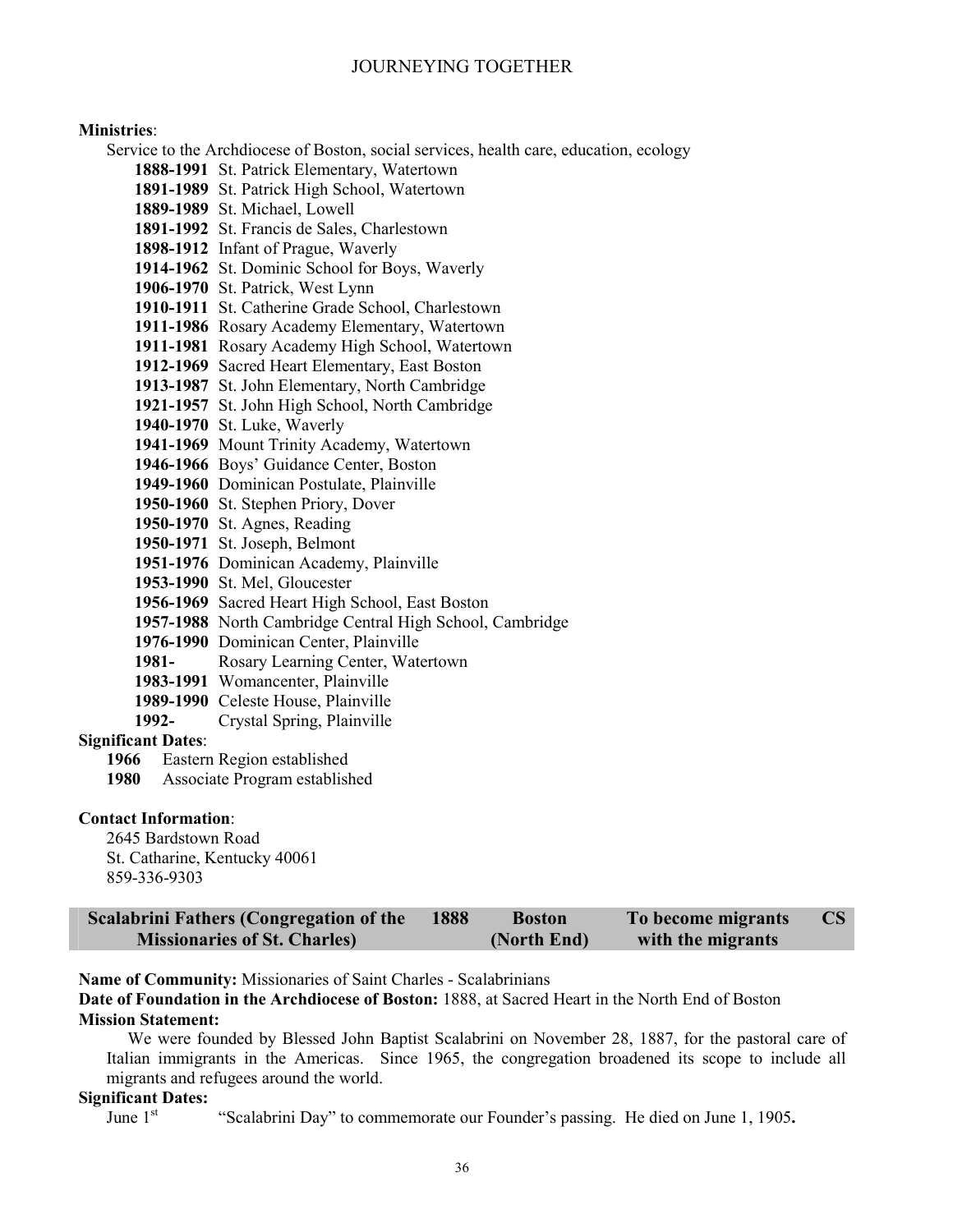November 4<sup>th</sup> "Feast of St. Charles Borromeo," our Patron Saint. After founding the congregation, Scalabrini said: "From now on you will call yourselves "The Missionaries of Saint Charles."

November 9<sup>th</sup> Beatification of our Founder, Scalabrini was declared a "Blessed" by Pope John Paul II on November 9, 1997.

November  $28<sup>th</sup>$  Founding of the congregation – November 28, 1887.

#### **Contact Information:**

Rev. Camille Lando, CS, **Local Superior** for the Boston area, pastor of St. Anthony's Church in Everett, MA

**Major Superior**: Rev. Matthew Didoné, CS Provincial Superior of the Province of St. Charles Borromeo **Archivist**: Dr. Mary Elizabeth Brown, Ph.D.

**Vocation Director**: Rev. Lino Garcia, C.S., parochial vicar of St. Anthony's in Somerville

# **Sisters of Charity of St. Elizabeth, New Jersey 1889 Roxbury God is charity SCNJ**

**Name of Community**: Sisters of Charity of Saint Elizabeth/Convent Station New Jersey

**Mission Statement**: Women weaving a vision

A mere thirty years after the founding of the Sisters of Charity of Saint Elizabeth in New Jersey, Mother Mary Xavier Mehegan and her council responded to the call to reach out beyond New York and New Jersey by serving in the Archdiocese of Boston. Throughout the following ninety-five years missions have opened and closed, expanded and consolidated, relocated and modified, always with the aim of meeting the needs of the people of each generation.

The story began in **1889** at St. Joseph Parish in Roxbury. Reverend Hugh Smythe, then pastor of St. Joseph's, was a central figure in the early days in Boston. It was Father Smythe who petitioned Mother Xavier to send Sisters of Charity to St. Joseph's. "... Mother Xavier, after considerable delay caused by remonstrance against extending work of the community beyond the limits of the home state, resolved finally to reach out into more distant fields, and sent a contingent of Sisters to establish community work in New England. "

These sisters opened St. Joseph School in 1889 with an enrollment of 450. Eventually the school included a large elementary school as well as an all-girls high school, St. Joseph Academy.

With the rapid establishment of Catholic schools at the time, the missions of the Sisters of Charity in Boston quickly grew to five within a span of four years. In 1890 ten Sisters of Charity replaced the Sisters of Notre Dame at St. Mary Elementary and High School of Immaculate Conception Parish in Salem. In 1896 a three-year commercial course was initiated in the high school.

The following year (1891) four sisters of St. Joseph's in Roxbury opened an elementary school nearby, St. John School. Eighteen hundred ninety-three saw another extension of these Sisters with the opening of Blessed Sacrament School in Jamaica Plain.

Originally this school was housed in the lower floor of the Church. However, it wasn't long before a new church was built, a school building was added, using stones of the former building of the Boston Public Library, and a nearby parish hall was moved. Eventually Blessed Sacrament School was housed in three buildings. In 1896 a high school, later named the Cheverus Commercial School, so named after the first Bishop of Boston, was opened with the first class of twelve students taught in the convent.

Eighteen hundred ninety-three was also the year in which a group of Sisters moved to Newton. Sister Mary Agnes Sharkey tells of their arrival, "Their welcome in the first instance had been heralded by bands of music, Father Dolan and his people uniting to make the formal entry of Mother Xavier's Sisters as glorious and as audible as possible . . ." (Vol. III, p. 225). Our Lady of the Assumption School, popularly known as "Our Lady's," opened as an elementary school in 1893. Within ten years it grew to include a high school with both classical and commercial courses.

Years later, the Sisters of Charity opened St. Charles School in Waltham in 1911 on the second floor of the Church. Several years later a new school was built to include both an elementary school and a two-year commercial course. Five years later (1916) the Sisters of Charity opened Sacred Heart School in Roslinda1e, another offshoot of St. Joseph's, Roxbury.

As the years passed, the Sisters of Charity in New Jersey included increasing numbers of Bostonians as the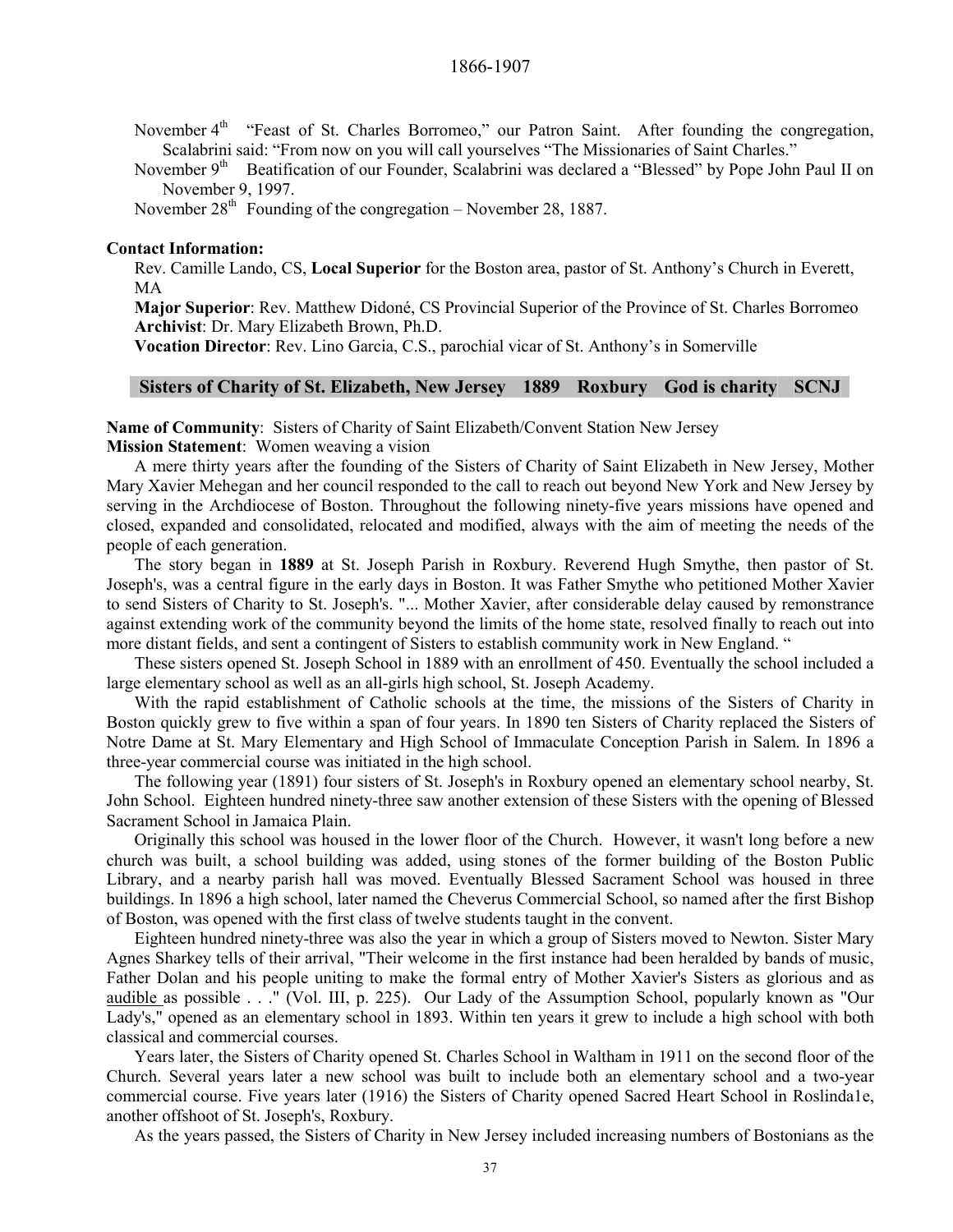Massachusetts schools brought many to the Community. However, the late 1920's and the early 1930' s brought about the withdrawal of the Sisters from Newton (1929), from Sacred Heart in Roslindale (1932, and from St. Charles in Waltham (1932). In each of these schools the Sisters of Charity were replaced by the Sisters of St. Joseph of Boston.

It seems that each of the schools in the Boston Archdiocese had its own season. The high school of St. Mary's in Salem closed in 1949, while its elementary school remained open until 1971. The Sisters withdrew from St. John's in Roxbury in 1973; the school is now closed. St. Joseph Academy, Roxbury, closed in 1968; the Sisters withdrew from the e1ementary school two years later. Blessed Sacrament High School, which opened in 1949 replacing the commercial course, closed in 1971.

The elementary school of Our Lady's in Newton continues to serve the people of that city, while the high school has now become Newton Catholic High School. Sacred Heart in Roslindale remains open today, while St. Charles, Waltham has since closed. St. Joseph Elementary School in Roxbury is presently St. Joseph Community School staffed by Sisters of various communities.

Although several of the Boston schools closed, two others have more recently been staffed by the Sisters of Charity. In 1973 they replaced the Sisters of St. Joseph at St. Andrew School in Forest Hills. A year later a few Sisters of Charity moved to St. Ann's in Wollaston. It is interesting to see the patterns in history when one notes that the pastor who requested that the Sisters of Charity serve at St. Ann's had previously worked with the Sisters of Charity in St. Joseph's, Roxbury, the first of the Congregation's Boston missions.

As the number of "Bostonian Sisters of Charity" grew over the years, so, too, the number of retired Sisters who were originally from the Boston area has grown. Therefore, in 1971, Sacred Heart Convent in Newton Centre was opened as a residence for retired Sisters of Charity. Although retired, the Sisters at Sacred Heart continued their mission of service--as Eucharistic Ministers to the elderly, assisting with parish financial and secretarial services, doing volunteer work in Veterans' Hospital, and making sandwiches for the Pine Street Shelter.

There are several Sisters serving in various fields in the Boston area today: in senior citizen housing, in the courts, and in various parishes.

There are many stories to tell of the Boston days; they continue to be told while others are still in the making. There are many Sisters of Charity who are either originally from the Boston area, or have served in Boston, or both. There is also much more to the history of the Sisters' ministry in the Boston Archdiocese. Little did Mother Xavier, Father Smythe, or the first group in St. Joseph's, Roxbury, realize what they were beginning when they responded to the first "foreign mission" call of the Sisters of Charity of Saint Elizabeth from New Jersey.

(Quotations are from Sister Mary Agnes Sharkey. *The New Jersey Sisters of Charity*, Volume III. New York, Longmans, 1933.)

#### **Contact Information**:

**The Sisters of Charity of Saint Elizabeth**  P. O. Box 476 Convent Station New Jersey 07961-0476 Phone: (973) 290-5417 Fax: (973) 290-5335

| Sisters of Providence of St. Mary-of-the-Woods 1889 Chelsea |  | To honor Divine | $\mathbf{SP}$ |
|-------------------------------------------------------------|--|-----------------|---------------|
|                                                             |  | Providence      |               |

**Name of Community**: Sisters of Providence of Saint Mary-of-the-Woods **Date of Foundation in the Archdiocese of Boston:** 1889, St. Rose School, Chelsea **Mission Statement**:

> The purpose of this Congregation is to honor Divine Providence and to further God's loving plans by devoting itself to works of love, mercy and justice in service among God's people. (**Constitutions**, Article 3)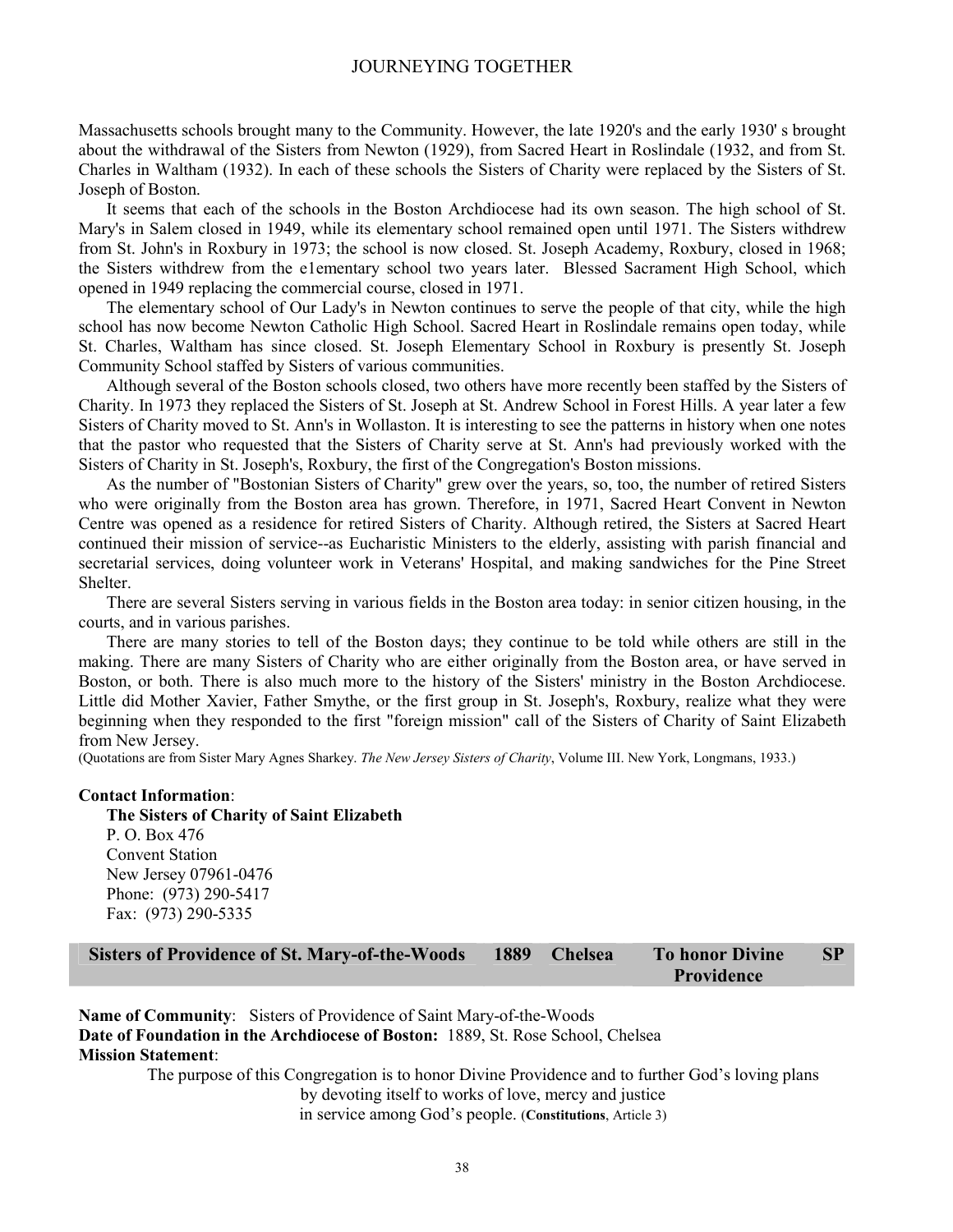# **Ministries**:

Teaching, pastoral associate, social work, counseling, accounting **Significant Dates**:

1908-1922 Cheverus School, Malden

1910-2005 St. Patrick School, Stoneham

1950-1984 St. Polycarp School, Somerville

# **Contact Information**

| <b>Major Superior:</b> | Sister Denise Wilkinson, SP, Generalate Offices    |
|------------------------|----------------------------------------------------|
|                        | Saint Mary-of-the-Woods, IN 47876-1089             |
| Archivist :            | Sister Mary Ryan, SP, Archives                     |
|                        | Saint Mary-of-the-Woods, IN 47876-1096             |
|                        | <b>Vocation Director:</b> Sister Jeneen Howard, SP |
|                        | Owens Hall, Saint Mary-of-the-Woods, IN 47876-1096 |

| <b>Sisters of St. Dominic of the American</b>    |  | 1889 Lawrence Praising, blessing, OP |  |
|--------------------------------------------------|--|--------------------------------------|--|
| <b>Congregation of the Sacred Heart of Jesus</b> |  | preaching                            |  |

#### **Name of Community**:

The Sisters of St. Dominic of the American Congregation of the Sacred Heart of Jesus, Caldwell, NJ **Date of Foundation in the Archdiocese of Boston**:

September, 1889 - The Assumption School, Lawrence MA opened in the basement of the Assumption Church.

#### **Mission Statement**:

The Sisters of St. Dominic embraced the ministry established by the Augustinian Fathers of St. Mary Parish. Together they reached out to the German immigrant population of the Assumption Church and established an elementary school to meet the religious and academic needs of the people. Our Congregation with its roots in Regensburg, Germany provided a common bond. For many years we were "The German Sisters."

**Ministries**: The Sisters of St. Dominic provided religious instruction for children in public schools. **Significant Dates**:

**Circa 1940-1941:** the Assumption Parish was established as independent from St. Mary's.

**Circa 1951-1952:** the elementary school moved out of the basement of the Church. The pastor Rev. Raymond J. Stengel through the generous donations of the parishioners and his own keen eye for construction completed the new school building. Then Archbishop Richard J. Cushing blessed the building and reminded Father that the debt was not his alone but one shared by everyone present and their children and grandchildren to come. As usual, he brought down the house!

**June, 1971:** Population shifts and few religious available for leadership ended the 82-year history of Caldwell presence; the sisters were withdrawn and the school closed.

# **Contact Information**:

Sister Helen Marguerite, O. P. 1 Ryerson Avenue Caldwell, NJ 07006 **Major Superior**: Sister Arlene Antczak, O. P., Prioress **Archivist**: Sister Helen Marguerite, O. P. **Vocation Director**: Sister Kathleen Tuite, O. P.

# **Carmel of Our Lady and St. Joseph 1890 Boston A great love for the Church OCD**

**Name of Community**: Carmel of Our Lady and St. Joseph of Boston (Roxbury) **Location of Motherhouse/Provincialate**: 61 Mt. Pleasant Avenue, Roxbury (autonomous monastery) **Mission Statement**: "The vocation of the discalced Carmelite nuns is a gift of the Spirit. Through it they are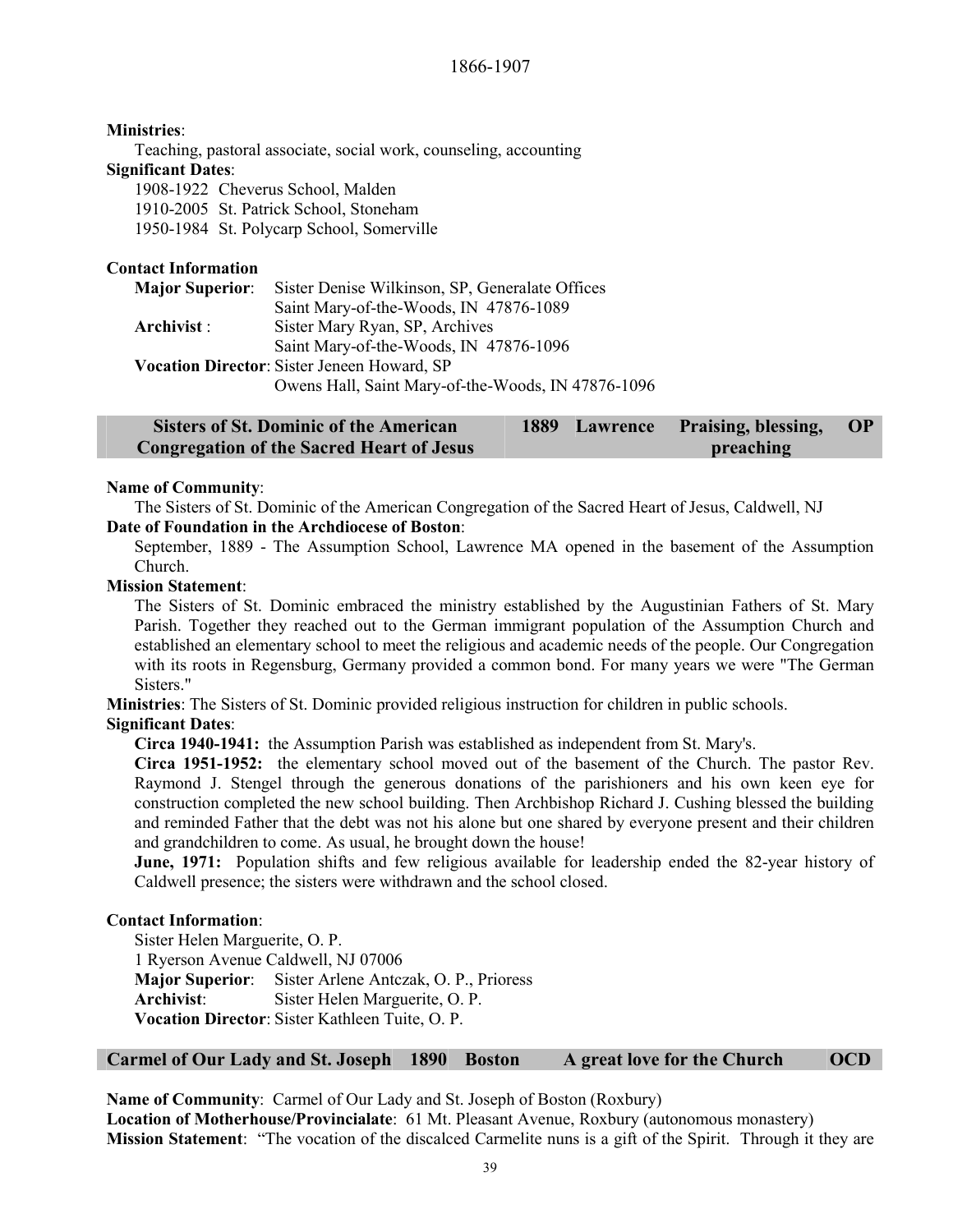called to a 'hidden union with God' in friendship with Christ, in familiarity with the Blessed Virgin Mary, and in an existence in which prayer and immolation blend into a great love for the Church." (Constitutions, # 10) **Date of Foundation in the Archdiocese of Boston**: August 27, 1890

**Ministries**: " . . . in virtue of their vocation, they are called to contemplation in prayer and in life. Their commitment to continuous prayer is sustained by faith, by hope, and above all by charity . . . [her] prayer and the consecration of all her energies" are directed to the service of the Church. (Constitutions,  $\# 10$ )

# **Significant Dates**:

# **A Brief History of Boston Carmel**

Boston Carmel was founded in **1890** from Baltimore Carmel, one hundred years after Baltimore Carmel's establishment as the first foundation of religious women in the United States. In November 1889, Archbishop John J. Williams of Boston was in Baltimore to preside at the opening Mass of the Catholic Congress celebrating the Centennial of the Catholic Hierarchy. While there, he visited the Baltimore Carmelite Monastery where he learned that their community had its full complement of sisters (21 is the maximum) and were having to turn away young women, many of whom were from New England. It was then that the nuns expressed their desire to found a monastery in Boston, an idea greatly welcomed by the Archbishop. At the formal invitation of Archbishop Williams, five Carmelite nuns set sail from Baltimore for the new foundation in Boston on August 23, 1890: **Mother Beatrix** of the Holy Spirit (Camilla Magers) Prioress; Mother Angela of the Presentation (Josephine Dyer) Sub-prioress; Sister Gertrude of the Heart of Jesus (Gertrude McMaster); Sister Augustine of the Mother of God (Eulalia Tuckerman); Sister Alphonsus of the Heart of Jesus (Barbara Braun).

The nuns arrived on August 27, 1890, and became the first contemplative order to be established in Boston. They celebrated their first Holy Mass in the new convent the following day. The Reverend Charles W. Currier, CSsR presided at the Mass. The Redemptorists of Mission Hill in Roxbury have served faithfully as chaplains of the Carmelite Roxbury community since that first Mass up to the present day.

The founders stayed in their first location on Cedar Street for four years. On **September 25, 1894**, they moved to their permanent location on **Mount Pleasant Avenue**, just a short distance away. This monastery still stands today and is the oldest extant Carmelite monastery building in the United States.

Several monasteries were founded from Boston Carmel. These monasteries are located in Philadelphia, PA, Santa Clara, CA, Concord, NH, and Danvers, MA.

- 1896 Move of the community from original house at Cedar Street in Roxbury to the present monastery at 61 Mt. Pleasant Avenue, Roxbury.
- 1902 The community sent out its first foundation to Philadelphia, Pennsylvania.
- 1908 A second foundation to Santa Clara, California was begun.
- 1946 A third foundation was begun in Concord, New Hampshire.
- 1950 A fourth foundation to Danvers, Massachusetts was begun.
- 1966 A foundation to South Dartmouth, Massachusetts was opened.

### **Contact Information**

Advisory Board

**Prioress**: Sister Eileen Mary

**1st Councillor**: Sister Mary Teresa

**2nd Councillor**: Sr. Mary Clare

Guest House Information: limited to families of the nuns

Day of Discernment for Women Interested in Religious Life: by appointment

#### **Sisters of St. Francis of Philadelphia 1891 Roxbury Filled with trust in the goodness of God, we move forward OSF**

**Name of Community:** Sisters of St. Francis of Philadelphia **Date of Foundation in the Archdiocese of Boston:** 1891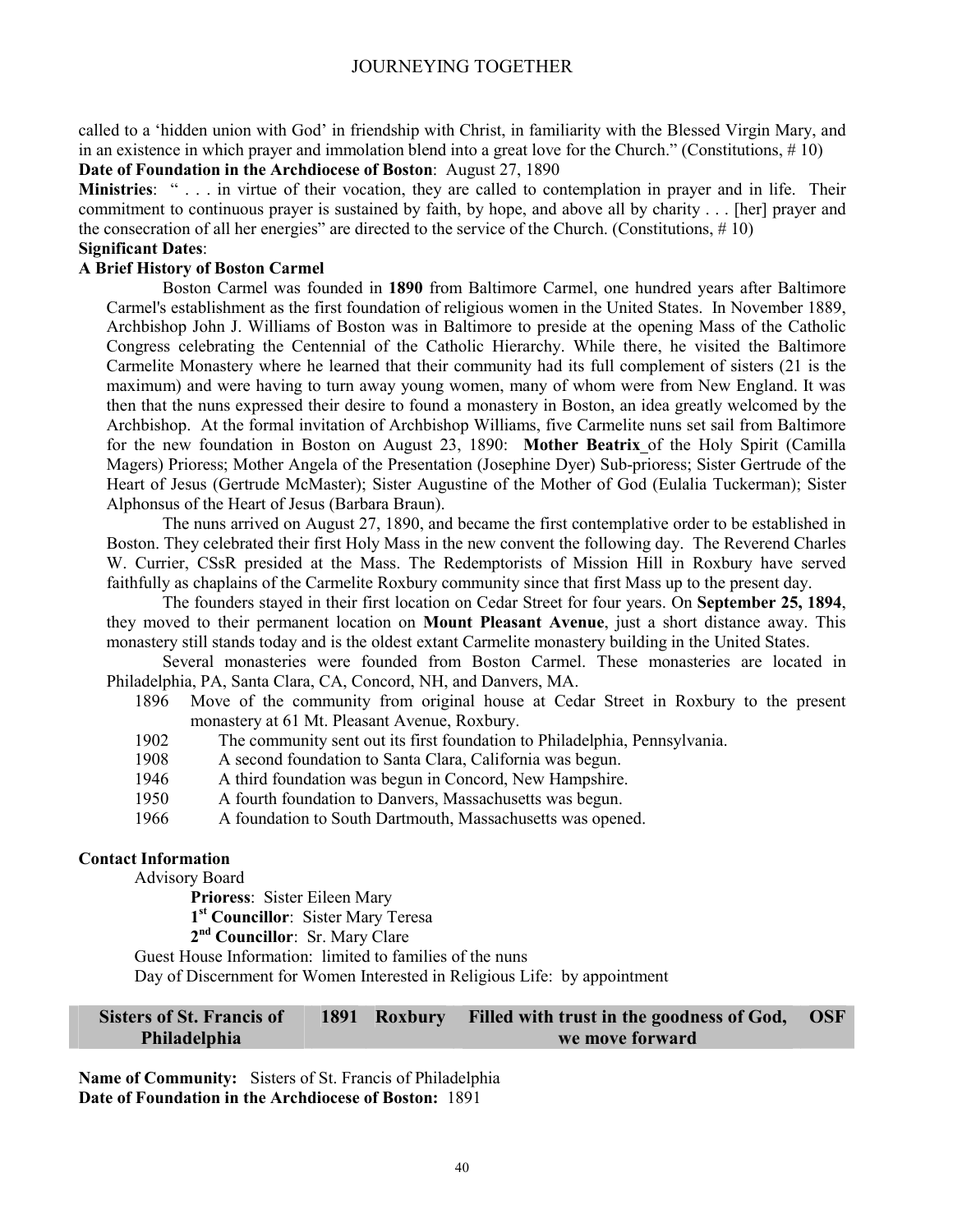#### **Mission Statement:**

We, the Sisters of St. Francis of Philadelphia, choose to live the Gospel in the prophetic spirit of Francis of Assisi and our foundress, Mother Francis Bachmann. With Jesus Christ as Brother, we live as sister with one another, with the entire human family, and with all creation. Calling ourselves and one another to continuous conversion of heart we commit ourselves to a life of contemplation, poverty, and humility.

As vowed women of the Church, we respond with diverse gifts in a spirit of collaboration and mutual service to the needs of others, especially the economically poor, the marginal, and the oppressed. Seeking to participate in the Spirit's action in the world, we direct our personal and corporate resources to the promotion of justice, peace, and reconciliation.

Filled with trust in the goodness of God, we move forward.

**Ministries:** Education, Healthcare, Social Services

# **Significant Dates:**

April 9, 1855 Official date of the founding of our congregation 1891-1966 Staffed St. Francis Home, Roxbury, MA 1894-1985 Staffed St. Mary Home for Children, New Bedford, MA 1913-1961 Staffed Holy Trinity Elementary & High Schools 1961-present Ministry at Our Lady of the Assumption School, Lynnfield, MA 1966-2007 Ministry at Blessed Sacrament, Walpole, MA

1968-1975 Sr. Francis Georgia Vicente, OSF, was a key player as liaison and advocate for the Spanishspeaking population of Boston for both the archdiocese and the city. She was involved in planning, lobbying, and establishing services and agencies and was named to the first Board of Education formed in 1969 by Cardinal Cushing. She served as Secretary of the newly formed Central Organization for Spanish Speaking People—C.O.S.S. (1969); was appointed in 1968 as Consultant to the Mayor in Puerto Rican Affairs by Mayor Kevin White and held the position 1969-1972; and served as Advocate for Linguistic Minorities for the Bureau of Equal Education Opportunity for the MA State Department of Education (1972-75).

# **Contact Information**

| <b>Major Superior:</b> | Sr. Esther Anderson, OSF                               |              |  |  |  |  |
|------------------------|--------------------------------------------------------|--------------|--|--|--|--|
|                        | Sisters of St. Francis of Philadelphia                 |              |  |  |  |  |
|                        | 609 S. Convent Road                                    |              |  |  |  |  |
|                        | Aston, PA 19014                                        |              |  |  |  |  |
|                        | 610-558-6794                                           |              |  |  |  |  |
| Archivist:             | Sr. Helen Jacobson, OSF                                |              |  |  |  |  |
|                        | Sisters of St. Francis of Philadelphia                 |              |  |  |  |  |
|                        | 609 S. Convent Road                                    |              |  |  |  |  |
|                        | Aston, PA 19014                                        |              |  |  |  |  |
|                        | 610-558-7708                                           |              |  |  |  |  |
|                        | <b>Vocation Director:</b> Sr. Mary Beth Antonelli, OSF |              |  |  |  |  |
|                        | Sisters of St. Francis of Philadelphia                 |              |  |  |  |  |
|                        | 609 S. Convent Road                                    |              |  |  |  |  |
|                        | Aston, PA 19014                                        | 610-558-6789 |  |  |  |  |

# **Marist Brothers of the Schools 1892 Lowell To make Jesus known and loved FMS**

# **Name of Community**: Marist Brothers of the Schools **Date of Foundation in the Archdiocese of Boston**: 1892 **Mission Statement**:

"To make Jesus known and loved, through the Christian education of youth, especially the least favored."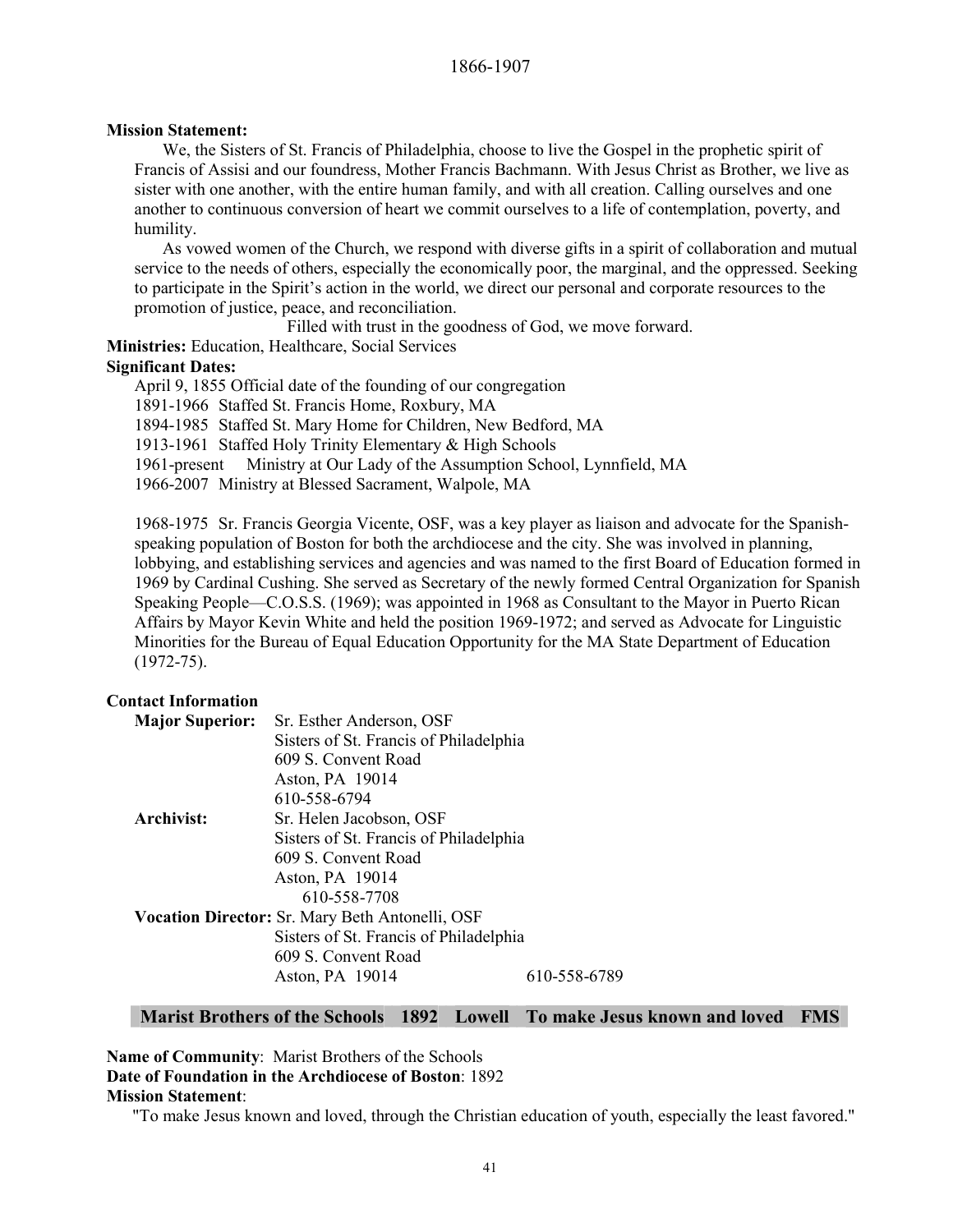#### **Significant Dates**:

According to B. Martin Thomas, F. M. S., who wrote *The History of the Marist Brothers in the United States*. (1961). and corroborated by several other Brother historians, **the first Marist Brothers to minister in the Boston Archdiocese came to Lowell, Massachusetts in 1892.** They taught the primary and upper grades at St. Joseph's parish school until 1950. Meanwhile, St. Joseph's High School had been established in 1934, after two initial attempts to found a high school in 1907 and 1920 were discontinued due to a lack of enrollment. St. Joseph's High School was administered and staffed by Marist Brothers until 1968.

Other ministries of the Marist Brothers of the Schools included:

**St. Anne's School, Lawrence, MA. In 1892,** the Brothers began a 58-year history of teaching the boys of the parish and the city of Lawrence. In 1928, the high school department was organized at St. Anne's. In 1935 Brother Florentius, the principal of St. Ann's, sought the backing of the city's pastors for the funding of a new high school for boys, a "central school" for boys from the various parishes. In 1950, the last of the Brothers was withdrawn from St. Anne's.

**St. Joseph School, Haverhill, MA.** In September **1903,** 3 Marist Brothers began teaching in the parish grammar school. By 1911 there were 9 Brothers teaching 430 students. In June of 1947, due to declining enrollment, the 4 last Marist Brothers at St. Joseph's were withdrawn.

**Central Catholic High School, Lawrence, MA.** In September **1935,** CCHS saw its first two class of 55 students begin classes in the Knights of Columbus building. In November of that year they moved to an abandoned public school on Hampshire Street. Presently, some 1300 young men and women attend the school.

**St. Jeanne d'Arc, Lowell, MA. 1936** witnessed 3 Marist Brothers arrive to teach the upper grammar school grades at the parish school. By 1946, the Grey Nuns of the Holy Cross took over their duties and the Brothers were reassigned elsewhere for high school work.

**St. Joseph's Juniorate, Tyngsboro, MA.** For 27 years, from **1922** until 1949, this building housed the hundreds of high school boys from the New England area who prepared for a Marist Brother's vocation.

**St. Joseph's Novitiate, Tyngsboro, MA.** In August **1949,** B. Louis Omer and 23 Marist Brothers' novices first took up residence in the former juniorate, to prepare for the profession of their first vows. 1968 saw the last class to do so.

The Marist Brothers have also been significantly involved in the ministry at two other places in the Boston Archdiocese:

**The House of Affirmation, Whitinsville, MA.** From 1974-1986, several Marist Brothers ministered to the priests and religious men and women from all over the world.

**Lazarus House Ministries, Lawrence, MA.** Responding to the needs of the poor of the area, Brother Thomas Petitte, F. M. S. and several lay people founded and operated Lazarus House starting in **1982.**  Since then, several Marist Brothers have been involved with its works.

# **Contact Information**:

**Provincial**:

Brother John Klein, F.M.S. Provincial Marist Brothers Provincial Office 1241 Kennedy Boulevard Bayonne, NJ 07002 Tel: (201) 823-1115 Fax: (201) 823-2232 Email: maristbrothersus@aol.com

#### **Archivist**:

Brother Brice Byczynski, F.M.S. Marist Brothers P. O. Box 242 Esopus, NY 12429 Tel: (845) 384-6472

#### **Vocation Director**:

Brother Michael Sheerin, F.M.S.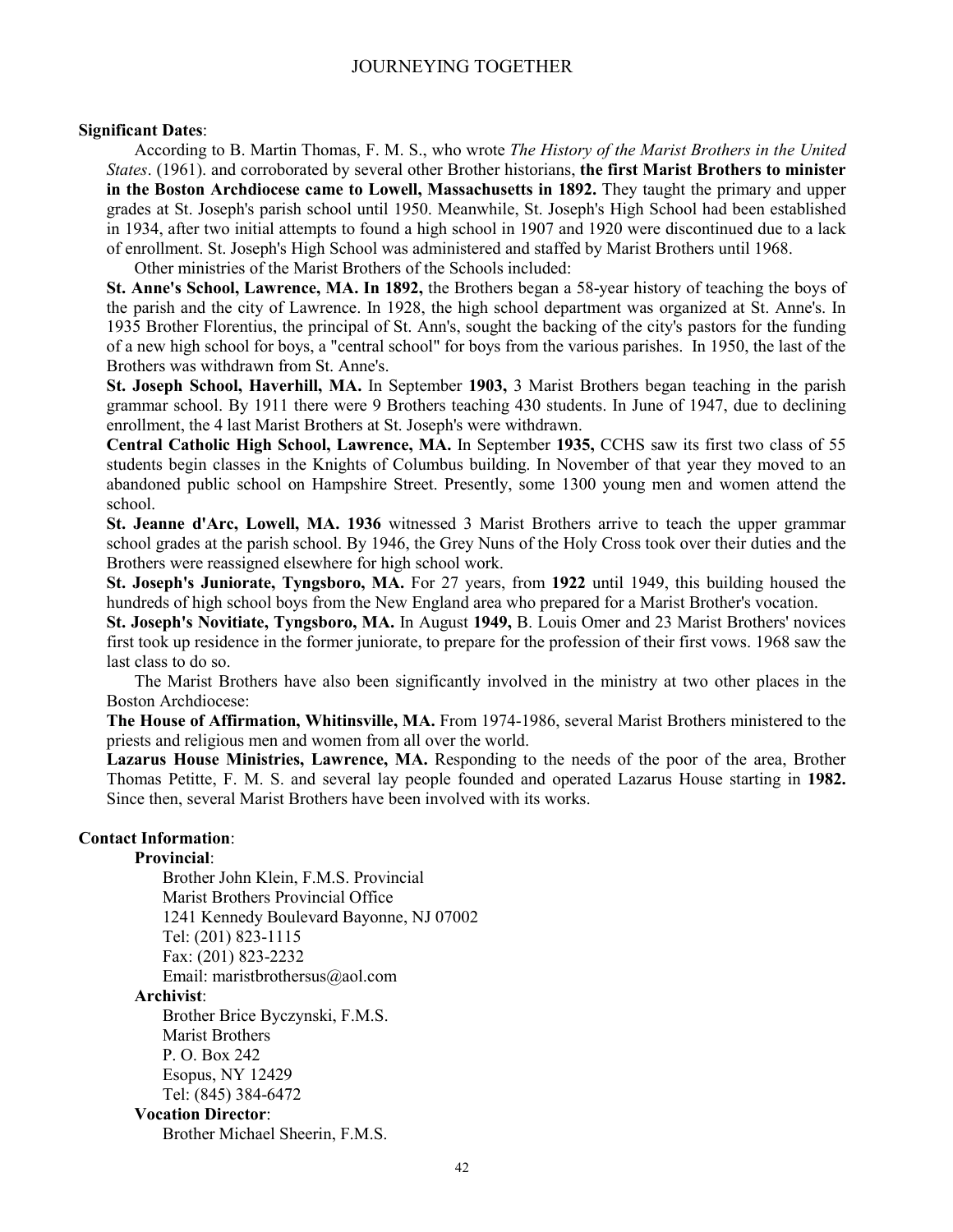Marist Brothers Provincial Office 1241 Kennedy Boulevard Bayonne, NJ 07002 Tel: (201) 823-1115 Fax: (201) 823-2232

# **Sisters of St. Mary of Namur 1892 Lowell The choice of simplicity in all things SSMN**

The **Congregation of the Sisters of St. Mary of Namur**, a Belgian community, came to the United States in 1863. On **August 27, 1892**, at the request of Father Guillard, O.M.I., pastor of Sacred Heart Parish, five sisters arrived in Lowell, Massachusetts. According to the annals, the assistant who hired a carriage to take them to their convent, a small house next to the school, met the sisters. On Monday, following their arrival in Lowell, two sisters went to Boston in the company of Father Guillard, who presented them to the Most Rev. Archbishop John J. Williams who blessed the sisters and their work.

Within two weeks of their arrival, the sisters opened Sacred Heart School with a registration of one hundred six students, K-grades 4. From the very beginning, the curriculum was solidly based on religion, the humanities, and good citizenship. Penmanship, art, drama, and sewing were also stressed. On June 13, 1893, Father Guillard received word from the City of Lowell School Committee that Sacred Heart School was complying with the public statutes. The school could issue certificates to the students who attended.

A steady increase in the registration necessitated the addition of new classes. By 1896, over three hundred students were enrolled in grades K through 8. By 1909 the number had doubled to six hundred, more than the school could accommodate.

In 1910, it became necessary to erect a new school. The laying of the cornerstone by his Eminence William Cardinal O'Connell, Archbishop of Boston, was an impressive ceremony with a vast number of parishioners in attendance. In 1920, to comply with diocesan regulations, the school adopted the elementary and junior high plan. This continued through 1927 when the ninth grade was terminated due to low enrollment.

The first lay teacher, Miss Helen Callahan, was hired in 1932 and remained part of the staff for three years. However, it was not until 1960 that lay teachers became a permanent part of the faculty.

Sadness struck Sacred Heart parish on May 6, 1967 when the new school was totally destroyed by fire. One fireman, John J. Wojtas, collapsed and later died of a heart attack at St. John's Hospital. The pastor of the First Baptist Church and the City of Lowell officials immediately pledged whatever help they could give to house the children until the end of the school year. The school administration was very grateful for all the support they received. However, it was decided that it would be best to continue at Sacred Heart using the old school for double sessions. Within a short time it was announced that a new school would be built and on September 22, 1968, the cornerstone was laid.

Registration was never a problem at Sacred Heart School until the late 1970's. With a decline in the national birth rate and ethnic changes in urban neighborhoods, Sacred Heart experienced a drop in enrollment. In view of these factors, along with financial pressure, the parish council in 1980 voted to restrict enrollment to one class per grade.

By 2004, the principals of the nine Catholic schools in the city of Lowell met to plan the future of Catholic education in the city. The meetings were held out of concern for two trends affecting Catholic schools in the city. The first was a continuing decline in enrollment due to two factors: demographic changes as the traditional Catholic population moved out of the city into the surrounding suburbs and the economic downturn which made it more difficult for families to afford Catholic education. The second trend was the rise of operation costs as the school enrollment decreased. The greatest impact was felt in costs for heat, electricity, and health insurance for faculty and staff.

On January 8, 2004, the decision was made to close Sacred Heart School. For over one hundred years the Sisters of St. Mary had staffed Sacred Heart School. The sisters had taught lessons of religion, math, reading and other subjects, but most of all they taught lessons for life.

Sacred Heart parish had also been a source of vocations to the religious life since the first vocation in 1896. The sisters also promoted vocations to the priestly life especially to the Oblates of Mary Immaculate who served in the parish. One Oblate attributed his vocation to a Sister of St. Mary of Namur stating that without her interest in his academic life and her explicit invitation to consider the Oblate life, he may never have entered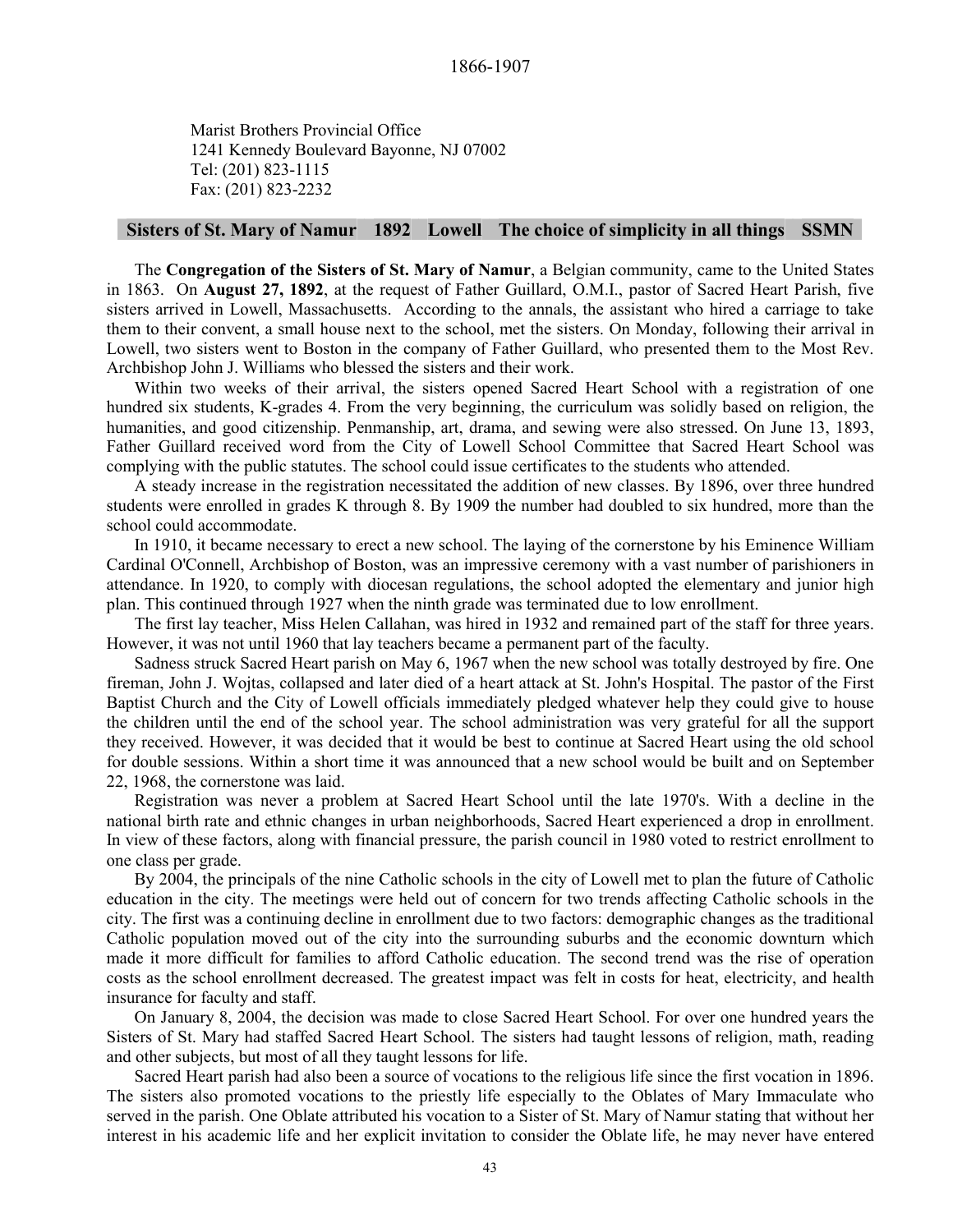the seminary .

Long before the closing of Sacred Heart School, the sisters shared a real concern for the needs of all people especially the poor and disadvantaged. After Vatican II, the sisters became increasingly more involved in parish life, joining Parish Council committees, church choir, promoting religious instruction classes to public school children, and establishing a Junior Sodality.

By the 1970' s, the sisters were engaged in pastoral visitation to the homebound, nursing home residents, hospitals, and adult day care centers. One sister worked full-time as parish visitor to hundreds of elderly in the Greater Lowell area. Under her direction, the convent became a senior nutrition site and arts and crafts center. Another sister taught severely handicapped children in a home linked to Boston's Children's Hospital. The retired sisters, too, were devoted to a ministry of prayer and to attending every parish funeral as a witness to the caring of all the sisters for the bereaved.

At this time, St. Anthony Portuguese Church requested sisters to prepare children for First Holy Communion. Since the children did not speak English, adults stayed in the classrooms in order to translate the sisters' lessons. Another area of concern was the Shaughnessy Housing Project where the sisters set up an outreach office and also sponsored a vacation bible program.

Even before the school closed, faithful to their charism to reach out to all peoples, the sisters welcomed refugee children to Sacred Heart School. In 1997, the Oblates of Mary Immaculate initiated the Oblate Outreach Program, and sought the collaboration of the Sisters of St Mary to teach English Second Language to Cambodian refugees. This work continued until the year 2004.

Like their founder, Dom Nicholas Minsart, who burned with zeal to alleviate suffering wherever it was to be found, the sisters expanded their sights to the needy throughout the state. A sister nurse was employed at Roxbury Health Center and another sister was employed by the Archdiocese of Boston to serve as Director of the Office for Ethnic Apostolates.

Throughout the years, strong bonds of friendship were forged among the Sisters of St Mary, the Oblates of Mary Immaculate, and the Lowell community. Alumni and parishioners of Sacred Heart School selflessly supported the sisters, not just financially, but by their labor and their interest as well. The sisters gratefully responded to their unwavering faith and loyal support.

In the dedicated lives of parishioners, clergy, and women religious, life and healing radiated to a broken world. For over a hundred years, the ministry of education and pastoral care was carried out with unflagging devotion. It is in a spirit of profound gratitude for all the ministerial opportunities and all the blessings that the Sisters of St. Mary reflect on the treasured memories of their life in Sacred Heart Parish, Lowell, **Massachusetts** 

#### **Brothers of the Sacred Heart 1894 United and consecrated in the heart of Jesus SC**

# **Little Sisters of the Holy Family 1900 Lowell LSHF**

The Little Sisters of the Holy Family is a religious order founded by Mother Leonie Paradis in 1880. Marie Léoni was born in l'Acadie, near Saint-Jean, Quebec in 1840. At 14 years old she became a postulant in the order the Sisters of the Holy Cross. She was sent to Meramcook, New Brunswick in 1874 to help establish a new foundation. It was there, inspired by Martha in the Gospel, that she founded the Congregation of the Little Sisters of the Holy Family, a community dedicated to serving the clergy.

At the request of the late Rev. J. Lefebvre, O.M.I., Provincial, and cousin of the late Rev. Camille Lefebvre, C.S.C., co-founder of the Congregation of the Little Sisters of the Holy Family, Mother Leonie accompanied Sr. Marie du Saint-Sacrement, Sr. Sainte-Bernadette, Sr. Saint-Sebastien and Sr. Saint-Denis and arrived in Lowell, August 30, 1900 take charge of the domestic work at St. Jean Baptiste Rectory, thus establishing the Congregation's first mission in Massachusetts. As other Oblate parishes were established in Lowell the Little Sisters were found in most of them.

Mother Leonie died on May 3, 1912. She was beatified in Montreal, Canada, on September 11, 1984 by His Holiness Pope John Paul II.

As of February, 2007 three members of the congregation remain in the area and these tend to the domestic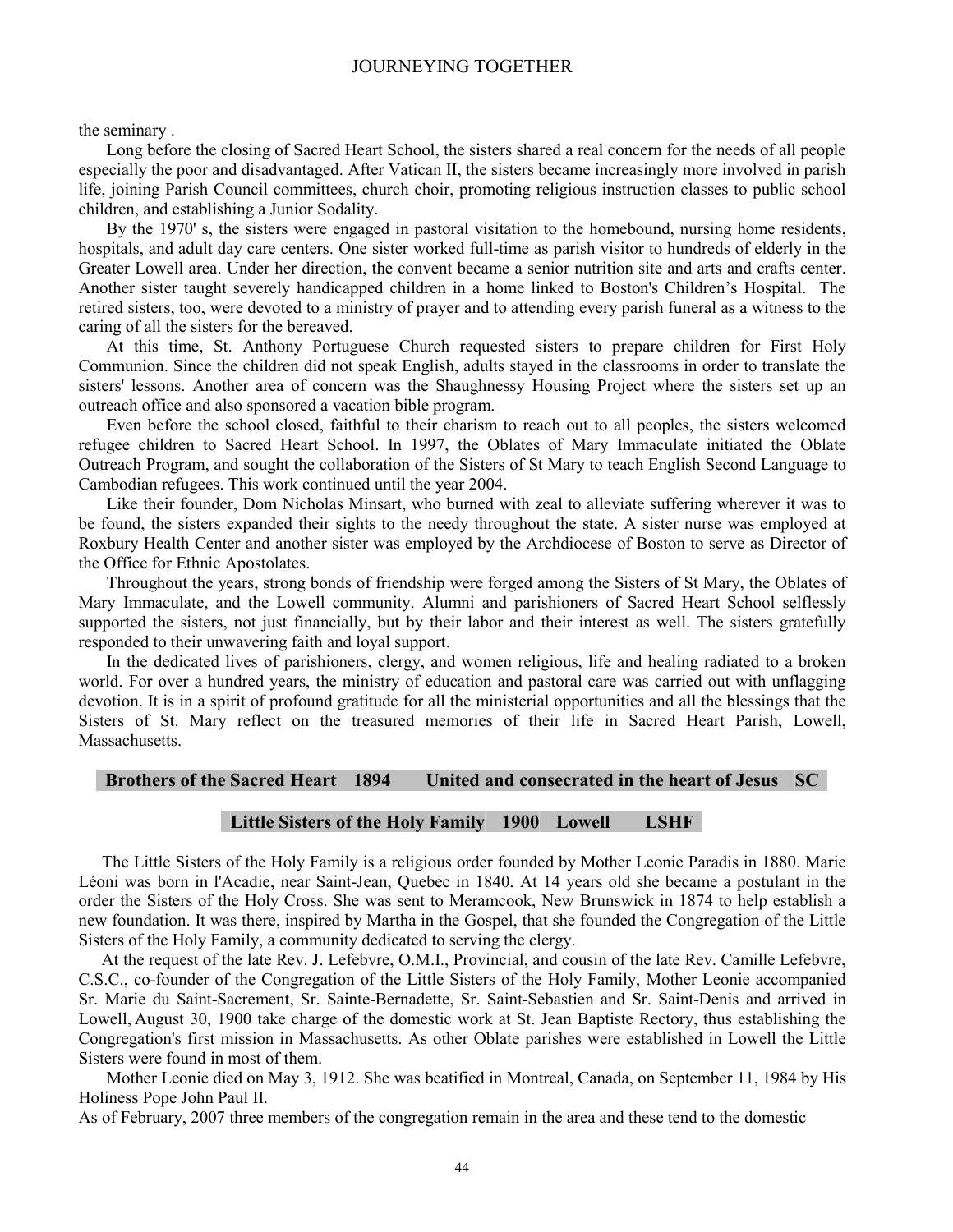needs of the Oblates of Mary Immaculate in Tewksbury, MA.

#### **Missionary Franciscan Sisters of the Immaculate Conception 1902 Boston Let us begin MFIC**

#### History of the

#### **Missionary Franciscan Sisters of the Immaculate Conception In the Archdiocese of Boston**

The Missionary Franciscan Sisters were founded by an English convert, Elizabeth Hayes (Mother Mary Ignatius), in Belle Prairie, MN in 1873.

"In **1902**, Father Ubaldus Pandolfi, O.F.M., pastor of the Church of St. Leonard in the North End of Boston, invited our sisters to open St. Anthony Parochial School in his parish." From this mission other missions developed including Mt. Carmel, East Boston, St. Francis of Assisi, East Cambridge, Home for Italian Children, Jamaica Plain; and Mt. Alvernia Academy, Chestnut Hill. In 1912 our first canonically established American Novitiate opened in Chestnut Hill. Mt. Alvernia Academy opened its doors in September 1927. It opened as a day school for boys and a day and boarding school for girls. We began our association with St. Ignatius Parish before they had a Church. The pastor invited the sisters from Mt. Alvernia to take charge of religious instruction after the children's Mass, which was held in the faculty chapel at St. Mary's Hall, Boston College.

In **1919** the Home for Italian Children was founded as a "home for children of Italian parentage who had been orphaned by the influenza pandemic of 1918-1919." Land was purchased for the home in Jamaica Plain and in February 1919 the first female resident was brought to the home by Mother Umiliana. Though many changes have taken place at the Italian Home for Children, as it is now called, our association continues through the ministry of one of our Sisters.

In **1953** Archbishop Richard Cushing met with Mother Euphemia and invited our sisters to staff the projected central high school in Roslindale. It would be an all-girls school and at the request of our community was named St. Clare's.

In **1958** we began teaching at St. Mary of the Hills in Milton taking up residence on the top floor of the school.

In **1961** we purchased the Madden Estate on Centre St. in Newton. The three provinces in the United States became one centered in Newton in 1965. The main house of the Estate became the Provincial Residence. Eventually in June 1966 a four-winged building consisting of chapel, convent, classrooms, library and gymnasium were dedicated and added to the beautiful property. Mt. Alvernia College, chartered by the State of Massachusetts, continued to educate sisters in preparation for the missions. The novitiate was also moved to Centre St. and a formal juniorate was established. Newly professed sisters from Ireland soon joined our American junior professed, an enriching experience for all.

**1972** brought changes to Mt. Alvernia Academy. The decision was made to move the high school from Chestnut Hill to our property at Centre St. in Newton. It became known as Mt. Alvernia High School and almost immediately the enrollment doubled. In later years "Mount Alvernia Academy has absorbed the space made available by the exodus of the high school. It, too, has expanded its programs on every level." In September 1994, the seventh and eighth grades transferred from 20 Manet Road to 790 Centre Street.

Our main focus in Boston had been teaching but **the 70s** were a time of change and many sisters opted for new ministries in the Archdiocese. Sisters have worked as spiritual directors, councillors and social workers. We have had Sisters working with people living with AIDS, in campus ministry, and with immigrants from Ireland, Haiti and a variety of countries around the Archdiocese.

| <b>Sisters of the Assumption of</b> | 1902 Brockton | <b>Stake all on God to reveal the</b>  | <b>SASV</b> |
|-------------------------------------|---------------|----------------------------------------|-------------|
| the Blessed Virgin                  |               | <b>Father's love through education</b> |             |

**Name of Community**: Sisters of the Assumption of the Blessed Virgin **Date of Foundation in the Archdiocese of Boston**: 1902

**Mission Statement:** With Mary, stake all on God to reveal the Father's Love through education.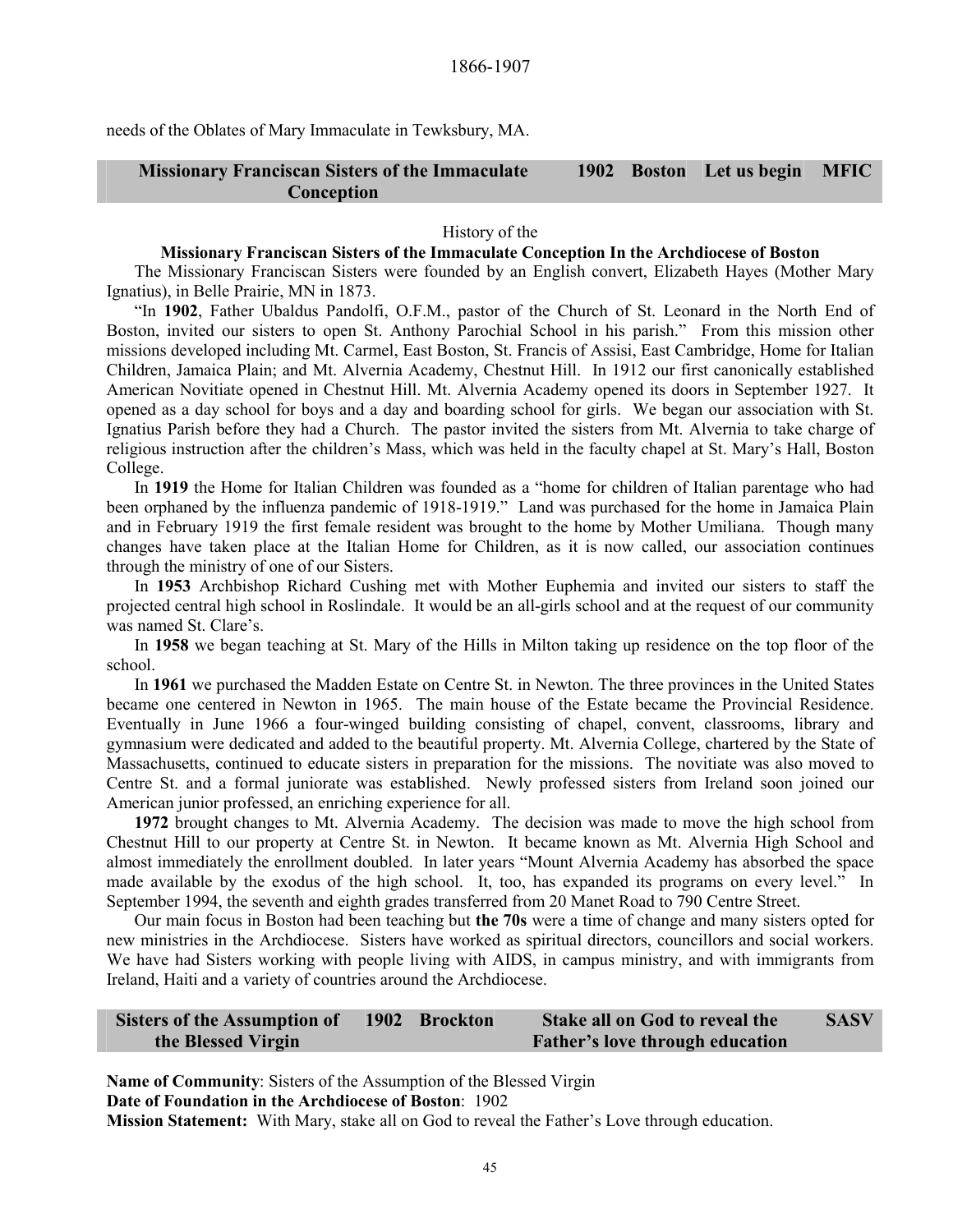**Ministries**: Education in elementary and high schools, college and hospital chaplaincy, pastoral care in parishes

# **Significant dates**:

# **Foundation of following schools:**

- 1902-2007 Sacred Heart, Brockton
- 1907 St. Louis de France, Lowell
- 1925- St. Joseph, Salem
- 1927-1968 St. Joseph, Everett
- 1945-1973 Sancta Maria Private School, Lowell
- 1945-1961 Saint Marie, South Lowell
- 1954-1978 St. Theresa, Dracut
- 1946 SASV Provincial House at Sancta Maria, Lowell.
- 1957 Transferred to Petersham, MA

# **Centennial Celebrations:**

- 1972St. Joseph Parish, Salem
- 1992 St. Joseph School, Salem
- 2002 Sacred Heart School, Brockton
- 2007 St. Louis School, Lowell

# **Suppressed by Archdiocese**:

- 1980 St. Joseph High School, Salem
- 1990 St. Louis Academy, Lowell--to become Lowell Catholic High School
- 2003 Sacred Heart Parish, Brockton
- 2004 St. Louis Parish, Lowell
- 2007 Sacred Heart School, Brockton
- 2008 St. Louis Convent, Lowell

# **Contact Information**:

# Sisters of the Assumption 211 North Main Street Petersham, MA 01366

Sr. Muriel Lemoine, SASV **Major Superior**: Sr. Denise Brochu, SASV **Archivist**: Sr. Alice Parent, SASV e-mail: alparent2000@yahoo.com

#### **Sisters of St. Chretienne 1903 Salem Manifest the tender love and mercy of God SSCh**

**Name of Congregation**: Sisters of Saint Chrétienne

**Location of Motherhouse**: Metz, France

**Location of Provincialate**: Wrentham, MA

# **Date of Foundation in the Archdiocese of Boston**: 1903

**Mission Statement**:

Anne Victoire de Méjanès founded a congregation of women in Metz, France in 1807 under the patronage of St. Chrétienne. This name, Sisters of St. Chrétienne, reveals our being and our mission:

Impelled by the love of Christ,

in the footsteps of our patron, St. Nino,

"Illuminator and Woman-Apostle",

and inspired by our Founders' sensitivity

- to the needs of the time, we go out
- into the heart of cities, towns and villages.
- We strive to proclaim Jesus Christ by our whole life

and to manifest the tender love and mercy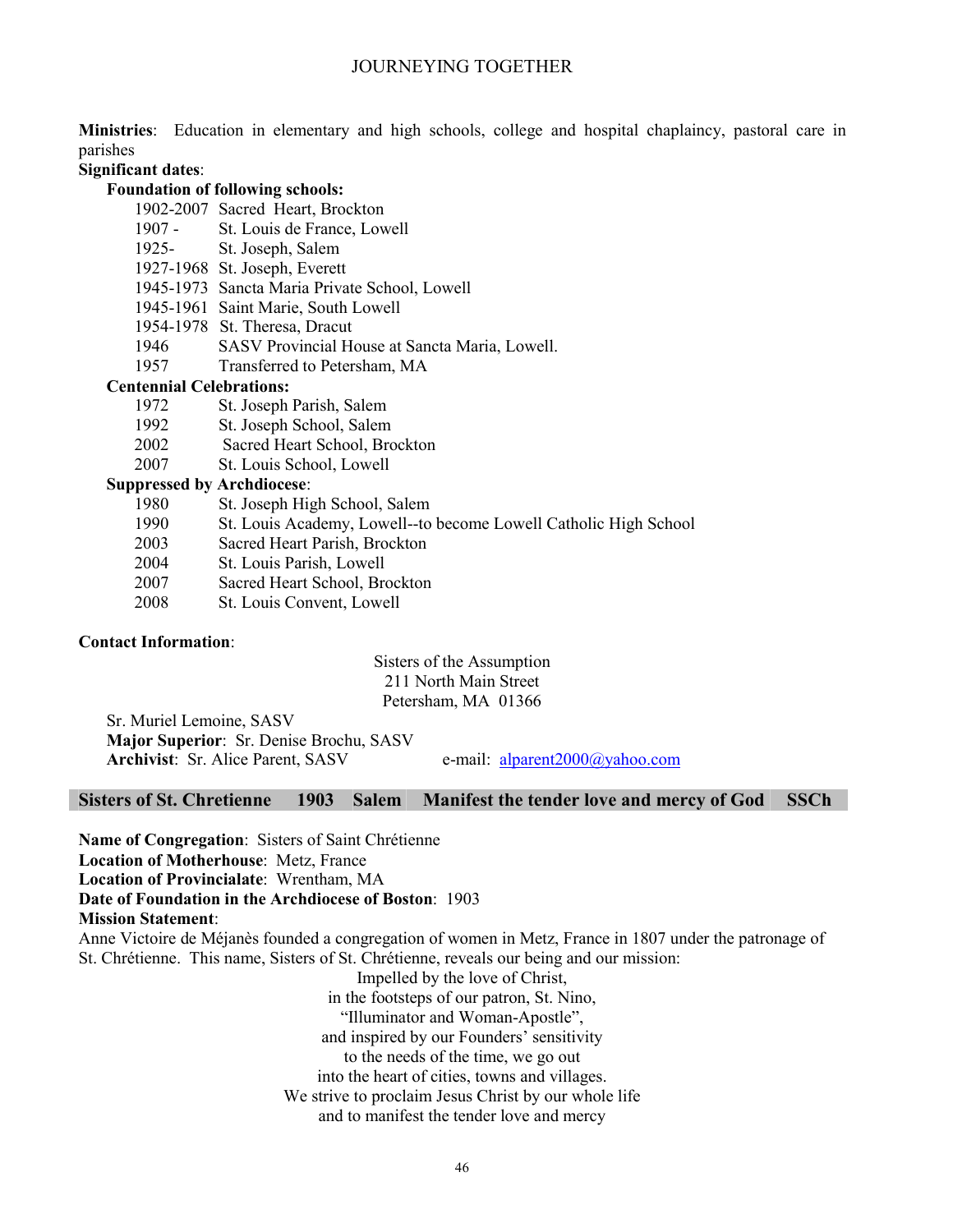of God our Father to all we meet, especially to the poor and lowly. (1997 Provincial Chapter)

We are an international Congregation serving today in France, Austria, Hungary, Georgia, Canada and in Africa--in Rwanda, Democratic Republic of the Congo, Tanzania-- where we have young native vocations. In the U.S., our Sisters are in Massachusetts, R.I., Connecticut, Maine and Florida.

Our Sisters serve the people of God through prayer, outreach to the needy, parish ministry, spiritual direction, hospital chaplaincy, nursing, teaching, in humble service and hospitality as needs arise.

Our evangelical figures, St. Nino (St. Chrétienne) and Anne de Méjanès, constantly inspire and challenge us. We see them reflected, not only in us but within our friends and Associates who are attracted to our spiritual family.

Together, we become disciples of Christ, the Incarnate Word of God, for the salvation of the world. Together we are called to manifest the tenderness of the Father to all.

#### **Significant dates**:

1807 Founding of the Congregation in Argancy, France

1903 Due to repressive anti-clerical laws in France, the Sisters were threatened with the closing of many of their schools and the loss of their religious way of life. The Congregation saw America as the land where God would provide new possibilities for mission. The Sisters were welcomed in Salem and staffed the parish school of St. Joseph's until 1925. From there, many other calls were answered.

#### **Contact Information**

 Major Superior: Sr. Lisette Michaud Archivist: Sr. Jacqueline Ouellet Website: www.sistersofstchretienne.org Email: ssch@tiac.net

**Congregation of the Sacred Hearts of Jesus and Mary 1905 SSCC** 

**Name of Community**: Congregation of the Sacred Hearts of Jesus and Mary **Ministry**: Teacher, Cardinal Spellman High School in Brockton **Significant Dates**: Damien House started in 1973 in Dorchester

#### **Contact Information**:

**Major Superior**: Rev. William Petrie, SSCC, Provincial 77 Adams St. Fairhaven, MA 02719 **Vocation Director**: Rev. Richard Lifrak, SSCC

**Holy Union Sisters 1905 Cambridge Called to be at the heart of the world, revealing God's love SUSC** 

# **Name of Community**: HOLY UNION SISTERS

**Date of Foundation in the Archdiocese of Boston**:

1905 Our Lady of Pity School, Cambridge; Sacred Heart School, Lawrence

# **Mission Statement**:

*We, Holy Union Sisters of the United States, as women of the church and members of an international congregation are called to be "at the heart of the world, revealing God's love."* (**Constitutions**, Art. 1) *Strengthened by our charism of UNION, we are challenged in our lives to promote justice based on gospel values. Faithful to our name and charism of UNION, we seek throughout our lives to deepen our*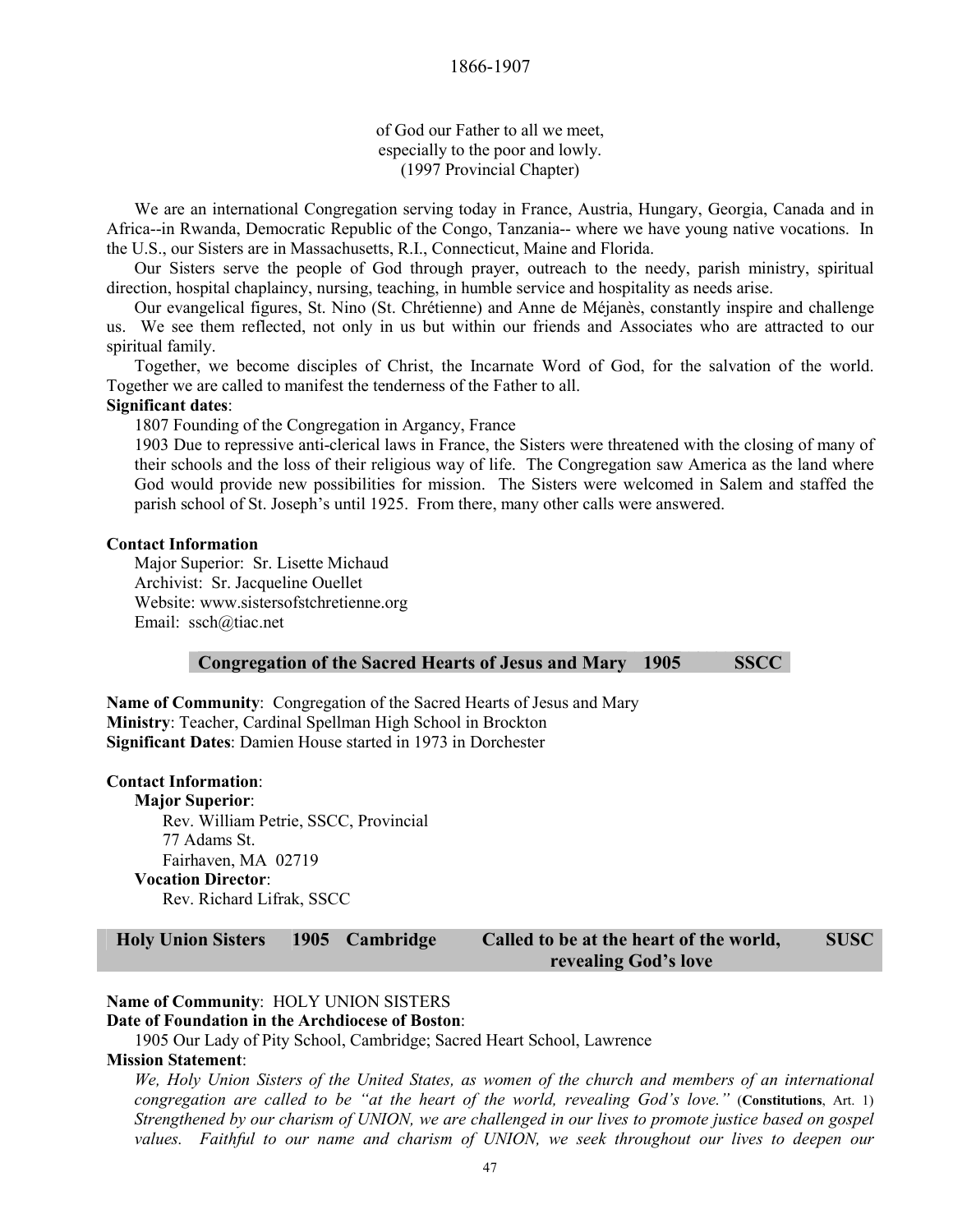*understanding of the mystery of the Incarnation which impels us to reconcile all in Christ. "That All May Be One".* (Jn. 17:21)

#### **Ministries**:

1905 – Our Lady of Pity Elementary School, Cambridge, MA

1905 – Sacred Heart Elementary School, Lawrence, MA

- 1912 Our Lady of the Assumption Elementary School, Chelsea, MA
- 1928 Sacred Heart High School, Lawrence, MA

1936 – Our Lady of Pity High School, Cambridge, MA

1948 – St. Anthony School, Shirley, MA

1949 – Country Day School of the Holy Union, Groton, MA

1950 – Rose Hawthorne Elementary School, Concord, MA

1953 – Rose Hawthorne Central Catholic High School, Concord, MA

1967 – Special Education, Lowell, MA; Lighthouse School, No. Chelmsford, MA

#### **Ministries in the Archdiocese in which Holy Union Sisters formerly participated:**

**Abington**: St. Bridget Parish

**Belmont**: Pastoral Ministry, St. Joseph

**Boston**: Adult Learning Center, South Boston; African Pastoral Center, Roxbury; Archdiocesan Religious Education Center, Brighton; Fuller Mental Health Center; Mission Elementary School, Roxbury; Nazareth Children with Aids, Roxbury; Notre Dame Education Center, South Boston; St. Angela School, Mattapan; St. Clare High School, Roslindale; St. Matthew School, Dorchester; The Catholic Connection, Inc., Boston **Brockton**: Congregate Living, St. Edward's; ESL Center; Sacred Heart School **Cambridge**: Admissions Office, Weston School of Theology; Religious Education, Our Lady of Pity **Framingham**: St. Patrick Manor, Framingham **Groton**: Holy Union Spiritual Life Center; Religious Education, Sacred Heart **Lawrence**: Central Catholic High School; Mary Immaculate Nursing Home; Pastoral Ministry, Sacred Heart; Religious Education, Sacred Heart; Southeastern Asian Center; St. Mary High School **Lowell**: Holy Union African Center; Holy Union Asian Center; Immaculate Conception School; Nursing, St. John's Hospital **Newton**: Coordinator, Sabbatical Program, Boston College, Chestnut Hill; History Department, Boston College **Pepperell**: St. Joseph Parish **Plainville**: St. Martha's Parish **Quincy**: Religious Education, Squantum **Tewksbury**: Nursing, Tewksbury Hospital **West Groton**: Religious Education, St. James **Weston**: Regis College **Current Ministries**: Province Office, Leadership, Finances, **Milton**, MA Pastoral Associate and ESL Teacher, **Brockton**, MA Secretarial, Pastoral, **Chelmsford**, MA Country Day School of the Holy Union, **Groton**, MA ESL Center, **Mattapan**, MA

Brockton Area Association for Retarded Citizens, **Brockton**, MA

Pastoral Ministries, St. William Parish, **Tewksbury**, MA

Secretary, Saints Medical Center, **Lowel**l

Hospital Chaplain, **Ayer**, MA

Pastoral Associate, **Ayer/Shirley**, MA

Prison Chaplain, **Roslindale** and **West Concord**, MA

# **Significant Dates**:

**October, 1886**, arrival of the first Holy Union Sisters from France, Belgium and Ireland to staff Sacred Heart School in Fall River, MA.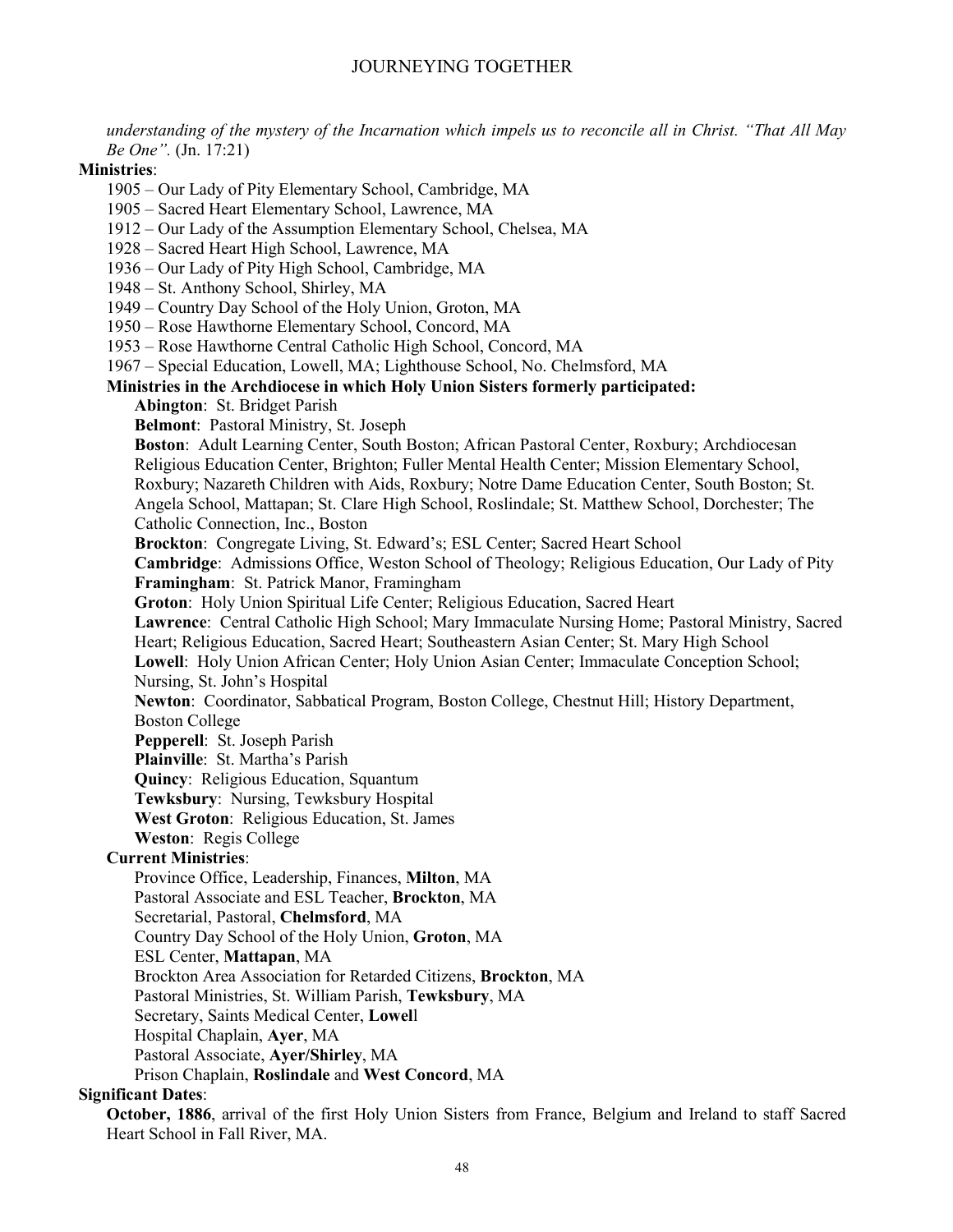**August, 1947**, founding of a second American Province in Groton, MA

**October, 1986**, the two American Provinces celebrated the 100<sup>th</sup> anniversary of the arrival of Holy Union Sisters in the United States. Among the many events celebrated was a televised Mass with Cardinal Bernard Law officiating.

**October, 1999**, the Groton and Fall River Provinces merged to become the United States Province of the Holy Union with Provincial Offices in the Archdiocese of Boston in Milton, MA.

#### **Contact Information**:

**Major Superior**: Mission Team, P.O. Box 410, Milton, MA 02186 **Archivist**: Rita Beaudoin, SUSC, 550 Rock St., Fall River, MA 02720 **Vocation Director**: Mission Team, P.O. Box 410, Milton, MA 02186 WebSite: www.holyunionsisters.org

| <b>Stigmatine Fathers and Brothers</b> | 1905 | Waltham To be of single heart | CSS <sub>1</sub> |
|----------------------------------------|------|-------------------------------|------------------|
| (Congregation of the Sacred Stigmata)  |      | and soul                      |                  |

**Name of Community**: Congregation of the Sacred Stigmata of Our Lord Jesus Christ (Stigmatine Fathers and Brothers)

#### **Date of Foundation in the Archdiocese of Boston**: 1905 **Mission Statement**:

The Stigmatine Charism, given to us by our Holy Founder, Saint Gaspar Bertoni, may be summarized in the missionary mandate, "go forth and teach (*Euntes Docete*) in the Diocese and in the world", characterized by the following:

By a convinced choice of God, as a loving Father,

in an attitude of humility and confident abandonment to Him;

By an intense love for the Church;

By a profound availability to serve our sisters and brothers in the apostolate of the Word.

#### **Ministries**:

Retreat Ministry (Espousal Retreat Center, Waltham, MA) Parishes

Seminary Formation

Missionary Apostolate (Brazil, Thailand, Africa, Ivory Coast, Philippines)

Counseling

# **Significant Dates**:

Foundation of Holy Family Church, Lynn, MA - August 13, 1922

Foundation of Sacred Heart Church, Waltham, MA - November 26, 1922

Foundation of Stigmatine Minor Seminary, Waltham, MA - November 19, 1924

Foundation of Saint Francis (Mission) Church, Lynn, MA - January 10, 1925

Foundation of Stigmatine Minor Seminary ('Elm Bank'), Wellesley, MA – July 13, 1940

First Weekend Retreat at held at The Sacred Heart Retreat House (now The Espousal Retreat Center), Waltham, MA - November 20, 1953

# **Contact Information**:

Stigmatine Provincial Office 554 Lexington Street Waltham, MA 02452 Tel: (781) 209-3100 Fax: (781) 894-9785 www.stigmatines.com **Major Superiors**: Very Reverend Andrea Meschi, C.S.S. **Superior General** Curia Generalizia degli Stimmatini Via Mazzarino, 16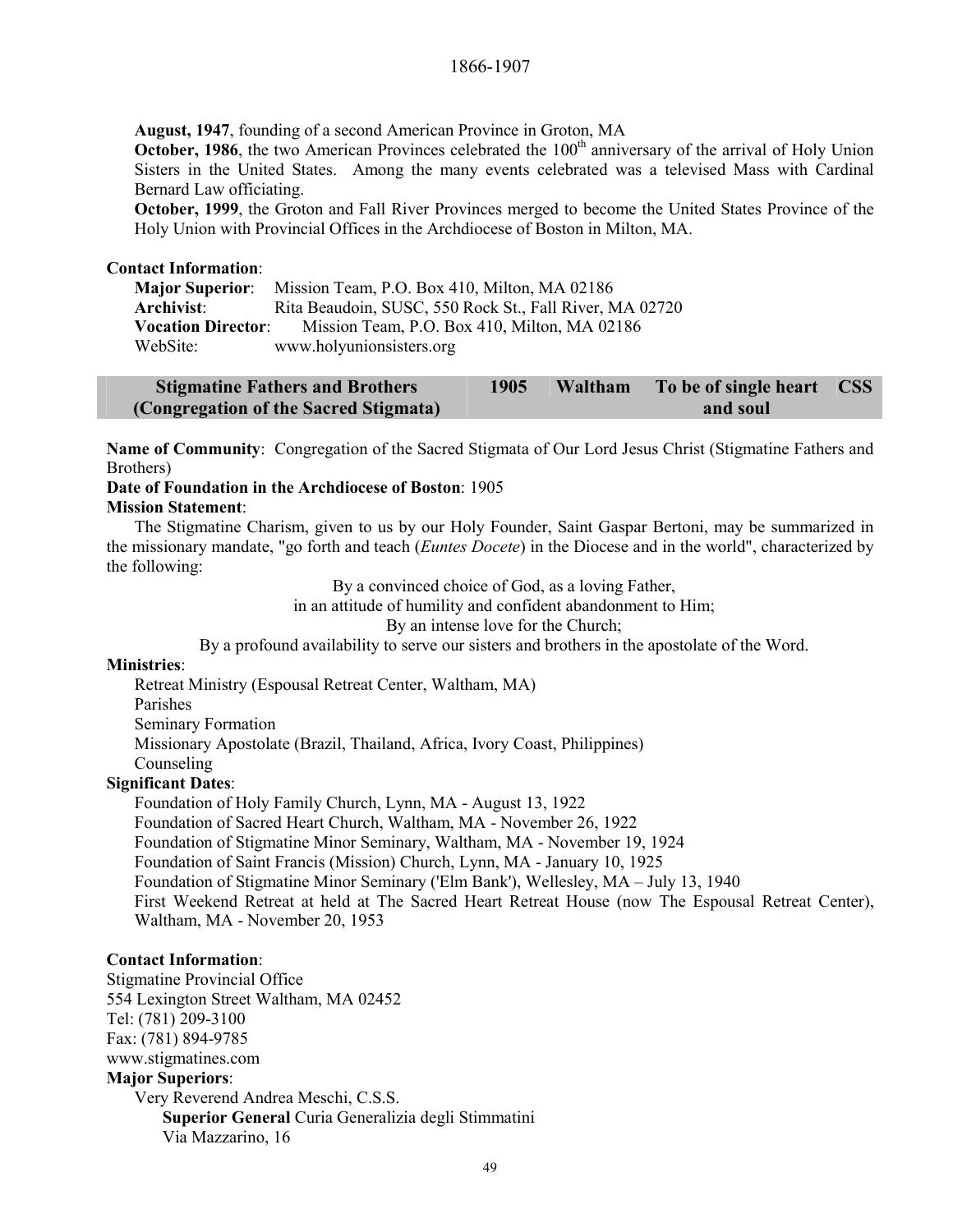| <b>Congregation of the Sisters of</b>                    | 1906 | <b>South Boston</b> | <b>Thanks be to God</b> | CSSF |
|----------------------------------------------------------|------|---------------------|-------------------------|------|
|                                                          |      |                     |                         |      |
| Fax: (413) 496-9607 www.stigmatines.com                  |      |                     |                         |      |
| Reverend Geoffrey J. Deeker, C.S.S. Tel: (413) 442-4458  |      |                     |                         |      |
| <b>Vocation Director:</b>                                |      |                     |                         |      |
| Reverend Joseph C. Henchey, C.S.S. (781) 209-3055        |      |                     |                         |      |
| Archivist:                                               |      |                     |                         |      |
| Pittsfield, MA 01201                                     |      |                     |                         |      |
| 359 Fenn Street                                          |      |                     |                         |      |
| <b>Vicar Provincial Our Lady of Mount Carmel Rectory</b> |      |                     |                         |      |
| Reverend Geoffrey J. Deeker, C.S.S.                      |      |                     |                         |      |
|                                                          |      |                     |                         |      |
| Waltham, MA 02452                                        |      |                     |                         |      |
| 554 Lexington Street                                     |      |                     |                         |      |
| <b>Provincial Superior Stigmatine Provincial Office</b>  |      |                     |                         |      |
| Very Reverend Gregory J. Hoppough, C.S.S.                |      |                     |                         |      |
| 00184 Rome, Italy                                        |      |                     |                         |      |
|                                                          |      |                     |                         |      |

**St. Felix of Cantalice (Felician Sisters)** 

**Name of the Community**: Congregation of the Sisters of Saint Felix of Cantalice (Felician Sisters) **Date of Foundation in the Archdiocese of Boston**: 1906 Our Lady of Czestochowa, South Boston **Brief History;** 

The Congregation of the Sisters of Saint Felix of Cantalice is an international congregation of women religious with more than 2000 members on four continents and in eleven countries. It had its historic beginnings in nineteenth century Poland. The charism of the Congregation was expressed by the first Felicians by lives centered in prayer and overflowing into ministry. Since the Congregation had its origin in social services, diverse forms of charitable acts became inseparable from the Felician vocation. We are members of the Franciscan family.

In Boston, the influx of Poles continued uninterruptedly at the turn of the twentieth century. Reverend John Chmielinski, first pastor of Our Lady of Czestochowa, South Boston, became greatly concerned about the Catholic education of the children of his parishioners. In 1906 three Felician sisters from Buffalo, New York were invited to staff the parish school which opened in the basement of the church. To provide a residence for them, a two-family house was bought and converted into a convent.

After a new parish of St. John the Baptist was established in Salem, the Sisters were invited in 1908 to staff the new school, which was converted from the old church.

In 1910, Felician Sisters arrived to teach in the school which had been established in 1905.

In addition to teaching in the parish schools and broadening their professional competence, the sisters reached out in many other ways to the community by providing religious education, participating in food kitchens, visiting nursing homes, responding to the influenza epidemic in 1918.

Each of the schools can point to graduates who have become prominent in their communities. **Ministries**: Education; catechesis

# **Significant Dates**:

1874 First American apostolate, Polonia, Wisconsin

1900 Establishment of the second American province, Buffalo

1906-1924 Our Lady of Czestochowa, South Boston

1908-1977 St. John the Baptist, Salem

1910-2002 St. Stanislaus School, Holy Trinity Parish, Lowell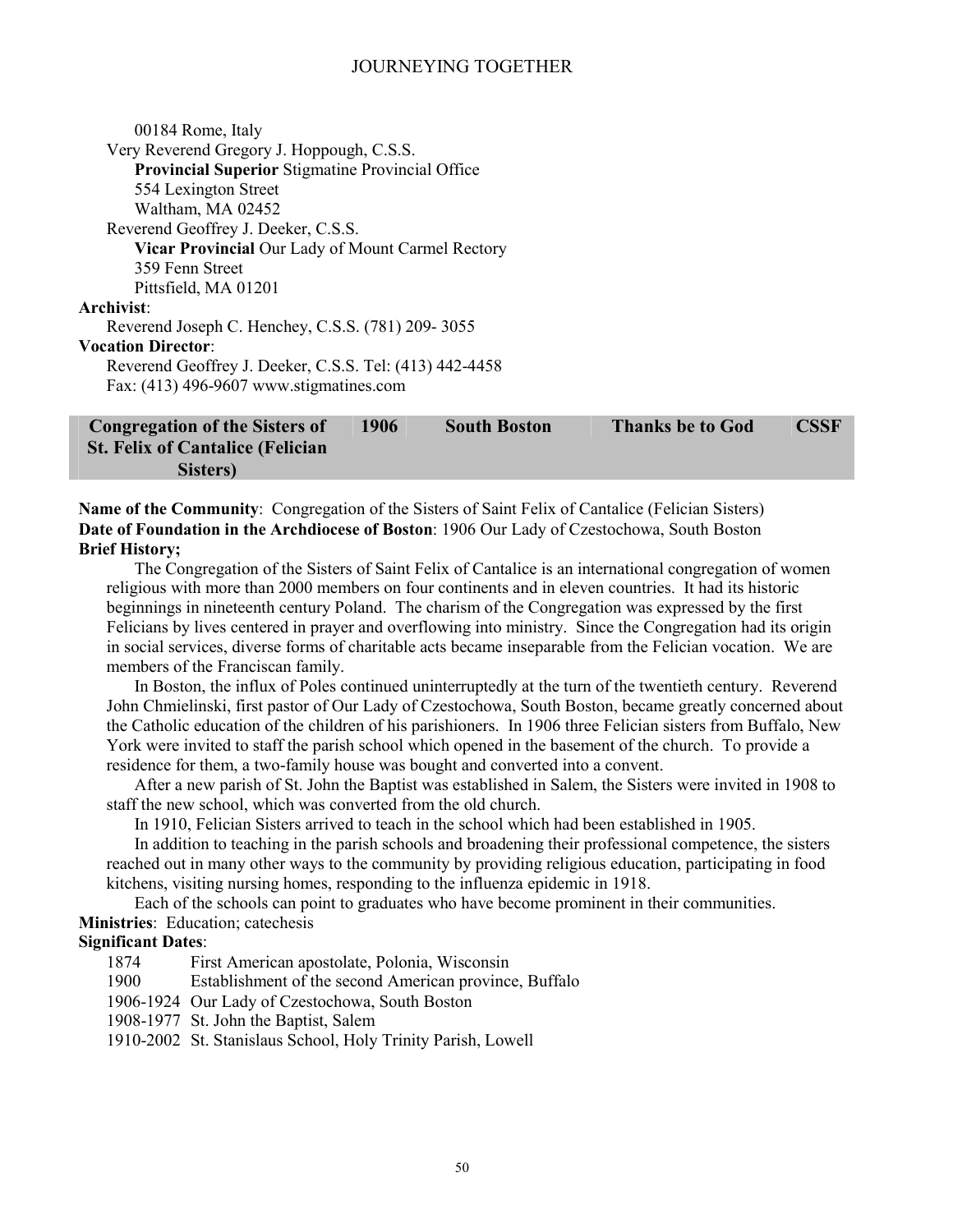**Contact Information**: Sister Mary Laureann Alexandrowicz, CSSF 1315 Enfield Street Enfield, CT 06082

#### **Order of St. Clare (Poor Clares) 1906 Boston To observe the Holy Gospel OSC**

**Name of Community:** Monastery of St. Clare – Jamaica Plain **Date of Foundation in the Archdiocese of Boston:** January 11, 1906 Dedication – June 30, 1906 **Mission Statement**:

> To observe the Holy Gospel of our Lord Jesus Christ by living obedience, without anything of one's own, and in Chastity, and enclosure within Community

**Ministries:** Prayer and Service **Significant Dates:** March 23, 1906 – Sisters arrive in Boston

**Contact Information:** 

**Major Superior:** Sister Clare Frances McAvoy, OSC, Abbess **Archivist:** Sister Mary David Fraine, OSC **Vocation Director:** Sister Mary Frances Hone, OSC

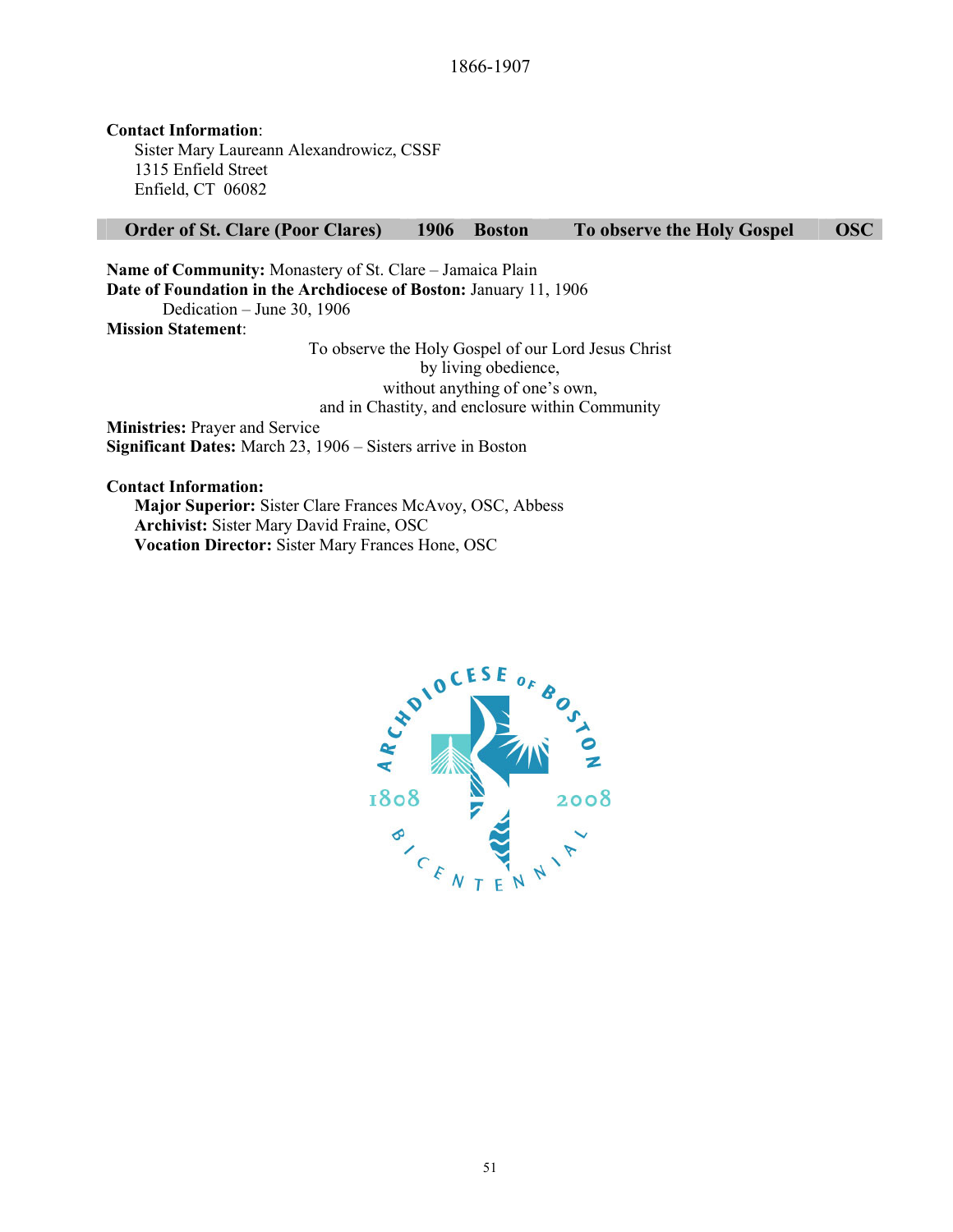

**1907-1944** 

# **Bishop: William Henry O'Connell (1907-1944)**

| Congregation of the          | 1908 | <b>Boston</b> | The Passion of Christ is the greatest |  |
|------------------------------|------|---------------|---------------------------------------|--|
| <b>Passion (Passionists)</b> |      | (Brighton)    | and most stupendous work of Divine    |  |
|                              |      |               | Love.                                 |  |

**Name of Community**: The Congregation of the Passion **Mission Statement**:

> Faithful to the charism of St Paul of the Cross, the Mission of the Passionists is to keep alive in the world the love of Jesus Crucified as seen in His Sacred Passion. This mission is rooted in prayerful community life and is expressed in collaborative ministry to the people of God in all walks of life especially to the poor and suffering. We seek the unity of our lives and our Apostolate in the Passion of Jesus.

> > 46th Provincial Chapter May 9-14,2002

# **Significant Dates**:

1908 Beatification of St. Gabriel by Pius X

Boston, Mass. St. Gabriel's Monastery founded in Brighton, MA during the time of Cardinal O'Connell

Eastern Province aids the western Province with Missionaries; assumes debts contracted before the split of the provinces

1927 Diamond Jubilee (75) of the Passionists in the US Retreat House begun at St. Gabriel's Monastery, Brighton, MA during the time of Cardinal 0'Connell

**Historical Summary** of the Passionists in Brighton, Massachusetts

In 1907 the Passionists received permission to establish a monastery in Boston. Father Fidelis Kent Stone, husband, father and widower, former Episcopal minister, President of Kent and Hobart Colleges, convert, Paulist priest and Passionist, pioneered the effort. In 908 the Nevins Estate in Brighton was purchased.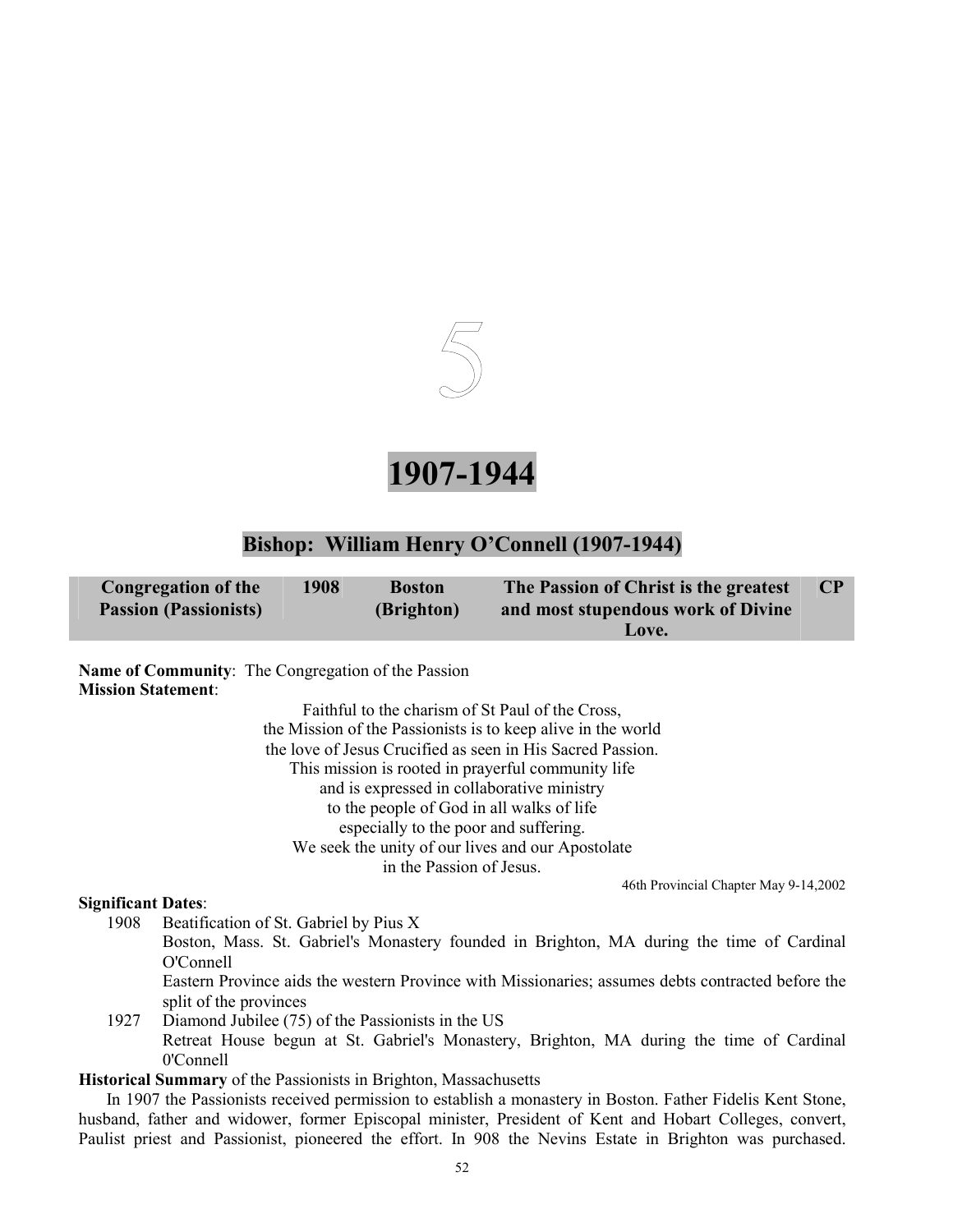Dedicated in 1911, St. Gabriel's Monastery, built with attention to Spanish architecture, was soon home to a small community of itinerant preachers and a public chapel where many came for spiritual consolation. St. Gabriel's also served as a Passionist house of studies. From 1911 to 1978, St. Gabriel's was home to a laymen's retreat movement. A separate retreat wing was added to the monastery in 1927 and expanded in 1950. In the post-conciliar era this ministry grew and changed from a monastic style retreat to a team approach.

In 1928 a church was built on the property to replace the chapel. Weekly devotions in honor of Passionist saints, an outreach to the community, especially the many hospitals and public housing developments, and an option for the poor with parish projects have been important ministries over the decades.

From 1970 until 1977, a portion of the monastery served as the first Passionist health care facility. In 1978 the Passionists decided to close St. Gabriel's Monastery due to financial concerns and lack of personnel. In 1980 it was sold to St. Elizabeth's Hospital. From the early 1980s until the late 1990s, a small Passionist community resided at St. Gabriel's Residence, adjacent to the original property.

In 1934 St. Gabriel's Parish was created, with offices in the monastery. In 1966 Our Lady of Fatima Shrine was built by the monastery community, but now the services are conducted by church and lay personnel. In 1967 a convent was completed for the parish school; however, by 1970 the school closed, the Sisters of St. Joseph moved, and the Passionist parish staff relocated to the convent. The school building has remained a vibrant site for alternative educational programs. In the 1970s a Spanish liturgy was initiated in the parish.

| <b>Franciscan Missionaries of</b> | 1908 | <b>East Boston</b> | Make my heart and that of    | <b>FMM</b> |
|-----------------------------------|------|--------------------|------------------------------|------------|
| <b>Mary</b>                       |      |                    | the Institute a living flame |            |
|                                   |      |                    | that enkindles the earth     |            |

# **NAME OF COMMUNITY**: FRANCISCAN MISSIONARIES OF MARY **DATE OF FOUNDATION IN BOSTON** – October 12, 1908 – Orient Heights, East Boston **MISSION STATEMENT**

Called by the Spirit to cross frontiers of culture, language and belief, we are ready to go anywhere to spread the Good News of God's love for all people!

The Franciscan Missionaries of Mary are an international religious congregation of over 7000 women of 82 nationalities. We serve on six continents and live in international communities. We are dedicated to universal mission.

 In 1877, we were the first missionary congregation to be founded exclusively by a woman, Mary of the Passion (Helene de Chappotin) who was beatified on Mission Sunday in 2002. Seven FMM of 4 different nationalities killed in China in 1900 were among the "Chinese Martyrs" canonized in 2000. An Italian Sister who died in China in 1905 was beatified in 1954.

 Sisters from the Canadian province of the FMM had come to Worcester to work among Canadian immigrants in 1903. In 1908 Archbishop William O'Connell invited Mother Agnelle, Provincial of Canada to move from Worcester to Boston where there was great need for Sisters to work among Italian immigrants. He offered them property at **Orient Heights in East Boston**. As Rector of the American College in Rome, the Archbishop had visited the FMM international novitiate at Grottaferrata outside Rome several times. He wrote to Mother Agnelle, "make friends, sell your work, do all you wish, for I love your Order. I have seen your Sisters build their house at Grotta, carrying the bricks themselves. He is also reported to have said, "I have seen the FMM do almost everything except shoe a horse!" There were 5 sisters in the original group, 2 French, 1 Italian and 2 Canadian. Within 4 years, they were joined by numerous other sisters of Canadian, Italian and Austrian nationalities. At first, no priests were available for daily Mass. The Franciscan Fathers in Boston took on this added service. This meant a full hour of travel – half an hour by streetcar, half an hour by foot up 88 steps, then up an unpaved hill to Orient Ave. Under these difficult conditions, the Sisters could not ask the Friars to come a second time each day for exposition of the Blessed Sacrament. The Archbishop, who knew the Sisters had daily adoration, came to their rescue. He himself designed a revolving exposition throne, made of gold embossed leather, to hold the monstrance. He gave the FMM permission to open and close it automatically  $-$  a permission which was granted by Rome for all FMM missions many years later!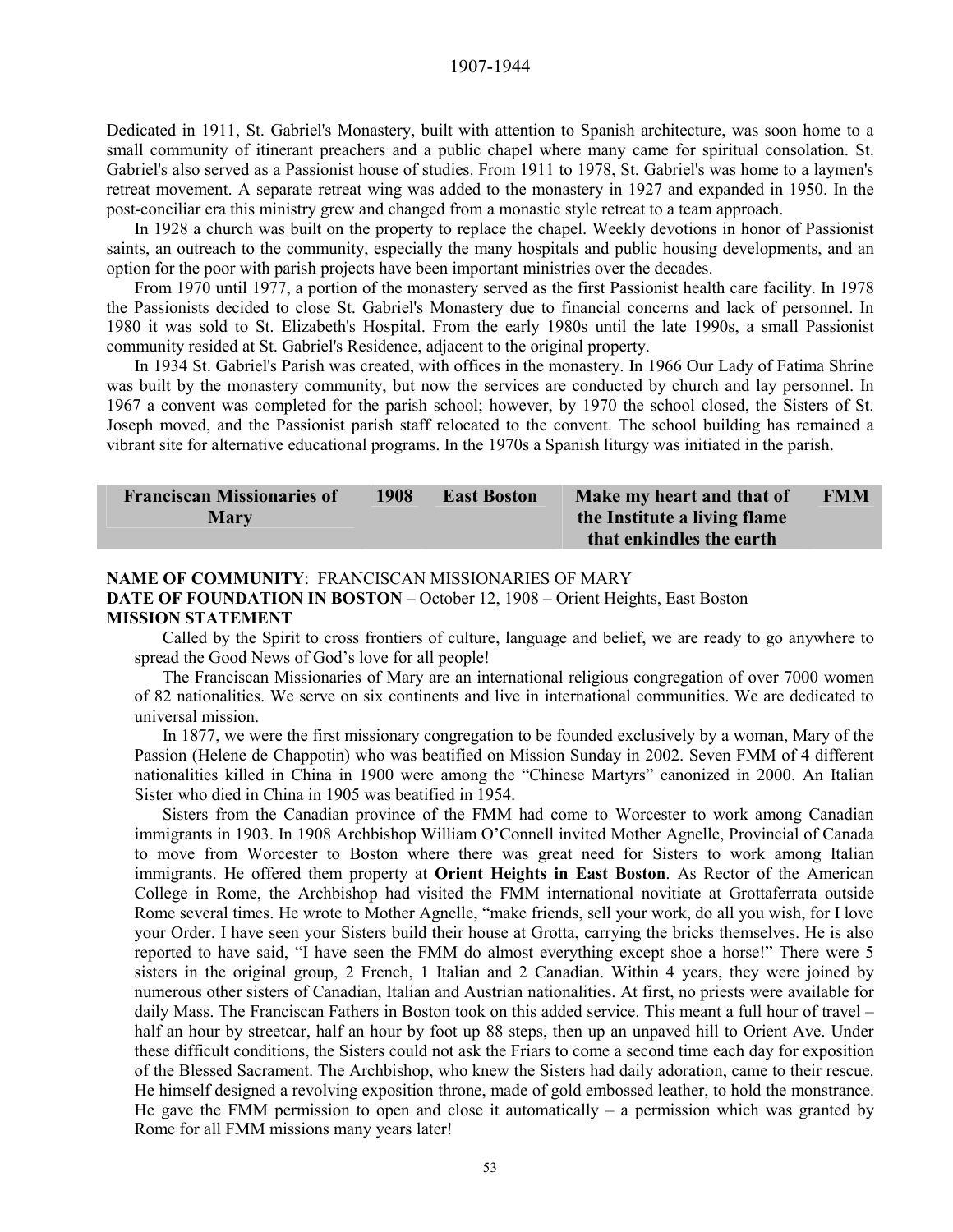#### **Ministries**

#### **Ministries in East Boston**

Religious instruction in Italian to Italian youth (ages  $15 - 20$ ); catechism classes in both Italian and English for 600 children in Mt. Carmel parish and in their own parish at the foot of the hill; a workroom which employed 15 young emigrants - there Sisters and young women produced delicate embroidery and church vestments for sale. It soon became necessary to open a day care center and nursery school for children whose mothers worked in factories. The Sisters provided lunch for the children who needed it. A Children of Mary group provided spiritual formation for 100 young women. Since the Sisters did not earn enough money to live on from their work among the poor, Archbishop O'Connell authorized them to "solicit help for the splendid work they are doing." This paved the way for the Sisters' life and ministry to continue in East Boston for decades to come.

In **1914** the terrible epidemic of "Spanish flu" broke out worldwide. Many Italian emigrants died during it in Boston, due to crowded living quarters. Cardinal O'Connell suggested that the FMM open their home to receive orphans. During the epidemic the FMM helped to nurse the sick in the 3 cities of Boston, Woonsocket and Providence. In East Boston they took in almost 100 boys and girls who had lost their parents during the outbreak. When the epidemic subsided they kept the girls who formed the nucleus of **the orphanage founded in 1918. By 1922** the FMM cared for 5 parishes, including St. Anthony of Somerville, St. Anthony of Revere, and Mt. Carmel of East Boston **In 1925** many teaching sisters came to the diocese, so the FMM discontinued some of their parish work, catechism, monitoring of the children's Mass and the parish sacristy. They continued to make altar breads for 8 or 9 parishes and to visit Italian families. **In**  1926, the FMM celebrated their 50<sup>th</sup> anniversary of foundation as an Institute. Statistics for East Boston showed that there were more than 40 little girls in the orphanage, a sodality with 50 children, a sewing course for 60 children, catechism in 3 parishes (for more than 2000 children), 800 meals distributed to the poor, and more than 800 visits to poor emigrant families. The Children of Mary numbered 700 children and young women.

**During the 1930's** FMM in East Boston sponsored a Mission Circle, a Junior Club, the Children of Mary, a Sacred Heart League, a group called Fidelis, and summer sewing classes. The Girls Scouts and Brownies were very active. In 1932 the Girl Scouts undertook missionary outreach: they sent stuffed animals and scrap books made from greeting cards to children's hospitals, and made thousands of holy pictures to give as prizes in parish catechism classes. Our Lady's Mission Circle was organized in 1933. Until the 1940's when the FMM moved to Brighton, MA, this group made almost 1000 Mass vestments and more than 1500 other liturgical articles. Some members did the sewing and others donated money to purchase the materials. A Layette Club was formed within the group, which sent about 150 complete baby layettes to poor maternity hospitals, especially in poor rural areas of the southern USA. They also made over a thousand blankets or quilts. A group of working girls met weekly to make children's dresses from remnants donated by a non-Catholic benefactor and they produced 12 – 15 dresses a week.

**May 3, 1945** saw the solemn dedication of **St. Clement's** Church in Back Bay as a **Eucharistic Shrine of Perpetual Adoration for the Archdiocese**. Twenty-two FMM assured adoration from after morning Mass until 8 p.m. daily. The original plan was to have nocturnal adoration once a month. When the shrine opened 575 men were already enrolled for night adoration. By October 1945 the laity's response was so great that it was possible to have adoration all night long twice a week, Thursday night conducted by the laity who signed up as an hourly Guard of Honor and Tuesday nights by the Sisters themselves. In addition to this prayer ministry for the needs of the Church and the world, St. Clement's became a Juniorate or formation house for young Sisters who had made their first vows. Then it evolved into a House of Studies for FMM students, where they attended universities in the area and prepared theologically and professionally for future missionary work. Other important ministries at St. Clement's were the workroom, where altar linens and vestments were made, and the gift shop. Both had an outreach to serve local parishes and people, but also provided income to help support the Shrine and the Sisters.

In the 1970's, with a decrease in the number of Sisters, the FMM left the Shrine.

**June 1949 – Opening of Our Lady of the Eucharist Convent – Brighton** This was actually a transfer of the community from Orient Heights. In **1946** Archbishop Cushing announced his intention to launch diocesan appeals for a hospital for handicapped children, since poliomyelitis was increasing in the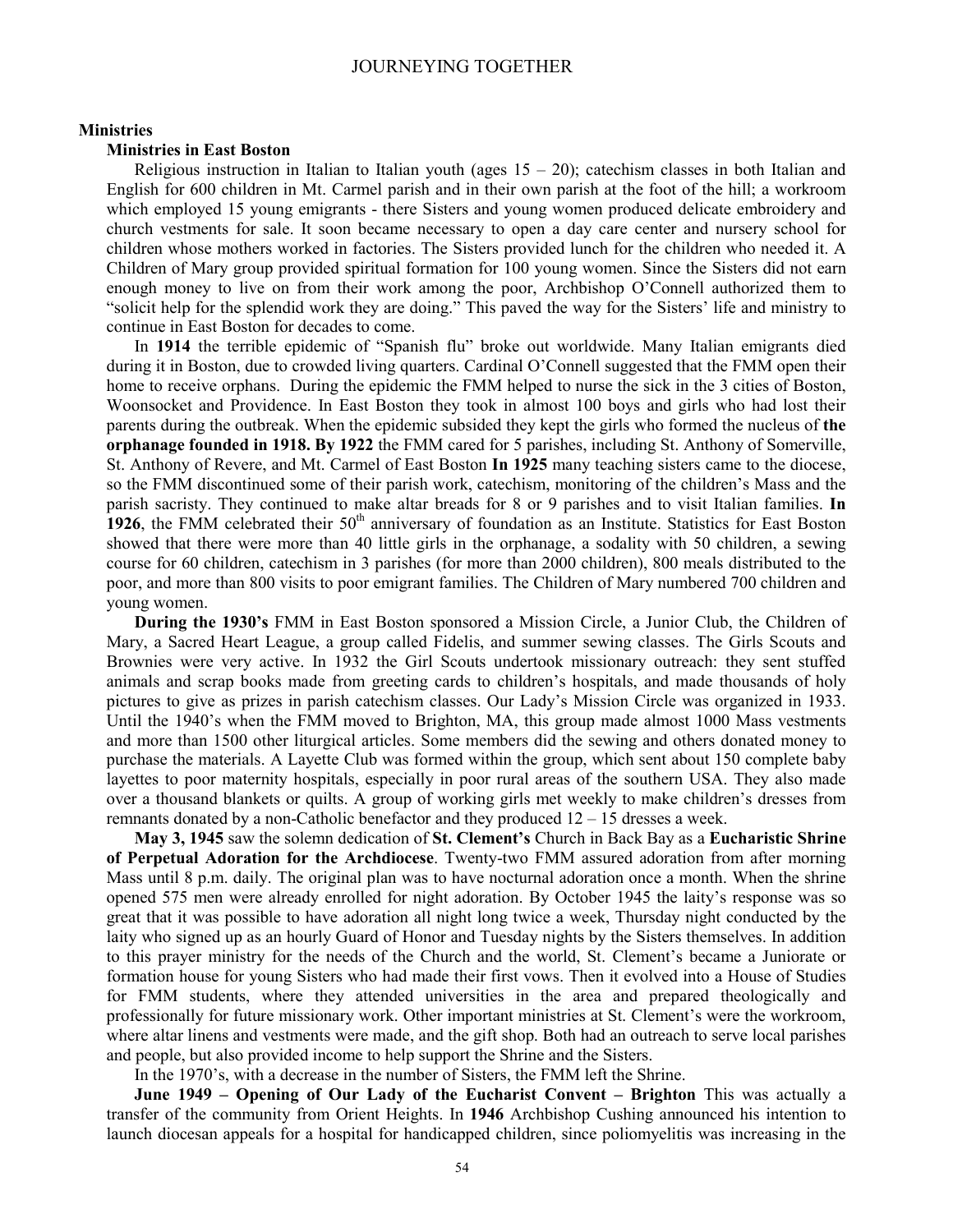United States. He wished to confide this work to the FMM. He sent 6 FMM from East Boston for Nurses' training at Holy Ghost Hospital; 2 to the Massachusetts School of Physiotherapy, and 1 to study X-ray and laboratory techniques so that they would be prepared beforehand for the new hospital he envisioned! The last 7 Sisters from O.L. of Good Help in Orient Heights moved to Brighton on **June 20, 1949.** In 1946 Joseph P. Kennedy, Sr. and his wife, Rose presented Archbishop Cushing with a check estimated at the time to be what would be needed to complete a 150 bed hospital. Subsequent gifts from the Archbishop enabled plans to go ahead. The first group of ill and convalescent children arrived on the 7<sup>th</sup> and 8<sup>th</sup> of **September 1949** but the cornerstone was formally laid on **November 26, 1949, official opening date of the hospital. The hospital was named the Joseph P. Kennedy, Jr. Memorial Hospital** in honor of the Kennedy son who had died in a 1944 plane crash during World War II. For the next few years the Kennedy family made other donations to the hospital amounting to almost \$950,000. In 1948, John F. Kennedy handed a check over to the FMM Superior at the time, saying that this work would have been very dear to his brother, and he recalled the baptismal robe made by the FMM of East Boston that many Kennedy children had worn! **In September 1953**, when the license for the Kennedy Memorial Hospital was renewed, the hospital was reclassified to offer special pediatric care for orthopedic, neurological and medical conditions. In subsequent years, the hospital opened a Social Service Department and began to offer outpatient rehabilitation therapy for handicapped children. It focused on active rehabilitation and comprehensive medical services. In 1956 it opened a fully accredited Medical Care Unit and also became a student-training center for various types of therapy. The FMM assured the provision of pastoral services as well to those children who, because of physical or mental difficulties, usually could not prepare for First Communion or Confirmation in their own parishes. At KMH, children could attend Mass in the chapel with crutches, wheelchairs, or stretchers. In addition, two Special Education schools, one for mentally normal children with physical handicaps, the other for mentally challenged children, with or without physical handicaps, enabled these exceptional children to progress as far as humanly possible within their limitations. The 52 FMM in Our Lady of the Eucharist Community which served the hospital exemplified the internationality to which FMM are committed. Of these sisters, 34 were American, 5 naturalized Americans, 4 Canadians, 2 Irish, 2 Italians, 2 Portuguese, and 1 each from France, China and Germany. With a diversification of donors for the ongoing support of the hospital, its official name was changed in 1989 to Franciscan Children's Hospital. The Kennedy Day School serving special needs children retains the recognition of the original benefactors. To avoid confusion with another great Children's Hospital in Boston, the name was again changed in recent years to **Franciscan Hospital for Children.** The hospital has continued to grow and diversify over the years. 1990 saw the first lay administrator. With a decrease in the number of Sisters, the community moved to a convent in Cambridge and left the convent building for the increasing need of the hospital for space. Today in 2008, the Franciscan Missionaries of Mary continue to sponsor the Hospital and several serve on the Board of Directors. An FMM who serves as Vice-President for Mission Effectiveness now resides in O.L. of Hope Convent on Foster Street in Boston where the Cambridge community moved in 2005. Young women in the Pre-Novitiate Program live there as well as some FMM students and a sister who serves as Director of the Wellness Program at St. Anthony's Shrine on Arch Street.

### **CONTACT INFORMATION**

#### **Provincial Superior**

Lois Ann Pereira, FMM 3305 Wallace Avenue Bronx, NY 10467 6599  $(718)$  547 – 4693 palfmm@aol.com **Pre-Novice Directress & V.P. Mission Effectiveness FHC**  Loan Nguyen, FMM 284 Foster Street Brighton, MA 02135 (617) 787 – 1505 hkloanfmm $\omega$ yahoo.c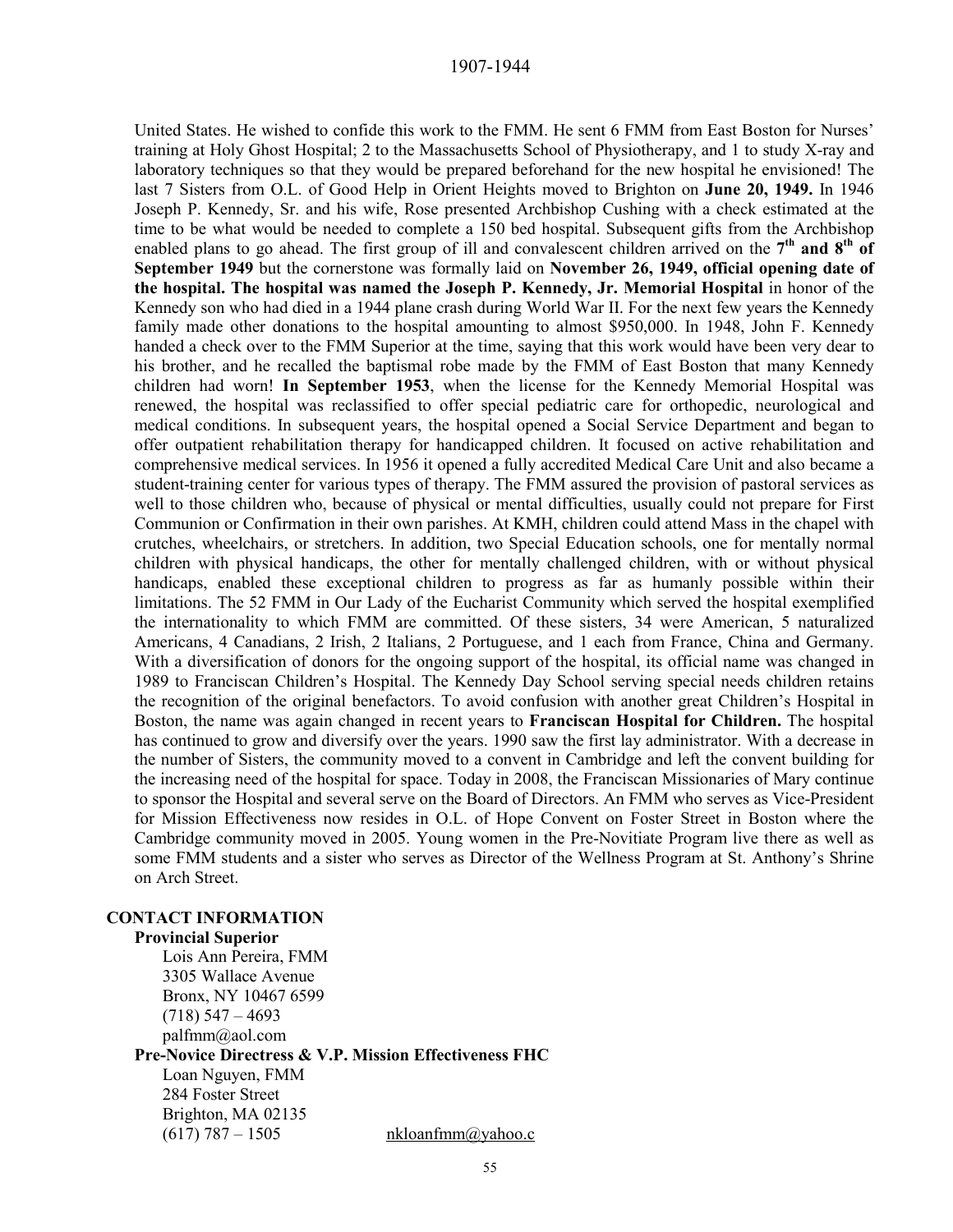# **Archivist**

Elizabeth A. Conyers, FMM 3305 Wallace Avenue Bronx, NY 10467-6599

**Vocation Director** Alicia Alambra, FMM fmmvoc@aol.com  $(718)$  547 – 4604 eacfmm@verizon.net **WEB SITES** Institute Home Page: www.fmm.org

US Province Home page: www.fmmusa.org

#### **Sisters of the Holy Child Jesus 1909 . . . and to rejoice in God's presence SHCJ**

**Name of Community**: Society of the Holy Child Jesus **Date of Foundation in the Archdiocese of Boston**: 1909 **Mission Statement**:

> "For this is our mission: to help others to believe that God lives and acts in them and in our world, and to rejoice in God's presence. "

**Ministries**: Education in the school and in the parish (St. Mary's, Melrose) **Significant Dates**: In two years (2009), we will celebrate 100 years in the parish.

#### **Contact Information**:

Major Superior: Sr. Helen McDonald, SHCJ 610-626-1400 Archivist: Sr. Helena Mayer, SHCJ 610-525-8951 Vocation Director: Sr. Carmen Torres, SHCJ 610-626-1400, Ext. 304

#### **Venerini Sisters 1909 MVP**

# **Name of Community**: Venerini Sisters **Location of Motherhouse/Provincialate**:

23 Edward Street

Worcester, MA 01605

# **Date of Foundation in the Archdiocese of Boston**: 1909

At the beginning of the 20<sup>th</sup> Century, the work of Rosa Venerini which had so effectively continued for over 200 years in Italy would spread to the "New World" of America. The Venerini Sisters were called to the Archdiocese of Boston in the United States of America in 1909 and after much conscientious reflection and fervent prayer, Mother Albertina Keller, Mother General of the Institute, sent the first group of Sisters to respond to this call. The group included: Sr. Augusta Setaccioli, Sr. Debora Bolli, Sr. Rosa Vagni and Sr. Maria Fondi. Accompanied by Mother Keller and Sr. Teresa Mongini, the Sisters left Rome on November 10<sup>th</sup> 1909 for Naples where they would board the White Star Liner that would bring them to Boston.

They were met in Boston by the Rev. Mariano Milanese, the pastor of Holy Rosary Parish in **Lawrence**, Massachusetts who had requested the presence of the Venerini Sisters to serve the Italian immigrant population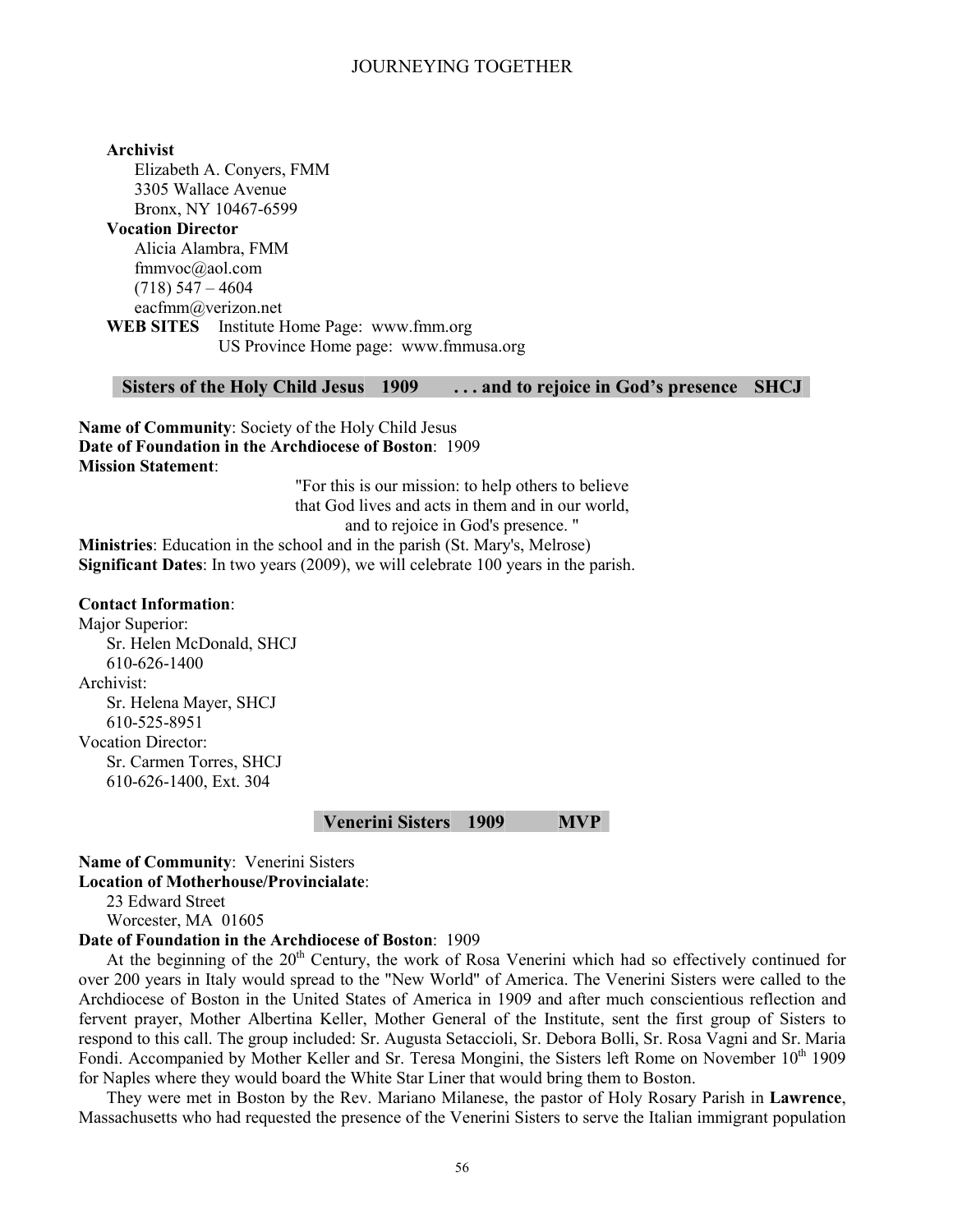of this area of the Merrimack Valley. They numbered some 15,000 and a week later, it seemed that the entire colony had come out to welcome the Sisters as an immense crowd gathered and lined the streets leading to the Church. Banners, a musical band, flowers and speeches provided a glorious "Hosanna" of welcome for these humble and courageous Sisters.

Language difficulties, inadequate facilities in the basement of the Church, overcrowding and other unforeseen difficulties made it impossible for the Sisters to begin a school for the children of this immigrant population, as they had hoped to do. Seeing that the parents of these children worked from early morning to evening in the woolen and textile mills of the city, the Sisters chose to dedicate themselves instead to providing a good Day Care Center for the children. *This was the first Day Care Center to be established in New England*. From the beginning, the Sisters held to the mandate of Rosa Venerini: "Il bene deve farsi bene.—The good that is done must be done well." In 1910, Sr. Adelaide Fanasca and Sr. Teresa DeNunzio joined the group.' Preschool and kindergarten classes were conducted and religious values imparted as the little children who understood the Italian language were left in the care of the Sisters from six o'clock in the morning until six o'clock in the evening.

Soon after, classes were begun to care for the young girls at the convent after school from 4 to 6 P.M., teaching them embroidery and other handwork. They were also learning to speak the Italian language correctly. Evening classes were organized for the adults also, to teach the Italian language to both men and women, as well as classes in embroidery, sewing and the like for women. As the people began to more fully appreciate the Sisters, they also began to attend Church services regularly. The Pastor asked the Sisters to extend their work of religious instruction to the children in the farming area outside of Lawrence, which they did despite the hardships involved. Many of the children were hearing for the first time about the existence of a loving God, about the immortality of the soul, and the eternal reward for those who love God and suffer here patiently. At Holy Rosary Parish, the Sisters started a children's choir and Children of Mary Sodality. They also established a vast Society of Altar Boys, which added much decorum to all liturgical services.

The original Day Nursery flourished so well that with the passing of years the Congregation was able to acquire a piece of property with a large house for the Sisters and space to later construct a modern and wellequipped school for kindergarten and nursery classes. This convent would later house in the elderly years of their life many of the Sisters who had come from Italy.

News of the wonderful works accomplished by the Venerini Sisters in Lawrence spread to other Italian Pastors in the New England area. Soon the Italian Pastor in Providence, Rhode Island was asking the Mother General to send Sisters to his parish of St. Anne, where the streets of this Italian section of the city were always filled with small children who had no supervision as their parents worked in the factories all day. The Sisters would once again provide for the children with Day Care, after school classes, summer school sessions and religious education. When the parish was later able to build its own school staffed by the Sisters of Mercy, the Venerini Sisters would add to their own long and busy days the teaching of Italian in the parish school. The call for Venerini Sisters in Italian parishes would also come from North Adams and Fitchburg, Massachusetts. Within ten years of their arrival in America, the Venerini Sisters sent here from Italy would be serving all of these parishes with the same zealous spirit, providing caring support of children and families, important religious education and instruction in other fields as well.

Twenty years later, having received new members from the Italian families of these American parishes, they would be able to extend their educational talents to teaching in the parochial and diocesan schools in New England and upper state New York regions. By 1941 the Congregation would establish its regional central house in Worcester, Massachusetts. Four years later, it would open there the first school of the Congregation in USA-Venerini Academy.

| Religious of the Cenacle 1910 Boston (Brighton) |  | I saw the word "goodness" | RC |
|-------------------------------------------------|--|---------------------------|----|
|                                                 |  | written on all things     |    |

**Name of Community**: Congregation of Our Lady of the Retreat in the Cenacle **Location of Motherhouse/Provincialate**  Provincialate: 513 Fullerton Parkway, Chicago, IL 60614;

Generalate: Mission Piazza Madonna del Cenacolo, 151-00136 Roma, Italia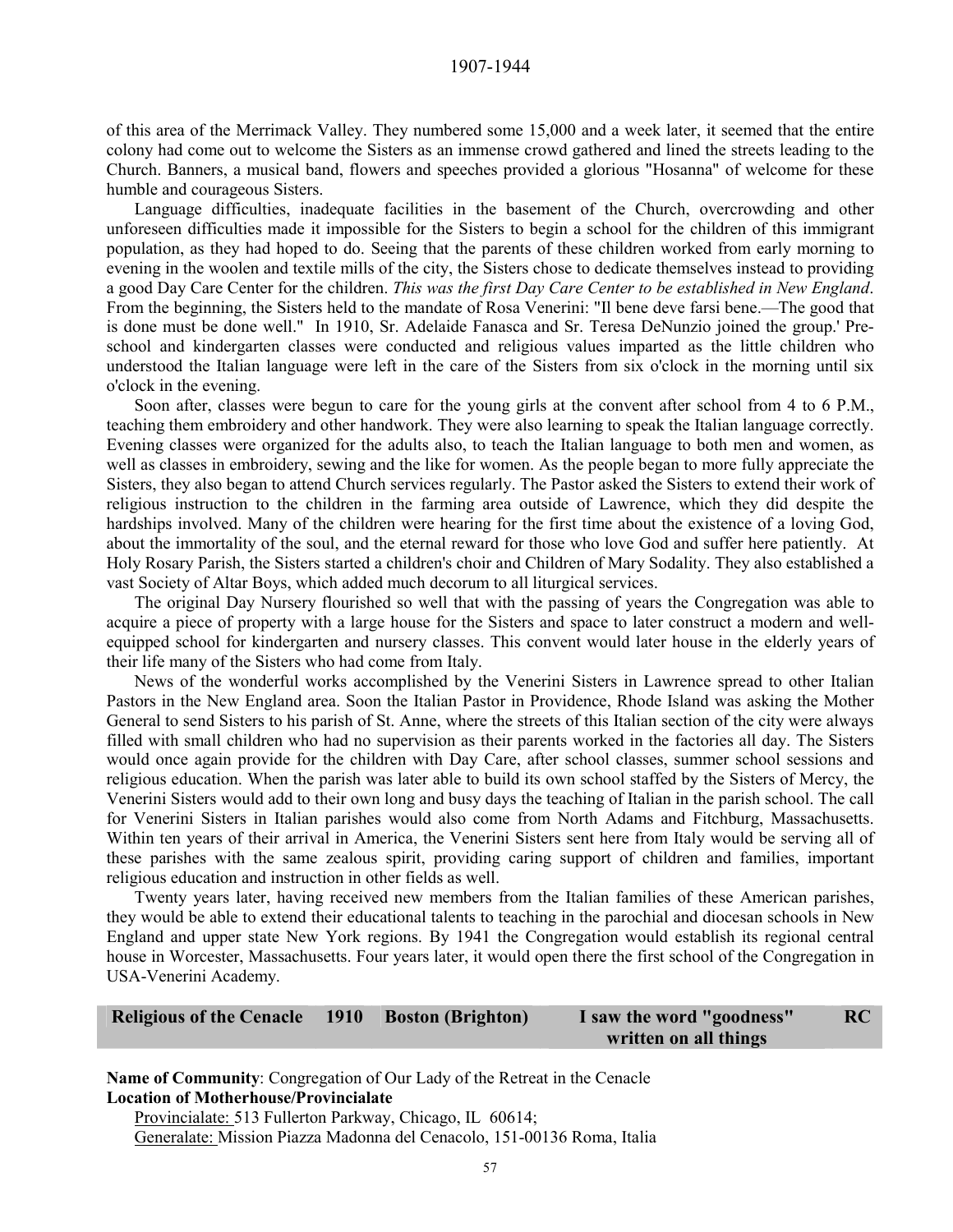# **Date of Foundation in the Archdiocese of Boston**: October 11,1910

**Mission Statement**: "We work for the transformation of the world by awakening and deepening faith with and for the people of our times." (Chapter 1996)

# **Ministries**:

- Retreats, especially for lay women of all walks of life; religious education, introducing methods and texts that emphasized integrating heart head and spirit in one's faith journey, not just simple memorization; providing spiritual companionship for those exploring their faith and instruction for those seeking to enter the Roman Catholic faith community.
- Training catechists; welcoming special needs groups; providing an extensive lending library of religious books; offering lectures and programs by well-known leaders in spirituality and theology.
- In the forefront of stimulating and supporting ecumenical and inter-religious dialogue and action; the charismatic movement; providing programs for youth and young adults; providing college chaplains. As one woman said:

"We never dreamed there could be so much satisfaction, comfort and enlightenment

as we have found in the spiritual world to which the Cenacle opportunities introduced us."

#### **Significant Dates**:

1918: Boston Cenacle begins work with the blind, from which came the current national Catholic Guild for the Blind.

1937 Boston Cenacle joins other USA Cenacles and others, to begin the Laywomen's Retreat Movement" a program to promote the then new idea of the importance of nourishing the spiritual life of laywomen from all walks of life throughout their lives.

1990: Cenacle Retreat House closes. The Cenacle sisters leave the Archdiocese to continue to minister in 6 other Archdioceses and 8 Dioceses in North America.

#### **Contact Information**

**Archivist**: Sr. Mary Hennessey, r.c. (mahenrc@aol.com) 631-588-8366

Cenacle Retreat and Conference Center

310 Cenacle Rd., P.O. Box 4005, Ronkonkoma, NY 11779

**Vocation Director**: Janice Bemowski, r.c. (sr.janice.m.bemowski@usa.net) North American Cenacle Provincialate, 513 Fullerton Parkway, Chicago IL 60614 773-528-6300

#### **Religious of Christian Education 1910 Arlington Serve the Lord joyfully and wholeheartedly RCE**

A group of nuns exiled from France a few years before, the Religious of Christian Education, were received into the Diocese in 1913 by the kindness of His Eminence. As the schools which this congregation had conducted in France and England enjoyed an excellent reputation, he secured for them a beautiful site at Arlington Heights, with two spacious buildings (the former Robbins Spring Hotel), which were easily converted into a school and convent. Here, in September, 1913, the nuns opened a boarding school for girls, called Marycliff Academy.

> [Robert Howard Lord, John E. Sexton, Edward T. Harrington. *History of the Archdiocese of Boston in the Various Stages of Its Development, 1604-1944.*  (New York: Sheed and Ward, 1944), Vol. III, 573]

**Name of Community:** Religious of Christian Education **Date of Foundation in the Archdiocese of Boston:** 1910 **Mission Statement:** Serve the Lord joyfully and wholeheartedly **Ministries**: Teaching, Nursing, Religious Education, Working in the Missions **Significant Dates**: November 21

August 25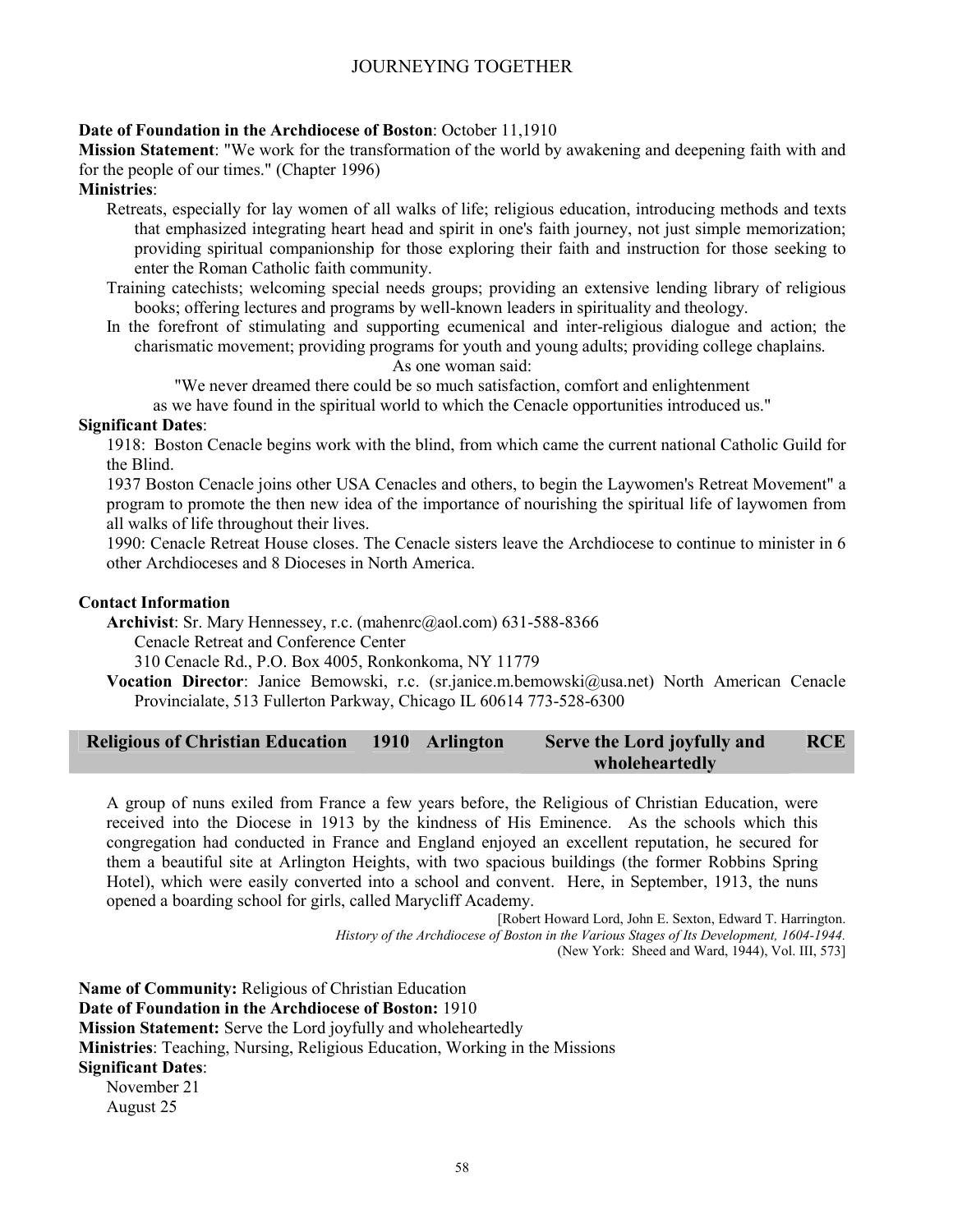#### **Contact Information:**

Sister Martha Brigham, RCE, Delegate of Superior General **Major Superior:** Sister Cara Nagle, RCE

| <b>Catholic Foreign Missionary Society of</b>   | 1911 | Where the compassion of the      | <b>MM</b> |
|-------------------------------------------------|------|----------------------------------|-----------|
| <b>America (Maryknoll Fathers and Brothers)</b> |      | <b>faithful transforms lives</b> |           |

#### **Name of Community**:

Maryknoll Fathers and Brothers (Official title: The Catholic Foreign Mission Society of America) website: http://home.maryknoll.org/maryknoll/

#### **Location of Motherhouse/Provincialate**:

near Ossining, NY (Address: PO Box 305, Maryknoll, NY 10545)

#### **Mission Statement**:

Maryknoll was established in 1911 as the Catholic Foreign Mission Society of America by the Bishops of the United States. Responsibility for its development fell to two diocesan priests, Fr. James Anthony Walsh of Boston and Fr. Thomas Frederick Price of North Carolina, with the commission to recruit, send and support U.S. missioners in areas around the world. On June 29, 1911, Pope Pius X blessed the founding of Maryknoll. Maryknoll's first missioners left for China in 1918. Today there are over 475 Maryknoll priests and Brothers, proclaiming the Gospel *ad gentes*, serving in various countries around the world, principally in Africa, Asia and Latin America.

# **Date of Foundation in the Archdiocese of Boston**:

Maryknoll was founded in the Archdiocese of New York, but enjoys a long association with the Boston Archdiocese. One of our two co-founders, Bp. James A. Walsh, was born in Cambridge, and studied at Harvard and at St. John's Seminary in Brighton. He was ordained on May 20, 1892, at the Cathedral of the Holy Cross in Boston and served as director of the Boston Archdiocese SPF (founding the mission-focused magazine The Field Afar in 1907) until the foundation of Maryknoll in 1911. Many other notable Maryknollers hail from the Boston Archdiocese, and Maryknoll operated novitiates at Hingham and Cambridge.

**Ministries**: Maryknoll is dedicated specifically to foreign missions, working at various ministries to that end. **Significant Dates**:

Foundation, 6/29/1911; first departure for mission in China, 9/7/1918; death of co-founder, Fr. Thomas F. Price 9/12/1919; death of co-founder, Bp. James A. Walsh, 4/14/1936

#### **Contact Information**:

**Archives**: Maryknoll Mission Archives, PO Box 305, Maryknoll, NY 10545 email: archives@maryknoll.org **Vocations**: Fr. Dennis Moorman, PO Box 305, Maryknoll, NY 10545 email: vocation@maryknoll.org

| <b>Sisters of the Blessed</b> | 1914 | <b>Boston</b> | Challenge the deeply rooted injustice in | <b>SBS</b> |
|-------------------------------|------|---------------|------------------------------------------|------------|
| <b>Sacrament</b>              |      |               | the world today                          |            |

**Name of Community**: Sisters of the Blessed Sacrament (SBS)

# **Date of Foundation in the Archdiocese of Boston**: 1914

# **Mission Statement**:

As Sisters of the Blessed Sacrament we believe God calls us to be a sign in the world of the power of the Eucharistic Christ to effect unity and community among all peoples.

Guided by the spirit of Katharine Drexel, we are called to share the gospel message with the poor,

especially among the Black and Native American peoples and to challenge the deeply rooted injustice in the world today.

#### **Ministries**: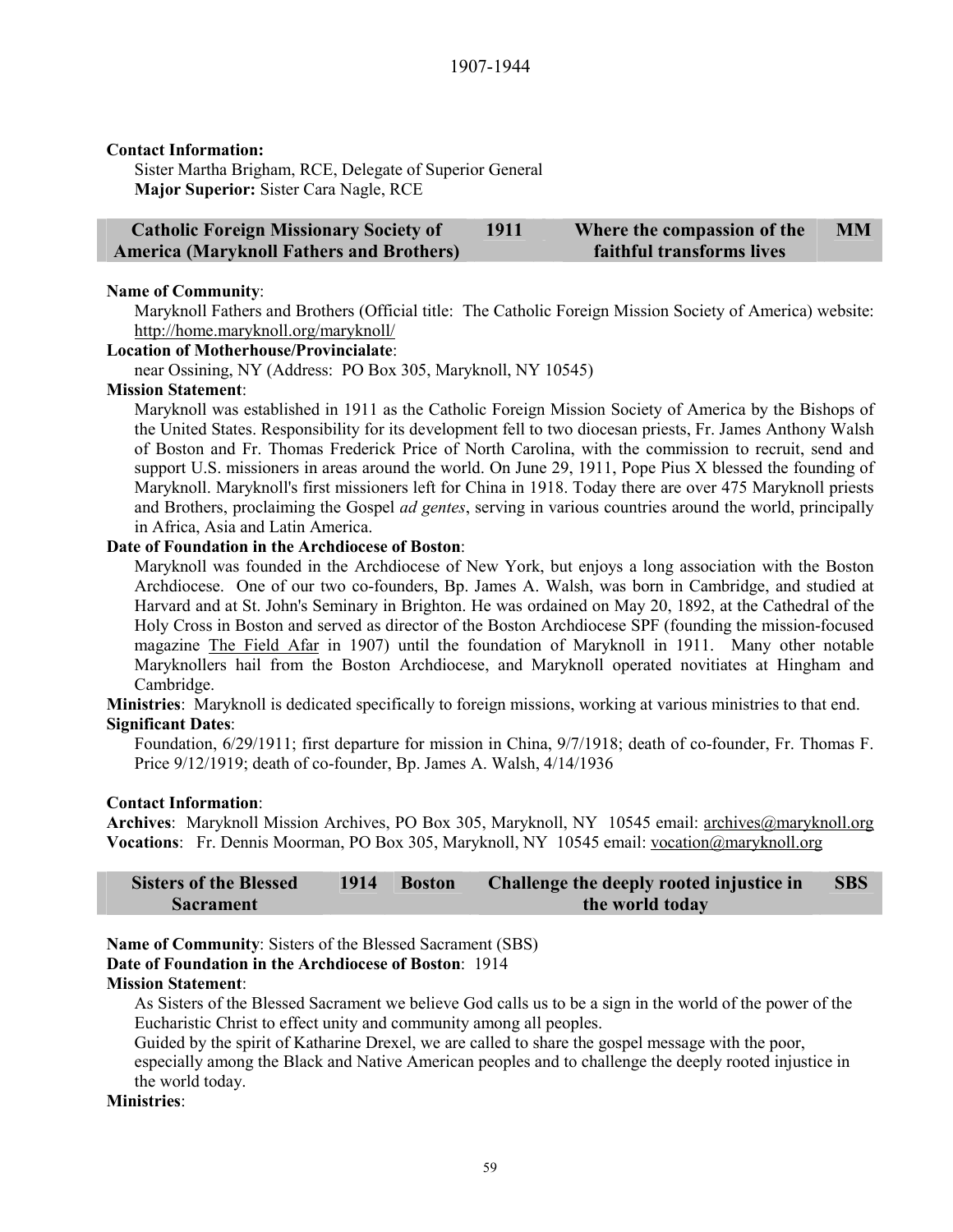From 1914 – 1981, the SBS were involved with religious instructions, retreats and days of recollection, census taking and home visiting, Red Cross and home nursing classes, assisting with social justice problems such as employment, etc., and working with the Blessed Sacrament Auxiliaries.

In 1989 the SBS returned to Boston, to St. Patrick's, devoting themselves primarily to evangelization within the African American Catholic community. Current ministries include evangelization, adult education (Notre Dame Education Center), RCIA, visitations to elderly, homebound, and other pastoral ministries. **Significant Dates**:

1914-1922 St. Joseph's, 21 Worcester Square

1922-1934 St. Joseph's, 697 Massachusetts Avenue, Boston, MA

- 1945 The first Catholic Colored Boy Scout Troop in Boston was at St. Joseph's St. Joseph's Bugle and Drum Corps was called "Archbishop Cushing Cadets"
- 1934-1967 Blessed Sacrament Mission Center, Roxbury, MA

1967-1975 St. Paul's Parish, 9 Half-Moon St., Dorchester, MA

1975-1981 St. Paul's Parish, 16 Lingard St., Dorchester, MA

1981-1988 SBS Withdrew from Boston

1988 - SBS, St. Patrick Convent, 115 Mt. Pleasant Ave., Roxbury, MA

#### **Contact Information**:

- Sr. Patricia Suchalski, President, SBS, 1663 Bristol Pike, Bensalem, PA 19020-5796
- Sr. Christine Smith, SBS, St. Patrick Convent, 115 Mt. Pleasant St., Roxbury, MA 02119 (local contact)
- Archivist: Dr. Stephanie Morris, C.A., Director of Archives, Sisters of the Blessed Sacrament, 1663 Bristol Pike, Bensalem, PA 19020-5796
- Vocation Director: Sr. Karen Cote, St. Barbara Convent, 5336 Diamond St., Philadelphia, PA 19131 s.r.karen@juno.com

#### Grey Nuns of the Sacred Heart 1921 **GNSH**

#### **Name of Community: Grey Nuns of the Sacred Heart Date of Foundation in the Archdiocese of Boston: August 1921**

(separated from the Grey Nuns of the Cross, Ottawa, Canada)

#### **Mission Statement:**

We, the Grey Nuns of the Sacred Heart, are dedicated to contemplating and incarnating Gospel values. As daughters of Marguerite D'Youville , Mother of Universal Charity, who was motivated by a consciousness of God as Eternal Father, we continue her mission: to be signs of God's constant and unconditional love for every person. We are an apostolic religious congregation in the Roman Catholic Church, striving to integrate our faith with our actions and to see each being and all of creation as gifts of God.

Our overriding concern is that the Gospel be proclaimed to all we serve, especially the poor and the needy of our world. We have a preferential love for the materially poor and demonstrate it in our life and works by

> *living more simply; working with the poor, sharing our love and abilities and being enriched by their gifts; educating ourselves and others to the responsibility in justice to satisfy the needs of the poor; acting upon unjust societal conditions.*

Aware of our rich heritage of responsiveness, we will continue to identify and address new societal needs, ever mindful of the neglected, rejected and uncared-for people of our world. We will collaborate with one another and with other groups and individuals to increase the influence of God's love within our world.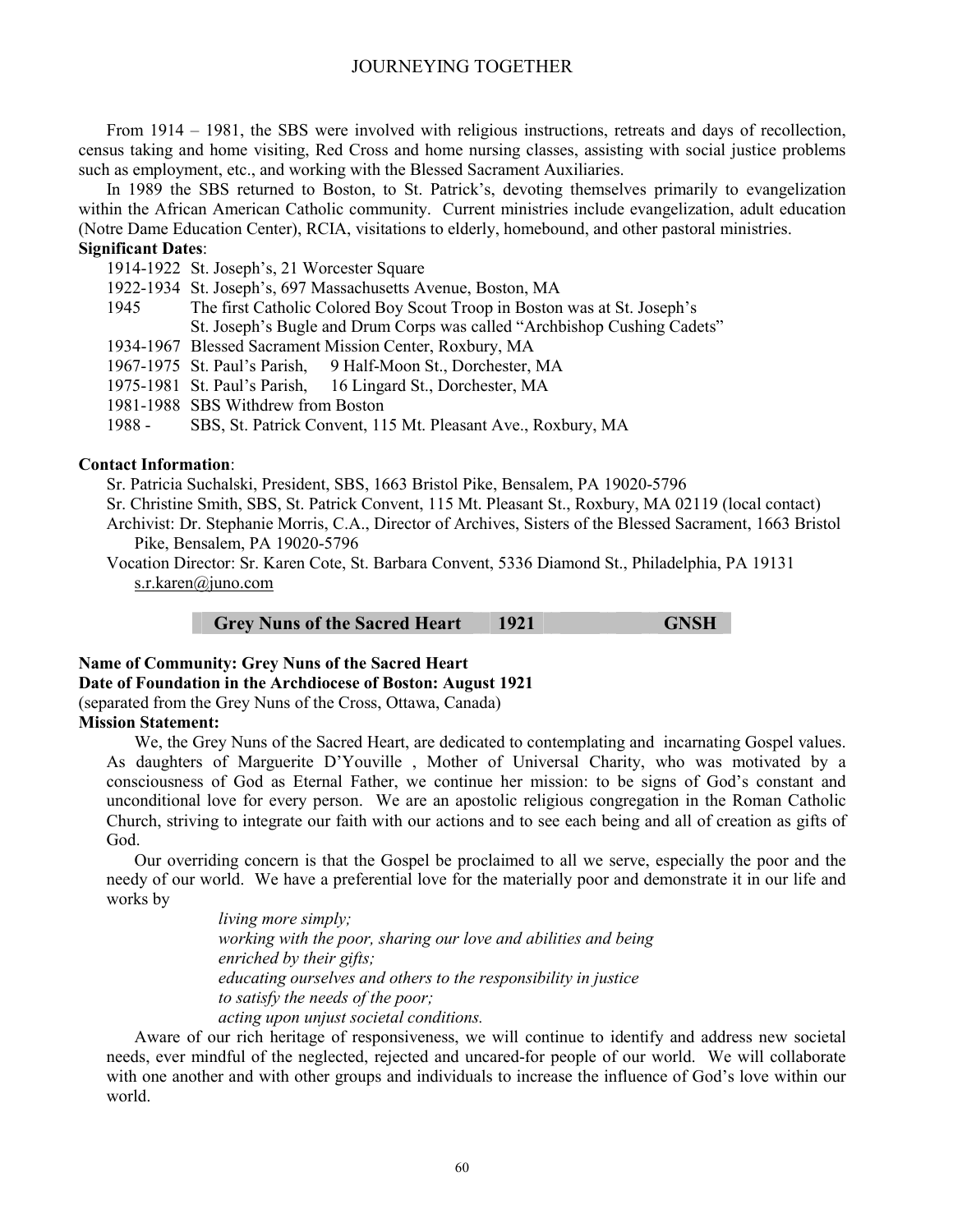Rooted in the heart of Jesus, we accept the difficulties and sufferings, which are our share in the Cross, as opportunities to participate fully in the Paschal Mystery. Trusting in Divine Providence, we embrace a future empowered and enriched by God's love.

Mission Statement, 1988

#### **Vision Statement:**

We are called to strengthen our interdependence with each other, the vulnerable and all of creation by living our legacy of universal compassion, promoting justice and nurturing all of life with reverence.

Vision Statement, 1999

**Ministries:** Education (in Archdiocese of Boston) – varied ministries in other geographical areas where we serve

# **Significant Dates:**

1881 – Immaculate Conception Parish School, Lowell, MA opened by Oblates of Mary Immaculate and staffed by Grey Nuns of the Cross of Ottawa

1921-1978 – Immaculate Conception School staffed by Grey Nuns of the Sacred Heart

1978 - Grey Nuns of the Sacred Heart withdrew from Parish School

1922 – Immaculate Conception Parish High School opened by Oblates of Mary Immaculate and staffed by Grey Nuns of the Sacred Heart

1936 – Immaculate Conception High School closed

#### **Contact Information**

Major Superior: Sister Marlene G. Butler, GNSH, President mgbutler@greynun.org

Archivist: Sister Mary Charlotte Barton, GNSH mcbarton@greynun.org

Vocation Director: Sister Sheila Stone, GNSH, Leadership Liaison SStoneGNSH@aol.com

| <b>Missionary Sisters of the Society of Mary</b> | 1922 | <b>Called to be missionary</b> | <b>SMSM</b> |
|--------------------------------------------------|------|--------------------------------|-------------|
| (Marist Missionary Sisters)                      |      | for the whole of our life      |             |

**Name of Community**: Missionary Sisters of the Society of Mary (Marist Missionary Sisters)

#### **Date of Foundation in the Archdiocese of Boston**: 1922

The origins of the SMSM are found in the movement of French women who, between 1845 and 1860, sailed to islands of the South Pacific, and began working with the women in missions established by the Marist Fathers and Brothers. In 1922 a house was opened in Boston with a view to recruiting new members. Since canonical approval as a missionary congregation in 1931, the Sisters have expanded their missionary work to six continents and many islands.

#### **Mission Statement**:

We, the Missionary Sisters of the Society of Mary in the North American Province, members of an international congregation striving to live in the spirit of Mary, are challenged in our time to make visible the liberating message of the Gospel.

As Women in Mission, we live our life at the service of Evangelization as Mary did in the early Christian community.

As a province and in communities, we actively affirm, sustain and revitalize one another.

We are called to respond creatively today to the signs and needs of the times with the same faith-filled vision, daring and zeal that characterized our pioneer sisters in their lives and ministries.

Through this call, we strive to be bonds of communion among ourselves and among other peoples, religions and cultures both within and beyond our country.

Conscious of preparing others to take their own responsibilities, we are open to stay or leave according to the needs of evangelization.

In collaboration with others in working for the transformation of society, we hold as priorities the Gospel values of justice, peace and harmony with creation. .

We recognize that our mission experience is a valuable gift that we bring to the Church. We have a special responsibility to promote global awareness and solidarity in the Americas.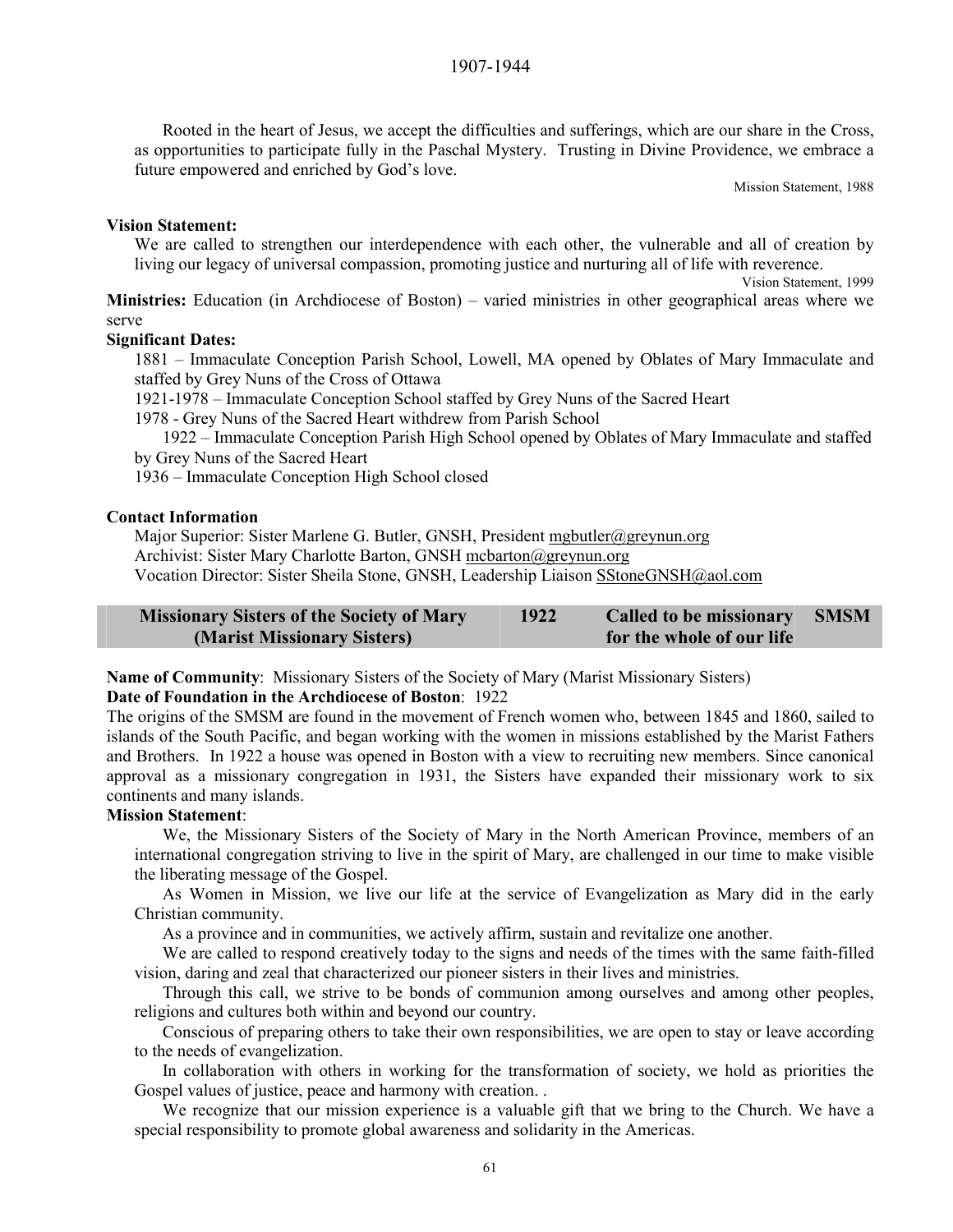We are called to be missionary for the whole of our life wherever we are assigned.

Ours is both gift and challenge to continue evolving in history the charism of our pioneer sisters in a global perspective.

# **Ministries**:

Missionary work in Africa, Latin America, the Caribbean, Asia and the Pacific Islands, Australia, New Zealand, Europe and USA.

Nursing:/ Nurses / Nurse Practitioner /

Counseling / Teaching/Administration / Parish Assistants

Vocation and Missionary Promotion / Chaplaincy / Retreat Work / Development / Missionary Cooperatives / Finance / Global Awareness Formation / Pastoral Ministries / Religious Education Teachers Communication / Skills for Life (Computer training)

ESL (English as a Second Language)/ Caregivers for Senior Sisters / Eucharistic Ministers / Hospice Assistance

# **Significant Dates for the North American Province**:

- 1922 First community on Isabella St in Boston
- 1931 Pontifical approval of the congregation
- 1932 Novitiate established in, Bedford, MA
- 1947 Central House on Central St., Framingham,
- 1962 Central house moved to 62 Newton St., Waltham, MA
- 1964 Establishment of the North American Province, including the Regions of Jamaica, WI (1940) and Peru (1960) (Peru is now part of the America Latina Province)
- 1970 Maristhill Nursing home established in Waltham.
- 1970- expansion of missionary presence to other areas in USA
- 2006 75th Anniversary of the Approbation of our Congregation
- 2007 Establishment of a new mission in Tanzania

# **Contact Information**:

349 Grove St. Waltham, MA 02453-6018

Major Superior: Sister Judith Sheridan, smsm - Provincial

Archivist: Sister Therese Deveau, smsm

Vocation Director: Sister Claire Rheaume, smsm

# **Society of the Divine Word 1922 Duxbury SVD**

#### **Name of Community**: Divine Word Missionaries

# **Date of Foundation in Boston**: 1922

The Society of the Divine Word, a congregation of German Origin devoted to foreign missions, in October, 1922, took over the fine estate called 'Miramar' at Duxbury." [Robert Howard Lord, John E. Sexton, Edward T.

Harrington.

*History of the Archdiocese of Boston in the Various Stages of Its Development, 1604 to 1943*.

(New York: Sheed and Ward, 1944), Vol. III, 637.

#### **Brief History**:

St. Arnold Janssen, a German priest, founded the Society of the Divine Word. He created a missionary training center in Holland. Within four years, he sent the first Divine Word Missionaries to China, including St. Joseph Freinademetz, SVD.

In 1895 Brother Wendelin Meyer, SVD, was dispatched to the United States. Men began to join him in the Society's missionary endeavors, and in 1897 they settled on a farm north of Chicago. By 1909, the Society established the first seminary in the United States whose mission was the training of candidates for the priesthood and brotherhood for service in the foreign missions.

Today, the Society of the Divine Word is composed of more than 6,000 men who serve where the Gospel has not been preached at all or where a local church is not yet viable, in more than 65 countries around the world. The mission of the Society of the Divine Word is to carry out Christ's command to preach the Gospel to all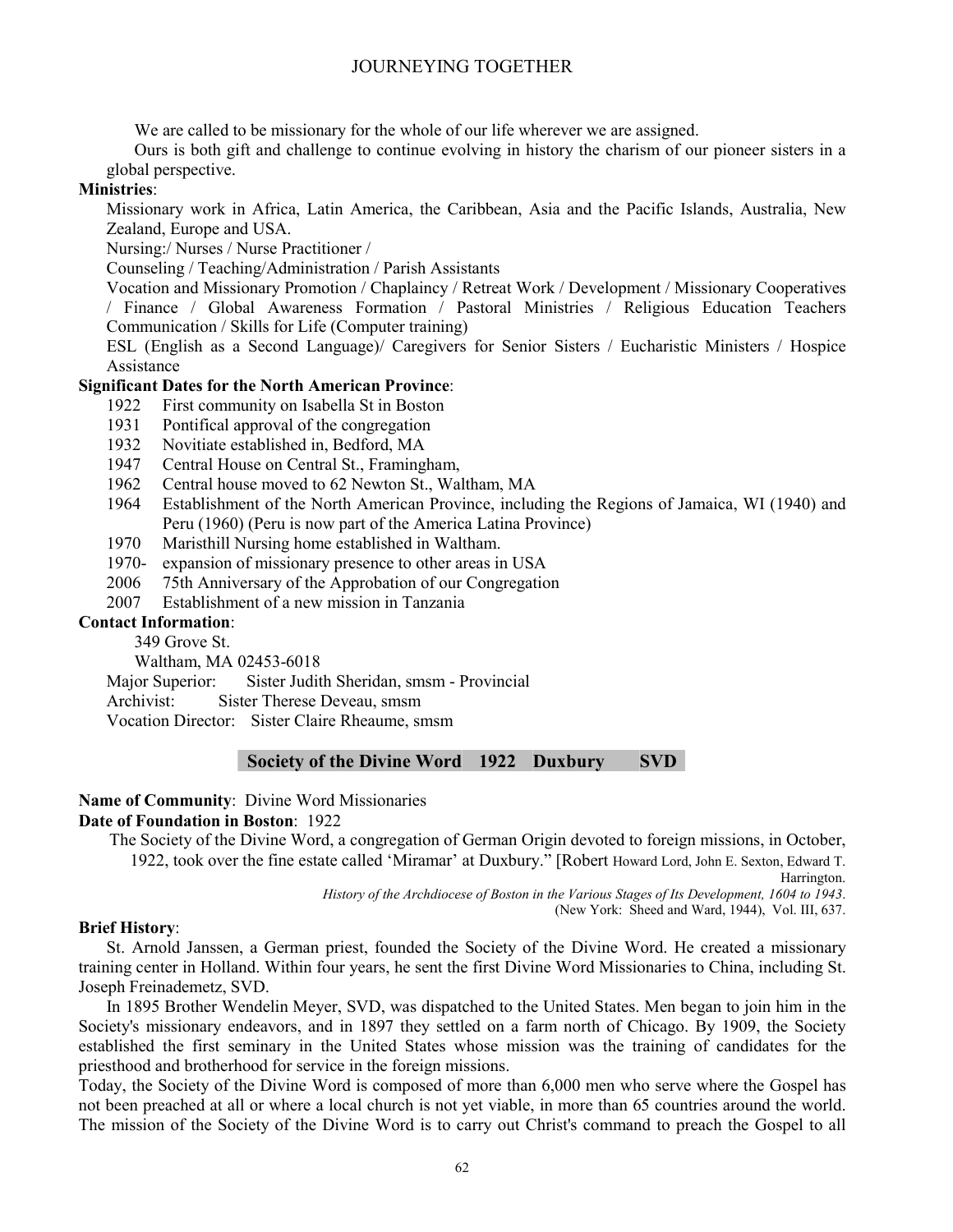nations, through pastoral and sacramental ministry, teaching and working among those in need.

| <b>Poor Sisters of Jesus Crucified</b> | 1926 | Cambridge | His arms are never folded;       | <b>CJC</b> |
|----------------------------------------|------|-----------|----------------------------------|------------|
| and the Sorrowful Mother               |      |           | they are always outstretched, as |            |
|                                        |      |           | if to say, "Come to me."         |            |

**Name of Community**: Poor Sisters of Jesus Crucified and the Sorrowful Mother (AKA Sisters of Jesus Crucified - using initials CJC)

**Founder**: Founded by Rev. Alphonsus Maria Urbanavicius, C.P., the congregation received approbation by Rome on January 21, 1924 for the founding of the Poor Sisters of Jesus Crucified and the Sorrowful Mother with the CJC Motherhouse established in Elmhurst, Pennsylvania.

**Date of Foundation in the Archdiocese of Boston**: The sisters had been serving in the archdiocese since 1926. On July 11, 1945 the Sisters of Jesus Crucified relocated their Motherhouse to Brockton, Massachusetts, at the invitation of Archbishop Richard J. Cushing.

# **Mission Statement**:

We, the Sisters of Jesus Crucified, united to the Church, **commit** ourselves to the poor through healthcare and education.

We **seek** to extend the compassion of Jesus Crucified by working toward justice and assuming responsible stewardship.

We **act** from belief in **Core Values**:

**Hospitality**—welcome all in the name of Jesus; open our hearts and homes in the spirit of our founder Father Alphonsus

**Compassion**—alleviate suffering ; concern for the poor and marginalized

**Respect**—uphold the dignity of life for all; affirm the giftedness of each person

**Stewardship—conservation of resources; share our talents and material goods** 

#### **Ministries**:

The CJC sisters staffed nursing homes and ministered to the poor, aged and sick

The CJC sisters engaged in the apostolate of education, usually in parochial schools.

"The greatest apostolic endeavor of the members culminates in the challenge to witness Jesus Crucified,

the love of God made visible, as they minister to the poor, the aged, the sick, and those confided to their care in education." CJC Constitution p. 17

# **Significant dates**:

As health care staff, CJC members have served in the Boston archdiocese in these areas:

1948-1965 Men's Rest Home and Women's Rest Home, Brockton

1965 to present St. Joseph Manor Health Care, Inc., 215 Thatcher Street, Brockton

1993 to present Mater Dei Adult Day Health, Brockton

1994-1998 St. Joseph Nursing Care Center, Dorchester

2002 to present Brockton Visiting Nurses Association, Brockton

As educators, CJC members have served in the Boston archdiocese in these locations:

1926-1970 Immaculate Conception Lithuanian Parish and School, Cambridge

1935-2004 St. Peter Lithuanian Parish and School, South Boston

1944-2005 St. Rocco/St. Casimir Parish and School, Brockton

1956-1986 St. George Parish, Norwood

1956-1979 St. Francis Parish and School, Lawrence

1961-1971 Mater Dei Academy High School, Brockton

1971-1987 Mater Dei Kindergarten, Brockton

1989-1996 St. Peter School, Dorchester

CJC members have participated in many local services and programs as the need arises.

1945 to present Days of Retreat and prayer services available to individuals and groups.

1945 to present Sisters volunteer in various area outreach works.

1945-1993 The Labor Day Picnic was held annually on the convent grounds and became the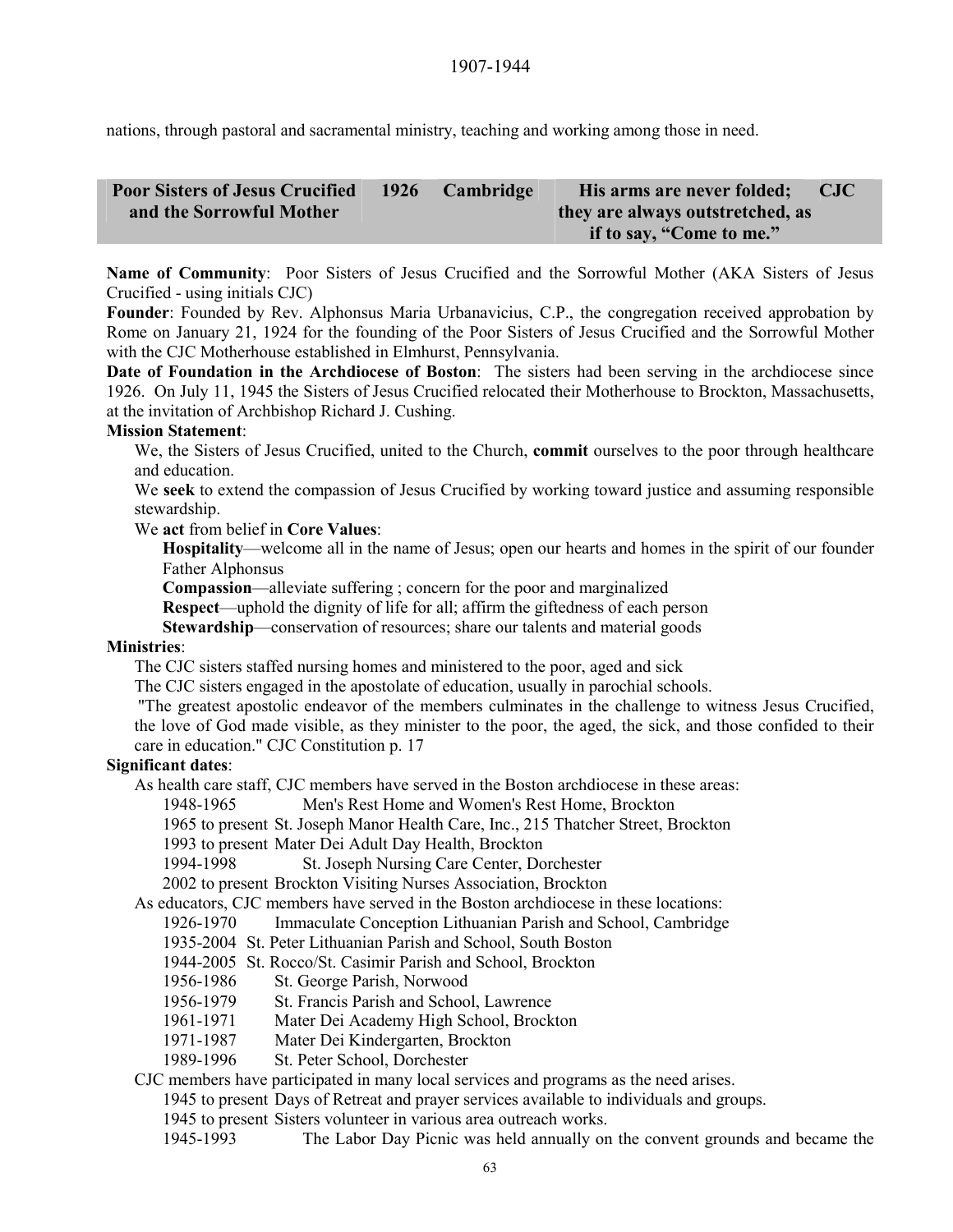major fundraiser for the sisters' apostolic works. 1991 to present Collecting and storing goods gathered for shipment to the needy people of Lithuania.

#### **Contact Information**:

Major Superior: Sr. Mary Valliere, CJC 508-588-5070 ext. 20 Our Lady of Sorrows Convent 261 Thatcher Street Brockton, MA 02302-3997 Archivist: Mrs. Karen Doyle 508-588-5070 ext. 22 261 Thatcher Street Brockton, MA 02302-3997 Vocation Director: Sr. Mary Valliere, CJC 508-588-5070 ext. 20 Our Lady of Sorrows Convent 261 Thatcher Street Brockton, MA 02302-3997

# **Society of Jesus (New England Province) 1926 Finding God in all things SJ**

#### **Name of Community**: Society of Jesus (Jesuits)

Date of Foundation in the Archdiocese of Boston: 1926 -- New England Province founded **Mission Statement:**

We are a religious order of Roman Catholic priests and brothers who follow the spiritual tradition of Saint Ignatius Loyola. We are men who try to discern the promptings of the Spirit and read the signs of the times in order to better serve the church. Ours is a faith that works for justice. Therefore, we engage in various spiritual, pastoral, social, educational, and missionary ministries. We operate educational institutions, from middle schools to universities, locally and overseas. We serve in parishes and are chaplains in hospitals, prisons, and the military. We provide spiritual ministries such as giving retreats and offering spiritual direction.

#### **Our Vision**

Based on the spirituality of our founder, St. Ignatius Loyola, we are motivated by a desire for all people to experience the joy of life as God intends for us. This desire comes out of the belief that God is present in all things. God reveals divine love to us in and through all of creation, and especially through the goodness of human persons. Most specifically God's love is made manifest and effective in the incarnation, life, death, and resurrection of God's Son, Jesus Christ.

The dignity of every person requires that each individual and every ethnic and social grouping be treated with respect and justice throughout their pilgrimage on this planet. We see Christian faith as inseparable from God's justice, which has a special concern for the needs of the poor, the marginalized, and all who are deprived of a voice in society. We believe that love is expressed more fully in deeds than in words.

# **Current Ministries in the Archdiocese:**

Boston College, Chestnut Hill Weston Jesuit School of Theology, Cambridge Center for Religious Development, Cambridge Boston College High School, Dorchester Nativity School, Jamaica Plain St. Ignatius Parish, Chestnut Hill St. Mary of the Angels Parish, Roxbury Eastern Point Retreat House, Gloucester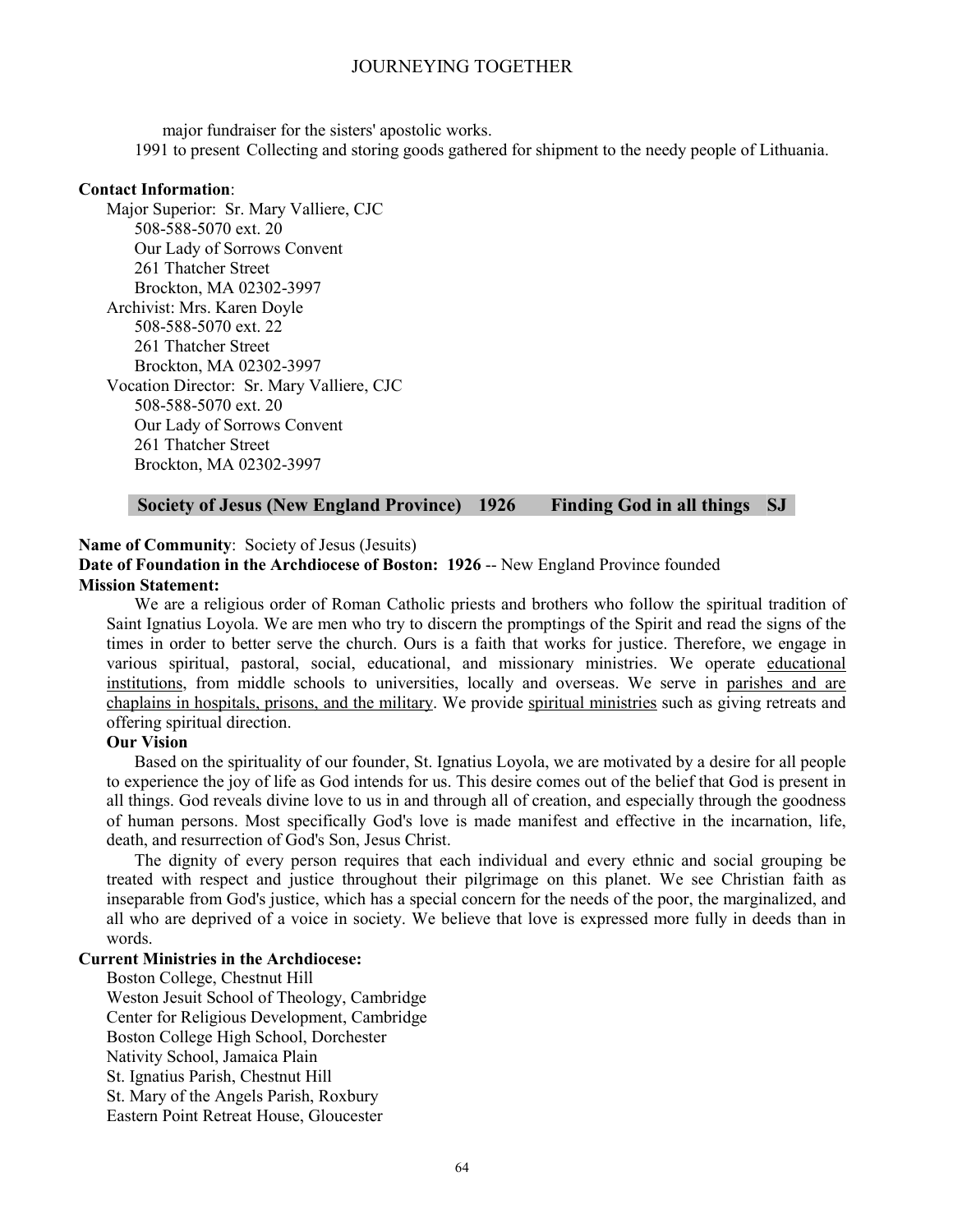Campion Retreat and Renewal Center, Weston

Campion Health Center, Weston

Hospital Chaplains: Brigham & Women's Hospital

Tufts New England Medical Center

VA and Elliot Hospitals

Professors of Theology: Blessed John XXIII Seminary, Weston

Harvard Divinity School, Cambridge

Professors of Psychiatry: Harvard Medical School, Cambridge/Boston

Staff Physician: Adult AIDS Program, Boston Medical Center

Staff Members: Chancery, Archdiocese of Boston

Chaplain: Little Sisters of the Poor, Somerville

Chaplain: MCI Concord

Metro Law Center, Canton

Jesuit Volunteer Corps East

# **Significant Dates:**

1611 – First Jesuits explore New England

1613 – First mission founded in Maine

1724 – Fr. Sebastian Rasle killed defending his parish in Maine during colonial wars between British and French.

1825 – Jesuit Fr. Benedict Joseph Fenwick becomes second Bishop of Boston.

1843 – Bishop Fenwick founds College of the Holy Cross in Worcester.

1863 – Boston College, Boston College High School and Immaculate Conception Church founded in Boston's South End.

1922 – Weston College of the Holy Spirit, Weston, MA, opens as philosophy (and later theology) seminary for Jesuits.

1923 – Former Carnegie estate "Shadowbrook" in Lenox, MA, becomes Jesuit novitiate and college seminary.

1926 – The New England Province created, consisting of 492 Jesuits, with headquarters in Boston, making New England independent of the Maryland-New York Province.

1942 – New England Province founds Fairfield University and Prep in Fairfield, CT.

1956 – Shadowbrook burns to the ground, killing three Jesuit priests and one Jesuit Brother.

# 1958 – Eastern Point Retreat opens in Gloucester.

- 1959 New Shadowbrook opens in Lenox.
- 1962 Jesuits assume responsibility for Xavier High School, Concord MA.
- 1968 Number of New England Jesuits peaks at 1128.
- 1969 Weston School of Theology moves from Weston to Cambridge.
- 1969 Novitiate moves from Shadowbrook to Weston.

1970 – Novitiate moves from Weston to Newbury Street, Boston.

1975 – Campion Residence and Renewal Center opened in the original Weston College building, Weston,

MA, for care of retired Jesuits and for retreat ministry.

1988 – Novitiate moves from Boston to Jamaica Plain.

1991 – Jesuit Urban Center opens in Church of the Immaculate Conception.

2003 – Novitiate closes. Novices join novitiate for Maryland & New York Provinces.

2004 – Provincial Offices move from Boston to Watertown.

2007 – Jesuit Urban Center closes.

2007 – New England Jesuits number 332.

# **Contact Information:**

Provincial:

V. Rev. Thomas J. Regan, S.J. Provincial Offices: P. O. Box 9199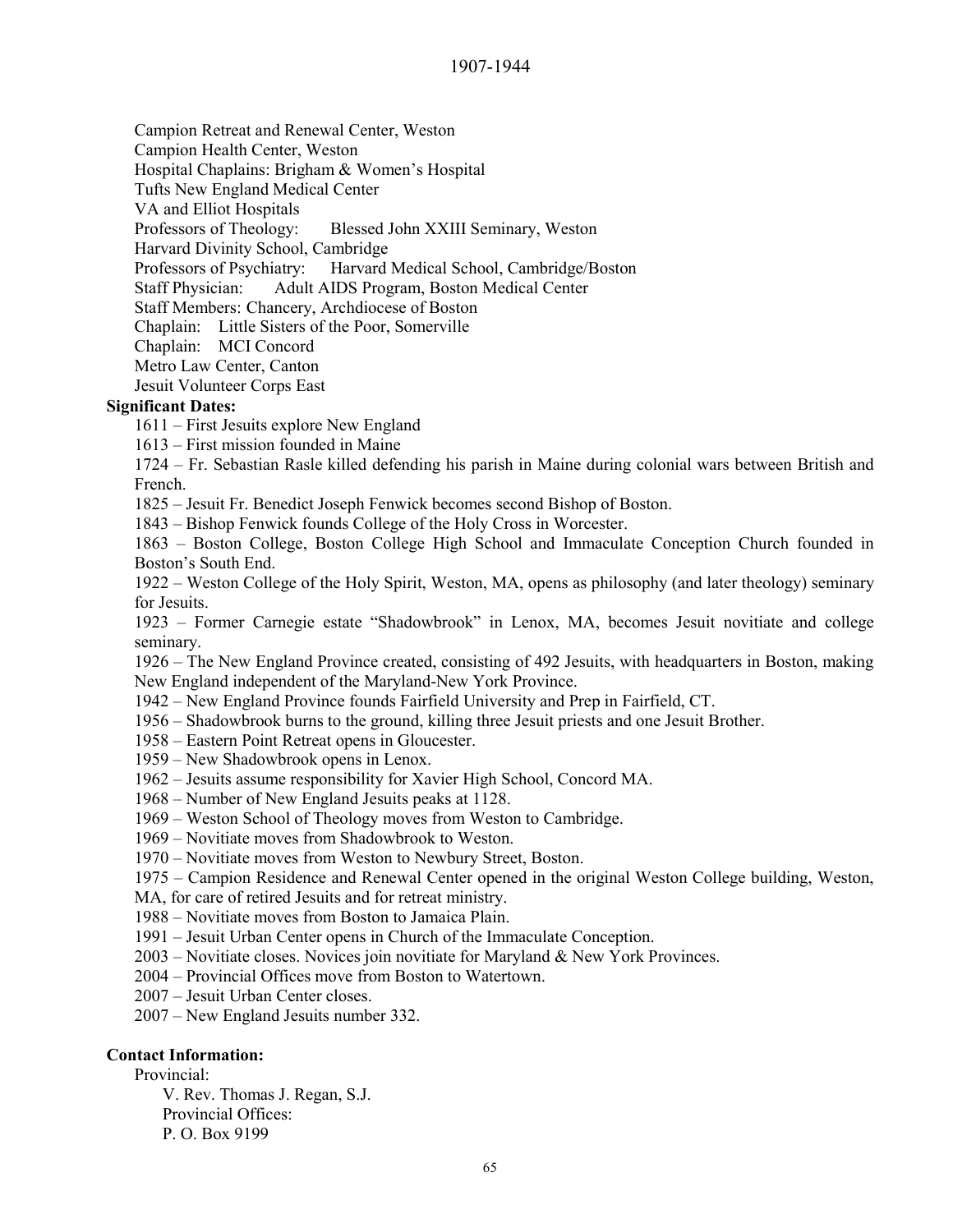Watertown, MA 02471-9199 Tel: 617-607-2800 E-mail: sjnen@sjnen.org Website: www.sjnen.org Province Archivist: Alice Howe College of the Holy Cross Worcester, MA ahowe@holycross.edu Vocation Director: Rev. John Butler, S.J. Boston College Chestnut Hill, MA vocations@sjnen.org Website: www.sjnen.org/

**Bernardine Franciscan Sisters 1928 Trusting in Divine Providence, we journey in faith and joy, sister and servant to all. OSF** 

**Name of the Community**: The Bernardine Sisters of the Third Order of St. Francis aka Bernardine Franciscan **Sisters** 

#### **Date of Foundation in the Archdiocese of Boston**:

The Bernardine Franciscan Sisters assumed charge of the Little Flower Home in Hyde Park, Massachusetts on January 3, 1928.

#### **Mission Statement**:

We, the Bernardine Franciscan Sisters, are called by God to live the Gospel in the spirit of Francis of Assisi and Mother Veronica Grzedowska. As vowed women of the Church we choose to live simply and poorly. Rooted in contemplative prayer and committed to ongoing conversion, we strive to create communities of love and service wherever we are.

IN THE NAME OF JESUS, we reach out in compassionate love, recognizing the dignity and giftedness of each person. We welcome all as brother and sister. Faithful to the Church and to our charism, we seek justice, peace and reconciliation, especially as we work with and in behalf of the poor. Trusting in Divine Providence, we journey in faith and joy, sister and servant to all.

Date of composition/approval- July 1988

**Ministries**: Care of orphans, elementary education, and daycare **Significant Dates**:

An extension to the Little Flower Home was opened in Franklin, MA in **1944**. It was known as Holy Child Orphanage and accommodated the below school-age children.

Lt. Joseph P. Kennedy Memorial School opened on the grounds of the Little Flower Home in **1956**.

# **Contact Information**:

Major Superior:

Sister Madonna Marie Harvath, OSF, Congregational Minister

450 St. Bernardine Street, Reading, PA 19607

Phone: 484-334-6976 x 3204 E-Mail: MadonnaMarie@bfranciscan.org

Archivist:

Sister Rose Colette Rowe, OSF

450 St. Bernardine Street, Reading, PA 19607

Phone: 484-334-6813 x 3013 E-Mail: BFArchives@bfranciscan.org

# Vocation Director:

Sister Shaun Kathleen Wilson, OSF 450 St. Bernardine Street, Reading, PA 19607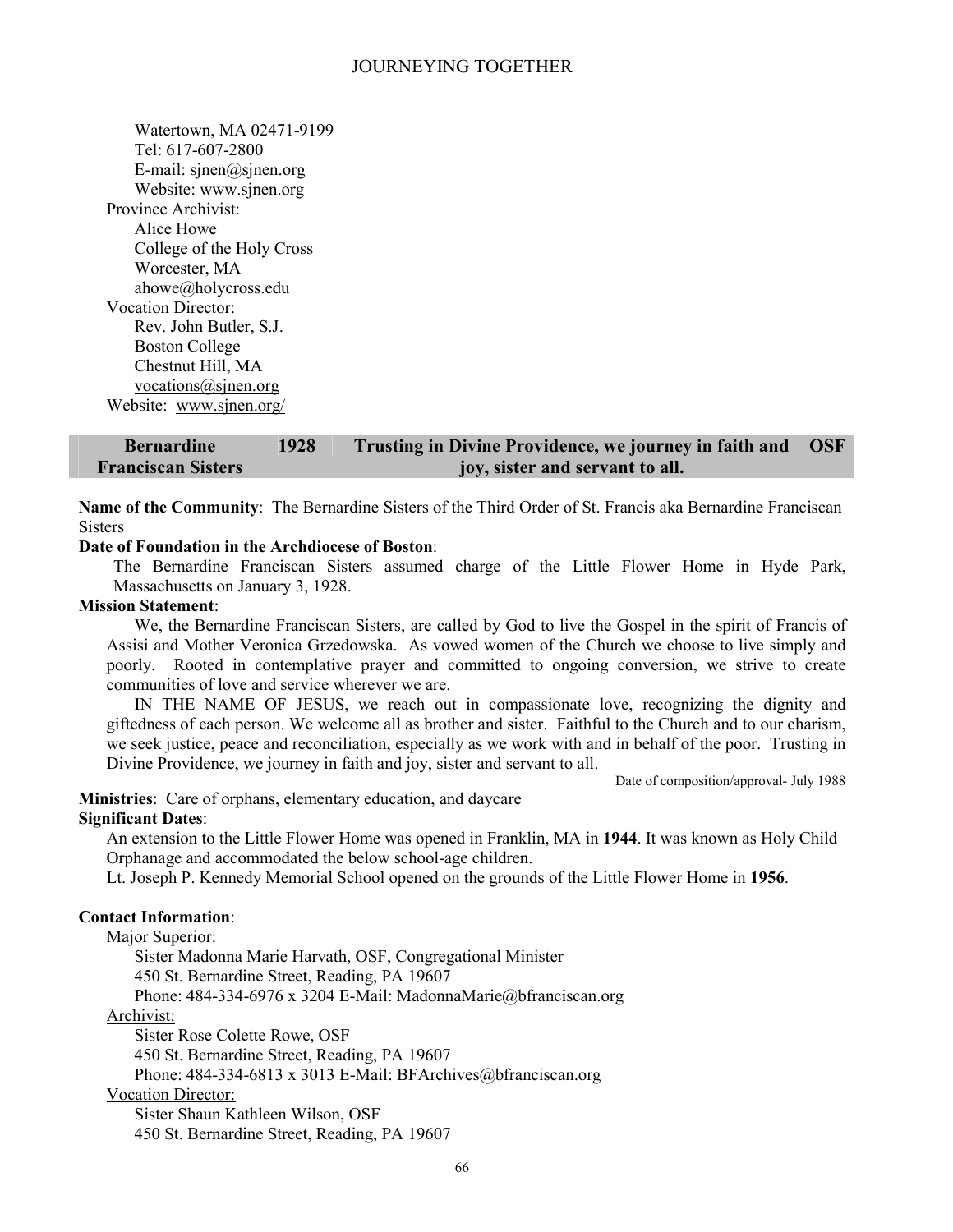#### 1907-1944

Phone: 610-777-2967 x 3121 E-Mail: FollowFrancis@bfranciscan.org

#### **Discalced Carmelite Friars of the Immaculate Heart of Mary 1942 Brookline OCD**

**Name of Community**: Discalced Carmelite Friars, Washington Province--Immaculate Heart of Mary Province **Date of Foundation in the Archdiocese of Boston**: Brookline November 6, 1942;

transferred to Brighton - October 26, 1989

#### **Mission Statement**:

We, the members of the Order of the Discalced Brothers of the Blessed Virgin Mary of Mount Carmel, are a religious community dwelling among the people of God in the Eastern/Mid-western United States. In response to God's gracious call, we support and encourage one another through affirmation and love. Committed to a life of intimate friendship with Christ, we proclaim his Gospel through prayer, common worship, simplicity of life and through sharing of the Word and ministry to all. We are dedicated to serving the people of God according to the spirit of our Teresian charism by fostering a deeper awareness of his active presence in their lives. We are brothers to all within the Discalced Carmelite family, to all who seek God with a sincere heart and indeed to the whole human family.

#### **Ministries**:

Weekend Parochial Assistance Secular (laity) Order Groups Carmelite Nuns' Convent Chaplaincy

#### **Significant Dates**:

June 5, 1947 - Founding of the Immaculate Heart of Mary-Washington Province (Canonical date of foundation and independence from the mother province)

**Contact Information**: Fr. Salvatore Sciurba, O.C.D. 166 Foster St., Brighton, MA 02135-3902 **Major Superior**: V. Rev. John Sullivan, O.C.D. 1233 S. 45th St., Milwaukee, WI 53214-3693

Phone: (414) 672-7212 Fax: (414) 672-3138 email: projjs@gmail.com

**Archivist**: Fr. Regis Jordan, O.C.D. 2131 Lincoln Rd NE, Washington, DC 20002-1199 **Vocation Director**: Fr. Michael Berry, O.C.D. 1233 S 45th St, Milwaukee, WI 53214-369

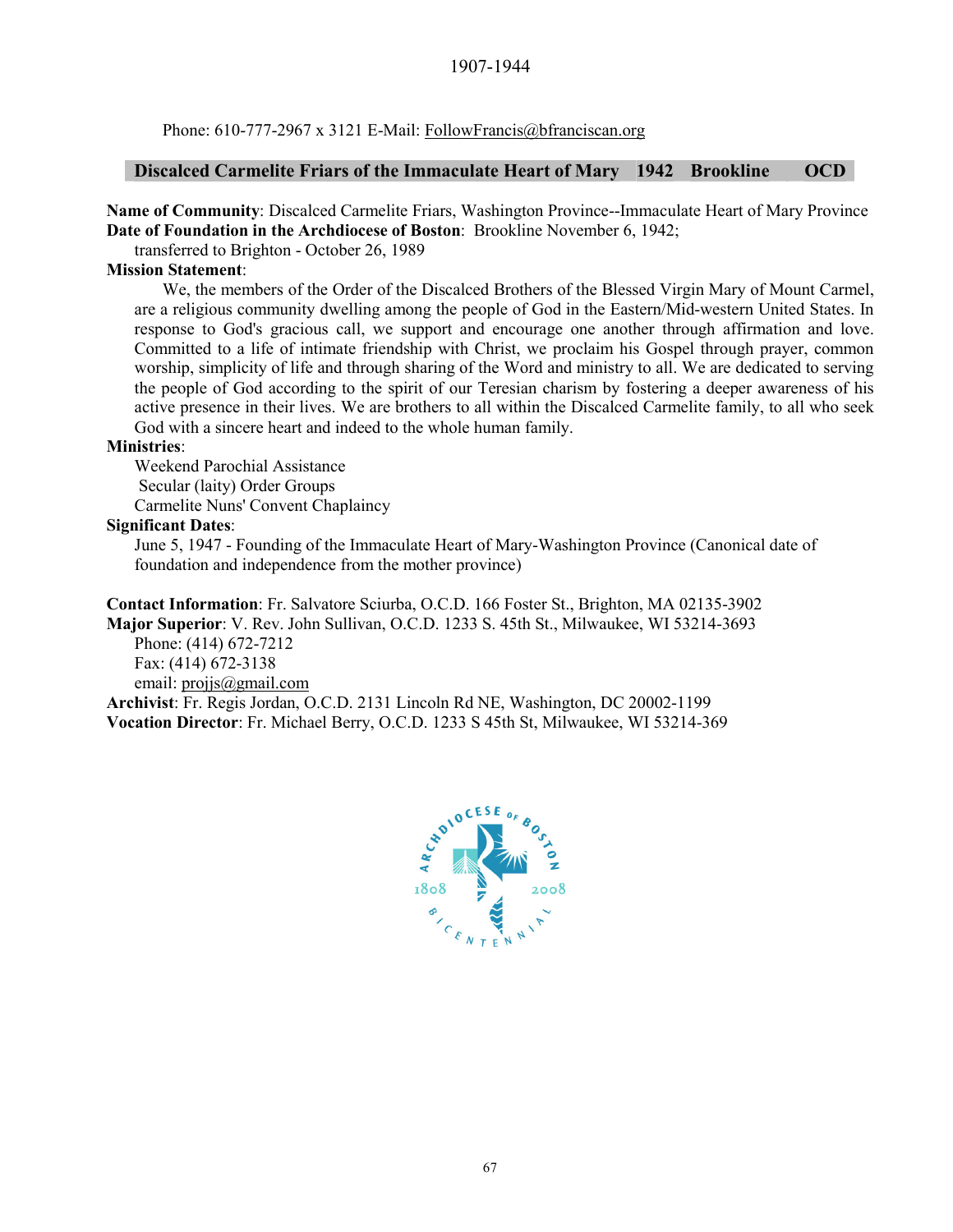



# **Bishop: Richard James Cushing (1944-1970)**

|                |  | Missionaries of Our Lady of La 1945 Ipswich To bear witness to the Gospel's MS |  |
|----------------|--|--------------------------------------------------------------------------------|--|
| <b>Salette</b> |  | power                                                                          |  |

### **Name of Community**: Missionaries of Our Lady of La Salette

### **Date of Foundation in the Archdiocese of Boston**:

1945--Purchased property in Ipswich, MA and opened a Seminary and a Shrine

#### **Mission Statement**:

We are devoted servants of Christ and of the Church for the fulfillment of the mystery of reconciliation, in the light of the Apparition of Our Lady of La Salette. May fidelity to the message of Our Lady of La Salette inspire the members to live the profoundly evangelical value of prayer, penance and zeal so that, by the witness of their lives as well as by their words, hearts may be opened to the Good News which it is their mission to make known to all.

#### **Ministries**:

Province leadership, Catholic college professor, parish music ministry, Chief of Chaplain Service at Boston's VA

## **Significant Dates**:

1852 Foundation in Grenoble, France

1892 Arrival in North America

#### **Contact information**:

**Major Superior**: Rev. Joseph G. Bachand, M.S. **Vocation Director**: Rev. John A. Welch, M.S. **Director of Communications**: Rev. Ronald G. Gagne, M.S. **Archivist**: Sister Katherine M. Baker, CSJ **Website**: www.lasalette.org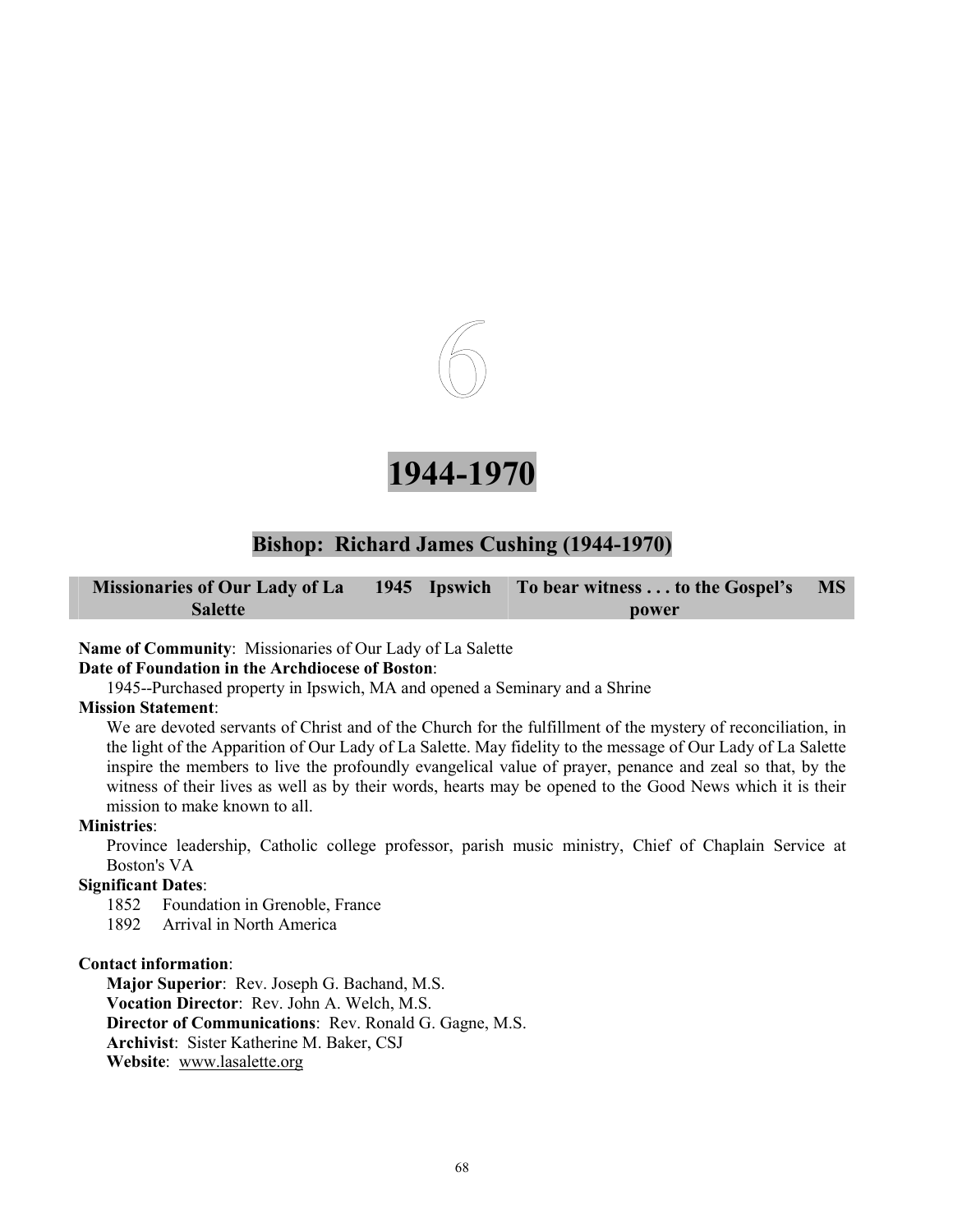#### **Missionary Servants of the Most Blessed Trinity 1945 Cambridge To glorify the Triune God MSBT**

**Name of Community**: Missionary Servants of the Most Blessed Trinity

Our congregation's connection to the Archdiocese goes deeper than serving there. Our founder, Rev. Thomas A. Judge, CM, was born and raised in South Boston in St. Augustine's Parish. It was at a Vincentian mission in his parish that he was inspired to enter the Congregation of the Missions in Germantown, PA where he was ordained in 1899. After his ordination, due to poor health, he returned to Boston where he resided at home for several months recuperating.

**Date of Foundation in Boston**: Our first mission there was a Settlement House in Cambridge, in **1945**.

**Mission Statement**: Taken from the words of our Rule of Life which we share with the Missionary Servants of the Most Holy Trinity (priests and brothers.)

- By our lives as Missionary Servants we seek first *to glorify the Triune God. We follow in the footsteps of the apostles* who, filled with the Holy Spirit, went forth from the Cenacle *to spread everywhere the knowledge and love of Jesus.* We live and work *that God's name may be hallowed, that his kingdom come, that his holy will be done* (Mt 6:9-10).
- The *missionary thought, the missionary idea, the missionary spirit should be dominant in our Missionary Cenacles.* We meet the pressing needs of our day by undertaking works that the Church wants, that are good and necessary and that have a note of abandonment about them. In all our apostolic commitments, we recognize the authority of the bishops and their special role as signs of unity and as pastors in the local churches.
- Our apostolic mission is expressed through ministries of Christian Formation, Education, Health Services, Pastoral Ministry, Intra-community Services and Social Work.
- Our specific mission is the preservation of the faith in those areas and among those people who are spiritually neglected and abandoned, especially the poor. Our chief effort is to develop a missionary spirit in the laity, with the goal that every Catholic be an apostle.
- For us, "preservation of the faith" means awakening and strengthening faith among those who have a Catholic heritage and are in danger of losing it, and making the Church effectively present where it is weak or misunderstood. It involves confessing the truths of our faith; demonstrating Christianity in action by providing human services to the needy and working for peace and justice; collaborating with others to bring about Christian unity; and fostering faith among all who seek reasons for living and hoping.

#### **Ministries in the Archdiocese of Boston**:

We served in the Archdiocese of Boston since 1945 in a variety of ministries:

Settlement House - Croagh Patrick 1945-1976

Social Services

Brighton 1980-1984 Lowell 1976-2001 Westwood 1976-1981

Religious Education in Billerica, Lawrence, Lowell, Waltham, Weston and Winchester, Plymouth, Pastoral Care Waltham 1995 until the present

Hispanic Ministry Roxbury 1986 until the present

Campus Ministry Lowell 1990 - 1994

Retreat Ministry Norwood 1951 - 1976

Religious Formation House Norwood 1951 - 1968

#### **Significant Dates**:

- 1912 Foundation of the Congregation
- 1932 Canonical Approval
- 1958 Pontifical Approbation
- 1986 Common Rule of Life (with the Missionary Servants of the Most Holy Trinity) approved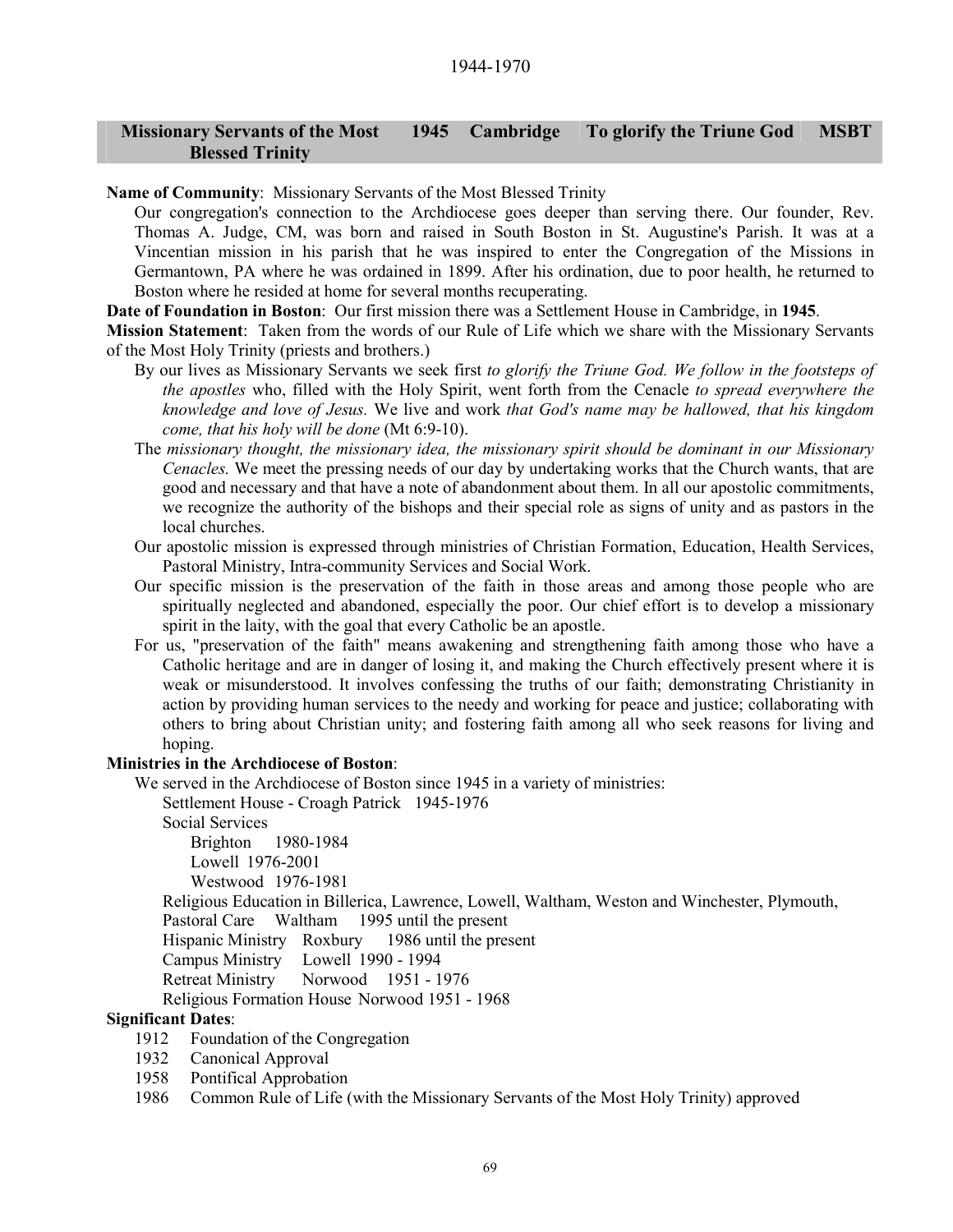### **Contact Information**: **MAJOR SUPERIOR**: Sister Joan Marie Keller, M.S.B.T. 3501 Solly Avenue Philadelphia, PA 19136 **ARCHIVIST**: Sister Theresa Ahern, M.S.B.T. 3501 Solly Avenue Philadelphia, PA 19136 **VOCATION DIRECTOR**: Sister Beth Henken, M.S.B.T. 3501 Solly Avenue Philadelphia, PA 19136

#### **Missionary Society of St. Paul the Apostle 1945 Boston Giving the Word a voice CSP**

**Name of Community**: Missionary Society of Saint Paul the Apostle (The Paulist Fathers) **Date of Foundation in the Archdiocese of Boston**: 1945 **Mission statement:**

The Paulist Fathers are a community of missionaries, who dedicate their lives to explaining the Catholic Church to North America, and North America to the Church.

Our founder, Isaac Thomas Hecker, was a seeker of religious truth. He was guided by the Holy Spirit and lived his life believing that the union of the Catholic Church with our North American civilization would lead us to "a future far brighter than any past."

Like Hecker, we who are his brothers and sons, seekers all, intend to achieve that future by preaching God's word unceasingly in pulpits, in the amazing media that are available to us including radio, television, print, and the web. Wherever Paulists and their collaborators exist, we will give the Word a voice. We search out those who have no Church home, and welcome home those who no longer walk the Way with us as they once did.

Even as we preach and teach the life of Jesus, and witness through the Catholic Church to that life, we recognize the importance of giving clearer expression to our unity with other Christians. We extend the hand of friendship to people of other faiths with whom we seek mutual respect and collaboration in the hope that religion ultimately will unite whatever lies apart.

Too often religion as it is practiced hurts people. As Paulists we believe that those who are hurt by previous encounters with religious figures, the Church, or life's pains need to see Jesus as he is. We welcome those who hurt and extend our arms to those in pain so that they can feel the embrace of God's love.

Because North America has always been populated by both native peoples, immigrants by choice and slaves, the nature of our lives together forces us to continually ask: what is just? As Paulists we can only preach the gospel when we recognize that the gospel demands that all people must be treated justly. We stand with those who demand that equals be treated equally and that all be treated justly because all are children of the one God and together bear the common bond of humanity.

Because we remain deeply dedicated to the vision of Isaac Hecker, we Paulists and all those who join us in mission and spirit promise to follow God's Holy Spirit across North America while preaching the Gospel. We can do no less as we continue to be rekindled by the fire of the Spirit in North America.

## **Ministries**:

#### Paulist Center at 5 Park Street

Previously we were at: Saint Ann's in the Back Bay; various Newman Clubs such as Northeastern University, Boston University; Tufts University; MIT, and Brandeis University

## **Significant Dates**:

The opening of the Catholic Information Center in 1945; it is now the Paulist Center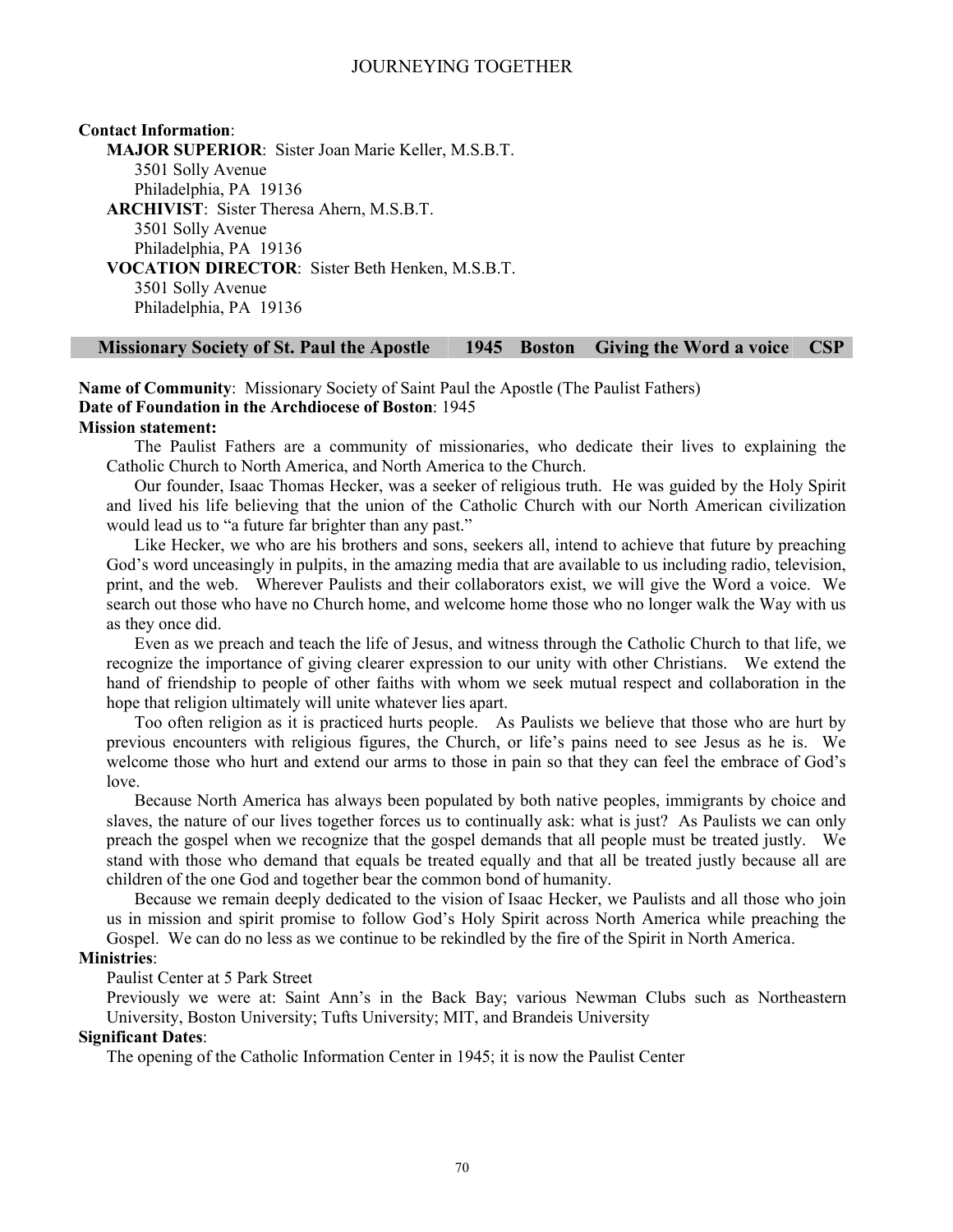#### **Contact information**:

V. Rev. John F. Duffy, C.S.P. Paulist General Office 86-11 Midland Parkway Jamaica Estates, NY 11432 tel: 718-291-5995 fax: 718-291-6646

## **Salesians of Don Bosco 1945 SDB**

#### **Community**: Salesians of Don Bosco (SDB)

# **Date of Foundation in the Archdiocese of Boston**: 1945

#### **Mission Statement**:

The Salesians of Don Bosco are an international community of consecrated religious, priests and brothers who evangelize and educate young people, especially those who are poorer, and who animate collaborators--lay, religious, and clergy--to share in this mission of the Church.

#### **Ministries in Boston**:

Salesian Boys and Girls Club, East Boston, since 1945

Don Bosco Technical High School, East Boston, 1946-1955, and downtown Boston, 1955-1998 Dominic Savio HS, East Boston, 1955-1993

#### **Significant Dates**:

July 24, 1996: Fr. Emilio Allué, SDB, named an auxiliary bishop for the archdiocese; ordained bishop at Holy Cross Cathedral, Sept. 17, 1996

#### **Contact Information**:

**Major Superior**: The Very Rev. James Heuser, SDB

#### **Vocation Directors**:

Rev. Stephen Ryan, SDB (e-mail frstevesdb@aol.com)

Rev. Franco Pinto, SDB (e-mail frfranco@hotmail.com)

**Coordinator for Province Communications**: Rev. Michael Mendl, SDB

**Sisters of St. Joan of Arc 1945 Boston SJA** 

**Name of Community**: Sisters of Saint Joan of Arc

**Date of Foundation in the Archdiocese of Boston**: 8 September 1950

#### **Ministry**:

Archbishop's House, Boston (1945) Chancery Building, Boston (1946) Saint Peter and Paul Rectory, South Boston (1950)

#### **Mission Statement**:

The life of a Sister of St. Joan of Arc is one totally committed to God in the service of His Priests. She collaborates in the Apostolate of the Priest, by offering her prayers and labors for Priests throughout the world.

In this way, the Sister of St. Joan of Arc becomes a precious helper to the Clergy. Being relieved of domestic pre-occupations, he is able to give more fully of himself, and is sustained in his ministry, by the Sisters' prayer-life and dedicated service. In this way, the sister contributes her share of love and concern for souls.

Date of departure: February 1973

#### **Contact Information**:

**Major Superior**: Sister Pauline Talbot, s.j.a. Maison mère des Soeurs de Sainte-Jeanne d' Arc 1505, av. de l'Assomption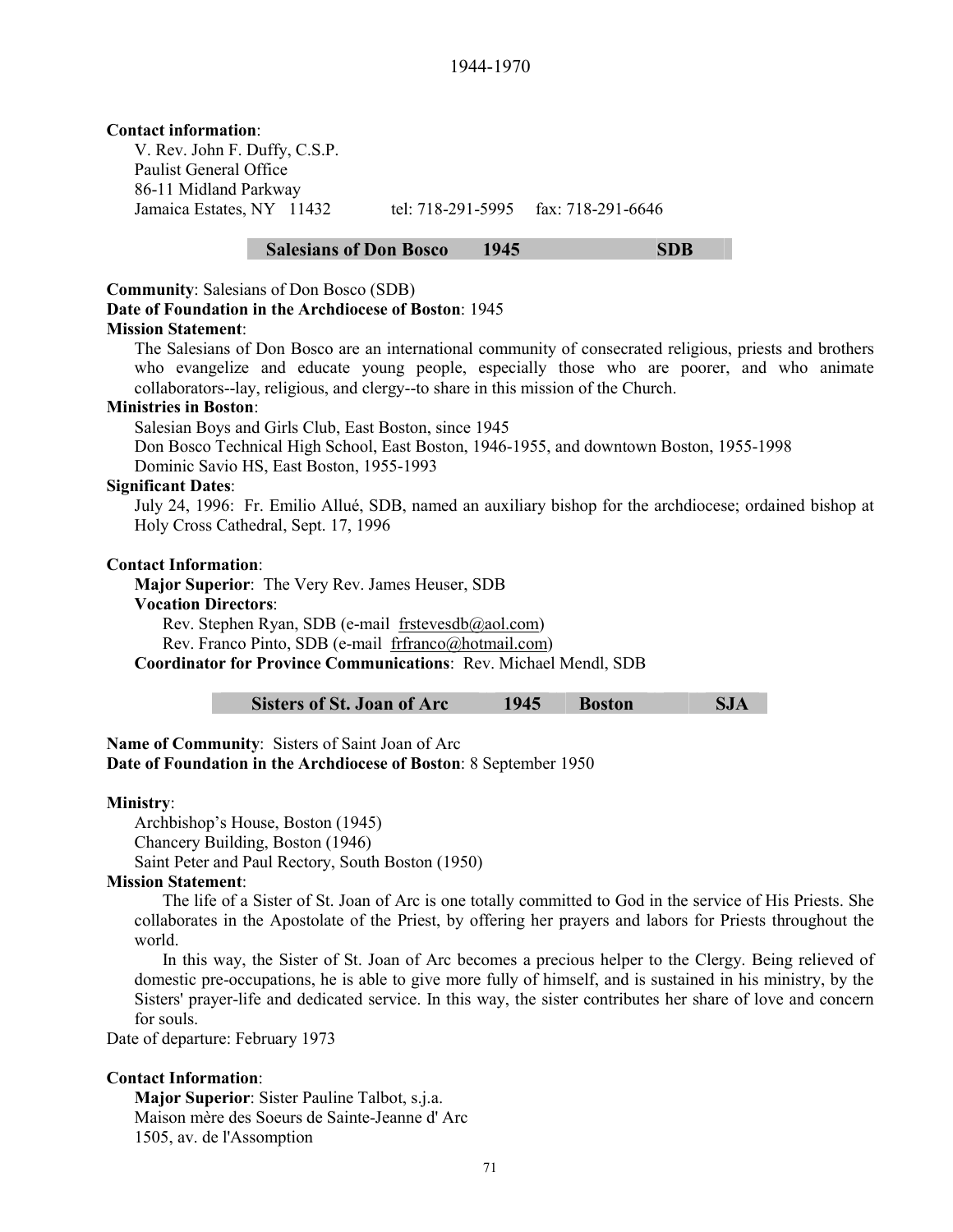Quebec (Quebec) G1S 4T3 CANADA Phone: 1 (418) 527 1266 e-mail: supgensja@svmpatico.ca

|               | <b>Hospitaller Brothers of St. John of</b><br>God                                               |      | 1945   | <b>Boston</b>              | <b>Hospitality welcomes the</b><br>stranger as neighbor.                                                                                                                                             | <b>OH</b>  |  |
|---------------|-------------------------------------------------------------------------------------------------|------|--------|----------------------------|------------------------------------------------------------------------------------------------------------------------------------------------------------------------------------------------------|------------|--|
|               | <b>African Mission Fathers</b>                                                                  | 1946 | Dedham |                            | <b>Struggling for justice and peace</b>                                                                                                                                                              | <b>SMA</b> |  |
|               |                                                                                                 |      |        |                            |                                                                                                                                                                                                      |            |  |
|               | <b>SMA American Province</b>                                                                    |      |        | <b>Historical Timeline</b> | Our Story at a Glance                                                                                                                                                                                |            |  |
| 1890s         | USA missions.                                                                                   |      |        |                            | SMA presence established in America by Fr. Ignatius Lissner, SMA (1867-1948), a French-born<br>priest who came to North America to raise funds for SMAs African missions, but stayed to create       |            |  |
| 1907-<br>1914 | Fr. Lissner and fellow SMAs from Europe establish missions in Georgia                           |      |        |                            |                                                                                                                                                                                                      |            |  |
| 1916          | nuns founded to staff the SMA parish schools.                                                   |      |        |                            | Fr. Lissner establishes the Franciscan Handmaids of the Most Pure Heart of Mary, an order of black                                                                                                   |            |  |
| 1920s         | SMA expands into Illinois, Arizona, Los Angeles and New Jersey.                                 |      |        |                            |                                                                                                                                                                                                      |            |  |
| 1921          |                                                                                                 |      |        |                            | The province acquires property in Tenafly, New Jersey to open a seminary. A major benefactor was                                                                                                     |            |  |
|               | Mother Katherine Drexel, who was canonized in October 2000.                                     |      |        |                            | S1. Anthony's Mission House is opened in November. It is the only racially integrated seminary in<br>the United States at the time and the only one to accept black candidates for the priesthood.   |            |  |
| 1923          | ordained to the priesthood.                                                                     |      |        |                            | On June 13, Fr. Joseph John is the first black seminarian from St Anthony's Mission House to be                                                                                                      |            |  |
| 1926          | S1. Anthony's Mission House closes as result of racial tensions.                                |      |        |                            |                                                                                                                                                                                                      |            |  |
| 1939          | SMA opens Queen of Apostles Seminary in Silver Spring, Maryland.                                |      |        |                            |                                                                                                                                                                                                      |            |  |
| 1943          | The SMA major seminary is moved to Washington, D.C. when a fire destroys the Maryland location. |      |        |                            |                                                                                                                                                                                                      |            |  |
| 1941          | Superior and Tenafly as Provincial Headquarters                                                 |      |        |                            | The American Province is officially established on March 7, with Fr. Lissner as the first Provincial                                                                                                 |            |  |
| 1946          | Dedham, Massachusetts                                                                           |      |        |                            | SMA establishes a college-level minor seminary also named Queen of Apostles Seminary in                                                                                                              |            |  |
| 1948          | Tenafly.                                                                                        |      |        |                            | Fr. Ignatius Lissner dies on August 7 and is buried in the SMA section of Mt. Carmel Cemetery in                                                                                                     |            |  |
|               |                                                                                                 |      |        |                            | The first missionaries of the American Province are sent to Africa (Liberia) in December.                                                                                                            |            |  |
| 1961          | of the newly designated Vicariate of Cape Palmas in Liberia.                                    |      |        |                            | Fr. Nicholas Grimley of the American Province is ordained bishop and designated Vicar-Apostolic                                                                                                      |            |  |
| 1965          | May 20.                                                                                         |      |        |                            | Archbishop Thomas A Boland of Newark dedicates the newly built Provincial House in Tenafly on                                                                                                        |            |  |
| 1967          | D.C. and Dedham areas.                                                                          |      |        |                            | This year begins the period in which SMA transforms its seminaries into Houses of Studies and<br>residences for seminarians who attend their classes in nearby local institutions in the Washington, |            |  |
| 1970s         | indigenous hierarchy.                                                                           |      |        |                            | The independent local Church in Liberia becomes a reality with the ordination and appointment of                                                                                                     |            |  |
| 1979          |                                                                                                 |      |        |                            | SMA assumes administration of Queen of Angels Parish in Newark, New Jersey. Located in an<br>historic building, the parish was the first established (1926) for blacks in the Archdiocese of Newark. |            |  |
| 1980          | A permanent African Art Museum opens at Provincial Headquarters.                                |      |        |                            |                                                                                                                                                                                                      |            |  |
| 1981          |                                                                                                 |      |        |                            | A Catholic FM radio station jointly sponsored by SMAs of the American and Irish provinces goes on                                                                                                    |            |  |
|               | the air in Liberia.                                                                             |      |        |                            |                                                                                                                                                                                                      |            |  |
| 1980s         | (Mission Ed closed in 1997).                                                                    |      |        |                            | A Media Department and Mission Education Department are added to the Provincial Headquarters.                                                                                                        |            |  |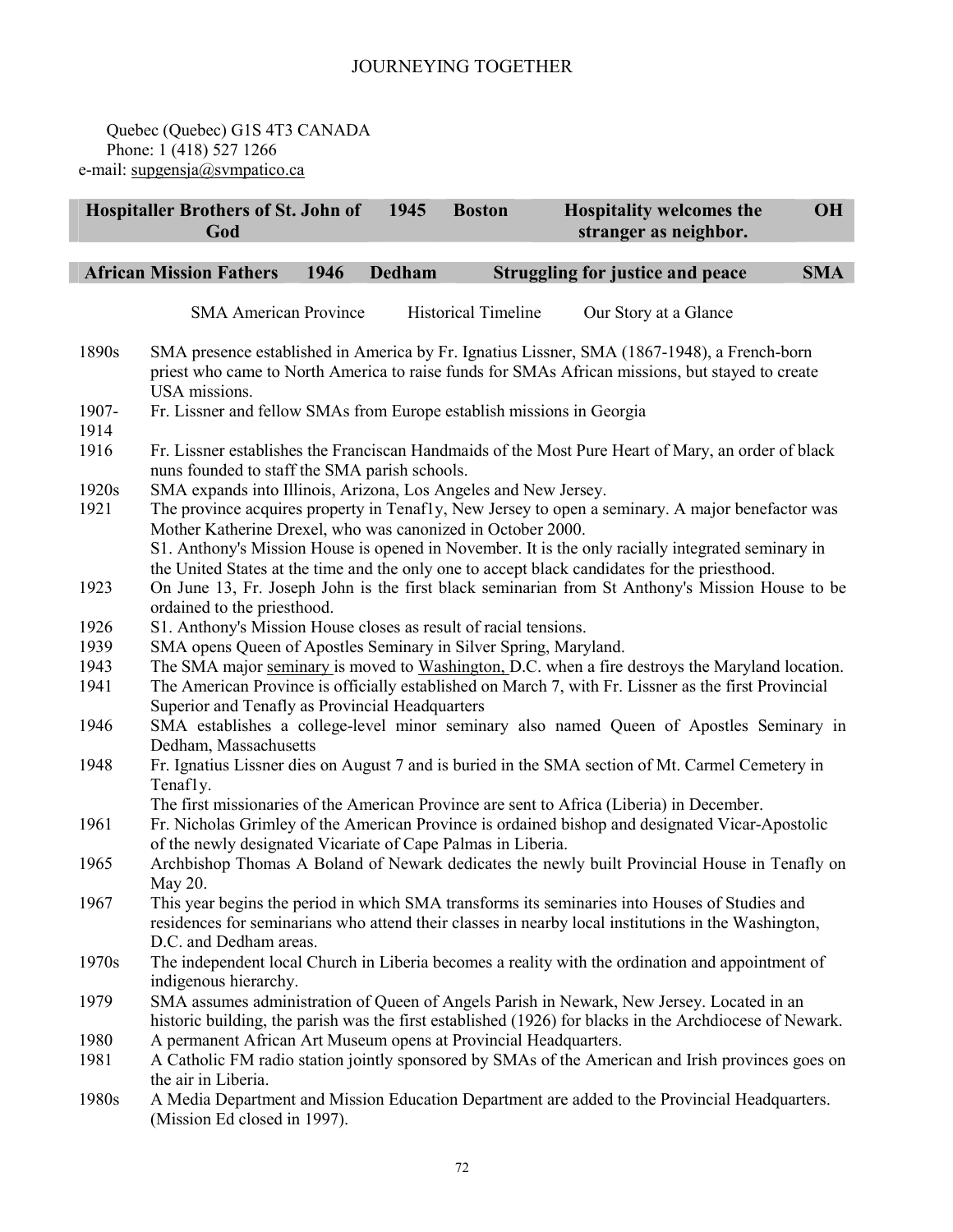#### 1944-1970

- 1983 SMA establishes a Department of Social Concerns to help Americans understand the potential and the difficulties faced by African peoples.
- 1983 SMA joins a coalition with members of other religious congregations that serve in Africa to form the Africa Faith and Justice Network (AFJN)
- 1986 Fr. Ted Hayden SMA is called before a Joint Congressional Hearing of the Sub-Committees on Human Rights and Africa to testify on human rights violations in Liberia.
- 1987 The SMA Formation Center is established in Takoma Park, Maryland.
- 1988 Fr. James Hickey, SMA is jailed and deported to America for outspoken criticism of human rights abuses by the Liberian government.
- 1988 The American Province accepts Ms. Theresa Hicks as the first layperson and first female to become a permanent associate of SMA.
- 1989 The Provincial Assembly formally establishes its Lay Missionary program.
- 1989 Civil war breaks out in Liberia on Christmas Eve. SMA missionaries work among the victims and the refugees who fled to Ivory Coast during what would be a seven-year conflict and its uneasy aftermath.
- 1990 The Office of Justice, Peace, and Environmental Care is established.
- 1991 The American Province observes its Golden Jubilee.
- 1992 His Eminence Bernard Cardinal Law, who presided in the opening ceremony, dedicates the SMA African Cultural Center in Dedham.
- 2001 Oueen of Angels Church in Newark, New Jersey celebrates its 75th anniversary. SMA has administered the oldest black parish in the Archdiocese of Newark, the church since 1979.

| <b>Congregation of the Sisters of Bon Secours</b> | 1946 | Help people to wholeness | <b>CBS</b> |
|---------------------------------------------------|------|--------------------------|------------|

**Name of Community**: *Congregation of the Sisters of Bon Secours, USA* **Location of Motherhouse/Provincialate**: *1525 Marriottsville Road Marriottsville, Maryland 21104 410.442.1333*

**Date of Foundation in the Archdiocese of Boston**: *1946 September 24* **Mission Statement**

*Through the love of God present in the Sisters of Bon Secours, we are called by God and sent by the Church to help people to wholeness; to alleviate human suffering of all forms, especially in the poor and dying; to help others to an awareness of the redemptive meaning of suffering and death - and to an awareness of their relationship with God by* 

*…reproducing in ourselves* 

*Christ healing…Christ consoling...Christ loving…Christ always aware of the needs of others.*

#### **Ministries**:

*Nursing and social services in the homes of the sick and poor, in our hospital, and in the Archdiocesan home for aged and infirm priests.*

## **Significant Dates**:

*1946-1988 Home nursing in the area of Greater Lawrence, MA. 1950-1988 Bon Secours Hospital, Methuen, MA. 1964-1979 Regina Cleri, staffed by the Sisters of Bon Secours, USA.* 

#### **Contact Information**

**Major Superior** – *Alice M. Talone, CBS* **Archivist** – *Mary L. Shimo, CBS* **Vocation Director** – *Patricia A. Dowling, CBS*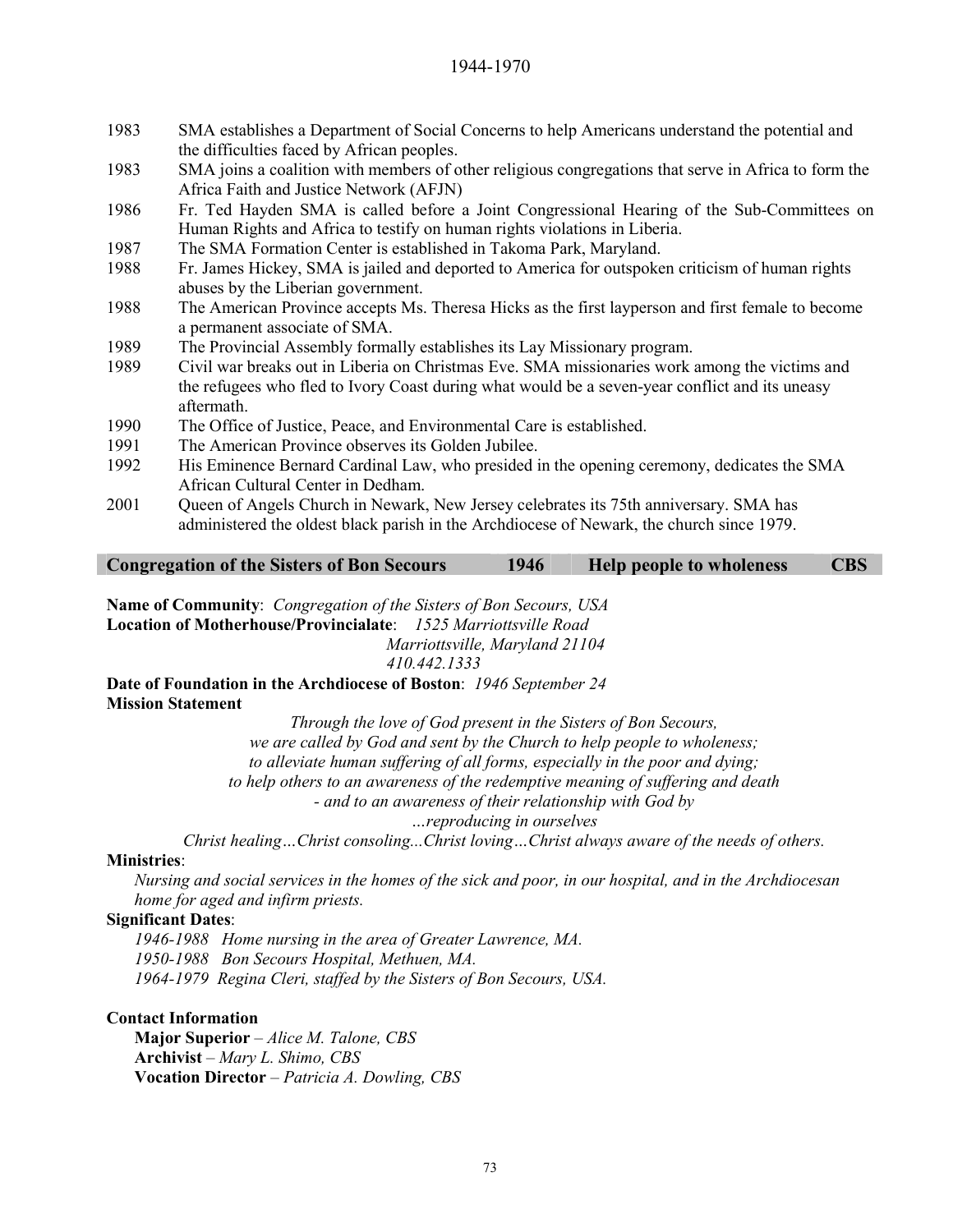#### **Mission Helpers of the Sacred Heart 1946 Boston Touching hearts . . . changing lives MHSH**

**Name of Community:** Mission Helpers of the Sacred Heart **Date of Foundation in the Archdiocese of Boston**: 1946 **Mission Statement:** 

We, Mission Helpers of the Sacred Heart are called by God to be Missioners. We are women religious sent by the Church to proclaim God's word and love as revealed in the heart of Christ**.** 

## **Ministries:**

Census ministry/home visitation; Parish and Archdiocesan Catechetical ministry; Deaf and hearing-impaired ministry; Spanish Speaking apostolate; Pastoral care in hospitals

#### **Significant Dates:**

Founded in Baltimore, MD in 1890 1996 Celebration of 50 years in Boston

## **Contact Information**

**Major Superior**: Sister Loretta Cornell, MHSH **Archivist:** Sister Barbara Wills, MHSH **Vocation Director**: Sister Onellys Villegas, MHSH

## **Sisters of Divine Providence 1946 Duxbury Making God's Providence visible CDP**

**Name of Community:** Congregation of the Sisters of Divine Providence

**Date of Foundation in the Archdiocese of Boston** 

1946 as a mission of the St. Peter Province in Pittsburgh, Pennsylvania; 1957 as a new Province of the Congregation.

**Mission Statement:** *Marie de la Roche Province* 

We, the Congregation of Divine Providence, impelled by the Spirit of Jesus, commit ourselves to cocreate a world of compassion, justice and peace.

Guided by the legacy of Wilhelm Emmanuel von Ketteler and Marie de la Roche, we nurture in ourselves and in others a trust and confidence in God's faithful presence.

We further commit ourselves to making God's Providence more visible in our world.

**Ministries:** (in the Archdiocese of Boston)

**1946 –** Food Service for Divine Word Missionaries' Seminary at Miramar in Duxbury

**1947 –** Camp Mishannock – summer camp for girls opened in Kingston

**1948 –** St. John Parish, in Chelmsford – Kindergarten and CCD

**1948 –** Mishannock Alpha (Kindergarten) opened in Kingston

**1949 –** Sacred Heart Elementary School opened in Plymouth

**1940's & 1950's** – Began CCD and other services in several South Shore Parishes

**1951 –** Sisters provided food service and secretarial work at the new Cardinal O'Connell Seminary in Jamaica Plain until it closed

**1953 –** Because of the growth of Sacred Heart School, a new building was erected in Kingston, housing the elementary school and eventually becoming Sacred Heart High School. The Kindergarten remained in Plymouth.

**1959 –** The Sisters were invited to staff St. Francis Xavier School in S. Weymouth

**1961 –** The Sisters were invited to staff St. Bridget School in Abington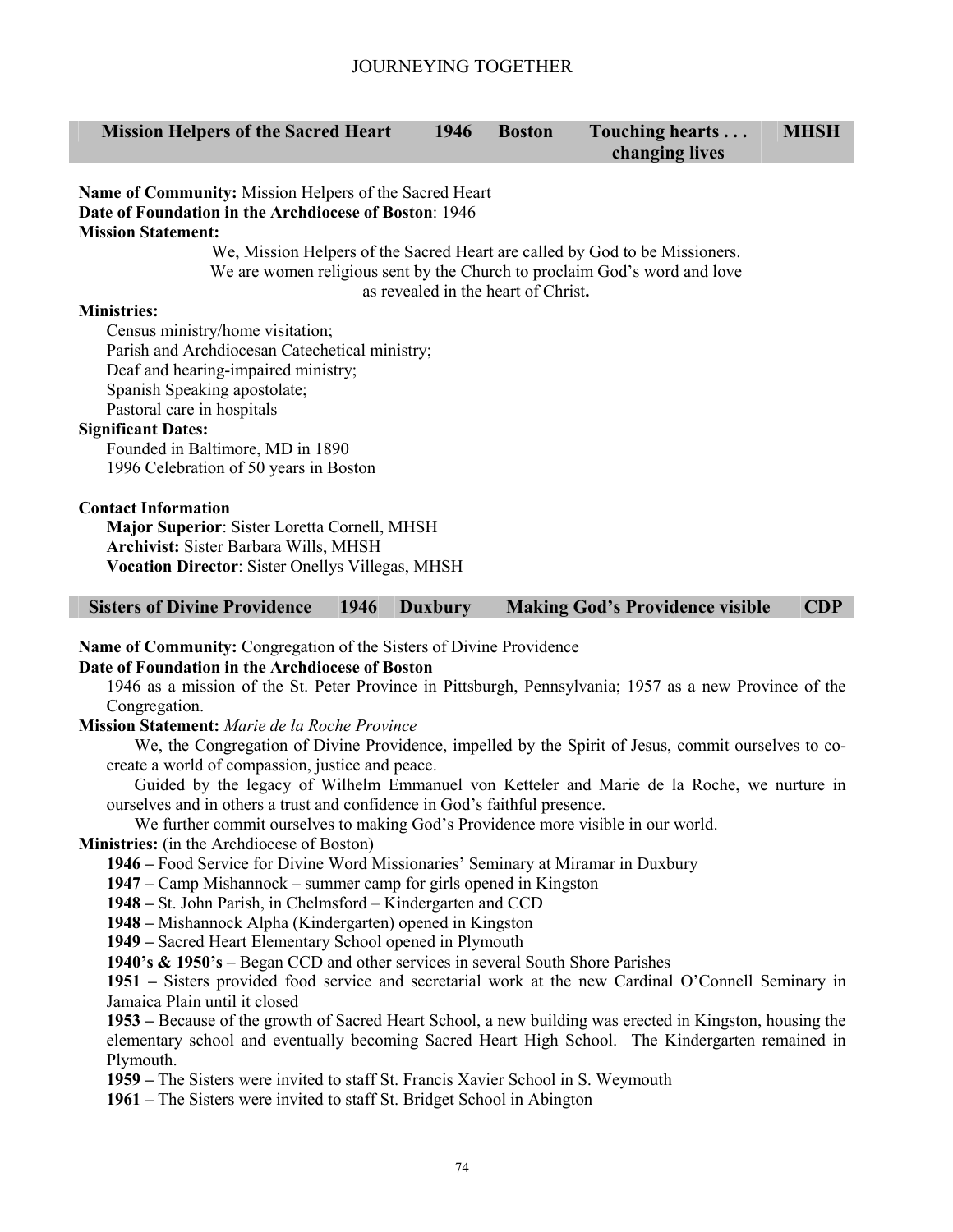**1962 –** A separate school was built in Kingston to accommodate Sacred Heart students from Grade One to Grade 6.

**1974 –** Sacred Heart Pre-Primary moved to former Novitiate building in Kingston

**1977 –** Visitation Convent opened in Kingston as a Formation House and Center for Spiritual Renewal Programs.

**2007 –** Sacred Heart Early Childhood Center opened a new building on the grounds of Sacred Heart Elementary School. This center houses Pre-School, Kindergarten, and After-School Care.

## **Significant Dates:**

**1851 -** The Congregation of the Sisters of Divine Providence was founded in Mainz, Germany by Bishop Wilhelm Emmanuel von Ketteler, a champion of the worker and of social justice. In his famous encyclical "Rerum Novarum," Pope Leo XIII credited Bishop Ketteler as his teacher.

**1876 –** The Congregation came to the United States and settled in western Pennsylvania.

**1946 –** Sisters of Divine Providence came to the Boston Archdiocese to minister at Miramar's Divine Word Seminary

**1957 –** The Province of Our Lady was established in Kingston, Massachusetts

**1958 –** A Novitiate building was erected in Kingston and welcomed many postulants and novices through the 60's and early 70's

**1977 –** Visitation Convent opened in Kingston as a Formation House and Center for Spirituality Programs. **1980 –** *Divine Providence Associates* began.

**2001 –** The Sisters in Kingston joined with their Sisters in Pittsburgh, PA, St. Louis, MO, Puerto Rico, and the Dominican Republic to form a new Province named for their First General Superior and Co-Founder Marie de la Roche.

#### **Contact Information:**

**Major Superior:** Mary Francis Fletcher, CDP – Provincial Director

**Communications Coordinator:** Jean Dennison – e-mail cdppgh@aol.com

Website: www.divineprovidenceweb.org

**Name of Community:** Xaverian Missionaries (or St Francis Xavier Mission Society)

**Provincialate:** 12 Helene Ct, Wayne, N.J. 07470 - Diocese of Paterson

#### **Mission Statement:**

As Xaverians, we believe that we personally and communally share the charismatic gift given by the Holy Spirit to Guido M. Conforti. His life and Mission, and our life and mission as well, were to be a "humble contribution toward the realization of Christ's prophetic vision, the creation of single Christian family which embraces all peoples." Our Founder directed us for the Evangelization of non-Christians, living out our Charism in a religious community. (Const. #1, XIII; Gen. Chapt. #14, 22)

**We**, Xaverian Missionaries in the USA,

Called by our God,

Impelled by the Love of Christ,

Led by a living faith in the Spirit present in us and in all peoples,

Inspired by the life and missionary charism of our Father and Founder, Blessed Guido M. Conforti, and Enriched by all those we serve,

**Commit** ourselves to proclaiming God's Reign and its Justice by:

Evangelizing and being evangelized by the non-Christians, the poor and marginalized,

Offering our contribution to the local Church in its missionary task, and mutually empowering and fostering collaboration among all those in mission;

Witnessing to the Good News by living and doing mission service in community,

Inviting and preparing new members for mission.

#### **Date of Foundation in the Archdiocese of Boston:**

Permission to establish a house in the archdiocese of Boston was granted on February 16th, **1946**, and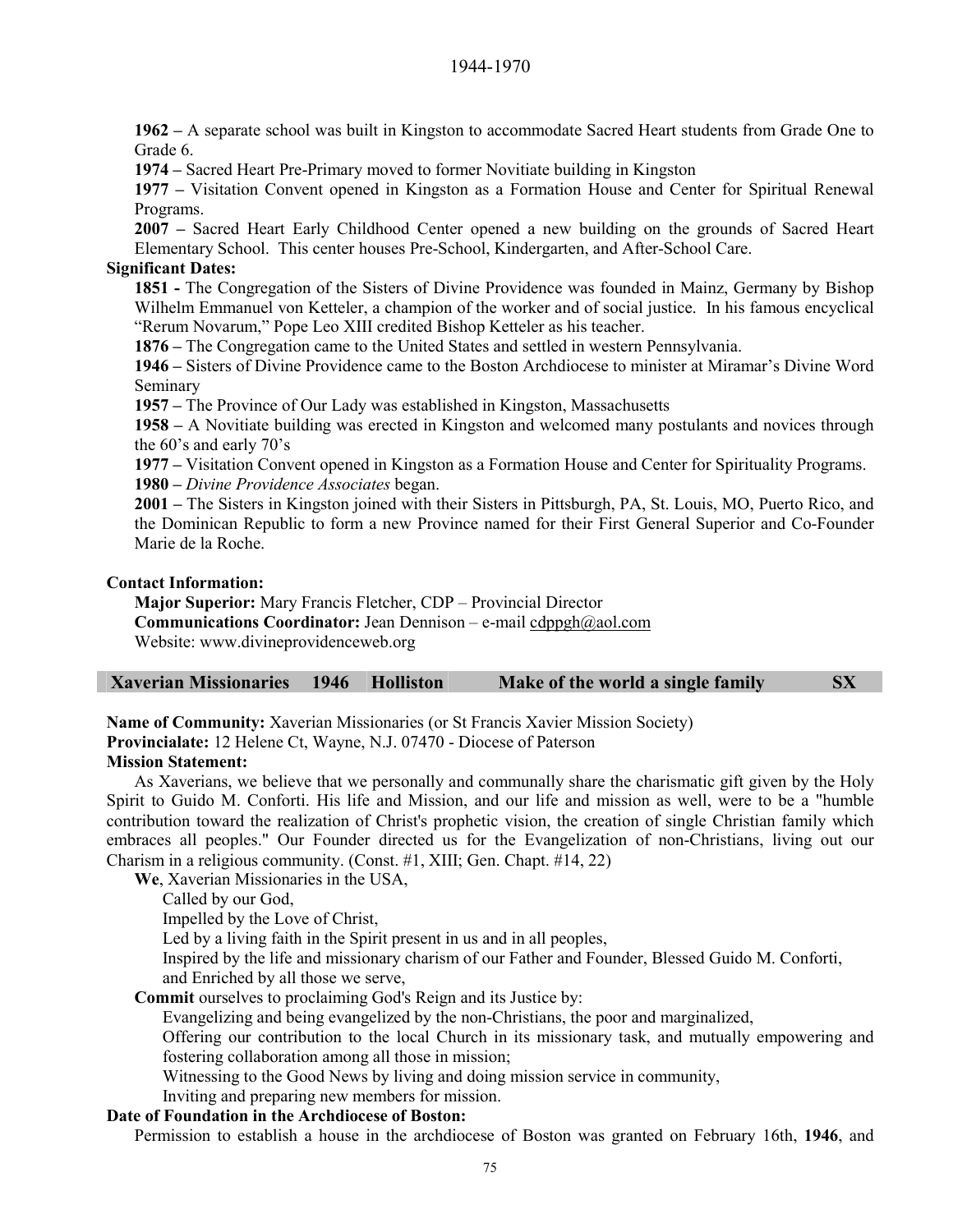property at 101 Summer St, Holliston, MA 01746, was purchased on September 12, 1946. It was our first foundation in the States. Our Founding Father in America was Rev, J. Henry Frassineti, s.x. a veteran from our China Missions.

#### **Ministries:**

Two Fathers assigned to our first foundation initially provided preached Missions in Italian Parishes in New England and New York. Other members busied themselves to make contacts for the opening of a formation house for students. One of our men provided weekly Italian classes to the seminarians of St John's Seminary for a few years.

Vocation work consisted in ads in the Pilot, and participation in Mission oriented programs and vocation programs in the Archdiocese of Boston and in other dioceses of New England. Today, this Mission Education/Vocation work extends to all of the USA, especially along the east coast and the Midwest.

Mission appeals are preached throughout New England and other dioceses.

Supply ministry is provided to the nearby parishes in Boston and neighboring parishes in the Worcester diocese.

Our Lady of Fatima Shrine, built by October 30<sup>th</sup> 1949, has since been a center of Pilgrimage and Mission awareness for people of different ages and ethnic background.

Since December 1964, the Shrine's Christmas Light Display has attracted many visitors and pilgrims.

A Minor Seminary program was directed in Holliston from 1958. Cardinal Cushing blessed a new Minor Seminary building on September 24, 1964, which functioned until 1972.

The Holliston Mission House has provided Formation and opportunity for continued University studies for dozens of Xaverians subsequently assigned to overseas missions.

#### **Significant dates**:

September 14th, 1947 - Dedication day, with the presence of Archbishop Cushing.

May 6th 1948 - First Xaverian Ordination in the USA: Fr. Angelo Frosi was ordained in Holy Cross Cathedral by Archbishop Cushing. In 1968, Fr. Frosi was made bishop of the Diocese of Abaetetuba, in the Brazilian Amazon.

Our students attended St. John's Seminary from 1947-1952.

September 1952 - 1968: We had a Novitiate House in Petersham, MA- Worcester diocese.

June 8, 1957 - Ordination of Fr. Robert S. Maloney, first American, from Lawrence, MA.

1957 - The opening of a Theology Residence in Franklin, WI, (Milwaukee).

From the very beginning of our USA foundation, our Theology Community has been 'international', consisting of students coming from different countries and missions. 1962 - Ground-breaking for Minor Seminary in Holliston, being present Card. Agagianian, Prefect of the Propagation of the Faith, and Fr. John Bonardi, a Boston-born Xaverian and one of the earliest members of the community in Europe.

1963-83 - We had a Mission Procure in San Jose, CA.

1967 - The opening of our Provincialate in Wayne, N.J.

1973 - Our theology students were transferred from Milwaukee, WI to the Catholic Theological Union (CTU) in Chicago, IL

Aug. 1976 - Blessing of the Fatima Shrine Church.

Dec. 3,1995 - The Hundredth Anniversary of the Xaverian Congregation worldwide.

March 17, 1996 - Beatification of our Founder, Bishop Guido M. Conforti.

50th Anniversary of the MA Foundation in 1997.

### **Contact Information:**

**Archivist**: Fr. Anthony B. Lalli, s.x. Xaverian Mission Newsletter, editor 101 Summer St. P.O. Box 5857

Holliston, MA 01746

tonyblalli@comcast.net

#### **Vocation Directors**:

Fr. Joseph. Matteucig, s.x. pino.ma@gmail.com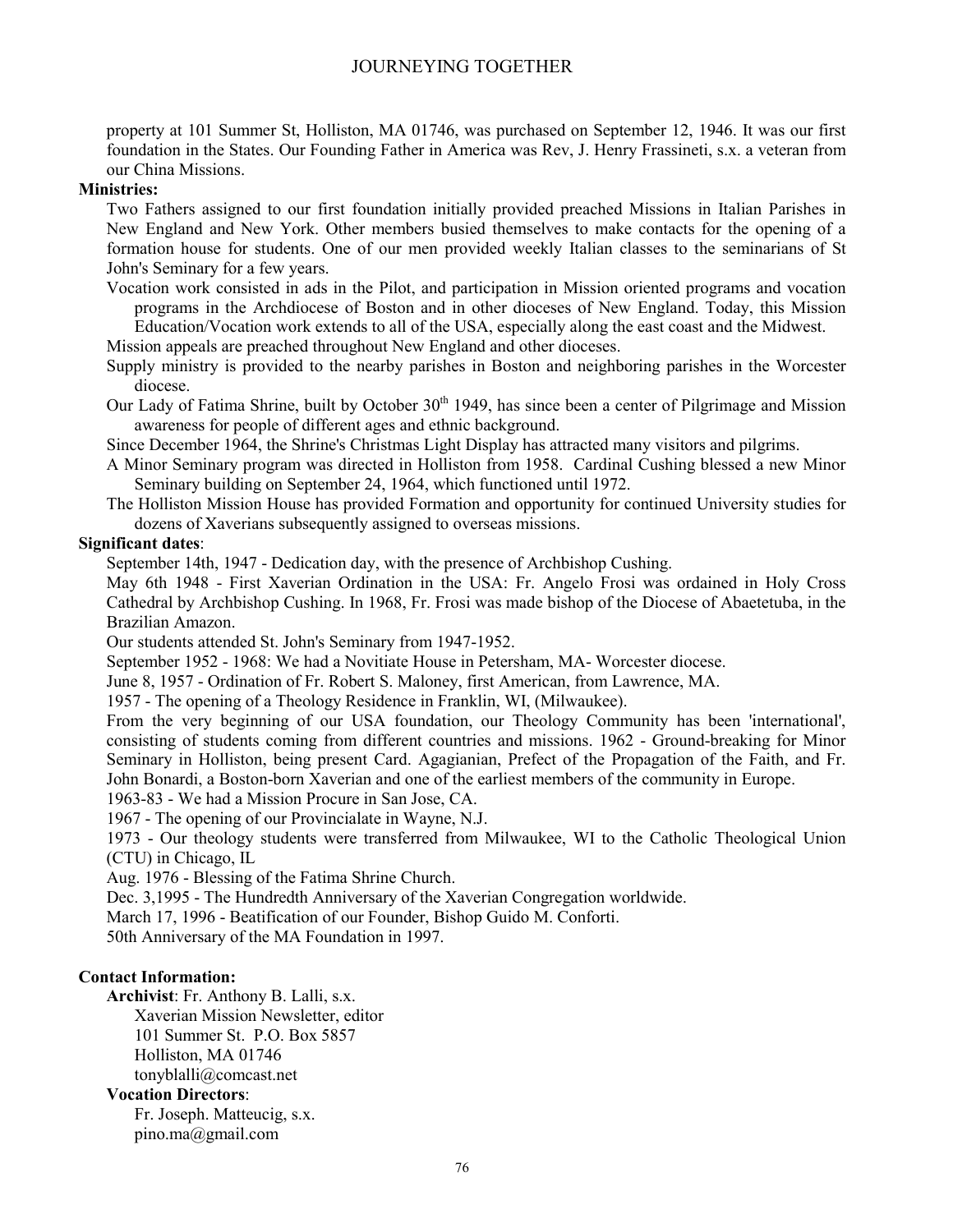Fr. Carl Chudy, s.x. carlchudy@gmail.com

| <b>Congregation of Daughters of Mary</b> | 1947 | <b>Boston</b> | Bring the loving and healing | <b>DM</b> |
|------------------------------------------|------|---------------|------------------------------|-----------|
| of the Immaculate Conception             |      |               | presence of Christ into our  |           |
|                                          |      |               | world                        |           |

#### **Name of Community**: **Daughters of Mary of the Immaculate Conception Date of Foundation in the Archdiocese of Boston**:

**September 2, 1947** Establishment of Our Lady's Guild House, 20 Charlesgate West, Boston, MA 02138 **1948** Founding of NEW Sancta Maria Hospital (formerly Charlesgate Hospital, 350 Memorial Drive Cambridge, MA 02138)

**1962** Nursing Facility at Cardinal Cushing Villa, Gloucester MA, 1980 SOLD Cardinal Cushing Villa March 25, **1968** Dedication of NEW Sancta Maria Hospital, 799 Concord Ave., Cambridge, MA 02138

**1989** Sancta Maria Hospital, an acute care facility – converted to Sancta Maria Nursing Facility – a long term care facility

#### **Mission Statement**:

We, the Daughters of Mary of the Immaculate Conception declare our Mission is: To bring the loving and healing presence of Christ into our world

with the gentle courage and faithful commitment of the Blessed Virgin Mary

**Ministries**: Education – Health Care – Social Services

#### **Significant Dates**:

**1904** Daughters of Mary of the Immaculate Conception founded by the Right Reverend Monsignor Lucyan Bojnowski in New Britain, Connecticut

1998 50<sup>th</sup> Anniversary of Sancta Maria Hospital

2004 100<sup>th</sup> Anniversary of the Foundation of the Daughters of Mary of the Immaculate Conception September 2007 – 60<sup>th</sup> Anniversary of Our Lady's Guild House

#### **Contact Information**

#### **Local Superior:**

Sister Mary Mark Pizzotti, DM Sancta Maria Nursing Facility 799 Concord Ave. Cambridge, MA 02138 617-868-2200 Ext 2100

#### **Major Superior:**

Mother Mary Jennifer Carroll, DM 314 Osgood Ave. New Britain, CT 06053

860-225-9406

#### **Archivist:**

Sister Mary Clare Milewski, DM St. Mary's Convent 59 South St. Ware, MA 01082 413-967-5032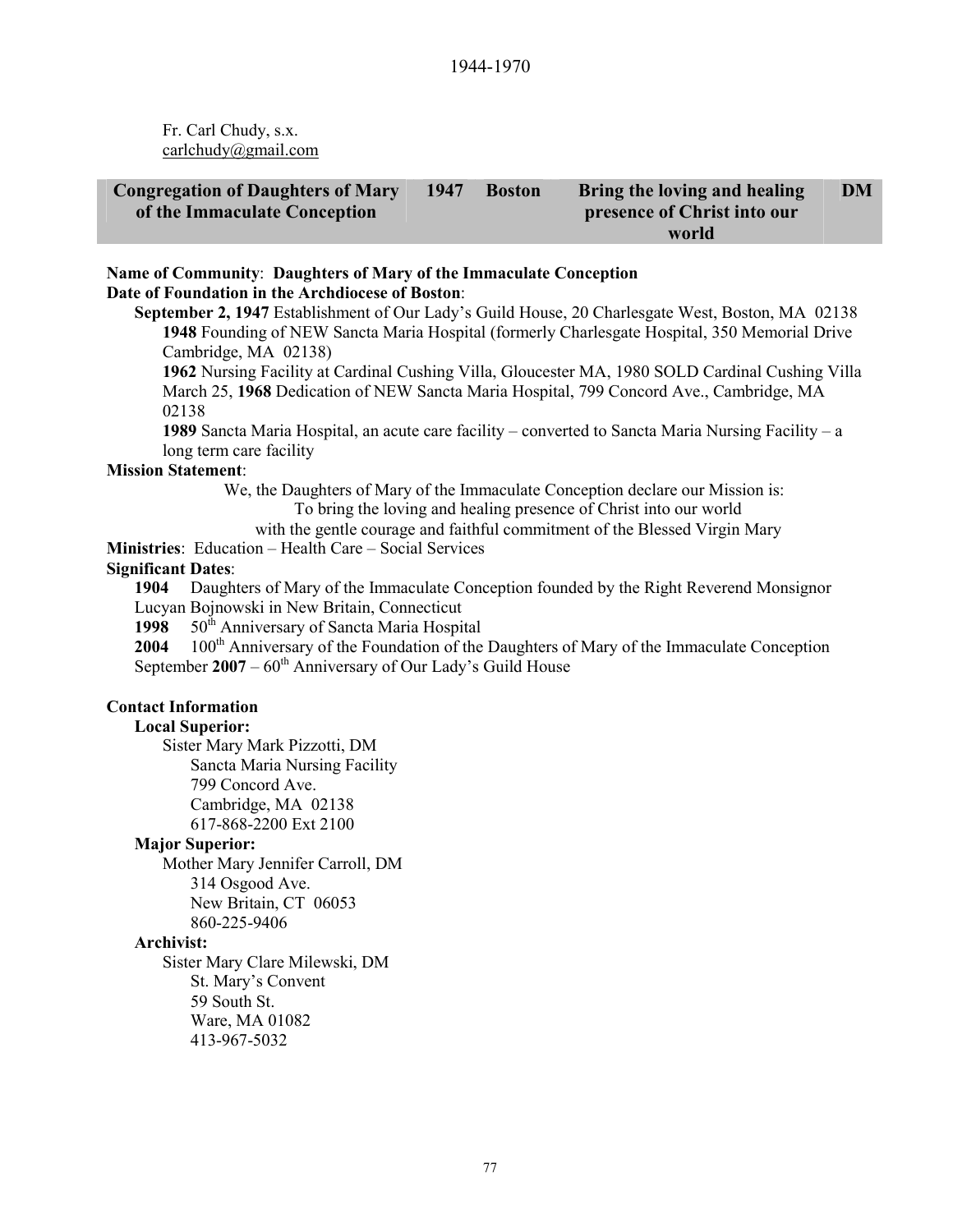#### **Vocation Director:**

Sister Mary Joseph Zimmerman, DM St. Mary's Convent 59 South St. Ware, MA 01082 413-967-5032

| Daughters of Clare of Assisi | 1947 | Lowell | Fix your heart on the image of | <b>OSC</b> |
|------------------------------|------|--------|--------------------------------|------------|
| (Poor Clares)                |      |        | the Divine Substance.          |            |

**Name of Community:** Poor Clares of Andover, Massachusetts **Vision:** 

> As a Poor Clare, St. Clare Challenges me: "to love Jesus totally" "to love the Word of God" "to be faithful to my vows" "to be poor and zealous for Holy Poverty" "to be rooted in time and in this place" "to be 'sister' to my sisters" "Fix your heart on the image of the divine Substance." Saint Clare "Hold fast to the words, the life, the teaching and the holy Gospel of Christ." Saint Francis

The Poor Clares are an autonomous, enclosed contemplative community living the Gospel life according to the Rule of St. Clare of Assisi. The monastery is located in the **Merrimack Valley** on a gently rolling hill, a spot affectionately called, "Franciscan Knoll". The Friars of the Immaculate Conception Province at the Franciscan Center are our neighbors and our brothers in much the same way that the communities of St. Clare and St. Francis were in Assisi over 785 years ago.

The Poor Clares in Andover find their inspiration and example in the life of St. Clare and her sisters. They can trace their family tree back to the community Clare established at San Damiano in 1212 just outside the walls of Assisi.

In 1233 sisters from the Assisi community went to Rome to establish Sts. Cosmas and Damian Monastery. Sisters from Sts Cosmas and Damian established the San Lorenzo Monastery in Rome where Magdalen Bentivoglio entered in 1864.

On August 12, 1875, at the request of Pope Pius IX and Mother Ignatius Hayes, Mother Magdalen Bentivoglio and her sister, Mother Constance, left the San Lorenzo Monastery to bring the Poor Clare "Form of Life" to the United States. After several attempts, the first permanent community of Poor Clares in the United States took root in Omaha, Nebraska in 1878. From Omaha the sisters established a second community in Evansville, Indiana in 1897. Mother Magdalen laid the foundation for the third community in Boston, which began in 1906.

In **1947**, sisters from the Jamaica Plain (Boston) community established the present community in Lowell, in a temporary monastery on Westford Street. In **1960**, the community moved to River Road in Andover, about seven miles from the first location. Then in **2001**, the community moved to the present monastery at 445 River Road in **Andover**.

#### **FORM OF LIFE of Saint Clare**

live the Gospel; be formed by Jesus;

live "in obedience, without anything of one's own, in chastity";

live as sisters, in love, peace, joy, wonder, harmony, humility, simplicity;

live totally open, dependent on God.

A Poor Clare **vocation** begins with an individual response to the love of Jesus, and is lived out in community. Saint Clare saw our vocation as a gift from God, for which we owe the greatest thanks. Each day we strive to grow and live in deeper relationship with God and each other. These are two of the distinguishing characteristics of Poor Clare life: contemplation and community.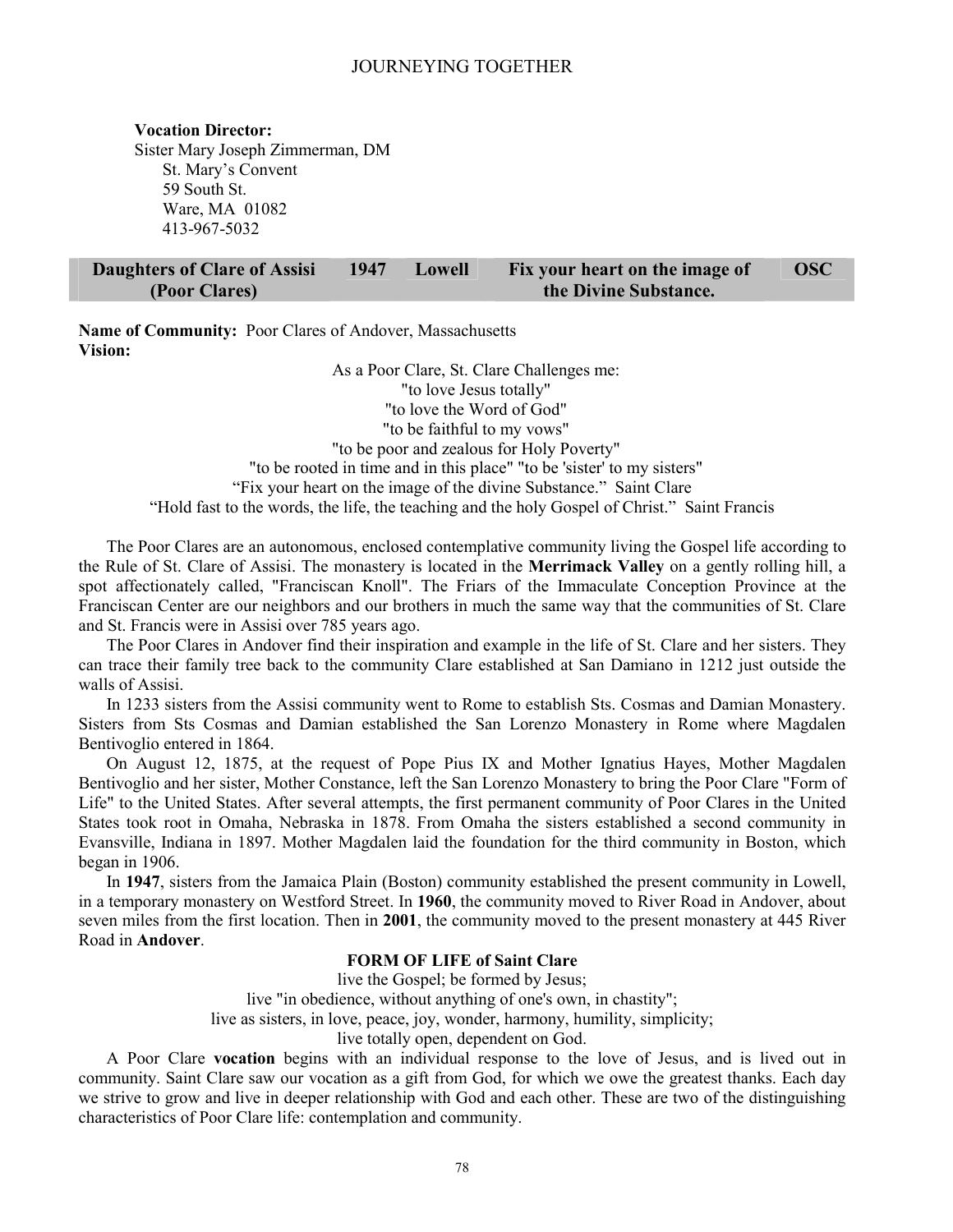1944-1970

Clare's desire to live in "highest poverty and holy union" with her sisters, and loving Jesus in total surrender, are guiding principles when we make decisions, and in the way that we live and interact with one another on a daily basis. Together we strive to incarnate the Franciscan Virtues.

Our vowed life is centered around the Liturgy of the Eucharist and the Liturgy of the Hours spaced throughout the day. Eucharistic Exposition is vital to our Heritage as Poor Clares.

We share the responsibility of all the things that need to be done to feed, clothe and house our community. This includes the work that supports the community financially, the altar bread department, making vestments, and shared responsibilities of sewing, cooking, answering the door and telephone, answering the mail and cleaning.

**Enclosure** is our "choice in the Church" as it says in our Constitutions. St. Clare chose to live an enclosed life before enclosure became a canonical requirement for contemplative religious women. It allows us the sacred space that is both limited by specific boundaries and as unlimited as the Mystical Body. It is as infinite as the Bosom of the Most Holy Trinity!

Although the Church defines some of the limits and boundaries of enclosure, because of our reason for choosing it, we also, as a community, define and set limits to it. In Chapter 2 of her Rule, Clare states that after the sister enters the Monastery, she will not leave except for "a useful, reasonable, evident, and approved purpose." When we leave the enclosure, it is for a reason that is within the regulations set by the Order or the Church. Much is left to the discretion of the individual sister to regulate in prayerful discussion with the abbess.

Although we are an enclosed community, we do believe there is a special vocation to live the Poor Clare contemplative life as an Extern Sister. These sisters live, pray and work within the enclosure along with all the other community members, but are especially dedicated to caring for the outside needs of the Monastery, such as driving sisters to medical appointments, shopping.

#### **Contact**:

**MONASTERY OF SAINT CLARE**  445 RIVER ROAD ANDOVER, MA. 01810-4213 TEL: 978-683-7599 E-MAIL: Poorclares445@aol.com

#### **Little Sisters of the Assumption 1947 One heart, one family LSA**

**Name of Community**: Little Sisters of the Assumption: **Date of Foundation in the Archdiocese of Boston**: **1947 Ministries:**

Family Shelter, Children's Center, Family Child Care Business Enterprise, Adult Learner Program, One Family Scholars, Transition to Work Collaborative, Food Pantry, Neighborhood Development & Housing, and Community Services

#### **Significant Dates:**

- **1981** The Little Sisters of Assumption welcome a homeless family to live with them. Convent is renamed **"Project Hope**" (**H**ouse **O**pen **P**eople **E**nter)
- **1985** Sister Margaret Leonard becomes the Executive Director of Project Hope. Staff grows to 10 employees. Sisters move to house next door.
- **1990** Shelter residents ask for and receive an **Adult Learner Program**. The Chapel is converted to a classroom and the bookkeeper's office becomes the library.
- **1991** Project Hope builds 8 units of affordable housing on the vacant lot across from the Shelter. Grass and tulips replace weeds and trash.
- **1992** The children's playroom becomes a neighborhood **Children's Center.** To date, 300 poster handprints have been painted and admired!
- **1997** Project Hope forms a collaborative to connect families to jobs that pay a living wage. **The Transition to Work** collaborative rents office space nearby.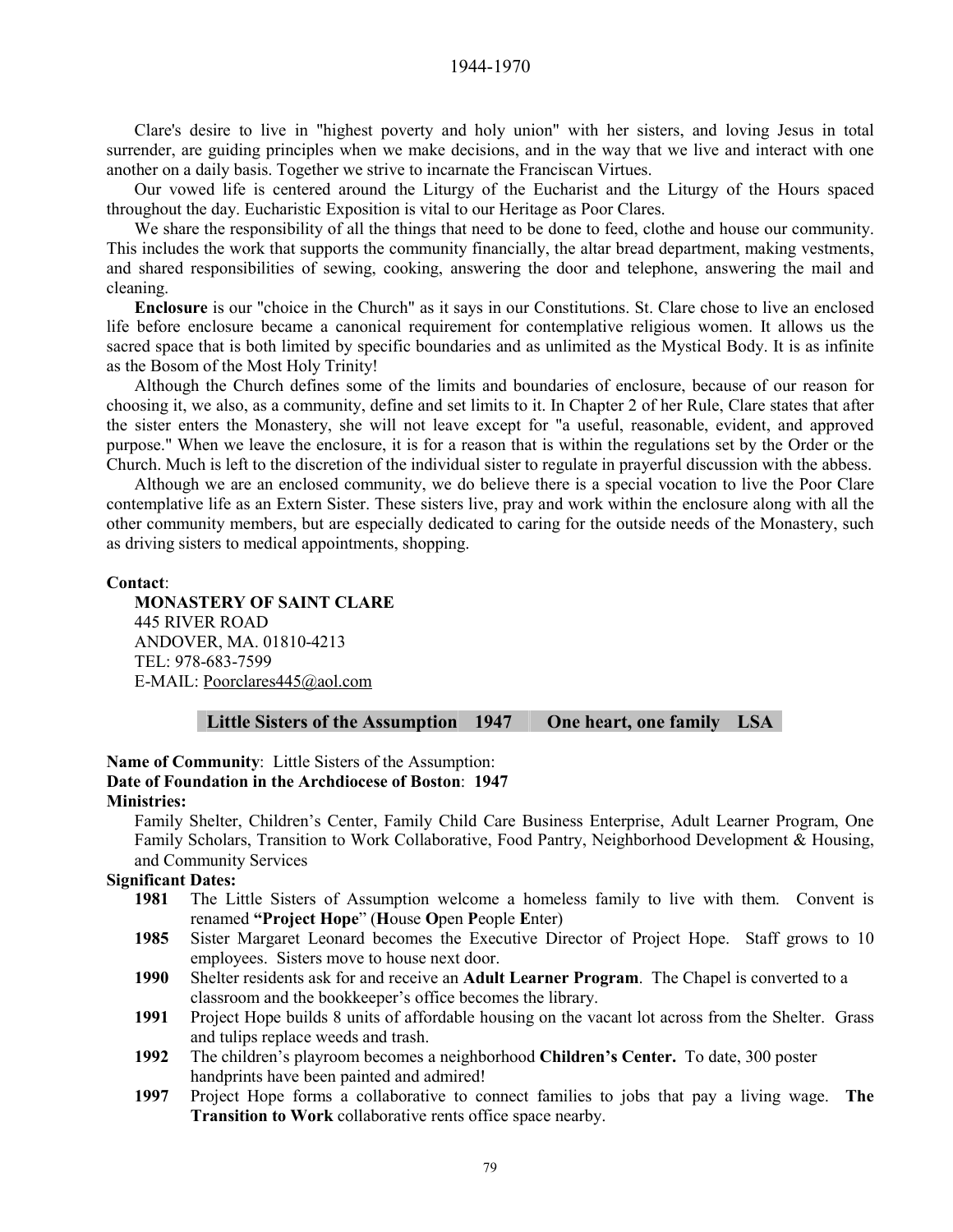- **1998 Family Child Care Business Enterprise** program is launched to train women to start home-based childcare businesses and become part of our provider network.
- **2000 One Family Scholars,** co-founded by Project Hope and Wellspring House, provides higher education for 14 formerly homeless women. (Currently, 125 women are enrolled at 5 sites.)
- **2001 Housing Support Services,** initially limited to shelter families, expands to prevent neighbors from becoming homeless.
- **2004** Project Hope's first official business partnership opens. **Partners in Career & Workforce Development** trains candidates for entry-level jobs with career ladders.
- **2006** Construction on Project Hope's state of the art, earth friendly, four-story community building comes to a close, amidst applause from neighbors, clients and staff!

#### **Contact Information:**

**Major Superior:** Sr. Annette Allain, LSA **Archivist:** Sr. Albina Vautour, LSA **Vocation Director:** Sr. Annette Allain, LSA

#### **Sisters of St. Francis of Assisi 1947 Hanover To further the coming of the reign of God OSF**

## **Name of Community:** Sisters of St. Francis of Assisi

**Date of Foundation in the Archdiocese of Boston**: October 31, 1947

#### **Mission Statement**

**Our mission as Sisters of St. Francis of Assisi is to further the coming of the reign of God:**  to live the Gospel;

to be faithful to the rule of the third Order Regular of St. Francis and the Constitutions of the Sisters of St. Francis of Assisi;

to carry forward the dependence upon the Father, prayerfulness, simplicity and hospitality which marked the foundation of the Congregation in Milwaukee; and

to be available in service to the Church, at home and abroad, in those areas of concern and need that call forth the corporate and personal gifts of our members. *Call and Response*, ¶ 19

#### **Ministries** (in the Boston Archdiocese):

Education of young people who are developmentally disabled: St. Coletta and Cardinal Cushing Schools of Massachusetts, Hanover MA Spiritual Development: San Damiano House of Prayer, Lowell MA

Religious Education: St. Agnes Parish, Middleton MA

Volunteer Chaplain: Norfolk State Prison, Norfolk MA

#### **Significant Dates**

|            | October 31, 1947 - St. Coletta School by the Sea, Hanover MA (now St. Coletta and Cardinal Cushing |
|------------|----------------------------------------------------------------------------------------------------|
|            | Schools of Massachusetts, Inc.)                                                                    |
| 1051, 1067 | Angletisher Curking Educational [Deading] Clinic                                                   |

1951-1967 Archbishop Cushing Educational [Reading] Clinic

- September 5, 1957- Braintree St. Coletta Day School, Braintree MA October 4, 1984- Cushing Residence, Inc., Hanover MA
	-
- 2000- San Damiano House of Prayer, Lowell MA

#### **Contact Information**

Diana Tergerson, OSF (tergerson@lakeosfs.org) **Major Superior** Florence Deacon, OSF **Archivist** Marita Maschmann, OSF **Vocation Director** Kathy Cairns, OSF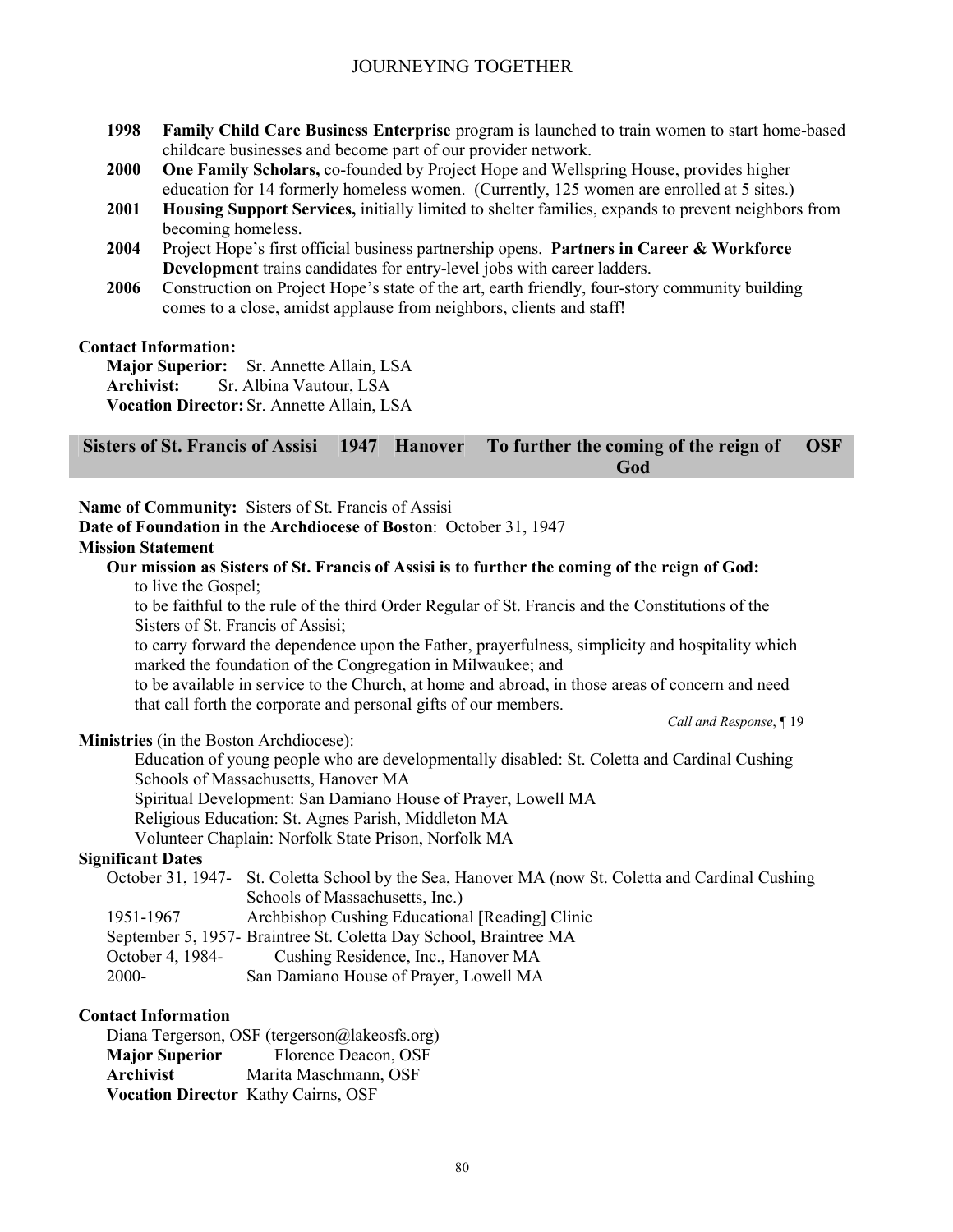## **Order of St. Camillus (Camillians) 1948 Cambridge OSCam**

## **Name of Community**: Order of St. Camillus (Camillians)

## **Date of Foundation in the Archdiocese of Boston**: 1948

In the 1940s and the 1950s federal and state nursing regulations were becoming more strict as the government began to subsidize the care of the needy. It was now necessary for the nursing Brothers to become certified as either licensed practical nurses or registered nurses. Not an easy task because, in 1947, many of the training programs excluded male students.

In 1948, the General Consulta in Rome granted permission to the North American Province to establish an official house in Cambridge, Massachusetts, from which the Brothers could be properly trained as nurses in programs open to men. This house became known as the House of St. Camillus, a hospital for the aged, the chronically ill and incurable.

#### **Mission Statement:**

By providing services to the poor, sick and elderly with a sense of compassion and love, St. Camillus Campus offers hope and meaning to those who are suffering, comfort and security to those who are aging and serenity to those who are dying, taking into account each person's innate dignity, unique needs and God-given rights.

**Ministries**: Health Care

#### **Significant Dates**:

Houses closed in Cambridge, Massachusetts, 1962 House opened in Worcester diocese in 1962. This was sold in 2002.

#### **Contact Information**:

V. Rev. Richard O'Donnell, O. S. Cam. **Major Superior**: V. Rev. Richard O'Donnell, O. S. Cam. **Archivist**: Sister Therese Merrick, OSF **Vocation Director**: Father Albert Schempp, O. S. Cam.

| Missionary Sisters of St. Columban 1948 Hyde Park We are Christ's, not MSSC |  |         |  |
|-----------------------------------------------------------------------------|--|---------|--|
|                                                                             |  | our own |  |

**Name of Congregation**: Missionary Sisters of St. Columban (Columban Sisters) **Date of coming to Boston**: 1948 **Place of arrival**: Hyde Park, Boston **Motto**: We are Christ's not our own **Cong. Initials**: MSSC **Mission:**  We, Columban Sisters, walking in the footsteps of our founding women, inspired by St. Columban, wholeheartedly and with hope, embrace the mission of Christ in a broken world. Trusting in the leading of God's Spirit, we commit ourselves to contemplation, dialogue and reconciliation; to be with the poor and marginalized, going beyond the boundaries of language, culture, faith and ideology; to collaborate with those who share our vision and to clarify our focus and priorities. As we journey with Christ, sharing his mission even to the giving of life itself we are nourished by the Word of God, by the Eucharist and by the sharing of our own faith and life experiences. We are constantly enriched by being a mutual listening presence with the poor and marginalized, as together we work for the transformation of our world.

#### **Ministries**:

Mission Education, development, vocation promotion, pastoral care in parish and clinical settings, counseling and spiritual direction.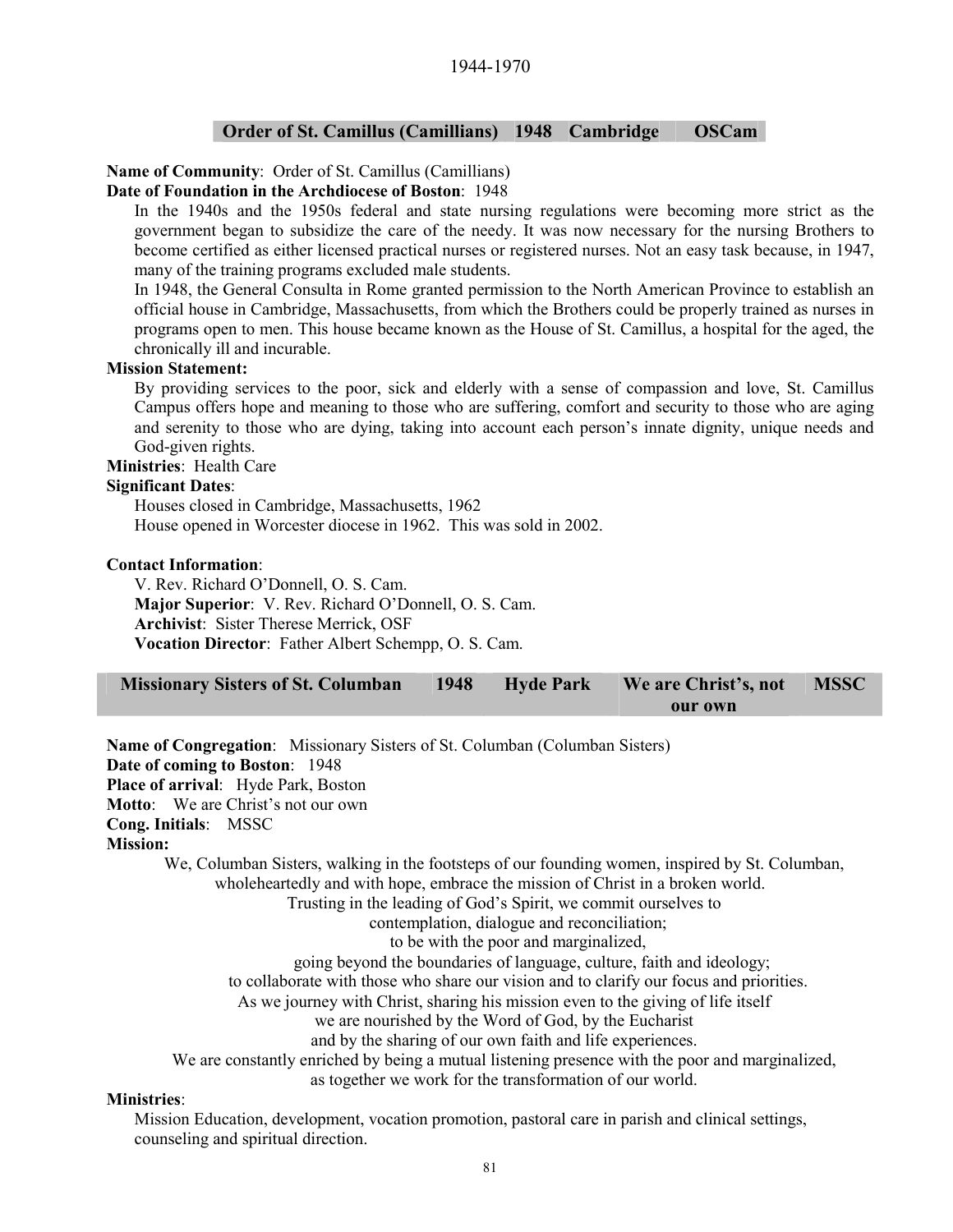#### **Significant dates**:

- 1948 At the invitation of Cardinal Cushing our Sisters came to Hyde Park to open a house of formation.
- 1952 Opened a Montessori School
- 1981 Moved from Hyde Park to Brighton
- 1995 Opened a house in West Roxbury

#### **Contact Person**:

Sister Margaret Holleran 73 Mapleton St. Brighton Ma. 02135 617-782-5683 **e-mail: columbansbrighton@verizon.net**

**International website: columbansisters.org**

#### **Sisters of the Holy Cross 1948 Brookline CSC**

**Name of Community**: Sisters of the Holy Cross (C.S.C.)

Location of Motherhouse/Provincialate/Generalate: Saint Mary's, Notre Dame, Indiana

#### **Mission Statement**:

We, Sisters of the Holy Cross throughout the world, are called to participate in the prophetic mission of Jesus to witness God's love for all creation.

Compassion moves us to reflect on the signs of the times, discern needs, and respond. We stand in solidarity with the poor and the powerless.

Our life together enriches and strengthens us to foster community wherever we are. **Date of Foundation in the Archdiocese of Boston**: 1948

#### **Ministries**:

Holy Cross Academy, Brookline 1948-1969

Cardinal Cushing College, Brookline 1952-1972

Sisters on Individual Assignments (1973 - present)

Religious Education Coordinator at St. Thomas Aquinas Parish, Jamaica Plain (1973-1977)

Director of Religious Education at St. Teresa of Avila Parish, West Roxbury (1973-1979)

Accountant at Sisters of St. Joseph, Brighton (1974-1976)

Pastoral Care at Tewksbury Hospital, Tewksbury (1976-1978)

Home visitor at St. Anthony's Parish, Revere (1978-1979

Social Work at Catholic Charities, Boston (1974-1975)

Bookkeeper at Diocesan Office of Religious Education, Boston (1978-1983)

Religious Education Coordinator at St. Luke's Parish, Belmont (1980-1981)

Administrative Assistant at the Archdiocesan Youth Ministry Office (1983-1992)

Administration, Research, Liaison with the NCCB, Archdiocese of Boston, Brighton (1984-1993)

Regional Director, Office of Religious Education, Boston (1985-1990)

Elementary Teacher at Saint Catherine School, Somerville (1985-1995)

Administration, Cambridge Center for the Study of Faith and Culture, West Roxbury (1986-1993)

Pastoral Associate, Saint Francis Xavier Parish, South Weymouth, (1992-1995)

Mental health & Retardation Services, Inc, Bedford (1995-present) Administration, Affirmation Center for Education, Natick (1987-1988)

## **Significant Dates**:

#### Significant dates of the **Congregation of the Sisters of the Holy Cross**

August 4, 1841 - Habit given for the first time to four Marianites of Holy Cross in France July 26, 1869 - Separation of Sisters of the Holy Cross from Marianites in France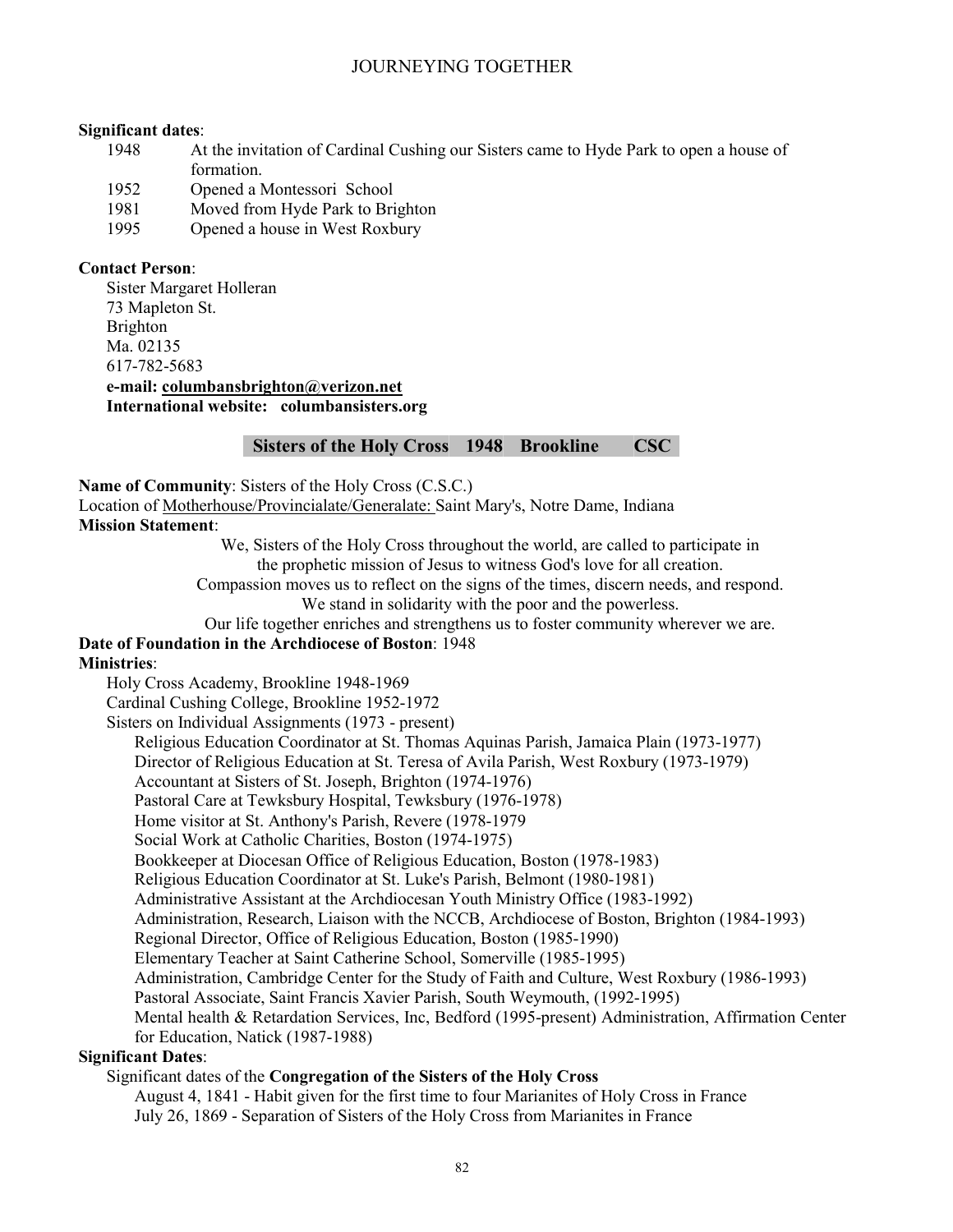January 20, 1873 - Death of our founder, Rev. Basil Anthony Moreau July 25, 1889 - Election of Mother M. Augusta as first Superior General of the Sisters of the Holy Cross in the United States July 13, 1946 - Introduction of the cause for the beatification of Father Moreau September 15, 2007 - Scheduled date for the Rite of Beatification in Le Mans France of Rev. Basil Anthony Moreau, founder of the Congregations of Holy Cross (priests, brothers, and sisters). September 15 is the patronal feast of the congregations of Holy Cross founded by Rev. Basil Anthony Moreau. Significant dates in relation to the **Archdiocese of Boston** Holy Cross Academy, Brookline, Massachusetts - 1948-1969 Cardinal Cushing College, Brookline, Massachusetts - 1952-1972 **Contact Information**: **Archivist**: Sister Kathryn Callahan, CSC

Sisters of the Holy Cross Archives & Records · 101 Bertrand Hall- Saint Mary's, Notre Dame, IN 46556-5000 Telephone (574) 284-5902 E-mail kcallahan@cscsisters.org **Vocation Director**: Sister Mary Tieman, CSC Sisters of the Holy Cross Congregation Vocation Director (Coordinator) · 100 Lourdes Hall - Saint Mary's Notre Dame, IN 46556-5014 Telephone (574) 284-5560 E-mail mteiman@cscsisters.org

#### **Dominican Friars, Province of St. Joseph 1949 Dover Preach Jesus Christ OP**

**Name of Community**: Friars of the Order of Preachers (Dominicans) Province of St. Joseph (Eastern) in the United States of America **Date of Foundation in the Archdiocese of Boston**: 1949

#### **Mission Statement**:

We, Dominican Friars of St. Joseph Province, are a community called to preach Jesus Christ as part of the worldwide mission of the Order of Friars Preachers.

Under the patronage of Mary, the Mother of God, we are bound, poor and chaste, to one another by our common vow of obedience, and by God's grace we grow in holiness through our common life, prayer and contemplation, study of the Word, and our fraternity.

Empowered by the Holy Spirit, our mission is exercised for the salvation of souls and extends to all of God's people through these primary ministries:

- a. preaching the Word, including all forms of evangelization;
- b. teaching and scholarship in service of the ministry of the Word, with priority given to our own foundations: the Dominican House of Studies and Providence College;
- c. parochial service, especially in university locales, and in parishes offering strategic opportunities for preaching; and
- d. foreign missions.

**Current Ministries**: Theology Faculty, St. John's Seminary, Brighton, MA

## **Historical Presence in the Archdiocese of Boston**

St. Stephen's Priory, 20 Glen Street, Dover, Massachusetts 02030 – 1949-2004

In 1949 the Dominican Province of St. Joseph was experiencing a vocations crisis – too many novices! The establishment of St. Albert's Province ten years earlier had cost St. Joseph's its splendid house of studies in the Chicago suburb of River Forest, and since then the Novitiate had moved back to its older, inadequate facilities at St. Joseph Priory in Somerset, Ohio.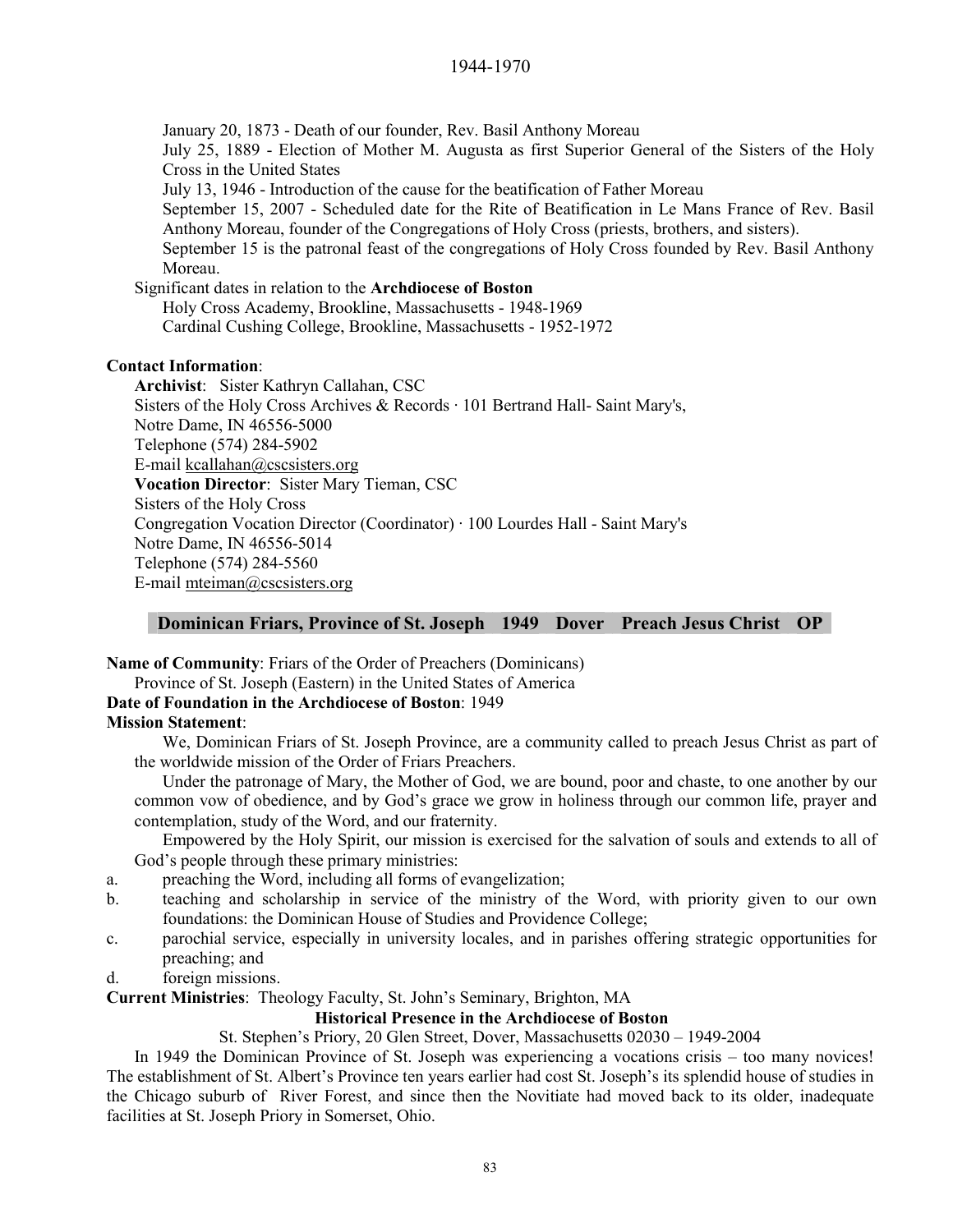Meanwhile, Dominican friars from nearby Providence College were invited by Archbishop Richard Cardinal Cushing to conduct a series of lectures at Emmanuel College and other venues in the Archdiocese as part of a campaign to provide better instruction in theology to the faithful. The Archbishop strongly encouraged the friars to establish a permanent presence in the Archdiocese of Boston, something that they were quite willing to do, and so the 78-acre Dyer forested and landscaped estate in Dover, along the banks of the elegant and pacific Charles River, was chosen as an excellent location for the new Novitiate. This setting provided sufficient privacy and quiet with easy access to Boston's educational riches and opportunities for the apostolate.

An offer to purchase the property was made in June 1949, and within two months the friars were in residence. The Master of the Order, Fr. Emmanuel Suarez, visited and formally erected the convent on 22 October with the title of Saint Stephen's – a compliment to Fr. Stephen McDermott, the Provincial – and modifications were undertaken over the next months to prepare the house and new buildings for the first class of 38 novices, who arrived in September 1950. Construction of a separate Novitiate building and a chapel was begun in June of 1953.

In May of 1955, Fr. McDermott, after consultation with the Provincial Council, decided to move the Novitiate to St. Joseph Priory in Somerset, Ohio once again and to change St. Stephen's into the Province's House of Philosophy (where three years of philosophical study are pursued as preparation for the usual four years of theology). This decision was approved by the Master of the Order on 27 August, and the school year began that September with 54 students in addition to the nineteen priests and five cooperator brothers assigned to the priory. The Dominican Sisters from St. Catherine's in Kentucky was established here toward the end of 1956; the sisters provided invaluable housekeeping, dietary and secretarial services for the studium.

About this time it was decided to seek accreditation as St. Stephen's College (as St. Stephen's Novitiate Seminary the school had been affiliated to Providence College). The Massachusetts Collegiate Authority fully accredited the school as a degree-granting institution in June 1960 with the authority to grant baccalaureate, master's and doctoral degrees.

In 1967 the Provincial Chapter proposed the return of the Novitiate to Dover and the transfer of the House of Philosophy to Washington D.C., which was effected by a rescript of the Master, Fr. Aniceto Fernandez, on 25 January 1968 (the actual move took place the following August), St. Stephen's remained the Novitiate until 1984.

While Dominican formation was the main work of the community, from their arrival in Dover the friars were engaged in ministries to the surrounding area. Many local Catholics began, with the Archbishop's approval, to receive the sacraments regularly at St. Stephen's rather than make the drive to their parish church in South Natick, making the Priory their de facto parish. The work of adult education continued, and the friars also conducted a Confraternity of Christian Doctrine (C.C.D.) Program for hundreds of children from Dover and neighboring towns. Some of the student brothers, natives of Puerto Rico, assisted in the preparation of Spanish Masses around the archdiocese in the late 1960s. Charitable outreach projects were undertaken in South Boston and Roxbury. Programs for women religious began to be offered; for a time in the late 1970s an experimental "joint formation program" was conducted, in which some courses were open to novice friars and novice women religious. At the same time, St. Stephen's began to offer conferences and courses in spirituality and meditation that were well attended by laypeople from the Boston area, especially from Emmanuel College, Cushing College and Massachusetts Institute of Technology where friars from the priory taught at various times.

By 1984 it had become clear that the retreat and conference activities at St. Stephen's was growing and becoming incompatible with the quiet necessary for the Novitiate. When faced with a choice by the Provincial Chapter, the community voted to continue and expand its operation as a retreat house and "Spiritual Life Center." The Novitiate was transferred to St. Gertrude Priory in Cincinnati, Ohio. The Retreat Center then flourished and was the primary ministry of the Friars, offering retreats, conferences, and renewal sabbaticals for women religious as well as other groups that desired the use of a beautiful contemplative setting in the Dominican tradition of prayer, liturgy and silence.

After 2000, participation in its programs decreased and the diminishing presence of the Friars to administer, manage and maintain a viable presence led to a process of discernment about the continued Dominican presence in the Archdiocese of Boston. It was the decision of the Provincial Council that after more than fifty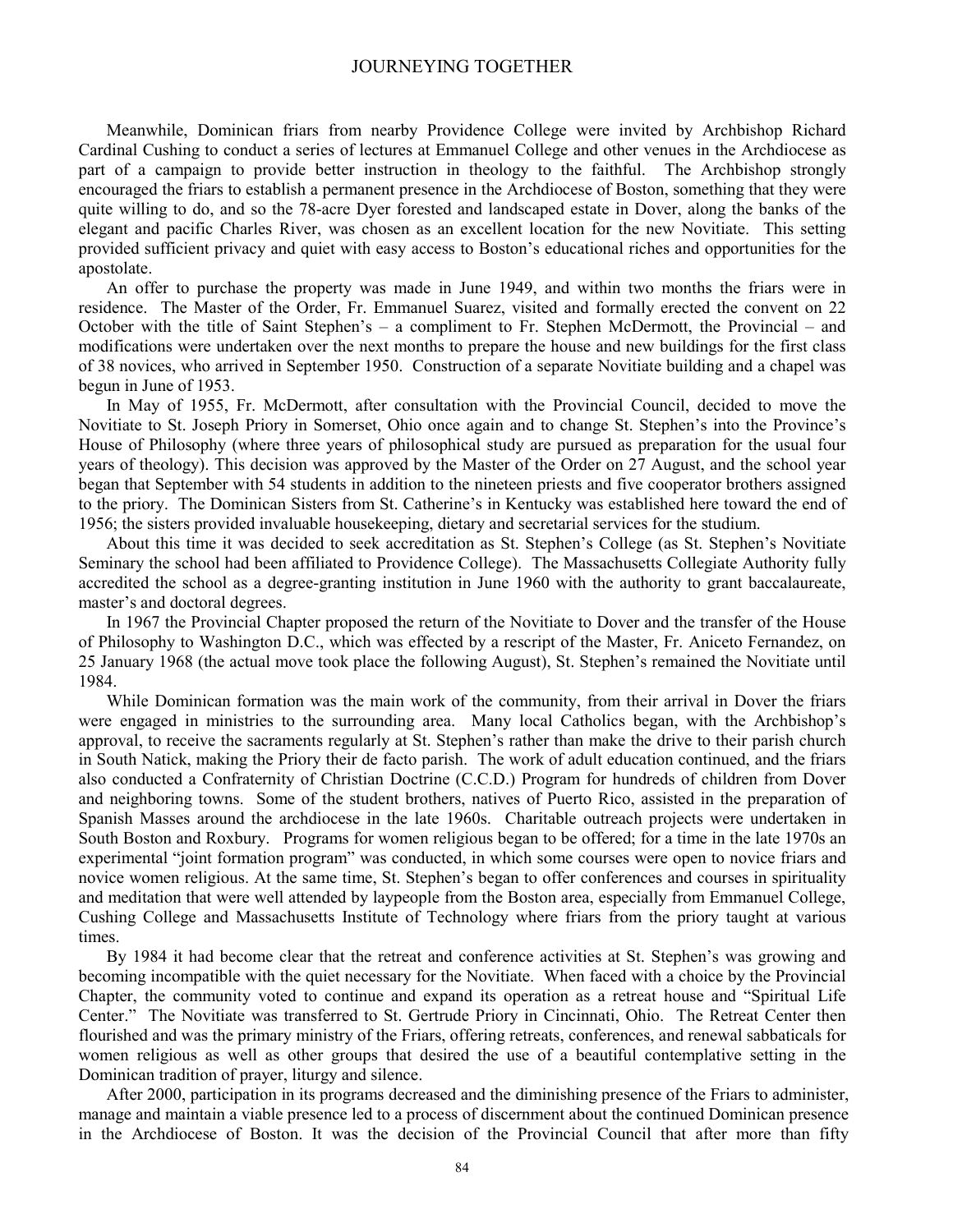extraordinary years, the mission of the Friars had been fulfilled in Dover. This decision led to the closing of St. Stephen's Priory in 2004 and the eventual sale of the land and buildings to Boston College.

| <b>Contact Information:</b> |                                                  |  |
|-----------------------------|--------------------------------------------------|--|
|                             | Major Superior: V. Rev. D. Dominic Izzo, O.P.    |  |
|                             | <b>Prior Provincial</b>                          |  |
|                             | Dominican Provincial Offices                     |  |
|                             | 141 E. $65^{\text{th}}$ Street                   |  |
|                             | New York, NY 10065-6648                          |  |
|                             | $(212)$ 737-5757                                 |  |
| Archivist:                  | Rev. John. C. Vidmar, O.P.                       |  |
|                             | St. Thomas Aquinas Priory                        |  |
|                             | Providence College                               |  |
|                             | Providence, RI 02918-0001                        |  |
|                             | $(401)$ 865-2484                                 |  |
|                             | Vocation Director: Rev. William P. Garrott, O.P. |  |
|                             | Office of Vocations                              |  |
|                             | <b>Immaculate Conception Priory</b>              |  |
|                             | 487 Michigan Avenue, NE                          |  |
|                             | Washington, DC 20017-1585                        |  |
|                             | 1-800-529-1205                                   |  |
|                             |                                                  |  |

| <b>Sons of Divine Providence</b> | 1949 East Boston | Do good to all; harm no one | <b>FDP</b> |
|----------------------------------|------------------|-----------------------------|------------|
|                                  |                  |                             |            |

**Name of Community**: The Sons of Divine Providence **Date of Foundation in the Archdiocese of Boston:** 1949 **Mission Statement**:

The Sons of Divine Providence were founded by St. Louis Orione (1872-1940) to work among the poor and humble people spreading the love of Christ in faithful service to the Church.

#### **Ministries**:

The Don Orione Nursing Home for the Elderly The Madonna Queen National Shrine

St. Joseph-St. Lazarus Parish

St. Mary, Star of the Sea School

#### **Brief History:**

The **Sons of Divine Providence** is a Roman Catholic religious congregation, founded in Italy in 1893. The congregation takes inspiration from its founder Don Luigi Orione, whose motto was "Do good to all, help everybody, harm nobody". Don Orione is remembered for his commitment to social justice and the service of those in need, a service guided and inspired by the teachings of the Catholic Church.

Don Orione began his work with orphans and street children in the city of Tortona in northwest Italy while he was still a student. He was a man of enormous energy and enterprise and by the time of his death in 1940 Don Orione and his followers had established services for the care of elderly, disabled and disadvantaged people all over Italy, as well as in Poland, Brazil, Argentina and Palestine. Today over a thousand priests and brothers of the congregation are working in twenty-five countries around the world providing services for more than 200,000 people in a variety of health and social care projects.

In **Boston** we have six confreres who run: a well-known shrine dedicated to Our Lady called 'Madonna Queen of the Universe', the Don Orione Nursing Home for elderly people and the nearby parish of St Joseph and St Lazarus. Sunday Masses at the shrine in Spanish and Portuguese are very popular with the local Hispanic and Brazilian communities.

#### **Contact Information**:

Rev. John Kilmartin, F.D.P.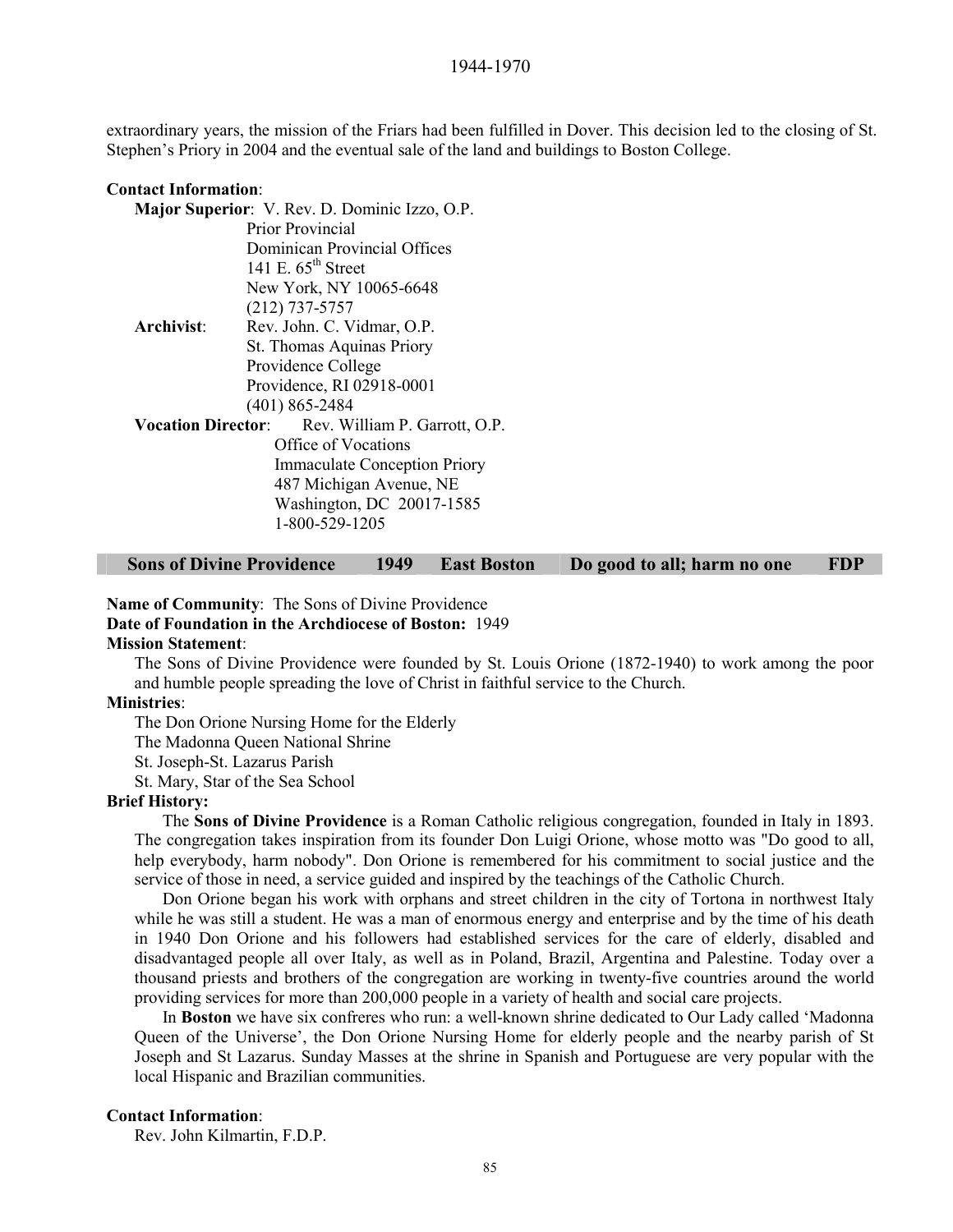59 Ashley Street East Boston, MA 02128 **Major Superior**: Rev. Flavio Peloso, F.D.P. Via Etruria 6, 00183 Rome, Italy **Archivist**: Rev. John Kilmartin, F.D.P, Rev. Rocco Crescenzi, F.D.P. **Vocation Director**: Rev. Marcelo Boschi, F.D.P.

## **Cistercian Sisters 1949 Wrentham OCSO**

#### **Name of Community**: Cistercian Sisters, Mt. St. Mary's Abbey

**Mount Saint Mary's Abbey** was founded in **1949** from St. Mary's Abbey, Glencairn, Co. Waterford, Ireland. Several American women had gone to Ireland to receive their initial formation as Cistercians and they, with Irish sisters from Glencairn, formed the group of Foundresses.

The community grew rapidly and in 1964 the first foundation was made in Dubuque, Iowa. Our Lady of the Mississippi was followed by Santa Rita Abbey, Sonoita, Arizona in 1972 and Our Lady of the Angels. Crozet, Virginia in 1987.

Today that first generation is passing into the mature years, the golden years that crown a lifetime of fidelity. At present there are 48 sisters at Wrentham.

#### LOVE NEVER FAILS

This abbatial motto of Mother Agnes Day, our Abbess, from St. Paul's hymn to love in chapter 13 of his first letter to the Corinthians describes beautifully the foundation of our abbey's life.

After the first General Chapter following World War II, Dom Edmund Futterer, Abbot of Our Lady of the Valley, Cumberland, Rhode Island, and Brother Leo Gregory made a hasty trip to the houses of Glencairn, Mount Melleray and Stapehill. Dom Edmund informed the nuns that many American girls were interested in the contemplative life and that he knew Cardinal (then Archbishop) Cushing would be happy to have a foundation in the Archdiocese of Boston. In fact, the year before, when the Cardinal was at the Valley in Cumberland, he invited the monks to his Archdiocese. At that time, Worcester was within the Archdiocese of Boston.

Toward the end of the year 1947 Brother Dominic Mihm, a monk of the Valley, had a surplus of milk which he took to the Garelick Brothers for them to purchase. He mentioned the possible foundation of Trappistine Nuns and Max Garelick suggested that he look at Mount Farm, or rather a part of it. John McMahon owned the other half. When Cardinal Cushing was told of the property he was delighted that it was within his jurisdiction and advised Brother Dominic and Brother Leo to go ahead and obtain the approval of Dom Edmund, since his consent was necessary to found our Abbey. The Valley, however, needed funds to purchase the property and Dom Edmund called upon many generous benefactors who came to the rescue - John McMahon, the Grace Family and Harry John.

It was Cardinal Cushing who provided the funds for the building materials and the monks of the Valley began the construction of the new abbey in 1948 with Father Paul Scheibler as Grange Master. When the fourteen foundresses came on October 1, 1949, their new home was prepared, even a barn with cows ready to be milked!

The foundresses were brought to Wrentham by Cardinal Cushing who was leading a pilgrimage throughout Ireland and invited the Sisters to join him when he returned to the USA. In September of 1949 they boarded the Britannic and crossed the Atlantic that had recently been hit by a hurricane.

How were the Sisters chosen for this momentous adventure? Mother Margaret, Abbess of Glencairn, called a meeting of the community and announced that she was about to read the names of those who would be making the foundation. She requested that as she called the names, each Sister, if she consented, would stand. All fourteen stood! There were seven Irish Sisters, six Americans, who had gone to Glencairn for their novitiate training and one Canadian. The seven Irish were Rev. Mother Bernard, the Superior, Mother St. John, Mother Imelda, Mother Agnes, Mother Patrick, Sister Francis and Sr. Veronica. The Americans - Mother Michael, Sr. Stephen (Stephanie), Sr. Celsus (Andree), Sr. Andrew (Grace) Sr. Edmund, Sr. Paul. The Canadian - Sr. Emmanuel (Carol),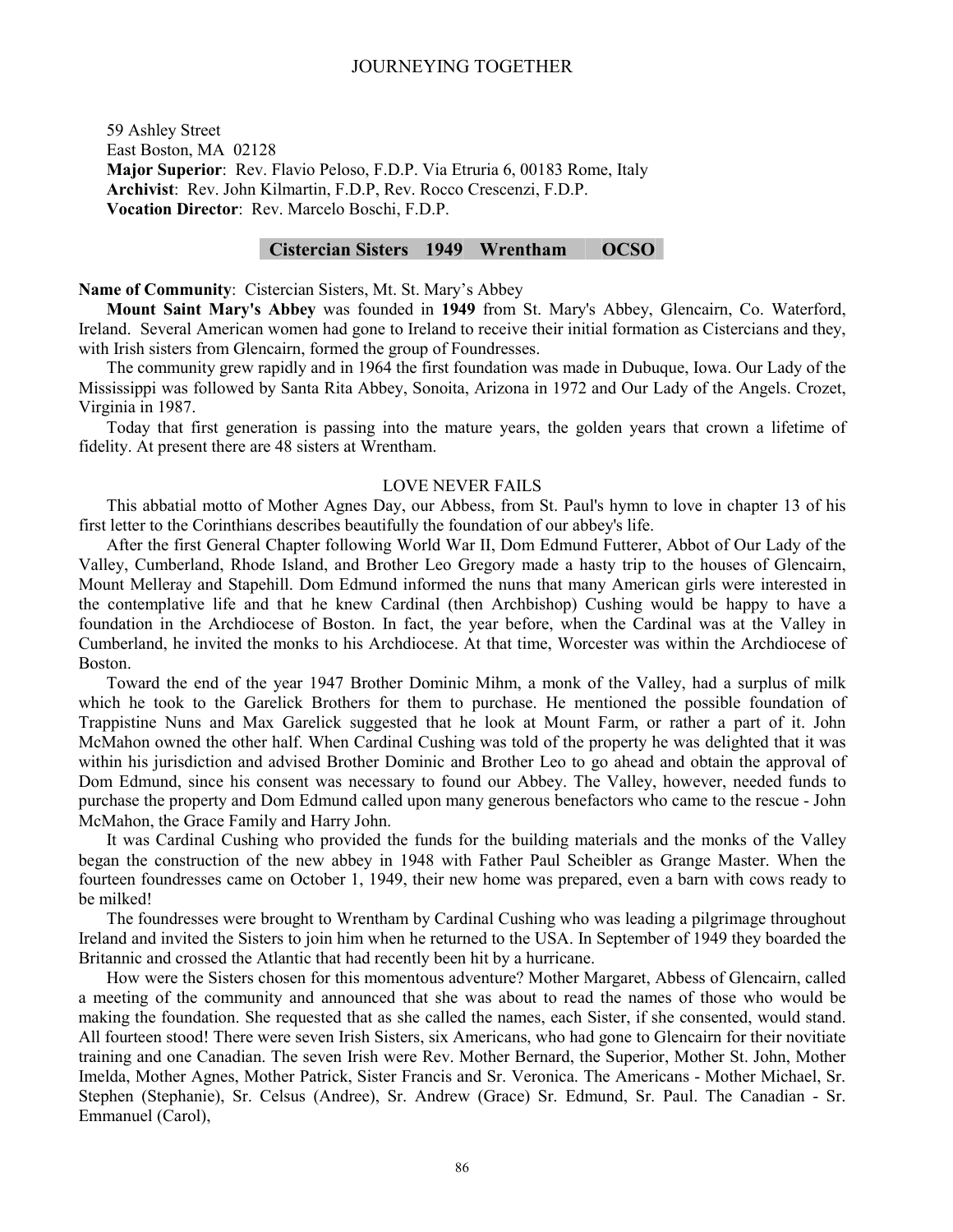1944-1970

Sr. Carol has left us a day by day account of the departure from Glencairn to the reception of the Sisters at the front door of the Abbey by Dom Edmund, Dom James Fox of Gethsemani, Dom Eugene Martin of New Melleray and several monks who were ringing the bells and who had prepared supper for the Sisters.

Sister begins her account by describing the last few days at Glencairn, the packing of trunks and bags, giving goodbye *Pax*es and the "miracle" of novices wearing black veils for the trip. There were tears in the midst of the last tea party in the Glencairn refectory. Then to Church where Mother Kevin intoned the *Benedictus* while the foundresses made their way out the parlor door and then the enclosure door. Father Colman, a friend of Father Carthage, Glencairn's Chaplain, drove Sister Carol and four other Sisters, while the remaining group waited by the wall of the Abbey Church for additional Melleray cars. The Sisters looked like orphans!

They finally reached Cork about four in the afternoon and stopped at the steamship line office to transact passport and ticket business. Then a visit to the Cathedral and finally to their lodgings for the night. Brother Kieran and Brother Lochteen brought them cups of tea, and in the midst of the general confusion, Cardinal Cushing appeared in his purple with biretta and sash and brought a wave of cheer to his new little family. All the Sisters regarded him even then as a father and as time went on, this love and veneration for him increased.

The next morning there was Mass at the Cathedral offered by Dom Celsus. Then the Sisters said the Divine Office and after breakfast continued until it was time to collect luggage and be on their way. Brother Kieran drove groups of four or five to the pier where there were reporters and even a band to bid farewell to the Cardinal and his pilgrimage.

The Sisters were shown to their cabins, with "bunks" for beds and then went to dinner with the Cardinal. Compline was said together and then the *Salve* was sung as it would be each evening of the voyage.

Thoughtful as always, the Cardinal reserved deck chairs for the Sisters, but as the days went on and the sea became rough, more and more of the Sisters became sea-sick.

Then came the evening when the Sisters saw the glimmer of a searchlight - a lighthouse! That meant the shore of the USA was near! Yes, the next morning, the New York skyline came into view. There was morning Mass and then the customs officials and then the reporters! **September 30, 1949**!

The Cardinal put the Sisters on a bus and asked if all were well. They could only recall the conferences, the teas, and, as each one kissed his ring, deep gratitude filled her heart.

They drove to New Haven, Connecticut, and as they reached the city limits, two motorcycles driven by police approached the driver and asked if these were the Trappistines from Ireland, and if they were going to St. Raphael's Hospital. When he replied in the affirmative, they said, "Follow us". With sirens roaring, they made their way across the city, through red lights, stop signs, while the "silent" Trappistines crouched lower in their seats. The entire hospital staff was standing on the front steps to greet them. The Sisters thanked their escorts and found out later, to their delight, that one was from Ireland.

A wonderful dinner was prepared for the Sisters, Dom Celsus and Monsignor Splaine. When it was time to leave the police were at the side of the bus escorting them out of New Haven with the same "vigor" as they had when entering the city.

Reaching Providence all was quiet. Then at Wrentham, the Selectmen were there prepared to show them where Mt. St. Mary's was. The first person they met at the bottom of the road was a bearded Lay Brother (a delight for all the Sisters!) who informed another Brother in a car that they had arrived. The latter drove ahead and the bells started pealing. The first impression was a blaze of light from all the front windows. Dom Edmund, the two other Abbots and monks from the Valley were there to greet them. And the reporters!

The Sisters entered their new home and were very happy. The cloisters of plain brick with glass sliding doors and the garth [enclosure] pleased them very much. They went immediately to the little pink Chapel where Dom Edmund officiated at Benediction and the monks sang. That very morning, for the first time, Mass had been offered in the Chapel by Dom Edmund. Jesus had come to stay!

After Benediction, they were led to the refectory and served a delicious supper. Finally all went to bed with the assurance of Father Paul that he would awaken them at 7A. M. by ringing the bells - near the dormitory windows. At 7:00 the following morning, there was clanging and banging. The Sisters went down to Mass offered by their Chaplain, Father Anselm. The date: October 1, 1949.

An epilogue follows Sister Carol's account: the arrival on December 17th of the Americans from Bon Conseil in Canada, Sr. Angela, Sr. Bernadette, Sr. Pia and Sr. Julia.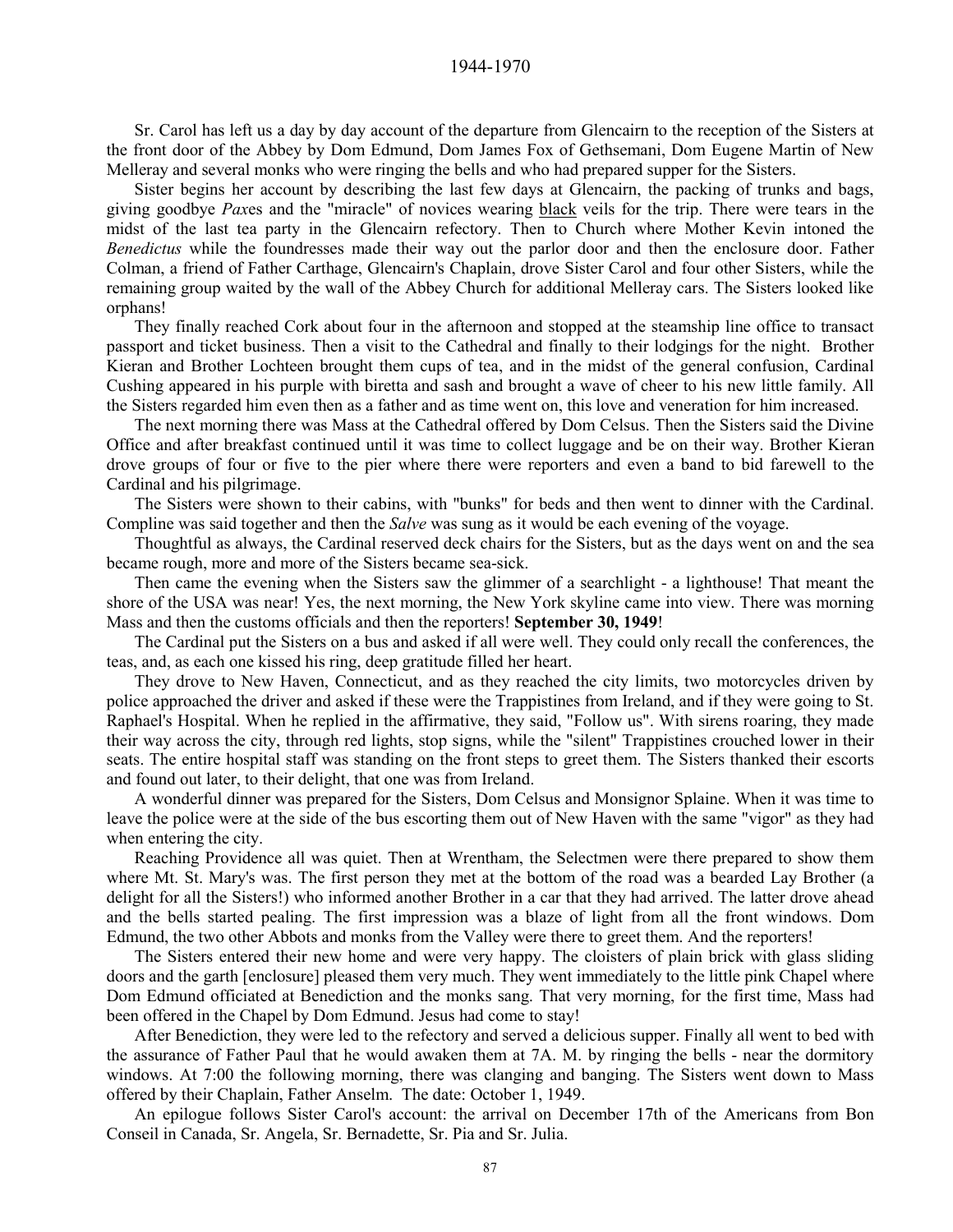The decade of the fifties saw the coming and going of many aspirants. On May 15, 1950 the first great cross happened: Mother St. John died quite unexpectedly. She was buried in the cemetery of the Valley because our cemetery was not ready to receive her body.

The life was rigorous both for the Choir and Lay Sisters. Four Sisters contracted tuberculosis and spent time in the sanitarium.

On March 21, 1950 Our Lady of the Valley burned to the ground, and the monks found refuge in a CCC Camp in Chepachet, Rhode Island until their new home, St. Joseph's Abbey, was built at Spencer.

The Irish Sisters became American citizens and on November 13, 1950, Mother Bernard was unanimously elected Abbess. In 1952 at the Visitation Mother Angela was appointed superior-ad-nutum and Mother Bernard happily stepped down from her office as Abbess. The Irish Sisters wholeheartedly supported their new Superior.

Cardinal Cushing, who often visited, started a building program which included a new Church, Chapter Room, Scriptorium and dormitory.

A tremendous blow and heartbreak was the recall of the Irish Sisters in June of 1955. We wondered how we could go on without them! But God, in His infinite mercy, provided the strength for us all.

Brother Dominic Mihm arrived on January 11, 1961.

In 1961 our beloved Dam Edmund Futterer resigned and Dom Thomas Keating assumed the role of Spencer's Abbot.

We made our first record with the help of Dom Derocquettes and with C. Alexander Peloquin directing.

The Belgian Trappistines came to Wrentham on their way to California to make a foundation. In 1964 we made our own first foundation in Iowa. On a plane provided by Peter Grace, Mother Angela, Dom Thomas of Spencer and 13 Sisters with Mother Columba Guare as Superior flew out to Dubuque and their new home.

On January 11, 1963, our beloved friend and benefactor, John McMahon went to the Lord. He said to his nephews that he felt he had accomplished his mission in life. When asked what it was, he replied, "To bring the Trappistines to this country"!

Vital effects of Vatican II on our Order were the *Decree of Unification* and the *Declaration on Cistercian Life Unanimity and Pluralism*. Work began on the revision of our Constitutions especially by Father Michael Casey of Tarrawarra.

A delight in June 1969 was watching Americans step on the moon!

In 1972, time came for our second foundation and, with the advice of Father Tom Rice, who had been ordained in our Chapel, Sonoita, Arizona was the site chosen. Mother Benedict (Cecile), Prioress since 1955 when our Irish foundresses left us, was the Superior and with her five companions, left us for the desert and beautiful mountains.

On October 1, 1979, our own 30th anniversary, Pope John Paul came to the Boston Common amidst a downpour of rain.

Then in 1980, together with our Spencer brothers, we celebrated the sesquimillenial anniversary of St. Benedict, author of the Rule by which we live. In 1984, the General Chapter of our Order was held in Holyoke, Massachusetts! Many of the participants came to visit Wrentham . . . to our delight.

One of our community's deepest sorrows took place on January 24, 1986 when Mother Angela, who had been ill for many months, went to the Lord. Surrounded by her Sisters, she breathed her beautiful soul into the Heart of Jesus Whom she had so loved. It would be impossible to describe what Mother Angela has meant to all of us, her daughters. She gave herself totally to a task that, without God, would have been impossible. We can only thank God for His gift of her to us. On March 21, 1986, Sister Agnes became our new Abbess.

In 1987, it was Mother Agnes who founded Our Lady of the Angels in Crozet, Virginia, our third foundation. Many beautiful changes occurred in the 90's: our new kitchen with its very own cooler, the patio freezer and cooler, the remodeling of McMahon's to become a retreat house; more recently our Church was renovated, Raphael's Wing was built and a new Library. This year we remodeled space for an up-to-date candy business, as well as renovating the Abbey guest rooms. We have also been devoting much time and energy to our own renovation, revitalizing our vow of conversion. At the time of Mother's second abbatial election, we voted her as Abbess *ad indefinitum!* 

The barn situation was a very thorny problem. Every state that brought milk into Massachusetts paid a tariff which was then given to Massachusetts farmers as a subsidy. Someone brought this to the Supreme Court and it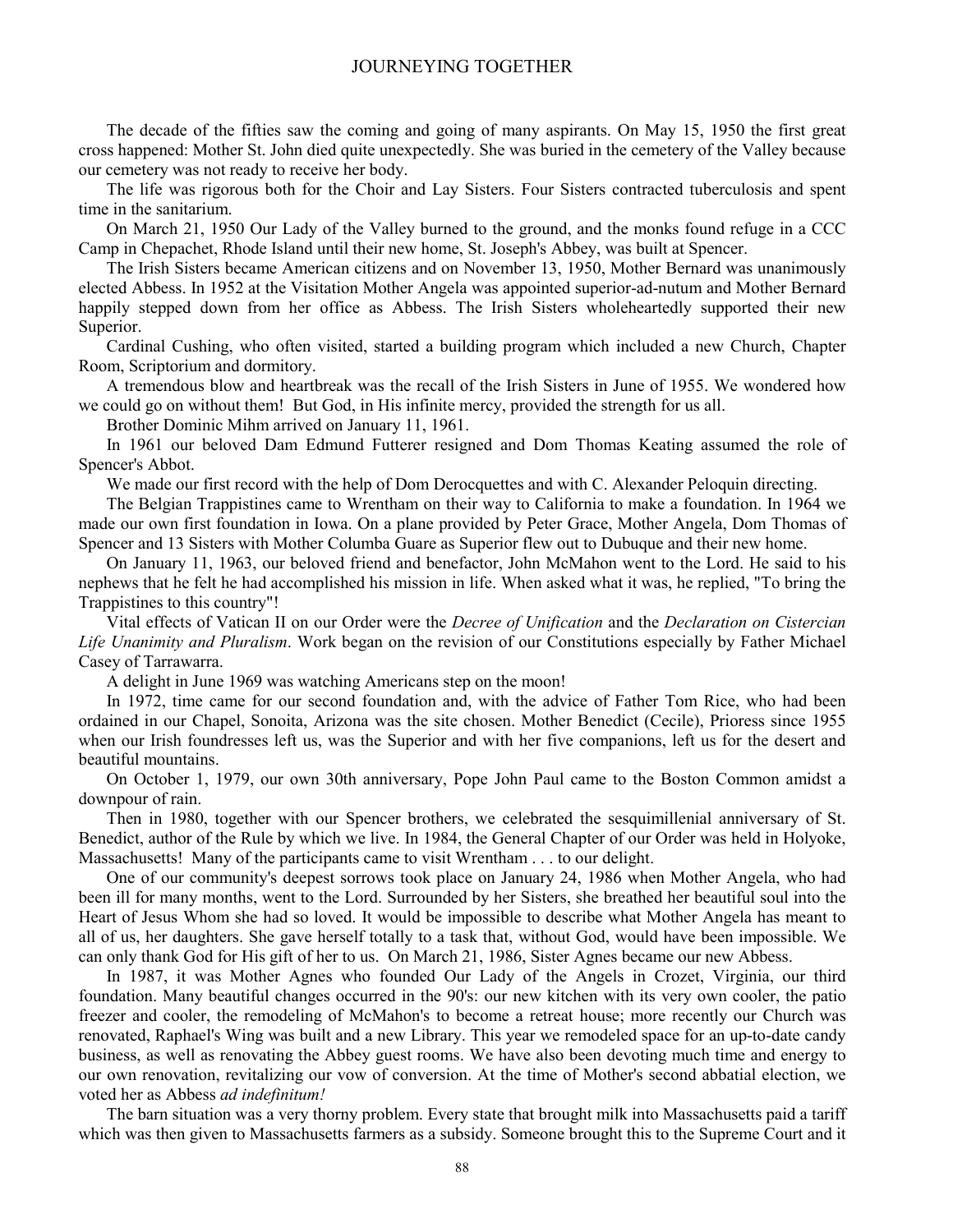was declared unconstitutional. We had relied on that subsidy and in the course of time had to sell our fifty milking cows. We turned to raising heifers, but this was a financial loss. We went through a long process of research, compilation and dialogue and finally met with our Father Immediate, Dom Damian Carr, who presided at the final discussion. A vote of the Conventual Chapter on August 7, 1998 brought the decision to sell the heifers. As Mother wrote in her note to the Sisters who had not been at the Chapter, "The barn has always been part of our life, so this is a painful wrench, but we will go forward into the new with hope and trust in God and a lot of commitment to address our problems and find fruitful solutions."

Also a part of our lives was Brother Matthew Fitzgerald, who came to help us on the farm in 1959 until 1962. And again in 1969 until 1994 when he returned to the infirmary at Spencer, where he died on July 12th, 1995.

It was in 1998 that, with our entire Order, we celebrated the 9th centenary of the foundation of Citeaux. With joy we studied and pondered the life and teachings of our founding Fathers, Sts. Robert, Alberic and Stephen.

We remember before God each and every one of the wonderful friends he has given us throughout these 50 years, and keep them in our hearts.

We end this brief history, as we began, with love - love of one another, the Church, the world and you. That you are with us today proves your love and loyalty and we are deeply touched and grateful. May God bless each of you with His grace, peace and joy.

#### **Contact Information**:

**Mt. St. Mary's Abbey**  300 Arnold Street Wrentham, MA 02093 Tel. 508-528-1282 Fax: 508-528-5360 Webpage: http://abbey.msmabbey.org/index.php?Itemid=1&option=com\_frontpage

#### **Medical Missionaries of Mary 1950 Boston MMM**

**Name of Community**: Medical Missionaries of Mary **Location of Motherhouse**: Drogheda, Co. Louth, Ireland **Location of Area Central House**: City Island, New York **Mission Statement**:

As Medical Missionaries of Mary, in a world deeply divided, we are women on fire with the healing love of God. Engaging our own pain and vulnerability, we go to peoples of different cultures, where human needs are greatest. Our belief in the inter-relatedness of God's creation urges us to embrace holistic healing and to work for reconciliation, justice and peace.

**Date of Foundation in the Archdiocese of Boston**: Commonwealth Avenue, Boston, **1950 Ministries**:

Eucharistic Ministers in the Parish and local Hospital. Pastoral Work - Visiting the elderly. Vocation Ministry Student's Ministry. Ministry of Hospitality to our Sisters returning for home leave from the Missions.

#### **Significant Dates**:

January 27: Anniversary of Marie Martin's death March 25: Feast of the Annunciation April 4: Foundation Day May 31: Feast of the Visitation July 11: Feast of St. Benedict October 1: Feast of St. Therese of Lisieux, Patroness of Missions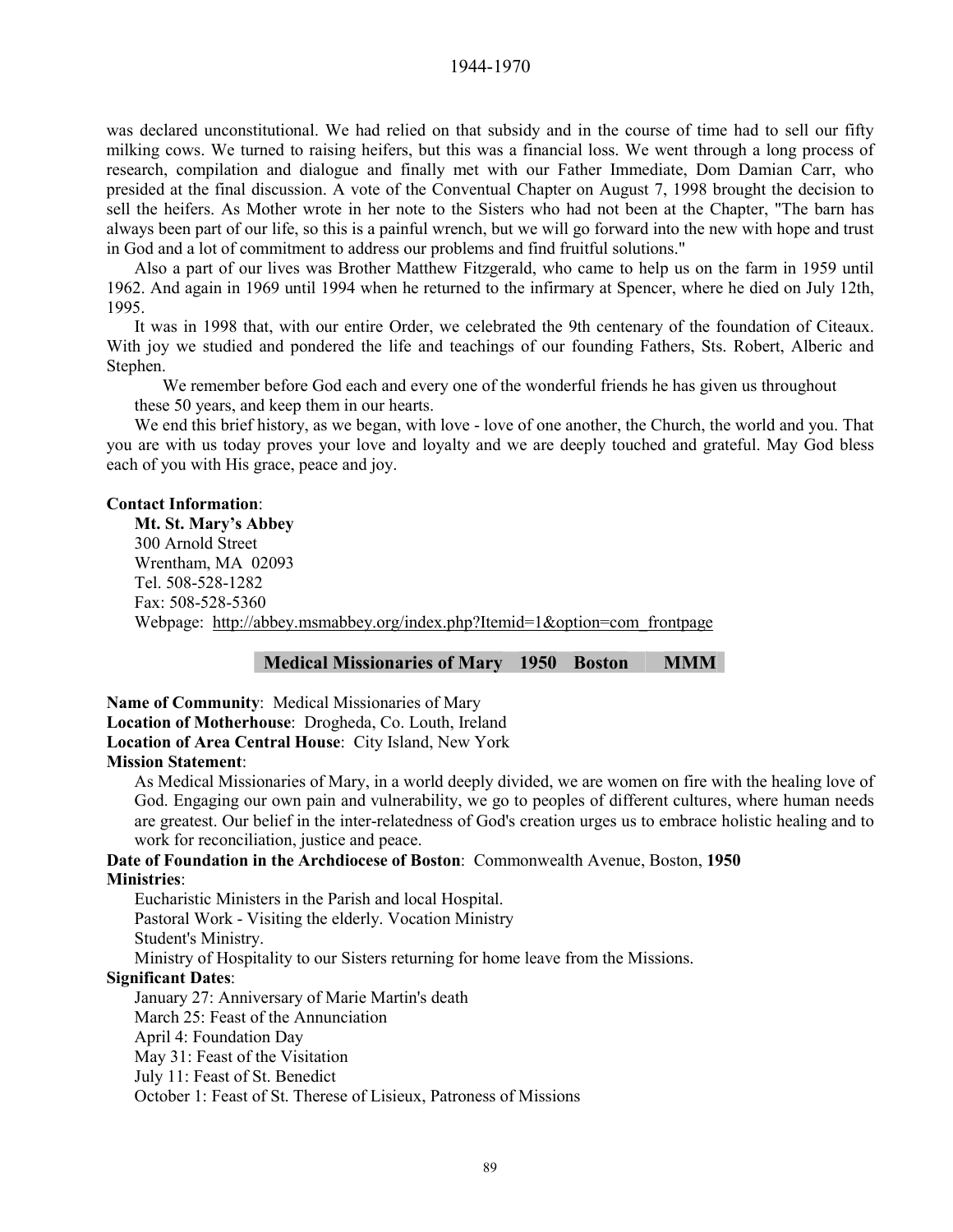#### **Contact Information**:

**Archivist**: Sister Catherine Dwyer, MMM, Motherhouse in Ireland.

**Vocation Director**: Sister Madeleine LeBlanc, MMM

179 Highland Ave. Somerville, Ma. 02143 Tel. No. 617-666-3223

**Community Contact Person**: Sister Anne Marie Hubbard, MMM

Community Leader 179 Highland Ave. Somerville, Ma. 02143 Tel. No. 617-666-3223

#### **Franciscan Missionary Sisters for Africa 1952 FMSA**

**Name of Community**: Franciscan Missionary Sisters for Africa

Location of our convent: 172 Foster Street, P. O. Box 35095, Brighton MA 02135

Congregational Mother House: Mt Oliver, Dundalk, Co. Louth, Ireland.

**Date of Foundation in the Archdiocese of Boston**: February 2, 1952

### **Mission statement**

The vocation of a Franciscan Missionary Sister. for Africa is to be a woman of faith. consecrated to God in a community of love, joy and simplicity. Impelled by the love of Christ, she is ready to be sent on Mission and she responds with courage and zeal to the real needs of the Church in Africa and wherever we are on Mission. She approaches the people of God with reverence so that together they may grow in the fullness of the Gospel.

#### **Ministries**:

Primarily Mission Education and Fund-Raising for the Missions,: locally Retreats Spiritual Direction and Eucharistic Ministry to the sick and shut- ins.

#### **Significant dates**:

Death of Mother Kevin, Foundress, Boston, October 17, 1957. Subsequent removal of remains to Ireland and Uganda.

#### **Contact information**:

**Franciscan Missionary Sisters for Africa**  172 Foster Street P. O. Box 35095 Brighton MA 02135

| <b>Franciscan Sisters of the</b> | 1952 Boston | That all may be one; that the world | SA S |
|----------------------------------|-------------|-------------------------------------|------|
| Atonement                        |             | may believe                         |      |

## **NAME OF COMMUNITY:** *Franciscan Sisters of the Atonement*

**DATE OF FOUNDATION IN THE ARCHDIOCESE OF BOSTON:** 

*Emmanuel House 11 Newcomb St. Boston, MA Foundation: November 19, 1952*

#### **MISSION STATEMENT**:

*We, the Franciscan Sisters of the Atonement, are a missionary congregation of women religious called by God through the Church, under the guidance of the Holy Spirit and inspired by the vision of our founders, Mother Lurana Mary White and Father Paul James Wattson.* 

*In loving fidelity to this call, our covenant, we recognize and support our diversity and giftedness. We accomplish this through a shared life of at-one-ment that nurtures and encourages each sister to live the fullest expression of Christian love.*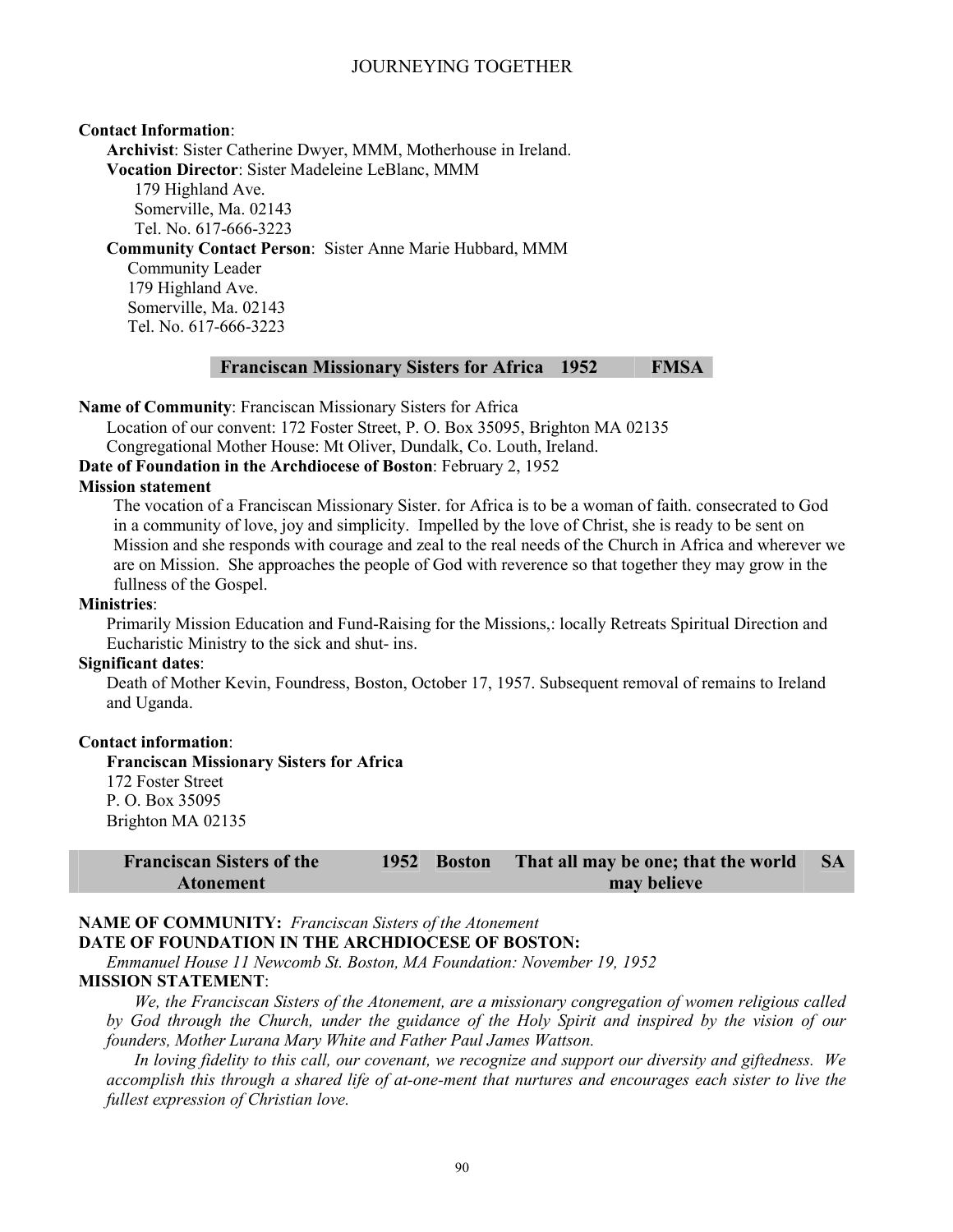*We are sent to the People of God as witnesses of the Kingdom. In Franciscan simplicity and joy we serve the poor as we strive to empower those who are neglected or oppressed. We remain open to other ministries which respond to the needs of our times. We strive also to be instruments of justice and peace wherever we labor in building up the Body of Christ.* 

*Thus, through prayer and ministry, we proclaim the Gospel seeking to fulfill the prayer of Jesus "that all may be one."*

## **MINISTRIES:**

*Two Sisters in Early childhood Education at Yawkey Center for Early Education and Care, Dorchester, MA*

#### **SIGNIFICANT DATES:**

Emmanuel House 1952-2006: *At Emmanuel House the Sisters' ministries included full-day Kindergartens 1 and 2, after-school program, youth ministry, senior citizens ministry, home visiting, small food pantry, as well as clothing.* 

Catholic Charities Sunset Point Children's Vacation House in Hull, MA *During the summer the Sisters ran summer camp part-time from 1952-1982. From 1983 – 1997 Sunset Point Children's Vacation House became a full time ministry for two Sisters.* 

2002 *celebrated the 50th anniversary of ministry at Emmanuel House* 

#### **CONTACT INFORMATION:**

*Franciscan Sisters of the Atonement 41 Old Highland Tpke. Graymoor, Garrison, NY 10524 Phone: 845-424-3647 Fax: 845-424-3298 E-mail: nconboy@graymoor.org Major Superior: Sister Nancy Conboy, SA Archivist: Sister Frances Rooney, SA Vocation Director: Sister Jean Tavin, SA* 

**Sisters of St. Martha of Antigonish 1952 Boston** 

**Name of Community**: Sisters of St. Martha of Antigonish **Date of Foundation in the Archdiocese of Boston**: May, 1952 **Mission Statement** 

We, Sisters of St. Martha, inspired by God's graciousness, hear, embrace and respond to the cry for Gospel Hospitality.

Ministries

#### **Ministry**:

The two main ministries of the Sisters of St. Martha were:

Social Work – St. Martha's Catholic Center (Boston)

Health Care –St. John's Hospital Lowell, Mass

## **Significant Dates**:

#### **Social Work – St. Martha's Catholic Center (Boston)**

May, 1952 – Archbishop James Cushing of Boston invited the Sisters of Saint Martha to Boston and they took up residence at 36 Commonwealth Ave. This was the first American Foundation of the Sisters of St. Martha, Antigonish, N.S. The new mission was called St. Martha's Catholic Centre.

1954 – Sister Baptista Maria MacDonald – Supervisor of the Family Division of the Catholic Charitable Bureau

April, 1954 - The Marthas incorporated in the state of Massachusetts

June, 1954 – Archbishop Cushing transferred the property of 36 Commonwealth Avenue to the Sisters of St. Martha.

1958 – The Catholic Charitable Bureau became the Catholic Family Counseling (Casework Agency) – this change was initiated by Sister Maria Baptista MacDonald and Sister Anselm Doyle (Sister Irene)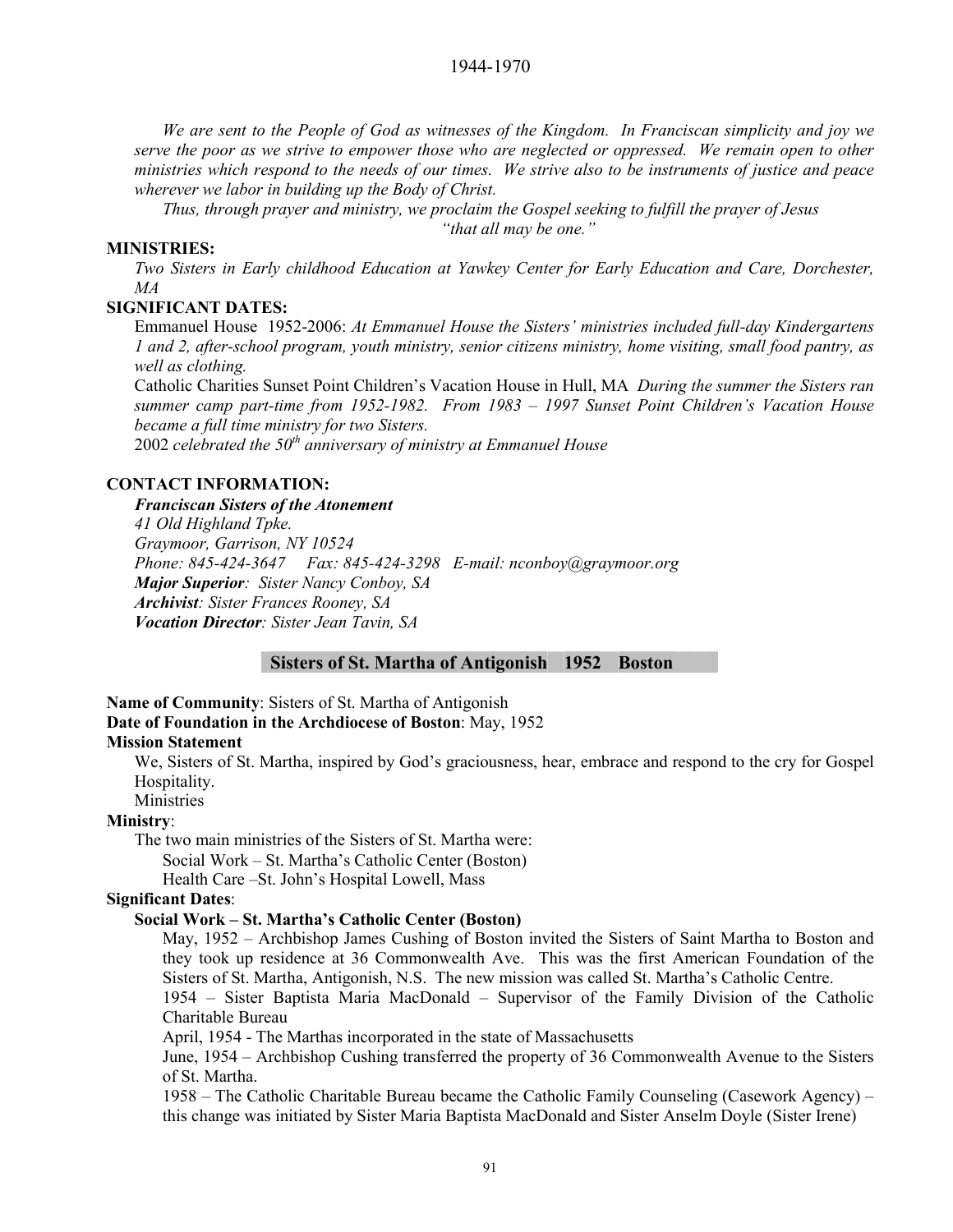June, 1987 – The Sisters of St. Martha left their residence at 36 Commonwealth after 35 years of varied ministry. The residence reverted back to the Archdiocese.

#### **St. John's Hospital, Lowell, MA**

September 1, 1961 – Saint John's Hospital, Lowell, MA was turned over to the Sisters of St. Martha, (the hospital had been opened in 1867). Ten sisters supervised key departments.

May 14, 1966 – The new wing was formally opened increasing the number of beds to 251.

1967 – Centennial celebrations of St. John's Hospital. Also, intensive care unit opened in 1967.

January 1969 – The Board of Trustees of St. John's Hospital decided to close the Catherine Labouré School of Nursing.

July, 1975 – St. John's Hospital opened a new cardiology department.

August, 1975 – St. John's Hospital opened a new pastoral care department.

February, 1976 – St. John's Hospital opened the new wing called the Reilly Building.

1977 – The last graduating class of the Lab Technicians

September 1980 – St. John's had become the #1 hospital in Lowell

September 1986 – Sisters of St. Martha celebrated 25 years in Lowell

October 1, 1992 – Sisters of St. Martha terminated its obligations to St. John's Complex, Lowell

October 1, 1992 – Merger of St. John's Hospital and St. Joseph's Hospital occurred.

#### **Contact Information**:

Sister Olga MacDougall (Congregation Secretary)

e-mail: sromacdougall@auracom.com

### **Major Superior**:

Sister Theresa Parker (Congregation Leader)

e-mail: srtparker323@auracom.com

**Archivist**: Sister Florence Kennedy

e-mail: srflorencekennedy@auracom.com

## **Vocation Director**:

Sister Jovita MacPherson

e-mail: vocationdirector@themarthas.com

## **Sons of Mary 1952 Framingham FMSI**

**Name of Community**: Sons of Mary, Health of the Sick **Location of Brotherhouse**: Sylva Maria, Framingham **Mission Statement**:

The Sons of Mary, Health of the Sick are missionaries who continue the redemptive work of our Lord, Jesus Christ through the restoration of wholeness to persons and peoples by their experience of God's healing love.

#### **Date of Foundation in Boston**: 1952

**Ministries**: Medical, Catechetical and Social apostolate in both the home and foreign missions.

**Significant Dates**:

1952: Foundation

1960: Missions founded in Lima, Huancarama and Cuzco, Peru

1977: Mission founded in the jungles of Venezuela

1984: Mission founded in Manila, the Philippines

## **Contact Information**

John Murphy, FMSI 567 Salem End Road Framingham MA 01702-5599 (508) 879-6711 (508) 879-S0NS (FAX)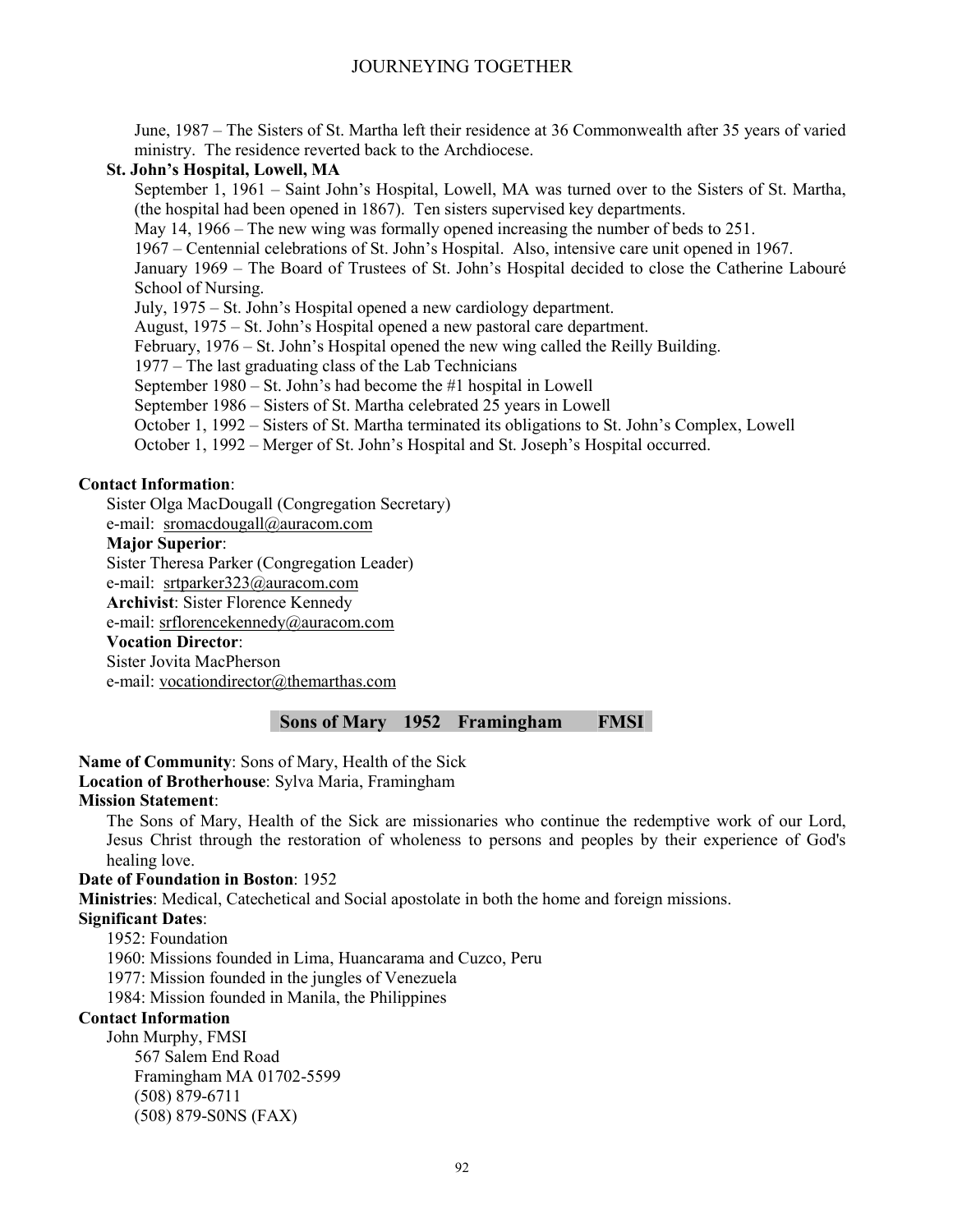e-mail: sonsboston@verizon.net website: www.sonsofmary.com

## **Carmelite Sisters for the Aged and Infirm 1953 Boston The difference is love. OCarm**

## **Name of Community:** Carmelite Sisters for the Aged and Infirm

#### **Date of Foundation in the Archdiocese of Boston:**

June 10, 1953 St. Patrick's Manor, Boston

August 24, 1954 Marian Manor, South Boston

#### **Mission Statement:**

We, the Carmelite Sisters for the Aged and Infirm, as women of the church inspired by Mother M. Angeline Teresa, respond with faith, courage and love to the healing ministry of Christ. Our philosophy is steeped in her words: "Our apostolate is not only to staff and operate up-to-date homes for the aged, but as religious it is to bring Christ to every old person under our care. Bringing Christ means giving them His compassion, His interest, His loving care, His warmth morning, noon and night. It means inspiring the lay people who work with us, to give the same type of loving care."

Our mission is reflected in the philosophy of care inherent in all policies and practices promulgated within the health care facilities under our supervision, thereby charging the administration, boards of directors and medical staff with promoting the Christian mission of healing and care.

#### **Ministries:**

Healthcare Facilities for the Aged and Infirm; Residential, Nursing, Rehabilitative and Special Care for the Aged

#### **Significant Dates:**

September 3, 1929 Founded in New York by Mother M. Angeline Teresa McCrory, O. Carm.

January 21, 1984 Death of Foundress Mother M. Angeline Teresa

April 13, 2007 Completion of Diocesan phase for the Cause of Beatification and Canonization of the Servant of God Mother M. Angeline Teresa McCrory, O.Carm.

**St. Patrick's Manor** (the former Lafayette Hotel which was constructed in 1895.)

June 10, 1953 The Blessing of St. Patrick's Manor

May 17, 1970 New St. Patrick's Manor in Framingham blessed by Cardinal Cushing on Pentecost Sunday 1994 Carmel Terrace, new 62 Unit Assisted Living complex for the Aged

**Marian Manor**: (the former Carney Hospital which was opened in 1863.)

August 24, 1954 Dedication of Marian Manor

#### **Contact Information:**

Sr. M. Mark Louis Anne Randall, O. Carm. **Major Superior:** Mother Mary Suzanne Sapa, O. Carm. **Archivist:** Sr. Rosemary Ann Rubocki, O. Carm. **Vocation Director:** Sr. Maria Therese Healy, O. Carm.

#### **Daughters of St. Paul 1953 Jamaica Plain So that all may have life FSP**

**Name of Community**: Daughters of St. Paul:

#### **Foundation:**

The foundational Motherhouse is located in Alba, northern Italy. . The General House is located in Rome, Italy

The Provincial House for the United States Province is located at 50 Saint Paul's Ave., Jamaica Plain, MA. 02130-3491

#### **Mission Statement**:

As apostles of Jesus Christ, evangelizing today's world:

we are CALLED to holiness

by God's living Word and Eucharist.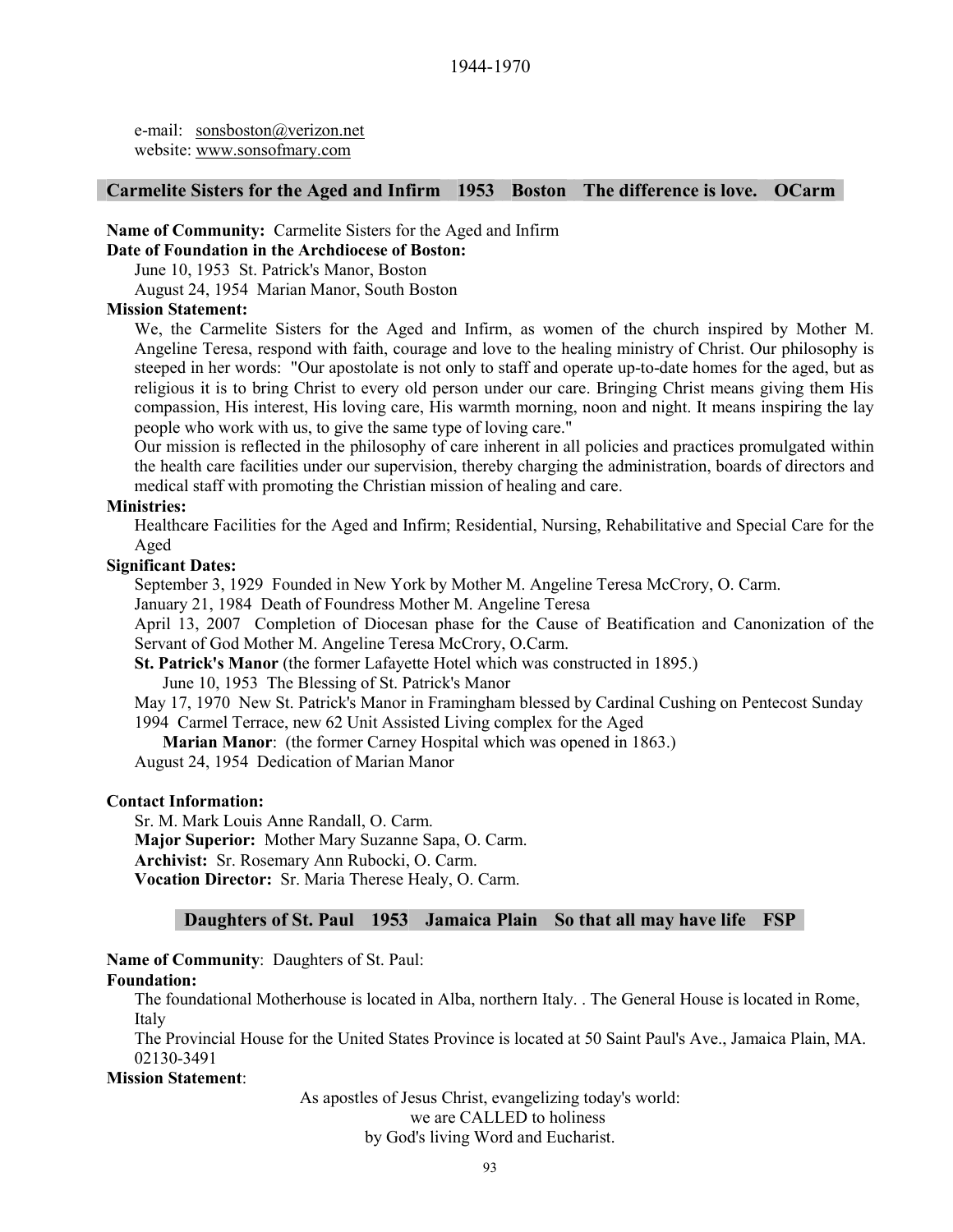We COMMUNICATE the Gospel message

through our lives and through all available forms of media. We SERVE the Church by responding to the hopes and needs of all people with the Word of God, in the spirit of St. Paul.

## **Foundation in the Archdiocese of Boston**: 1953

**Ministry**: Service of the Church with evangelization through all media. **Significant dates**:

Boston Foundation: June 10, 1953.

Jamaica Plain Provincialate June 16, 1956.

The Daughters of Saint Paul in the Archdiocese of Boston

1953 - With the blessing of Archbishop Richard Cushing, four Daughters of St. Paul open a convent (3 story apartment) on Greenleaf Street, Boston, and a St. Paul Catholic Book & Film Center at 196 Washington St. in Boston center, soon to be relocated to 315 Washington St.

September 14,1954 - Archbishop Cushing grants permission to purchase property in Jamaica Plain for a novitiate house.

April, 1955 - Archbishop Cushing presides at the groundbreaking ceremony on the Jamaica Plain property. September 22, 1955 - The Daughters of St. Paul are incorporated in the Commonwealth of Massachusetts. June 16, 1956 - Sisters, Novices, and Postulants arrive from Derby, NY to take up residence in the completed building, which would eventually house the US Provincial headquarters, the US Novitiate and the Publishing House for Pauline Books and Media.

February 16, 1957 - Archbishop Cushing turns over the Church and rectory buildings of the former St. Monica Parish, South Boston. The former church building is soon partitioned; half becomes a St. Paul Catholic Book and Film Center at 381 Dorchester St.

1960 - The large Chapel building at Jamaica Plain is completed. The Chapel had been recommended and partially financed by Archbishop Cushing, who noted that the original chapel was too small for celebrations with the public.

Early 1960's - Center city Book Center is moved from 315 Washington St. to 172 Tremont Street, opposite the Boston Common.

Early February, 1964 - Cardinal Cushing offers the Pauline community the former Maryknoll seminary property in Billerica, which had just been returned to the Archdiocese. This offer was accepted on February 14.

August 8, 1966 - A few acres of Archdiocesan land adjacent to the Jamaica Plain property were purchased by the community.

1970's - The Tremont Street building was rebuilt. In the interim, the Book Center activity was carried out from the Dorchester St., South Boston address. We ceased operations in the South Boston center soon after. September 14, 1991- The Pauline Book Center is relocated from Tremont Street to Providence Highway (Route 1) and Eastern Ave. in Dedham; some years later, the Pauline Center was moved to its present location, 885 Providence Highway, Dedham.

#### **Contact Information**:

**Archivist**: Sr. Maureen George Muldowney, FSP, Provincial Archivist **Boston Vocation Director**: Sr. Maria Grace Dateno, FSP

#### **Benedictines 1954 Hingham OSB**

Founded **1954** from Benet Lake Abbey, Wisconsin Dedicated by Archbishop Richard Cushing, September 14, 1954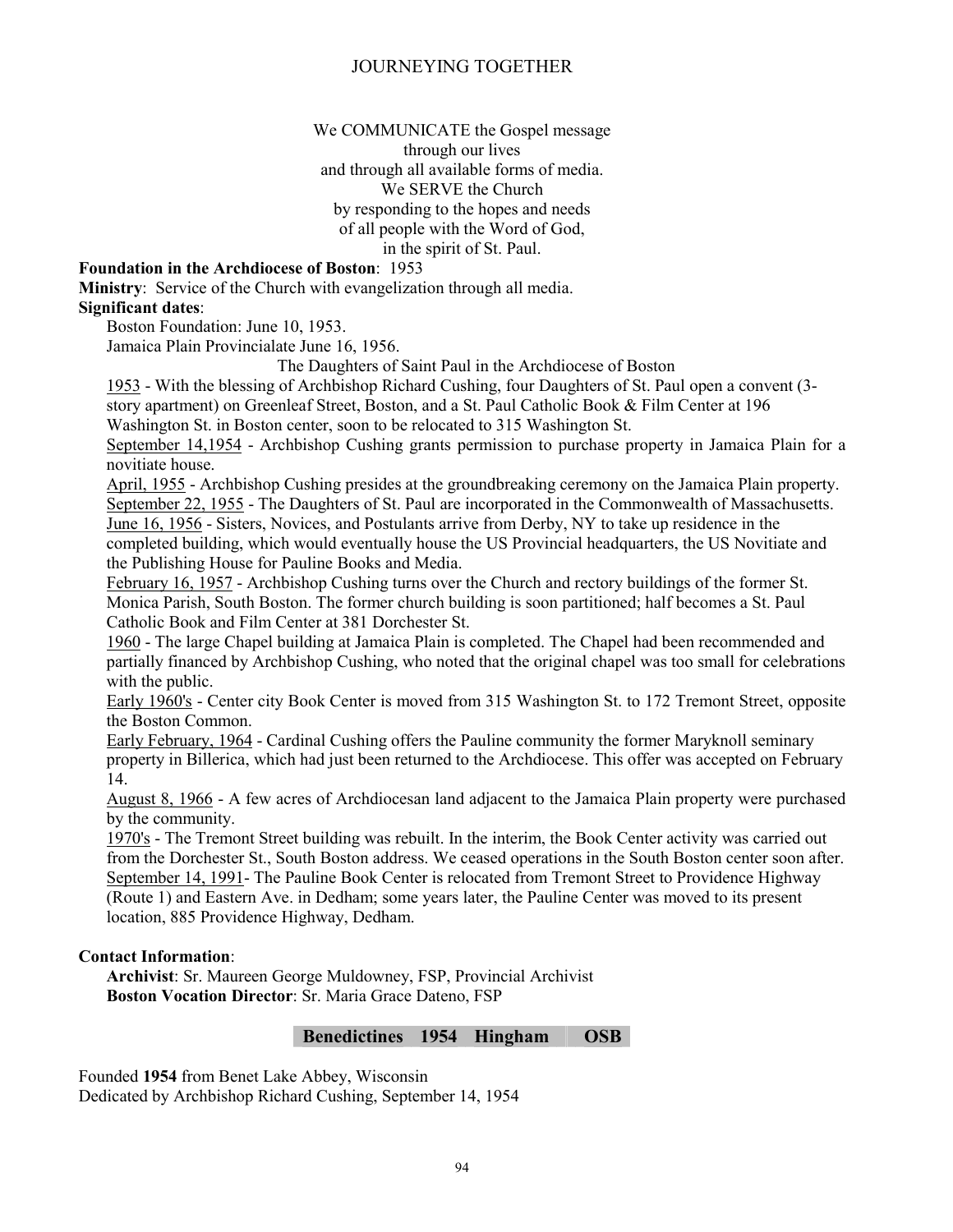#### 1944-1970

#### Mission Statement:

The Mission of Glastonbury Abbey is to be a Benedictine presence for the Church and to the people of the greater Boston area of New England. Glastonbury Abbey accomplishes this mission by:

- Fostering a vibrant and authentic monastic community through prayer, liturgy and healthy fraternal relationships.

- Providing opportunities for prayer and spiritual nourishment through retreats, spiritual direction and liturgy.

- Providing Benedictine hospitality through informal interaction, formal programs, and a vibrant conference center.

Ministries:

Retreats

Spiritual Direction

Liturgical Apostolate

Inter-faith lecture series

Adult religion education classes Lincoln School Apartments for elderly Program for Benedictine Oblates Annual Pilgrimages

Sacramental assistance to local parishes

#### Significant Dates:

September 14, 1954: Foundation; Opening of Glastonbury Latin School August 25, 1962: Established as an independent priory May 1971: Closing of Glastonbury Latin School; new stress on retreat ministry. January 8, 1953: Raised to status of an abbey January 15, 1973: Election of first abbot, Edward Campbell OSB November 1, 1980: Opening of Lincoln School Apartments September 14, 1986: Election of second abbot, Nicholas Morcone OSB January 25, 2001: Opening of new Conference Center. September 14, 2004: Golden Jubilee of foundation

April 1, 2006: Dedication of Abbey Church after renovation and new extension.

#### **Contact Information**:

**Major Superior**: Rt. Rev. Abbot Nicholas J. Morcone, OSB **Prior**: Fr. Timothy J. Joyce, OSB **Archivist**: Brother David Coakley, OSB **Vocation Director**: Fr. Thomas O'Connor, OSB

## **Institute of the Sisters of Our Lady of Mt. Carmel 1954 Hamilton**

## **Little Missionary Sisters of Charity 1955**

#### **Name of Community: Little Missionary Sisters of Charity**

At the end of your Ninth General Chapter, you have wished to meet the Successor of Peter to confirm the fidelity to the Church of each of you and of your entire religious family, according to the spirit of your founder, Bl. Luigi Orione.

Thank you for this visit and for the meaning that it is intended to express. I extend my sincere congratulations to Sr. Maria Ortensia Turati, confirmed for the next six years as the head of your institute. I wish her, as well as the new General Council, fruitful apostolic service in leading the congregation to ever deeper and greater initiatives of charity.

During your Chapter meeting, which ends today, you paused to reflect on the theme: *"Rooted in Christ towards a new unity of life, for a more missionary institute".* I am aware that these days of intense prayer, careful reflection and fraternal dialogue have allowed you to look ahead, beyond the threshold of the third millennium, to emphasize the expectations and needs that call for generous and prophetic answers following the example of charity left by Don Orione.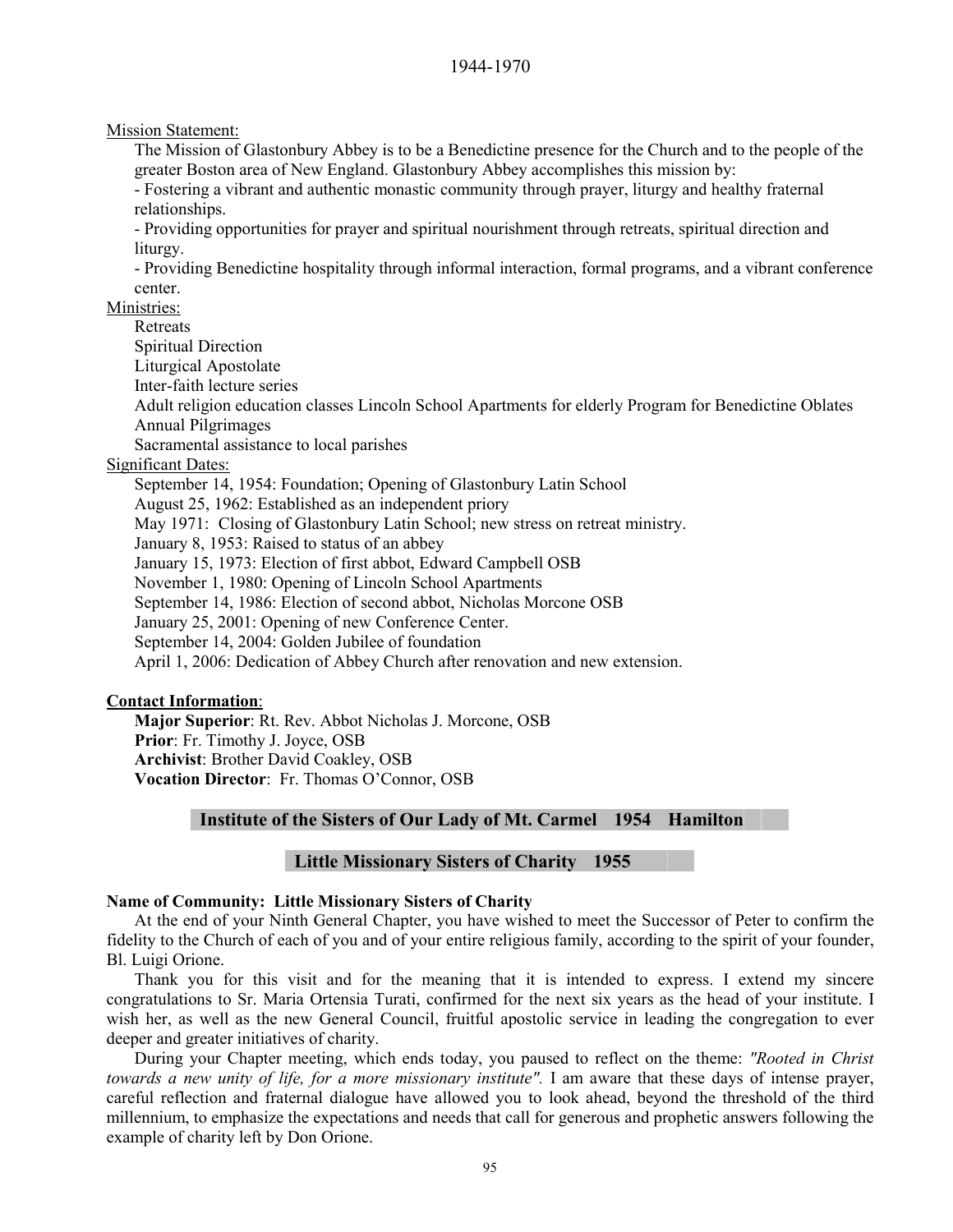In order for your work, which has now spread to many countries in the world, to advance according to its own charism, you must first of all remain firmly "rooted" in Christ. How can we not look to Don Orione and his example of unceasing union with Jesus, adored in the Eucharist, loved in the mystery of his Cross and served with tireless devotion in the poorest of the poor? Be faithful to Christ in the footsteps of Don Orione! May Christ be the centre of your heart and of all your noble projects. You will thus be missionaries of his Gospel of charity wherever you work, and will share with those around you the salutary balm of divine mercy.

Your charism calls you to be Missionaries of Charity, that is, apostles of God who is Love. In order to fulfill this challenging mission, let yourselves be guided by the Holy Spirit to an ever deeper unity with God and one another: this is an essential condition for carrying out an apostolate that is always courageous and faithful. By constant prayer and contemplation you draw light and strength to be authentic *"Little Missionary Sisters of Charity"--*poor, little and humble, as Don Orione wished, so that you can indeed share the condition of those who are on the fringes of society. You are prepared, however, and well formed so that you can respond effectively to the spiritual and social challenges of our times.

> *Address of John Paul II to the Little Missionary Sisters*

#### **Congregation of Christian Brothers 1957 Embracing a common future CFC**

**Name of Congregation**: Congregation of Christian Brothers (CFC--Congregatio Fratrum Christianorum) **Foundation Date in Boston**: 1957

#### **Mission Statement**:

(VISION STATEMENT OF THE PROVINCIAL LEADERSHIP TEAM

of the EDMUND RICE CHRISTIAN BROTHERS NORTH AMERICA)

We, Edmund Rice Christian Brothers North America, are prophetic witnesses to the Gospel message of Jesus Christ and faithful to the charism of our Founder, Blessed Edmund Rice.

We live a simple lifestyle in community. Practicing a heart-centered spirituality, we are committed to contemplation and pondering God's Word. In our lives together, we share our experiences of the God who dwells within each of us.

As committed religious, the pursuit of justice for all God's people is central to our mission. We are visible signs of hope for the poor and the marginalized in our society, and we stand in solidarity with them. Working collaboratively with the wider Church and world, we reach out to the most vulnerable of God's children.

Our Brotherhood reflects the diverse ethnic and cultural backgrounds of North America. With compassionate hearts, we respond to the needs of our changing times. We promote reconciliation and live in right relationship with the Earth and all God's people.

**Ministries (in Boston):** Catholic Memorial High School 235 Baker Street West Roxbury, MA 02132 School **Motto**: "VINCE IN BONO MALUM" (freely translated: "Conquer evil by doing good")

#### **Significant Dates (in Boston):**

1959 New (present building) school completed

1989: First lay principal in a CFC school in USA appointed at Catholic Memorial.

1993: Grades 7-8 established in school

2004: Christian Brothers move out of school to a new residence 2007: Golden Jubilee of school

#### **CONTACT INFO**:

#### **Major Superior**:

Br. J. P. Pinto (Congregational Leader) Fratelli Cristiani Via Marcantonio Colonna 9 00192 Rome, ITALY

#### **Archivist**:

Br. A. E. De Lorenzo 30 Montgomery Circle New Rochelle, NY 10804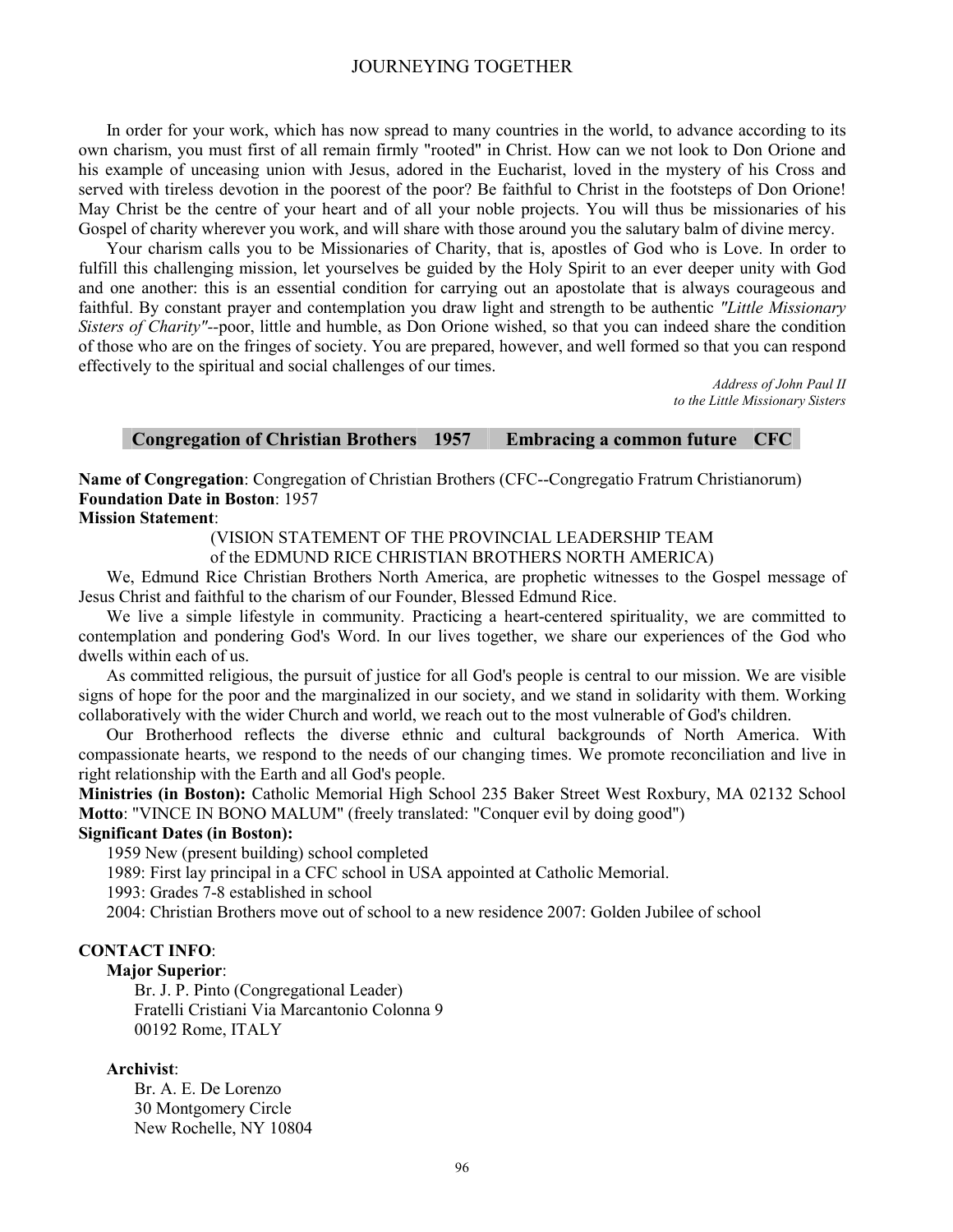**Vocation Director** (acting): Br. J. R. McDonald 87th Street Community 5550 West 87th Street Burbank, IL 60459

#### **Sisters of the Presentation of Mary 1957 Methuen To be a sign at the heart of the world and of the Church PM**

**Name of Community**: Sisters of the Presentation of Mary **Date of Foundation in the Archdiocese of Boston**: July 7, 1957

**Mission Statement:**

The Presentation of Mary Sisters are women called to live in community the fullness of their baptismal consecration, by sharing in the teaching mission of the church, and by responding to the Gospel challenge that impels them to serve the needs of the poor. They render visible the spirit of their foundress, Anne Marie Rivier: to know Jesus Christ in the Gospel; to live Jesus Christ in his mysteries; to reveal and to teach Jesus by their whole lives.

Responding to the vision of our foundress and to our community heritage, we, as Sisters of the Presentation of Mary, in order to live out and to extend in our times the mission of Christ, are committed to PASS ON HOPE to a world torn by violence but thirsting for God; to educate young people disoriented by harsh conditions of life; to alleviate the needs the poor and the destitute.

#### **Ministries**:

Education: early childhood and high school, retreat and prayer ministries, pastoral ministry with shutins, outreach to the poor, faith formation, house of discernment.

#### **Significant Dates**:

1957 - Opening of Presentation of Mary Nursery

1958 - Openings of Presentation of Mary Academy

1963 - Kindergarten opens its doors

1955-1974 We staffed the school at Assumption Parish in South Bellingham

1996 - Celebration of the Centennial of the founding of Congregation

#### **Contact Information**:

**Major Superior**: Sister Cecile Plasse **Archivist**: Sr. Margaret Camire (Interim)

**Vocation Director**: Sister Susan Frederick

Presentation of Mary Provincial House 209 Lawrence Street Methuen, MA 01844

## **Discalced Carmelite Nuns of Danvers 1958 Danvers OCD**

**Name of Community**: Discalced Carmelite Nuns of Danvers **Date of Foundation in the Archdiocese of Boston**: November 21, 1958 **Mission Statement**:

The Discalced Carmelite Nuns of Danvers are a small community of cloistered religious, united in the prophetic and Marian spirit of Carmel according to the charism of St Teresa of Avila. As religious called by God to follow the Gospel as our primary Rule of Life, we manifest our allegiance to Jesus Christ through our lived participation in the Paschal Mystery and the vowed life of the evangelical counsels of poverty, chastity and obedience. Central to the life of Carmel is the call to unceasing prayer which flows from the daily Eucharist as its source and summit and which includes two hours of personal contemplative prayer each day, the recitation in common of the Liturgy of the Hours, and the constant seeking of union with God through the practice of recollection, silence and solitude. Our life of prayer at the service of the Church is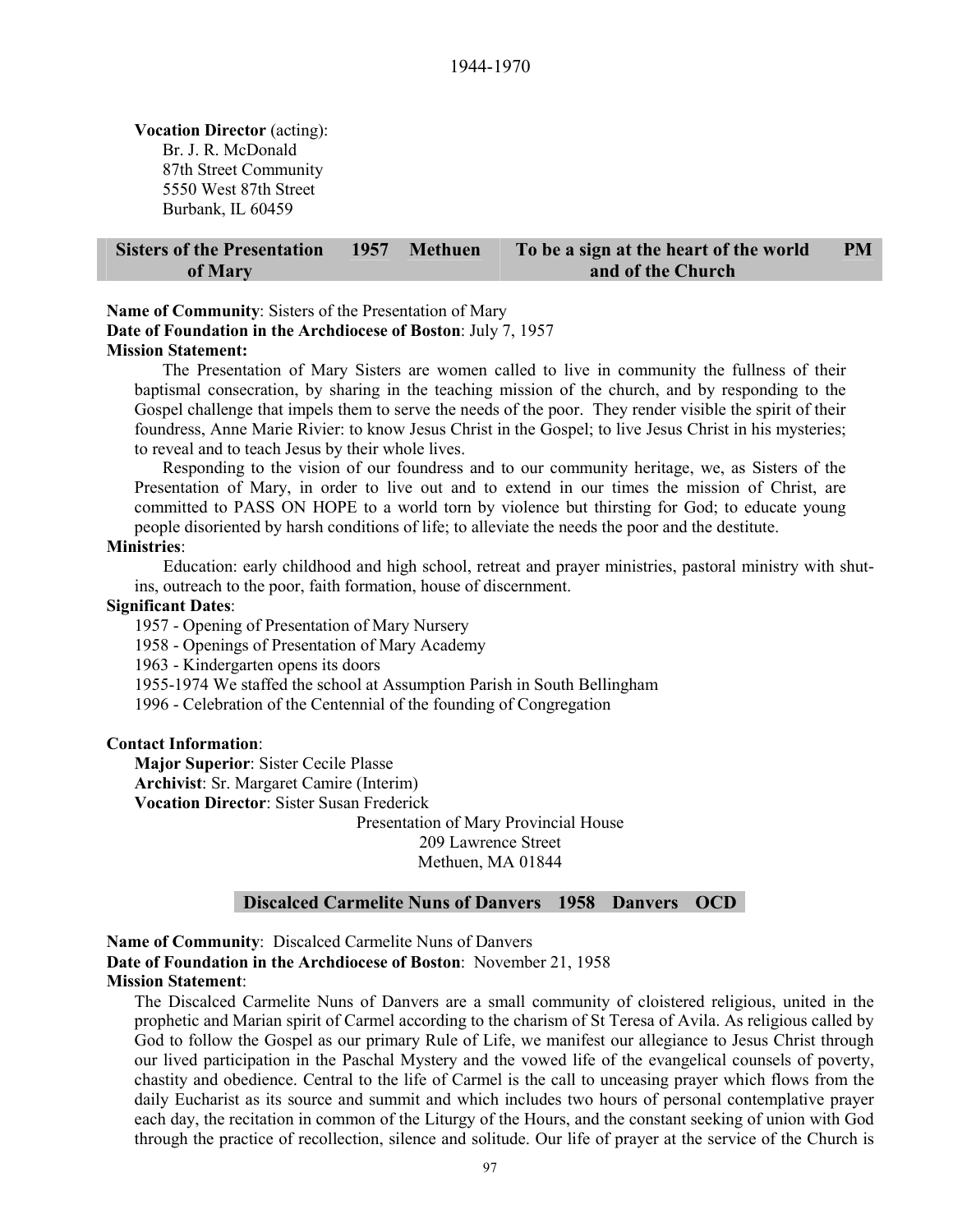apostolic, ecclesial, and missionary, offered for priests in particular and for all our brothers and sisters throughout the world.

#### **Ministries**:

Apostolic ministry of prayer, particularly for priests, for the Church and for all our brothers and sisters throughout the world.

#### **Significant Dates**:

November 21, 2008 will be the 50th anniversary of our foundation in Danvers

#### **Contact Information**:

**Prioress**: Mother Anne of the Mother of God, O. C. D.

#### **Oblate Sisters of the Most Holy Redeemer 1958 Jamaica Plain**

#### **Name of Community**: Oblate Sisters of the Most Holy Redeemer

**Date of Foundation in the Archdiocese of Boston**: March 13, 1958

Our Lady of the Way, a Program of the Oblate Sisters of the Most Holy Redeemer located at 60-80 Pond Street in Jamaica Plain, Boston, was a residence for immigrant, young adult women, majority from Latin American countries.

**Ministries**: Provide the young women with a safe environment, where they could experience a family atmosphere meanwhile living in a different culture.

#### **Significant Dates**:

1964 Three Sisters from the community of Boston went to New York to open a community to attend the Spanish speaking population.

Christmas of 1964 Two Sisters died in a car accident in a town of Massachusetts. Other two were severely hurt.

Year 2000: The Oblate Sister closed Our Lady of the Way Residence, sold the property and left the Diocese of Boston.

#### **Contact Information**:

**Major Superior**: Sister Matilde Murillo **Archivist**: Sister Teresita Flores **Vocation Director**: Sister Teresita Flores

## **Dominican Sisters of Bethany 1960**

**Name of Community**: Dominican Sisters of Bethany **Date of Foundation in the Archdiocese of Boston**: 1960 **Mission**:

Receive among them women, regardless of their past, as long as they were truly converted and called to a contemplative, cloistered religious life.

**Ministry**: Some of the Sisters visited women in Prison.

#### **Significant Dates**:

1866: Foundation by Father Jean Joseph Lataste. 1964-1989: Residence in Millis

#### **Contact Information**:

**Motherhouse**: Montferrand le Chateau, France **Community of the Resurrection**  P. O. Box 284 Casco, Maine 04015 Comres1@juno.com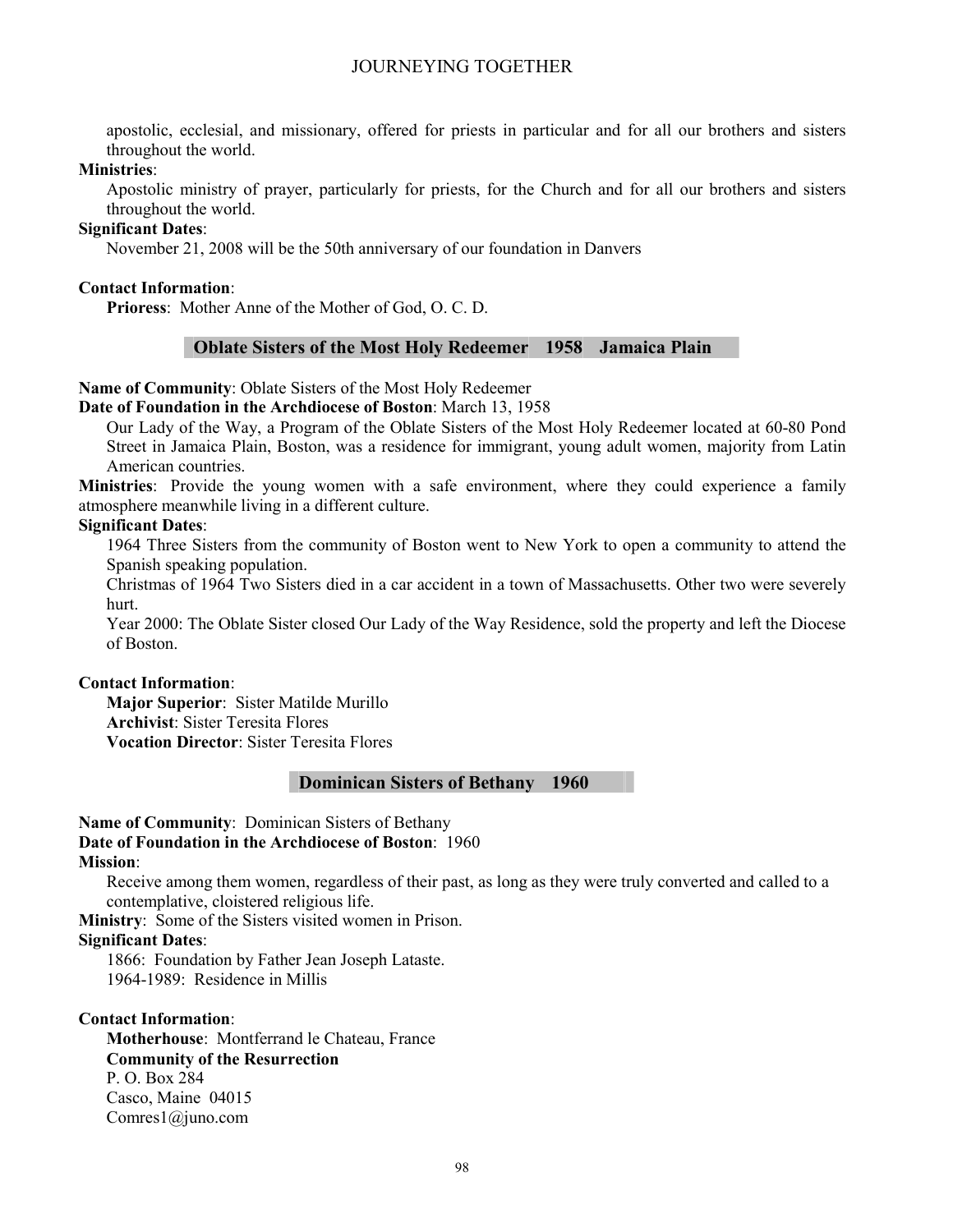#### 1944-1970

#### **Franciscan Friars of the Atonement 1961 SA**

Since **1961**, the **Franciscan Friars of the Atonement** have ministered to the faithful in an unlikely place: the mall. Tucked behind **Brockton's Westgate Mall** is the Chapel of Our Savior where passersby can stop and pray in the chapel, attend Mass, go to confession, or browse through the gift shop and chat with one of the brothers working there like Bro. Savio McNiece, a friar born and raised in Pittsfield, MA, who has been bringing comfort and joy to customers for seven years. From bibles to rosaries, crosses to statues of saints, the seven Franciscans ministering in Brockton welcome all, Monday to Saturday.

In the chapel, decorated with stained glass windows featuring Franciscan saints and symbols, Bro. Thomas Banacki, SA, Fr. Norman Boyd, SA, Fr. Gerald DiGiralamo, SA, Fr. Henry Mair, SA, Bro Louis Marek, SA, Fr. Malcolm Martin, SA and Bro. Savio McNeice, SA, celebrate Mass and hear confessions twice a day, and offer spiritual counseling to visitors seeking guidance. "Mostly, we are a sacramental ministry. The chapel is small, but familiar to people. We have some regulars and some people who just drop in once in awhile," said Fr. Henry, Director of Chapel of our Savior. "We're also a bit different both because we're located in a mall and because we're closed on Sundays. We minister Monday to Saturday."

The Franciscan Friars of the Atonement are a Roman Catholic religious order of brothers and priests founded in 1898 by Father Paul Wattson. Headquartered at Graymoor in Garrison, New York, their worldwide ministries include Christian unity; interfaith dialogue among Christians, Jews, Muslims, and Buddhists; serving the homeless and those suffering from alcoholism, drug addictions, and HIV/AIDS; preaching the gospel in parishes around the world, and offering respite and hope to those in need of spiritual renewal.

#### **Contact Information**:

**COMMUNICATIONS AND PUBLIC RELATIONS**  Kari Willis, PR Director: 845-424-2123 P.O. Box 300, Route 9, Garrison, NY 10524 Phone: (845) 424-3671 Fax: (845) 424-2160 E-mail: sacommunications@atonementfriars.org Website: www.atonementfriars.org **Vocation Director's Office**: P. O. Box 300, Route 9, Garrison, NY 10542 Phone: (845) 424-2126 Fax: (845) 424-2170 Website: www.atonementfriarsvocations.org **Minister General's Office**: P. O. Box 300, Route 9, Garrison, NY 10524 Phone: (845) 424-2113 Fax: (845) 424-2166 E-mail: Ministergen@atonementfriars.org

#### **Christian Brothers 1962 FSC**

**Name of Community**: Brothers of the Christian Schools, Long Island-New England Province **Date of Foundation in the Archdiocese of Boston**: 1962 **Mission Statement**:

The mission of the De La Salle Christian Brothers of the Long Island - New England District is to give a human and Christian education to the young, especially the poor, according to the ministry which the Church entrusted to the Institute of the Brothers of the Christian Schools.

The Brothers seek to touch the lives of the young and their families in ways that remind all of the loving presence of God.

The Brothers minister in the setting of the Catholic schools and through other agencies that address the educational needs of youth and their families. The Brothers are the heart and memory of an evolving tradition of service imbued with the charism of John Baptist de La Salle. They share this mission with a variety of people who embrace a Christian vision within the Lasallian heritage and who, together and by association,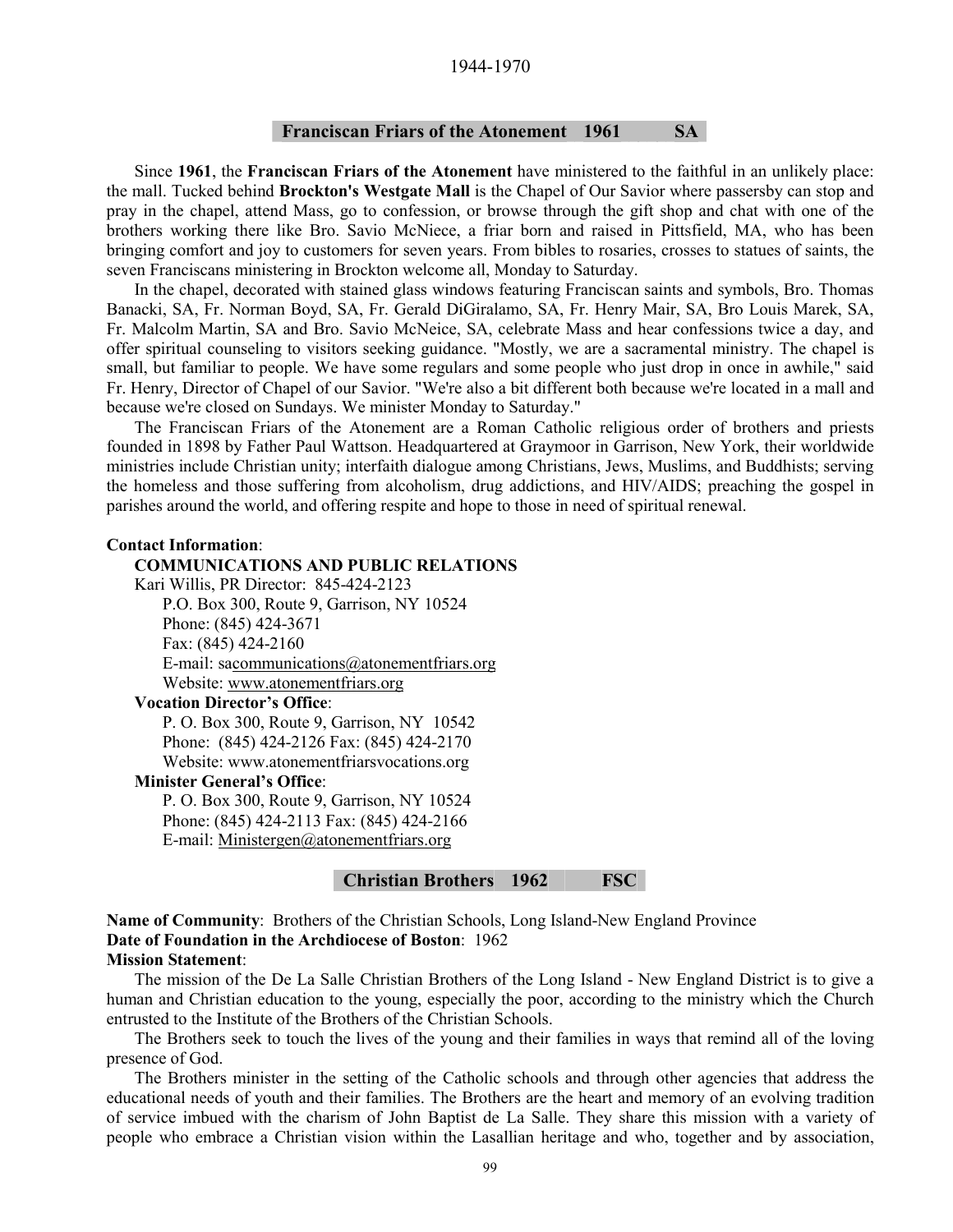contribute to its development.

The Brothers recall with reverence that John Baptist de La Salle founded the Institute in response to the human and spiritual distress of "the children of the artisans and the poor." Therefore they offer their presence and service to all and especially those who are lacking some of the basic social skills for authentic human development.

**Ministries**: St. Mary's Waltham

#### **Contact Information**:

**Major Superior**: Brother Edmond Precourt, FSC **Vocation Director**: Brother Vincent Pelletier

| Daughters of Charity of the Sacred Heart of Jesus 1964 Middleborough FCSCJ |  |  |  |
|----------------------------------------------------------------------------|--|--|--|
|----------------------------------------------------------------------------|--|--|--|

| <b>Augustinians</b> | 1967 | Dedham | We go wherever God is threatened in man | AA |
|---------------------|------|--------|-----------------------------------------|----|
| of the Assumption   |      |        | and man is threatened as image of God.  |    |

**Name of Community**: Augustinians of the Assumption (Assumptionists) **Date of Foundation in the Archdiocese of Boston**: 1967 in Dedham

#### **Mission and Spirituality**:

Centered in Jesus Christ and responsive to the needs of the time, we, the Assumptionists in the United States Region, are men of prayer and study living in fraternal community. Committing ourselves to collaborative leadership and formation in the Church, we teach, preach and foster education in all its forms. Impelled by the spirit of the founder "we go wherever God is threatened in man and man is threatened as image of God."

(Rule of Life 4)

"Our very reason for being, as Assumptionists, is to be found in our motto: Thy Kingdom Come." (Father Emmanuel d' Alzon)

The spirit of Assumption may be summarized in the few words: love of our Lord, of the Blessed Virgin, his Mother, and of the Church, his Spouse."

(Father d' Alzon, Directory)

#### **Ministries**:

Higher Education, Ecumenism, Journalism, College Chaplaincy, Assumption Guild, Research and Scholarship, Assumptionist Formation Program, Christian Residency Program for young men Significant Dates: 1967 -- Establishment in Archdiocese - Dedham 1969 - Establishment of Formation Program 2003 - Establishment of Christian Residency Program for young men - Brighton

#### **Contact Information:**

Rev. Dennis M. Gallagher, AA, Regional Superior Emmanuel House 512 Salisbury Street Worcester, MA 01609 (508) 767-7033 (W) (508) 767-7037 (H) **Major Superior:** Rev. Marcel Poirier, AA, Provincial Superior Montmartre Canadien 1679, Chemin Saint Louis QUEBEC, QC GIS IG5 Canada **Archivist:** Rev. Donald Espinosa, AA Assumptionist Center 330 Market Street Brighton, MA 02135-2100 (617) 783-0400 **Vocation Director:** Rev. John Franck, AA Emmanuel House 512 Salisbury Street Worcester, MA 01609 (508) 767-7517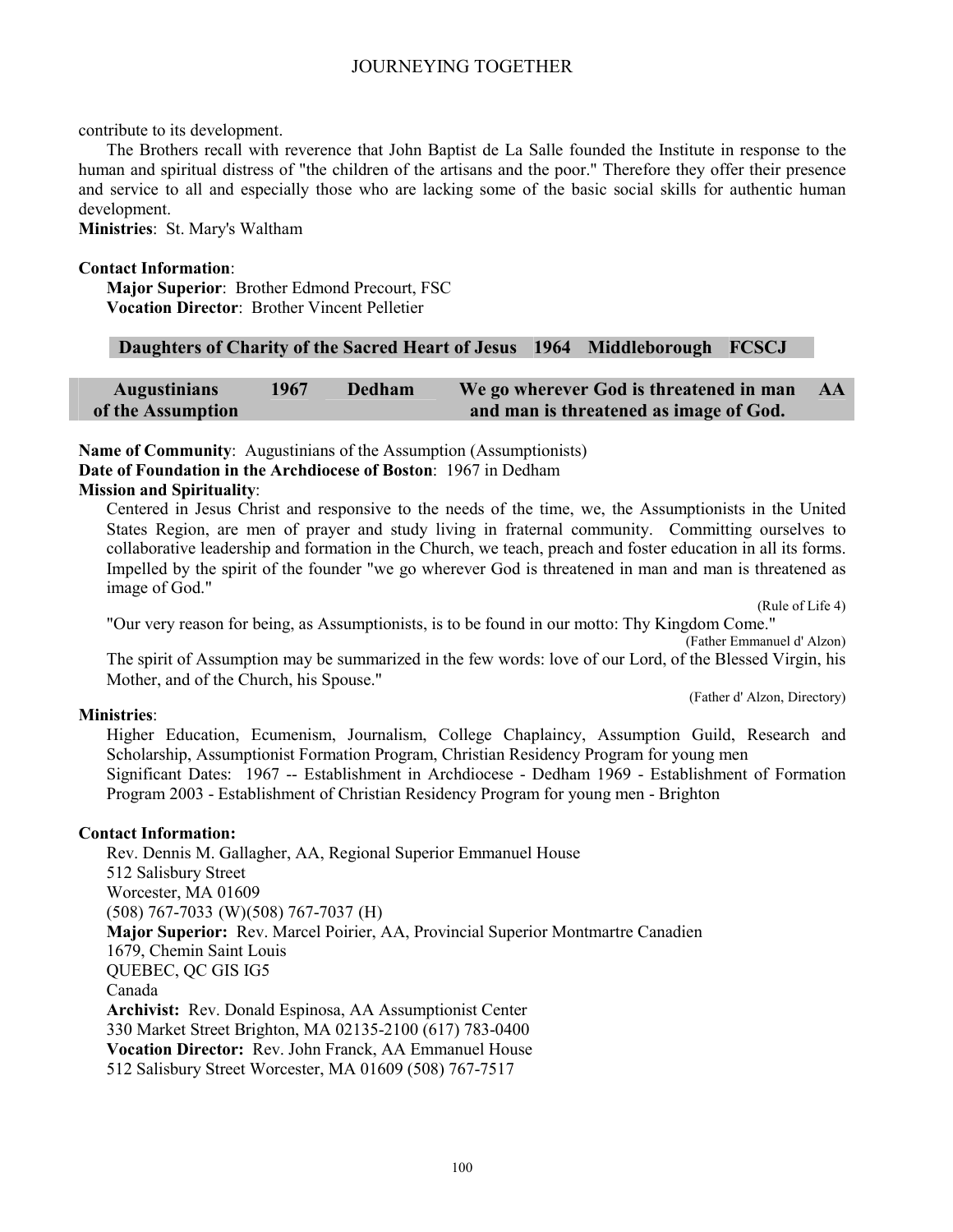

# **1970-1983**

# **Bishop: Humberto Sousa Medeiros (1970-1983)**

**Little Brothers of St. Francis 1970 LBSF** 

## **Name of Community**: LITTLE BROTHERS OF SAINT FRANCIS

#### **Location of Motherhouse/Provincialate** BOSTON, MA.

We are a Contemplative Community living within the environs of the inner-city ghetto where we bring the presence of our Prayer Life and Adoration of the Blessed Sacrament.

STORY AND SPIRIT - Founded in the Archdiocese of Boston in 1970 and approved by the Cardinal Archbishop, the Community enjoys the fraternal blessing of the Franciscan Minister General in Rome. Although autonomous in government and formation program, we are under the spiritual jurisdiction of the Order of Friars Minor. The Little Brothers follow the Rule for Regular Communities of the Third Order of Saint Francis and a set of unique guidelines for a Way Of Life patterned after Saint Francis' rule for Religious Life in Hermitages. We strive to imitate and experience the three great loves of Saint Francis: 1) Eucharistic Adoration and Liturgical Prayer, 2) Ministry to the "lepers" of our society, and 3) Actual poverty like Christ and His Apostles.

## **Mission Statement**: Institute of Contemplative Life

**Liturgical Prayer Life** - Participating in the Church's official liturgica1 prayer, we regularly chant the Divine Office in common. We allow in our daily schedule for periods of silence, Mass, Eucharistic Adoration for one hour each day, meditative-reading and personal prayer. From the end of Night Prayer until after Mass the following morning, we observe "Grand Silence" to hear and to be responsive to the call of God. We place special emphasis on personal holiness, acquired in communal life through Penance and encounter with our Divine Lord in His true humanity: Tender in the Manger, sorrowful in His Passion and joyfully in His Resurrection.

**Poverty and Vows** - Obedient to the Church, our Holy Father the Pope, our Superiors, and submissive to the Will of God in our lives, and as a means of true conversion, we embrace humility and actual Poverty. Obedience and Celibacy free us from the tyranny of self-centered impulse to totally consecrate our lives to Christ, Who is the Light of the World. We seek to be consumed in His flame - to be the hands of Jesus to the poor and the smile of Jesus to the whole world.

**Date of Foundation in the Archdiocese of Boston** September 8, 1970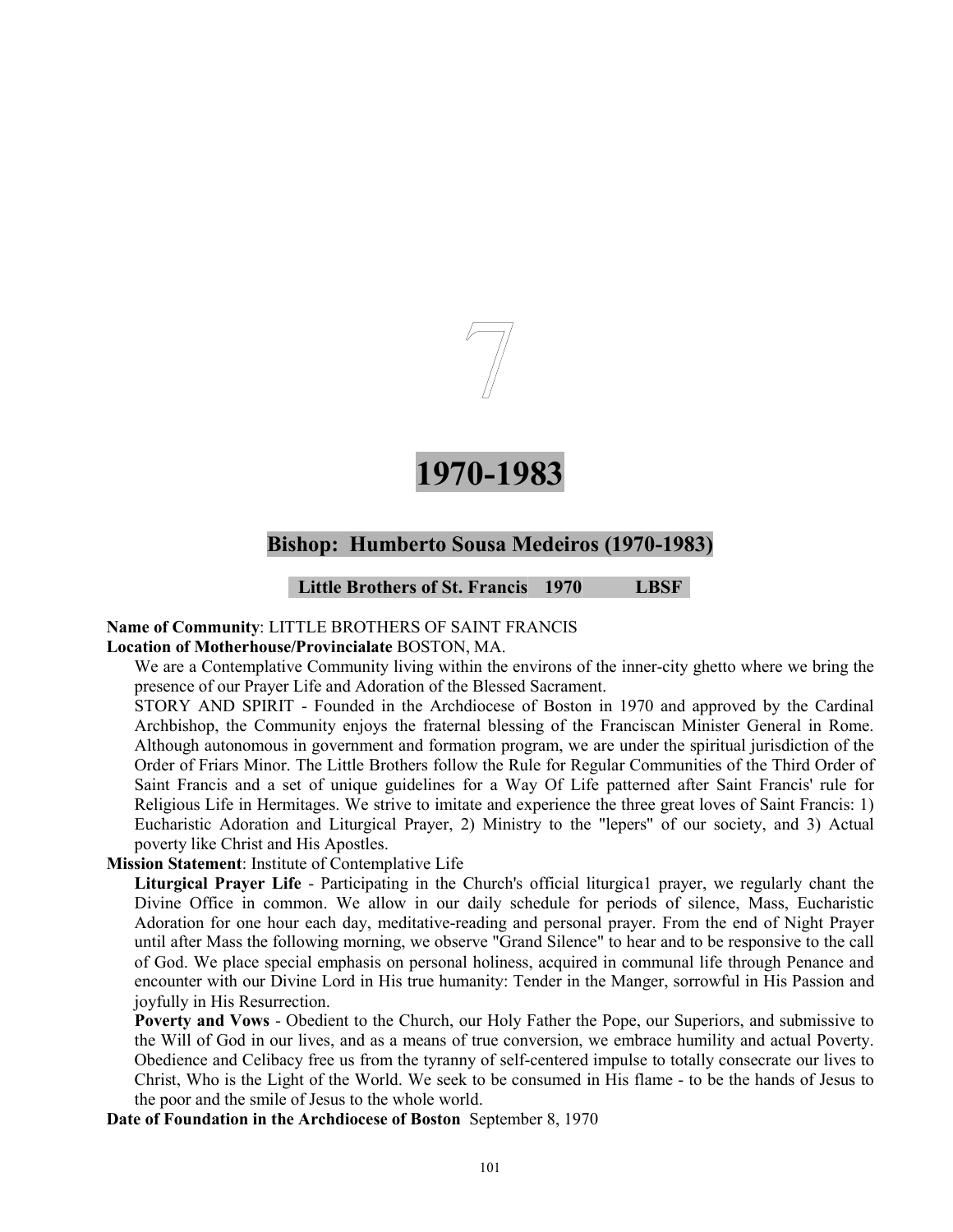## **Ministries**:

To the poor ones of our city streets who together share a common loneliness and rejection by a materialistic and impersonal society, we bring the healing love of Jesus in our "evangelical street ministry." We listen to their individual problems and share with them the happiness of the Gospel message, thereby giving them hope. We dedicate our lives to Christ in a service of love to our poorer brothers and sisters. We see our vocation to the Brotherhood as a sign of the humility and obscurity that characterized the life of the Holy Family at Nazareth.

Contemplative Presence in the Inner-city ghettos, favelas and barrios of the world. Eucharistic Adoration/ Outreach to the poor on the streets

## **Significant Dates**:

September 8th Feast of the birth of Mary

September 8, 1950 Br. James Curran, l.b.s.f., is received into the Third Order of St. Francis

- September 9, 1951 Br. James is given permission by Ordinary to make private vows of Poverty and Chastity and to wear the Franciscan habit in public
- 1967 Br. James experiences a "second conversion" while stage-managing a production for the Opera Company of Boston at the White House
- September 8, 1970 The Little Brothers of St. Francis is founded by Br. James, with the verbal approval of Cardinal Cushing
- September 9, 1975 Our *Way of Life* document is submitted and receives the approval of Cardinal Medeiros

November 15, 1975 The community moves from a small Beacon Hill apartment to 789 Parker Street on Mission Hill

September 8, 1976 Perpetual Profession of Br. James as a Little Brother of St. Francis

May 1, 1979 The Little Sisters of St. Francis arrive to embrace the same vocation and move into the house at 785 Parker Street

February 24, 1982 Important audience with Pope John Paul II, who says to us: "Faithful Religious Life is very important for the United States"

- 1984 The Little Sisters of St. Francis leave to pursue their own way of life and charism
- March 26, 1986 Cardinal Law constitutes us a Private Association of Christ's Faithful

May 31, 1987 Mother Teresa of Calcutta visits our community

June 6, 1987 The Missionaries of Charity (Active Sisters) move into our annex building, 785 Parker Street March 2,1990 The Missionaries of Charity move from Mission Hill to Dorchester

December 6,1993 The St. Paschal Baylon Fraternity of the Secular Franciscan Order is erected at our fraternity

September 8,1995 Our 25th Anniversary Mass is celebrated by Cardinal Law at the Basilica of Our Lady of Perpetual Help

December 8, 2006 We consecrate our community without reserve to Mary, the Immaculate Conception

July 4, 2007 Cardinal Sean P. O'Malley, OFM Cap., relieves Br. James of his duties as Servant General, appointing Br. Anthony Joseph Servant General and Br. Didacus-Maria Vicar General for a period of three years

December 8, 2007 First Chapter of Affairs in preparation for our first General Chapter of Election in 2010 **Contact Information** 

**Servant General**: Brother Anthony Joseph, l.b.s.f.

**Guardian**: Brother Anthony-Joseph Dusza, l.b.s.f.

**Archivist**: Brother Didacus-Maria Etrata, l.b.s.f.

**Vocation Director**: Brother Joseph-Mary Vazquez, 1.b.s.f.

**Regional Fraternity**: 785-789 Parker Street, Boston, MA. 02120-3021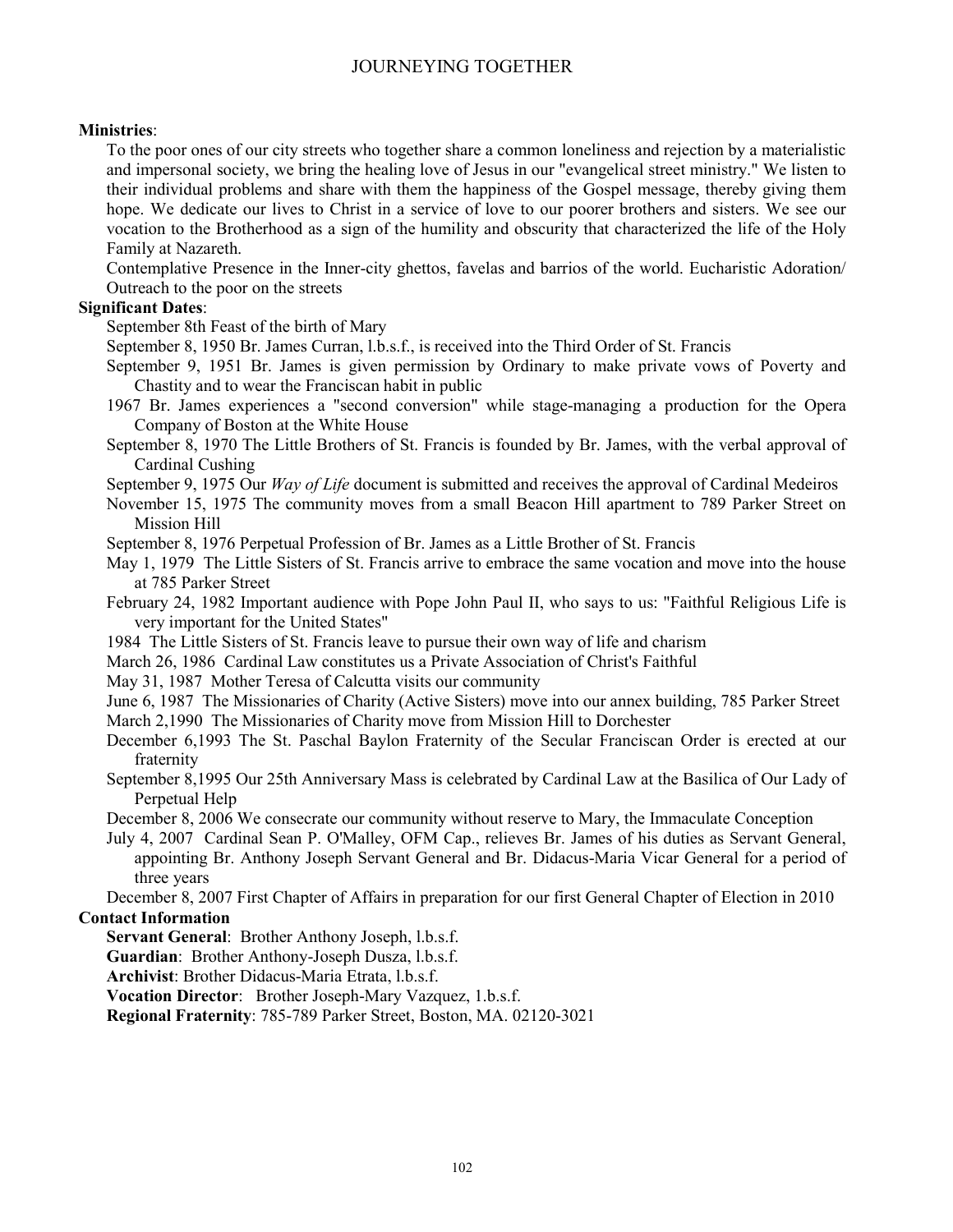# **Congregation of the Sacred Hearts of Jesus and Mary 1973 Dorchester SSCC**

**Name of Community**: Congregation of the Sacred Hearts of Jesus and Mary **Date of Foundation in the Archdiocese of Boston**: 1973 **Ministry:** Teacher, Cardinal Spellman High School in Brockton **Significant Dates**: Damien House started in 1973 in Dorchester

#### **Contact Information**:

**Major Superior:** Rev. William Petrie, SSCC, Provincial 77 Adams St. Fairhaven, MA 02719 **Vocation Director:** Rev. Richard Lifrak, SSCC

# **Medical Mission Sisters 1976 A healing presence at the heart of a wounded world MMS**

**Name of Community**: Medical Mission Sisters **Date of Foundation in the Archdiocese of Boston**: 1976 **Mission Statement**:

> We are women passionately committed to our healing journey, linked with all of creation and all of Earth's people. We are challenged to incorporate a broadening sensitivity to the entire web of life. It is the whole community of life that creates the context of our mission. We want to work for the transformation of the human presence on Earth, and recognize that the protection, support and flourishing of all Earth-Life is a most urgent task. We are called to integrate this into every aspect of our mission and spirituality together with our yearning to grow into one world community that is characterized by love, justice, peace, and liberation. Living in the Spirit of Jesus the Healer, we are touched by the vulnerability and destruction of life and we are drawn to protect life.

#### **Ministries**:

Care of homeless people with AIDS Nursing - Persons with substance abuse Hospice, palliative care and end-of-life ethics Socially responsible investment and advocacy with corporations

#### **Contact Information**: Rosemary Ryan MMS

**Major Superior**: Rosemary Ryan MMS, Coordinator for Mission, Sector N. America **Archivist**: Jane Gates MMS (8400 Pine Road, Philadelphia, PA 19111) **Vocation Director**: Marguerite Papineau MMS (Philadelphia)

# **Oblates of the Virgin Mary 1976 OMV**

#### **Name of Congregation**: Oblates of the Virgin Mary **Significant Dates**:

The founder of the Oblates of the Virgin Mary, Venerable Bruno Lanteri, was born in 1759 in northern Italy. His homelike had a strong atmosphere of faith, but was also touched by deep sorrow. Losing his mother when he was only four, Bruno developed a strong love for Mary. His attraction to what he would later call "silence and seclusion" prompted Bruno to enter the Carthusians at the age of seventeen. His monastic life lasted only a week. After this experience, Bruno realized it was his vocation to become a diocesan priest.

While studying in Turin as a seminarian, Bruno met Fr. Nicholas von Diessbach. Under Diessbach's spiritual guidance, Lanteri developed a great love for the Holy Father and faithfulness to Church teaching. In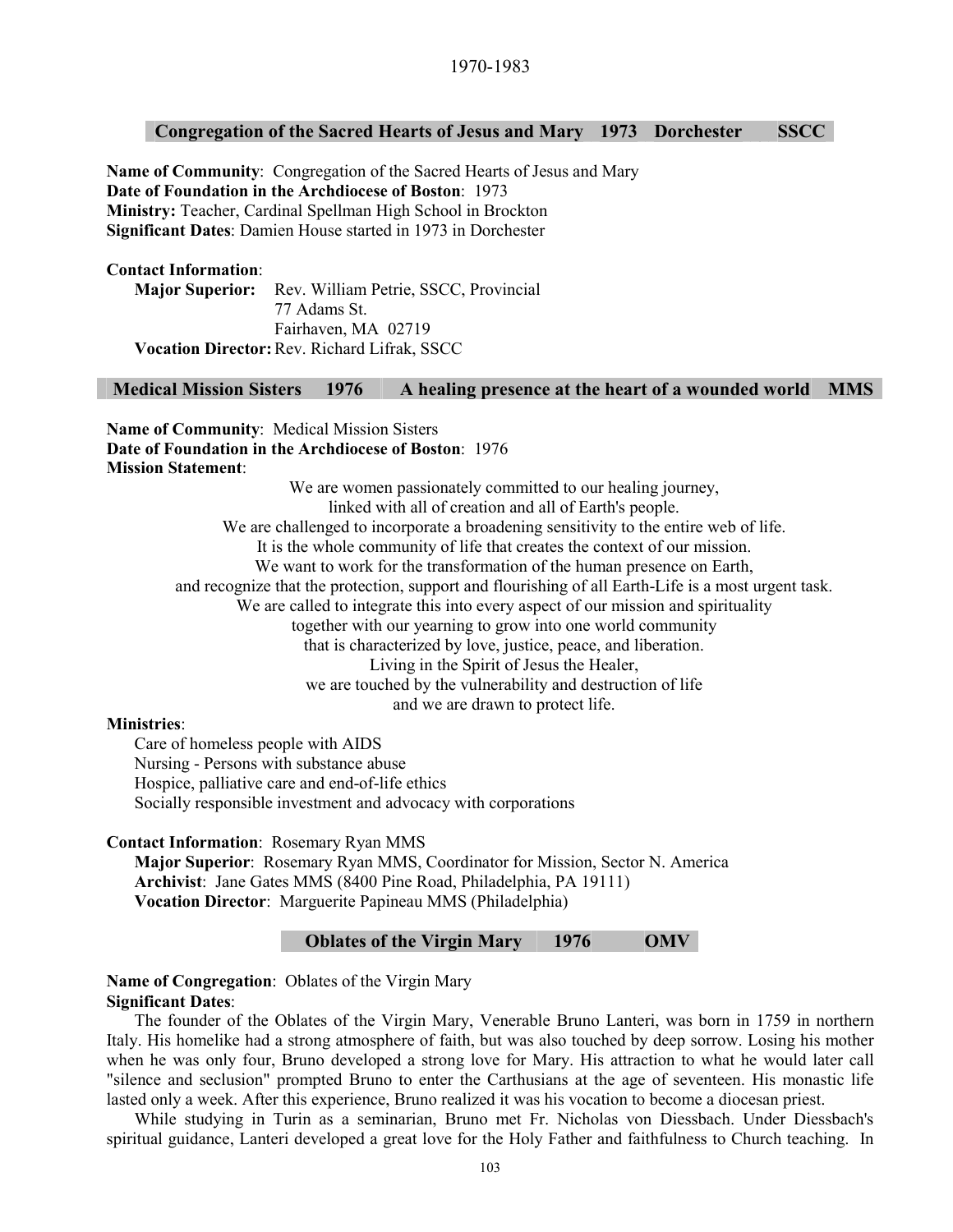1781, at the age of twenty-two, Lanteri was ordained to the diaconate. The next year he received priestly ordination at the chapel of the Immaculate Conception of Mary in Turin.

For the next thirty years, Lanteri worked intensely in the following apostolates: the Spiritual Exercises of St. Ignatius, the distribution of good books, the formation of young priests, confessions and spiritual direction.

In 1814, Lanteri met three priests who were starting an apostolic work in Carignano. Very intent on reviving a Church that had been badly damaged by Napoleon, the three, nevertheless, needed some guidance. They looked to Lanteri for help. Lanteri shared with them his own apostolic and spiritual experience. Thus, the Oblates of Mary Most Holy began in 1816 as a diocesan congregation.

This small group was soon disbanded, but Lanteri continued his priestly work for many years. While on retreat, Lanteri received an inspiration from the Holy Spirit to re-found the congregation. The Oblates of the Virgin Mary received papal approval in 1827, and Fr. Lanteri died three years later in 1830.

The Oblates of the Virgin Mary came to the United States in 1976. Since then, they have expanded rapidly with foundations in Massachusetts, Colorado, Illinois, California and even a new seminary and retreat center in the Philippines.

### **Contact Information**:

**Provincial Offices**  2 Ipswich Street Boston, MA 02215 T: 617-536-4141 F: 617-536-7016 Email: vocations@omvusa.org Website: http://www.oblatesofthevirginmary.org/history.html

#### **Franciscan Sisters of the Immaculate Conception 1979 FIC**

# **Name of Community**: Franciscan Sisters of the Immaculate Conception (FIC) **Date of Foundation in the Archdiocese of Boston**: 1979

# **Mission Statement**:

Motivated by the love of Christ, the Good Shepherd, the Apostle of the Father, we the Franciscan Sisters of the Immaculate Conception, live the Evangelical vows open to Gospel centered service, with a preferential option for the poor, in imitation of Francis of Assisi, with loving devotion to the Blessed Virgin Mary, the Immaculate conception.

**Ministries**: Teachers at all levels, nurses, pastoral care, parish work, lepers, nursing home, religious education and youth ministry

#### **Significant Dates**:

Founded by Padre Pio Olivo Gettin (d. November 7, 1999), OFM Capuchin, in 1959, in Brava, Cape Verde; Community Feast Day—December 8, feast of the Immaculate Conception

October 4, St. Francis

August 11, St. Clare

March 19, St. Joseph

#### **Convents in the Archdiocese of Boston**:

St. Patrick, Roxbury

 St. Clare (affiliated with St. Edith Stein in Brockton) 14 Grand Street

Brockton, MA 02301

#### **Contact Information**

**Major Superior**: Sister Maria da Luz Carvalho, FIC **Local superior in the United States**: Sister Maria Fernanda Macedo, FIC (617) 445-6178 **Archivist**: Sister Julia Furtado, FIC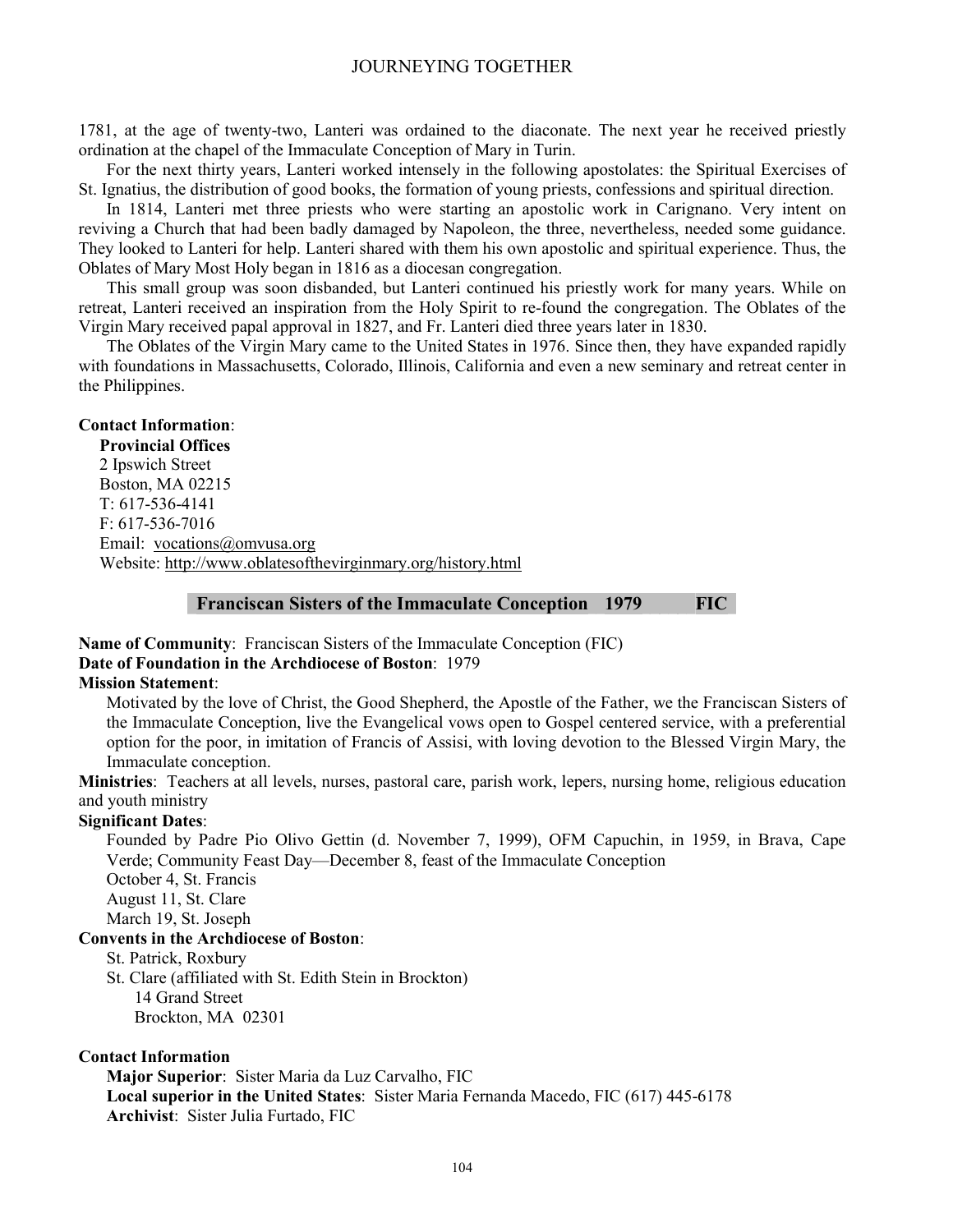**Vocation Director**: Sister Evanilda Nascimento, FIC (Praia, Cape Verde) Each individual home/convent has its own local vocation director.

#### **Daughters of St. Mary of Providence 1982 Chelsea In Your providence is our hope. DSMP**

**Name of Community** - Daughters of St. Mary of Providence **Date of Foundation in the Archdiocese of Boston** - June 1982 **Don Guanella Center Mission Statement** 

*In keeping with the basic philosophy and spirit of the center's namesake, Blessed Don Guanella, the Center strives to promote and protect the basic human dignity of all persons regardless of their disabilities. Each person is to be cared for and treated with Christ-like respect, compassion, gentleness, and understanding. We are committed to support each person with a holistic program which supports the physical, emotional, spiritual, and social needs of each and every one of our guests.* 

**Ministries** - Respite and Family services for Developmentally Disabled Females at the Don Guanella Center and Catechetical ministry at the local Parish.

**Contact information**: www.daughtersofstmaryofprovidence.com

**Local** - Daughters of St. Mary of Providence 37 Nichols Street Chelsea, MA 02150 617-889-0179 **Regional** - Daughters of St. Mary of Providence 4200 N. Austin Ave. Chicago, IL 60634 773-545-8300 **Major (Provincial) Superior** - Sr. Patricia McCafferty DSMP

**Vocation Director** - Sr. Barbara Moerman DSMP

#### **Sisters, Servants of the Immaculate Heart of Mary 1982 IHM**

**Name of Community:** Sisters, Servants of the Immaculate Heart of Mary **Date of Foundation in the Archdiocese of Boston:**

1982 (just summers); 1993 (formal establishment)

#### **Mission Statement:**

Animated by our charism of love, creative hope and fidelity, and in imitation of Mary, we, the Sisters, Servants of the Immaculate Heart of Mary of Immaculata, Pennsylvania, proclaim the Gospel message in the spirit of Jesus the Redeemer.

Strengthened by a life of vowed consecration, nurtured by prayer and the Eucharist, and sustained by community living, we radiate joyful service and promote Gospel values, offering compassion to all God's people through our mission to evangelize, to catechize, and to teach.

**Ministries:** Religious and Academic Education at all levels (early childhood, elementary, high school, college) in the U.S. as well as Peru and Chile; Pastoral Ministry; Literacy Centers, Infirmary work; Special Needs Education (Deaf Apostolate)

# **IHM History in the Archdiocese of Boston:**

Brother Thomas Petitte, FMS founded Lazarus House in 1982.

In the summer of 1984 the first group of IHMs arrived to work with the poor of Lazarus House. In the early 1990's several Sisters and a group of students from Immaculata College joined the summer IHMs at Lazarus House.

 In 1993 Brother Thomas Petitte stepped down as Director of Lazarus House and Bridget Shaheeen was named Interim Director.

 This summer program continued until 1993. At that time an agreement was drawn up between Lazarus House and the Sisters, Servants of the Immaculate Heart of Mary for three sisters to work in Lazarus House beginning in September of 1993. Sister Mary Ellen Broderick, Sister Madeline Dolores Farrell and Sister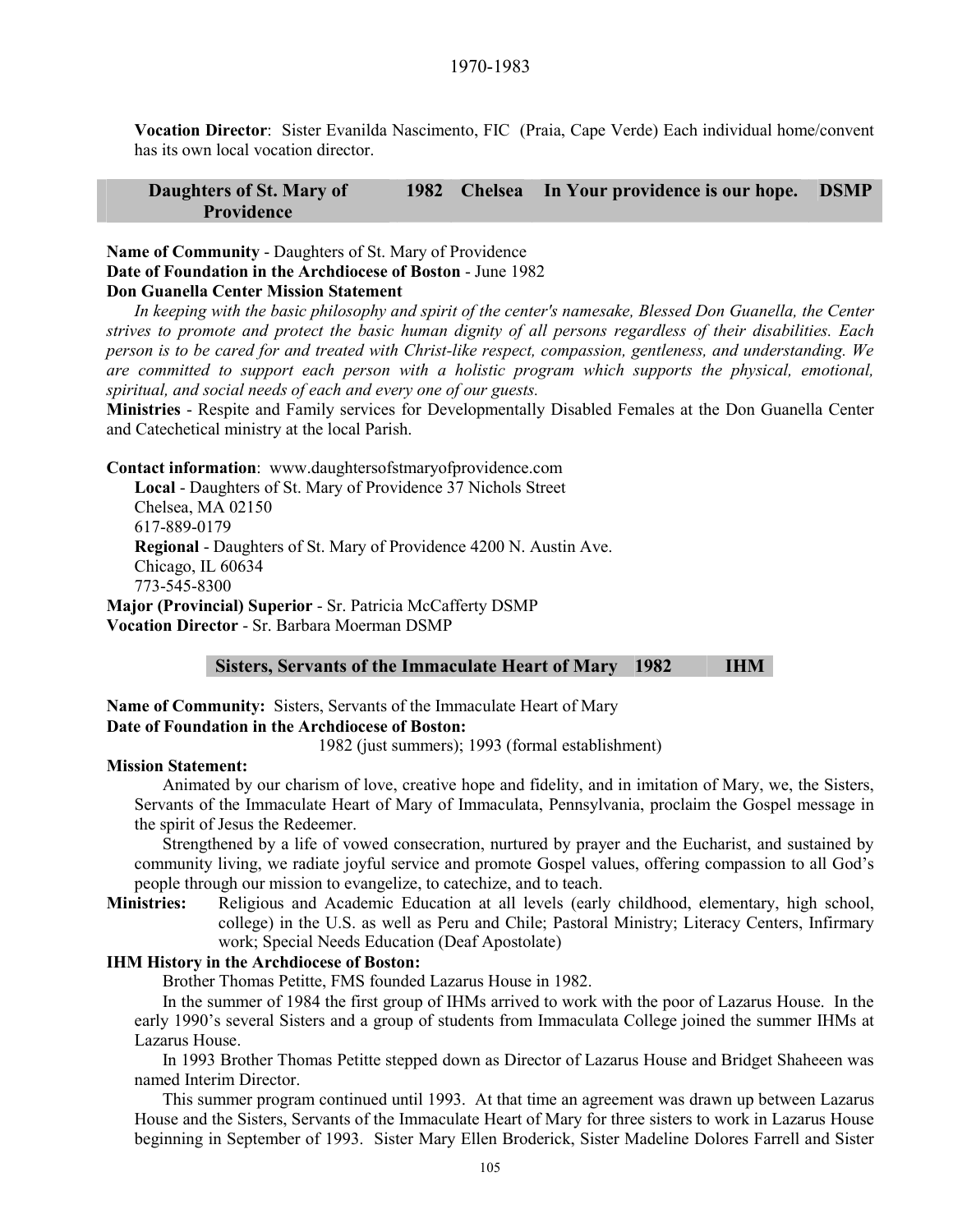M. Lorraine Gondkofski were assigned and worked together until 1996 when Sister Madeline Dolores and Sister M. Lorraine were reassigned to other work. Sister Mary Ellen is still (2008) on the staff of Lazarus House. During the years since 1993, IHM sisters have continued to volunteer to assist in the summer program as their ministerial schedules allow.

#### **Contact Information:**

Sr. Rita M. Lenihan, IHM, Congregational Secretary **Major Superior**: Sister Lorraine M. McGrew, IHM **Archivist**: Sr. M. St. Michel Mullany, IHM **Vocation Director**: Sr. Carmen Teresa Fernandez, IHM

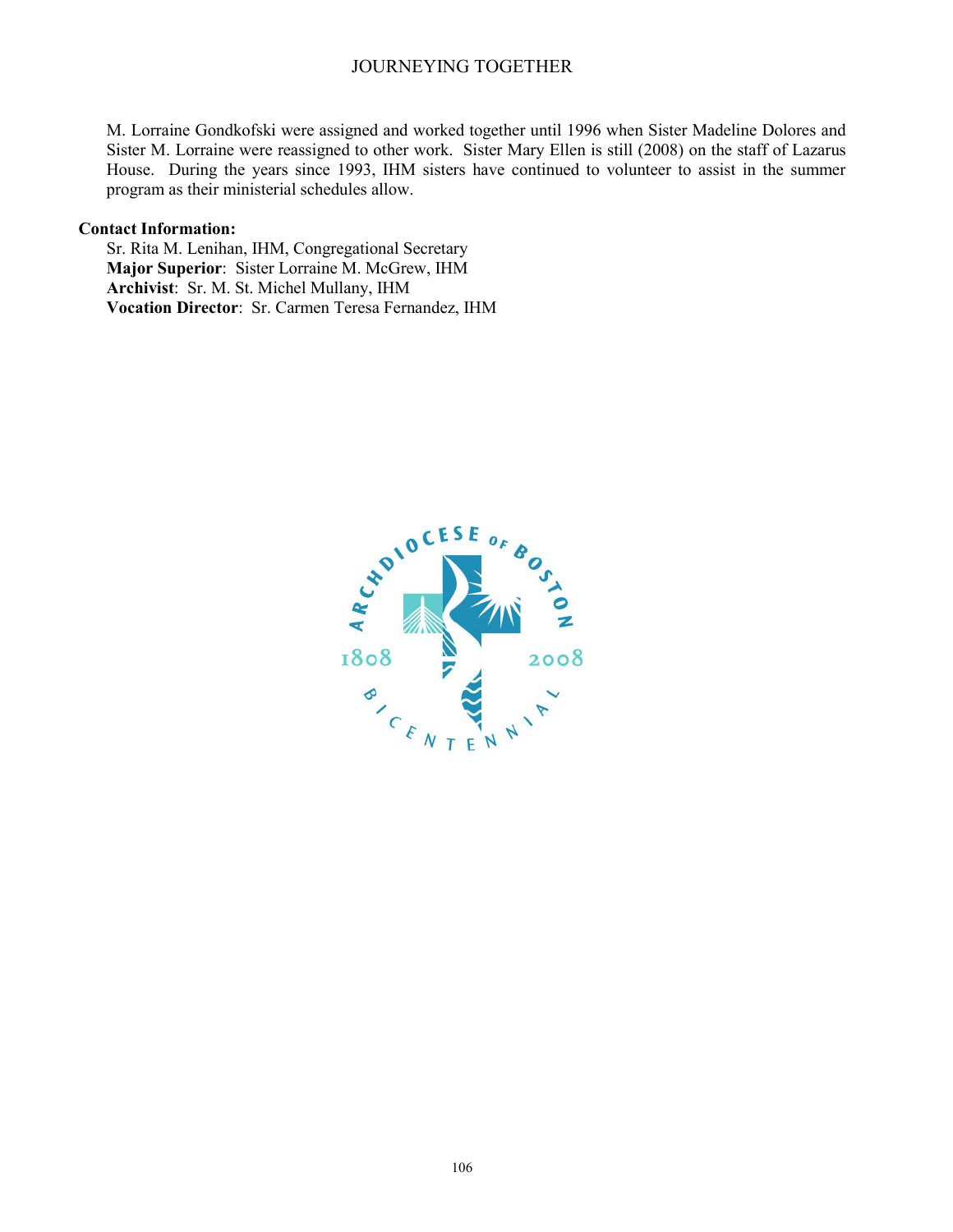

# **1984-2002**

# **Bishop: Bernard Francis Law (1984-2002)**

# **Daughters of the Holy Spirit 1984 DHS**

#### **Name of Community**: Daughters of the Holy Spirit **Date of Foundation in the Archdiocese of Boston**: 1984 **Mission Statement**:

"Rooted in a vital Trinitarian spirituality, we are called, like Mary, to reverence in a special way the presence and power of the Holy Spirit within ourselves, in others and in all creation. Living in the Spirit of Pentecost, we continue the Mission of the risen Christ through our simple presence, humble gestures and collaborative efforts. Together we are sent forth in Gospel boldness, like Mary, to witness God's tender love for all, especially for the least favored, "that all may have life and have it to the full."

#### **Ministries**:

We have had two sisters in the Archdiocese of Boston since 1984. One was staff librarian at the Boston Public Library from 1984-2002. The other sister was a Program Developer for Catholic Charities in Cambridge, MA from 1985-1993, and from 1993-2005 she was a Volunteer chaplain, visiting the sick at Mass. General Hospital.

**Contact Information**: Sr. Claudette Huot, DHS, Provincial Secretary **Major Superior**: Sr. Jacqueline Robillard, DHS, Provincial **Archivist**: Sr. Irene Fortier, DHS **Vocation Director**: Sr. Therese Vanasse, DHS

#### **Clerics of St. Viator 1986 May Jesus be adored and loved. CSV**

**Name of Community**: CLERICS OF ST. VIATOR/VIATORIAN COMMUNITY **Date of Foundation in the Archdiocese of Boston**: 1986 **Vision Statement** 

As Viatorians of the Chicago Province, we resolve to expand and deepen our prophetic role as a community of associates, brothers, and priests by addressing contemporary social issues. We reaffirm our Gospel-inspired mission to be dedicated educators of faith and to raise up communities of believers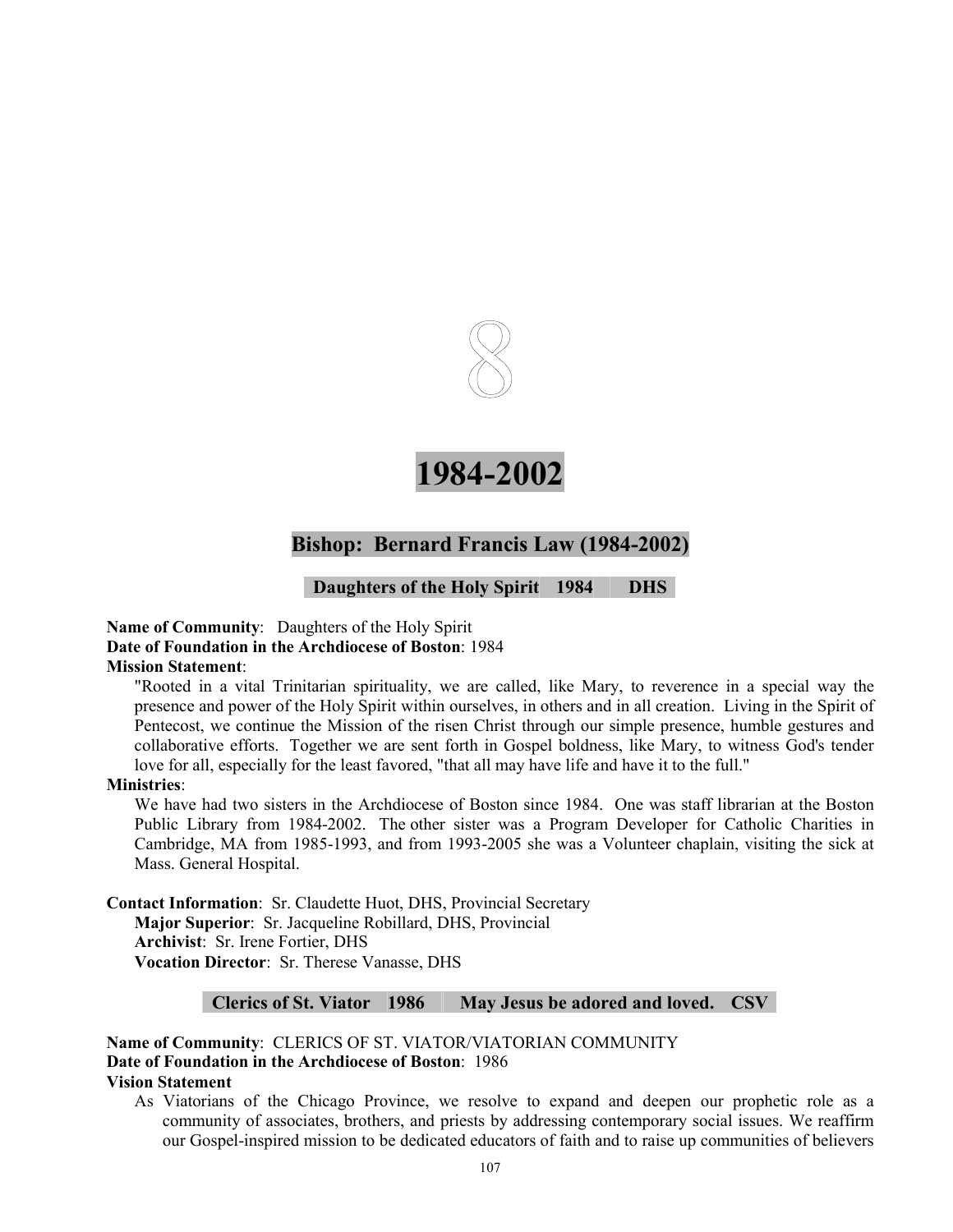who espouse the values of Jesus Christ in our life and work.

- As Viatorians, we acknowledge and respect the role of lay men and women in the Church by ministering with them as equal partners. Further, we acknowledge our need to expand beyond our traditional roles in innovative, unique and distinctive ways.
- As Viatorians, in the spirit of our founder, Fr. Louis Querbes, we minister to and with young people in the Church and are committed to their faith development and active membership in their respective faith communities.
- As Viatorians, living in a world of cultural diversity, we embrace those who are "accounted of little importance" by some.

# **Ministries**:

Parish ministries (pastors, associate pastors and pastoral associates) High School teachers and administrators

Immaculate Conception, **Marlborough**, 1986-1989; St. Eulalia Church, **Winchester**; St. Mary Church, Winchester, 1986-1991

College and University professors

College and High School Campus Ministers and Retreat Leaders

Youth Ministers

Hospital Chaplains and Social Workers

Viatorian and Diocesan Administrators

# **Significant Dates**:

- 21 Aug 1793 Birth of Father Querbes
- 03 Nov 1831 Episcopal approval of the Clerics of St. Viator
- 21 Sep 1838 Papal approval of the Clerics of St. Viator
- 31 Jan 1842 First Viatorian Mission established in St. Louis, MO
- 01 Sep 1859 Death of Father Querbes
- 06 Sep 1865 First permanent establishment of Viatorians in Bourbonnais, IL
- 02 Aug 1882 Foundation of the Province of Chicago

# **Contact Information**

Mrs. Donna Schwarz

Administrative Assistant to the Provincial Superior

**Major Superior** The Very Reverend Thomas R. von Behren. CSV

**Archivist** Mrs. Joan Sweeney

**Coordinator of Vocation Ministry** Dr. Dan Lydon, Viatorian Associate

**Missionaries of Charity 1987 MC** 

**Name of Community**: Missionaries of Charity

**Date of Foundation in the Archdiocese of Boston**: June 6, 1987

# **Mission Statement**:

We profess a fourth VOW of Wholehearted and free service to the poorest of the poor. Ministries: Night shelter for women and children, after school program for children teaching CCD,

summer camp for children, visiting--families, shut-ins and nursing homes

# **Significant Dates**:

Bl. Teresa of Calcutta visited in 1987 and in 1995

# **Contact Information**:

Sister Annie Teresa, MC **(local superior)**  401Quincy Street Dorchester, MA 02125 Tel: 617-288-4182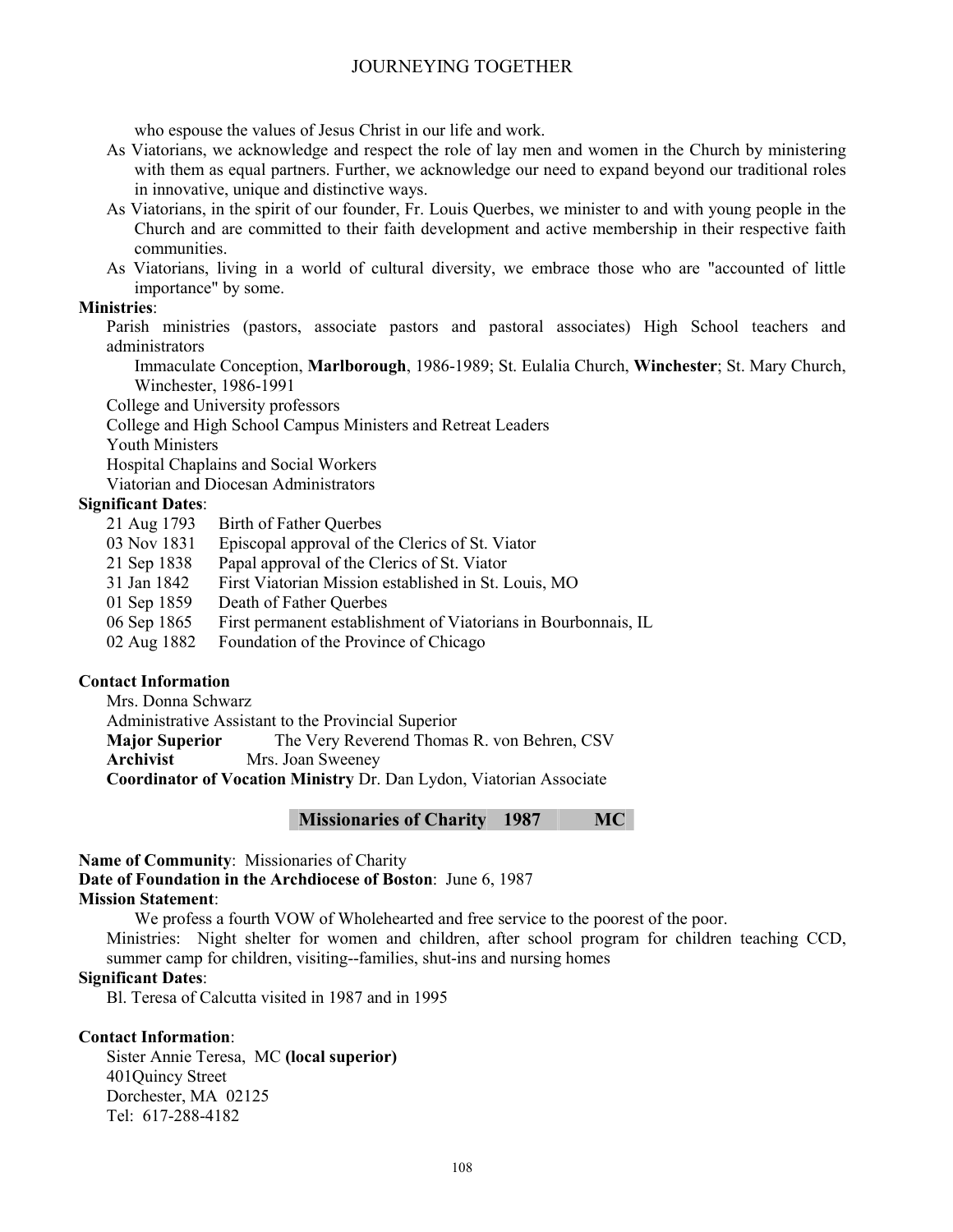**Regional Superior**--Sr. M. Leticia MC Bronx, NY **Vocation Director--**Sr. M. Sarah MC

#### **Order of the Servants of Mary (Servites) 1987 Dorchester OSM**

#### **Name of Community**: Order of Servants of Mary (Servites)

The Servants of Mary Order began in the city of Florence, Italy, when seven businessmen, members of a lay group dedicated to prayer, while praying together at the shrine of Our Lady on the feast of her Assumption, August 15, 1233, were inspired to retire from their families and businesses and devote themselves to a life together of prayer, penance and poverty. They retired to Cafaggio, outside the city, which stands today as the Church of the Santissima Annunziata. In 1245, wishing to be free of the well-wishers, they chose a site on one of the hills around Florence, named Monte Senario, where they might more easily lead a life of contemplation. From there, the Order spread throughout Europe and thence to the United States, and settled in Chicago, Illinois.

The Sisters, Servants of Mary of Ladysmith, Wisconsin, were founded in 1912 when five women left the Congregation of the Sisters of St. Joseph in La Grange, Illinois to come to Ladysmith at the request of the pastor Father Andrew Bauman, OSM, to teach in the new parochial school. Through the guidance of the Servite Order, the Sisters were officially recognized by the Superior Diocese as a diocesan religious Community in 1919 and in 1921, the Community became aggregated to the Servite Order.

The Sisters' initial response to ministry was to Christian education, but in 1917, (during the great 'flu epidemic') the Sisters collaborated with the local business people and doctors and began construction of a hospital in Ladysmith.

In those early years, the sisters also responded to the call for teachers for parish schools in Wisconsin, Illinois, New Jersey, West Virginia, Minnesota and California. As the needs in our society changed, the sisters responded and today serve as Directors of Religious Education, Pastoral Associates and Chaplains in hospice and in organizations that aid the poor and disadvantaged of our society.

The Servite presence came to the Boston Archdiocese in **1987** when Sister Mary Damian Powers arrived to attend the Urban Clinical Pastoral Education Program at Emmanuel College. St. Matthew Parish in Dorchester, MA was her work site and at the end of her unit of Clinical Pastoral Education (CPE) she was hired by the Pastor of St. Matthew Parish. She later continued CPE and became a certified Chaplain. For five years Sister Mary Frances Wanbaugh, a "retired sister" who came to conduct a parish census, joined her. Due to health and community needs, Sr. Frances returned the Midwest and other community ministry. Sister Mary Damian has continued her ministry in the inner city parishes of St. Matthew and at its food pantry, and at St. Ambrose Parish where she is Pastoral Associate. She ministers to the sick, the homebound elderly and, through the food pantry, to much of the Dorchester neighborhood.

Sister finds this ministry an ideal way to continue the **charism** of her community: to promote devotion to Mary, especially under the title of her Seven Sorrows, to serve as Mary served and be a compassionate presence to those in need by standing with Mary at the foot of the countless crosses experienced on life's journey.

#### **Sisters of St. Joseph of Baden 1987 Serve all realms of human life CSJ**

#### **Name of Community:** Sisters of St. Joseph of Baden, PA **Date of Foundation in the Archdiocese of Boston:** 1987 **Mission:**

Inspired by the profound love of God and love of neighbor without distinction which characterized the women who began our Catholic order 350 years ago, we, the Sisters of St. Joseph of Baden, Pa., strive to serve all realms of human life, with a special care for the poor.

Rooted in the Gospel of Jesus Christ, in prayer and in community life, we commit ourselves to the pursuit of truth, justice, unity, reconciliation and reverence for creation.

We express these Gospel values through our ministries of education, health care, social services, spiritual development and hospitality, affirming in all ways the dignity of God's people.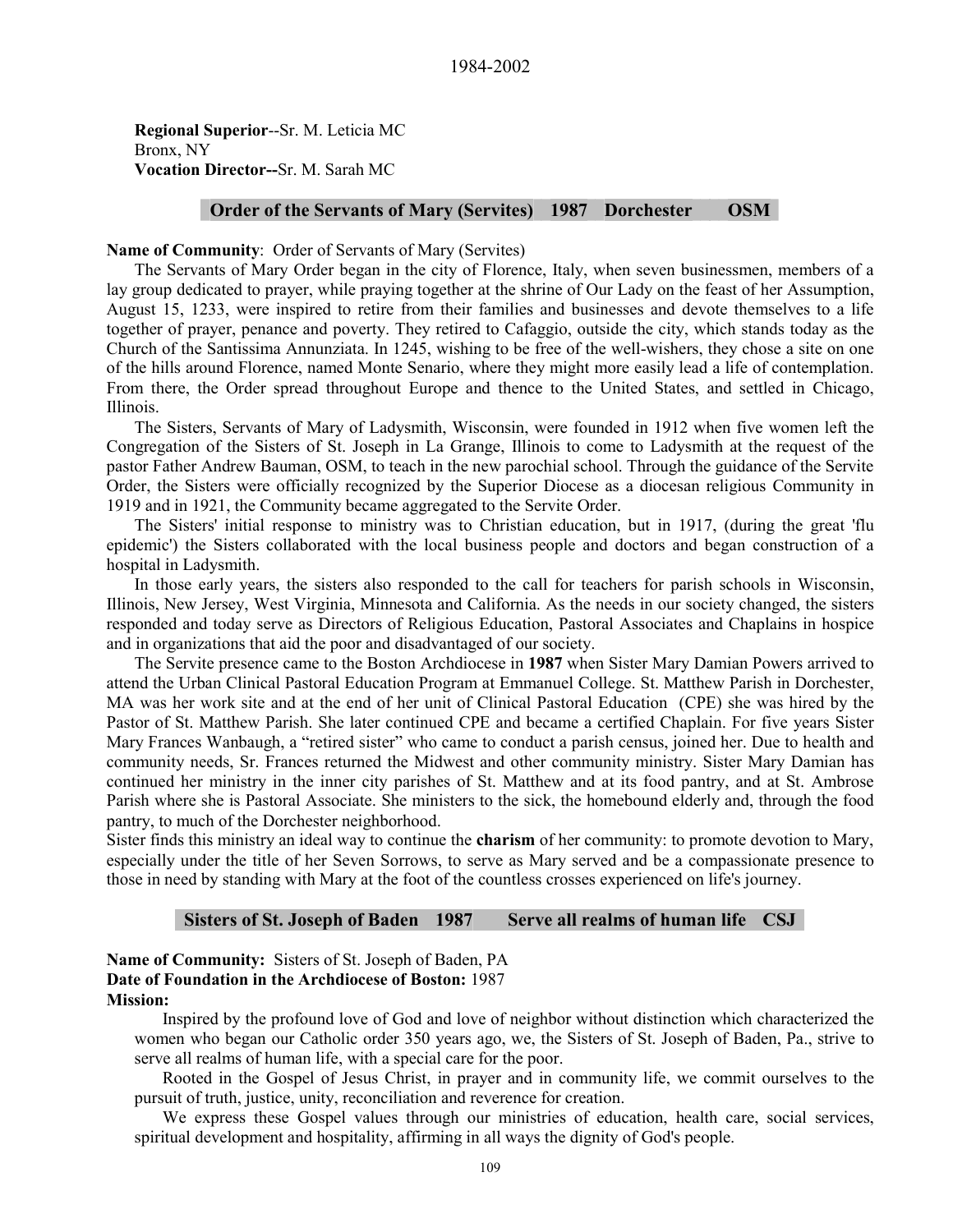**Ministry**: Chaplain – Massachusetts Correctional Institute for Women

#### **Contact Information**:

| <b>Major Superior:</b> | Sister Sharon Costello, CSJ                    |
|------------------------|------------------------------------------------|
|                        | $scostello@stjoseph-baden.org$                 |
| Archivist:             | Sister Helen Marie Shrift, CSJ                 |
|                        | $archivescsj@stjoseph-baden.org$               |
|                        | Vocation Director: Sister Dorothy Pashuta, CSJ |
|                        | $d$ pashuta@stjoseph-baden.org                 |

# **Sisters of Our Lady of Mercy 1988 Dorchester Jesus, I trust in You! OLM**

**Name of Community**: Congregation of the Sisters of Our Lady of Mercy **Date of Foundation in the Archdiocese of Boston**: September 15, 1988 **Mission Statement**:

The sisters seek in all things the glory of God, full of mercy, who "in everlasting love has taken pity on us" (Is 54:8) and "has taken us back with great compassion" (Is 54:7). Through Mary, the Mother of Mercy, the sisters participate with a lively faith in the life of Christ and His mission of saving the world.

The Congregation's charism is to make the mystery of God's mercy present in the world through word, deed and prayer. By cooperating with God's saving mercy, the sisters strive to rescue lost souls from perdition. A specific task is to help girls and women who are socially maladjusted and in need of profound moral renewal.

#### **Brief History**:

In 1986 His Eminence Bernard Cardinal Law went on pilgrimage to our shrine in Cracow, Poland. During His Eminence's visit, Cardinal Law asked the Mother General, Sr. Paulina Slomka, to send several sisters to His Archdiocese in order to establish a community of the Sisters of Our Lady of Mercy. At the invitation of His Eminence three sisters set out for the United States two years later and arrived in Boston, Massachusetts on September 15, 1988, the Feast of Our Lady of Sorrows. Our convent in Boston was the first international house founded outside of Poland.

Initially, the sisters worked in a soup kitchen called "Our Daily Bread" and thereafter for several years in a shelter called "St. Ambrose Family Inn" for impoverished homeless women with children. Our apostolate has since evolved into extensive prison ministry in the Boston area and a dynamic proclamation of the message of Divine Mercy throughout the United States and abroad.

 As the first candidates expressed their interest in joining the Sisters of Our Lady of Mercy, we moved to the convent of St. Ann's Parish on Neponset Avenue in Dorchester in October 1993. It serves as the formation house for all English-speaking candidates to our Congregation. Our Lord has blessed us with candidates from the United States as well as sisters from the Philippines, Belgium, Ireland and Poland of course. Our community is rather young, international and multi-cultural.

#### **Ministries**:

- Proclamation of the message of Divine Mercy in print (publication of books, leaflets, Divine Mercy images, holy cards, etc.) and word (talks given in parishes, conferences, schools, CCD programs, etc.)
- Prison ministry
- Praying with the sick and dying
- Prayer apostolate to implore God's mercy for the world

#### **Significant dates**:

- November 1 Foundation day of the Congregation (1862)
- August 5 Patronal Feast day of Our Lady of Mercy
- October 5 Feast day of Saint Faustina Kowalska
- Divine Mercy Sunday Second Sunday of Easter
- April 18, 1993 Beatification of Sr. Faustina Kowalska
- April 30, 2000 Canonization of St. Faustina.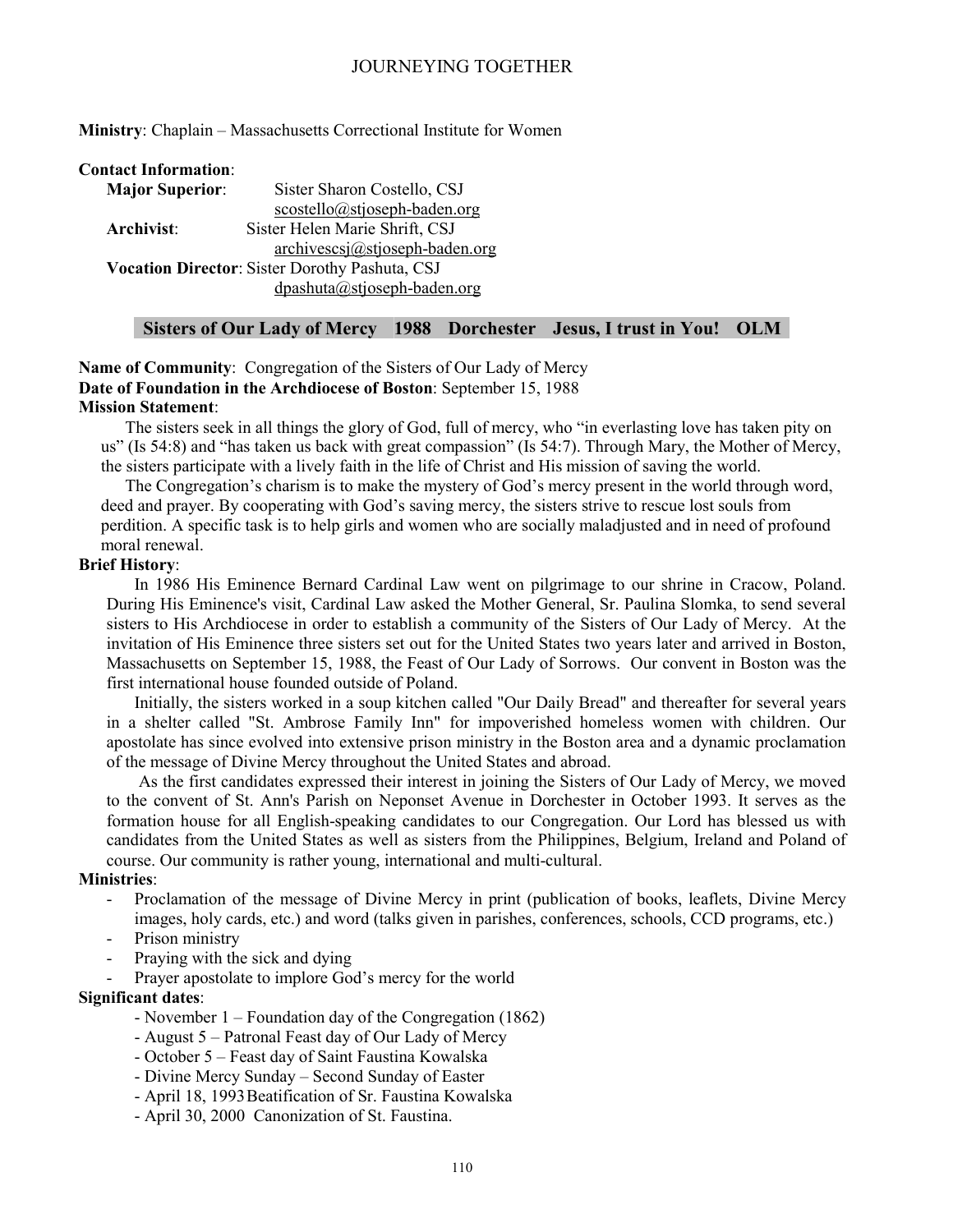**Contact Information**: **Local Superior**: Sr. M. Saula Firer 241 Neponset Ave. Dorchester, MA 02122 617-288-1202 **Mother General**: Sr. M. Gracjana Szewc **Vocation Directress**: Sr. M. Caterina Esselen 617-288-5323 vocation@sisterfausitna.org www.sisterfaustina.org

#### **Sisters of St. Brigid 1988 Celebrating the Sacred: Compassion and Justice for Humanity and the Earth CSB**

**Name of Community**: Sisters of Saint Brigid (Brigidine Sisters)

#### **Location of Motherhouse/Provincialate:**

St. Brigid's Convent 5118 Loma Linda Drive San Antonio, TX 78201 Phone (210) 733-0701 Fax (210) 785-2820

E-Mail: Brigidines@sbcgloba1.net Web Site: www.brigidine.org.au

#### **Mission Statement**:

We, Brigidine Sisters, are Catholic Christian women who in response to the loving call of God, strive to live vowed lives of Poverty, Chastity and Obedience in community, so that we may continue the mission of Jesus who calls us to love God and live together in peace and charity while committing ourselves in service to others.

#### **Date of Foundation in the Archdiocese of Boston**: July 1988

**Ministries**: Brigidine Sisters in Boston have ministered in the following areas: St. Elizabeth Medical Center: Clinical Pastoral Education (CPE) and Spiritual Care. Caritas Christi Health Care: Sr. Vice President for Mission Integration and Organizational Development. Adjunct Faculty at Blessed John XXIII Seminary Adjunct Faculty at Boston College Director of the Irish Pastoral Center

#### **Contact Information**

**Archivist**: Sr. Mary Teresa Cullen (210) 738-1472 **Vocation Director**: Sr. Imelda Phelan (210) 736-1670 **Advisory Board**: Sr. Catherine O'Connor (781) 373-1728 Guest House Information Day of Discernment for Women Interested in Religious Life

**The Society of Mary of Bordeaux (The Marianists) 1988 Cambridge Making Christ present in every age and culture SM** 

**Name**: The Society of Mary of Bordeaux (The Marianists) **Date of Foundation in the Archdiocese**: 1988 **Mission Statement**:

> Empowered by the Holy Spirit and inspired by the dynamism of Blessed Chaminade's charism, we—brothers and priests—vowed religious in the Marianist Family,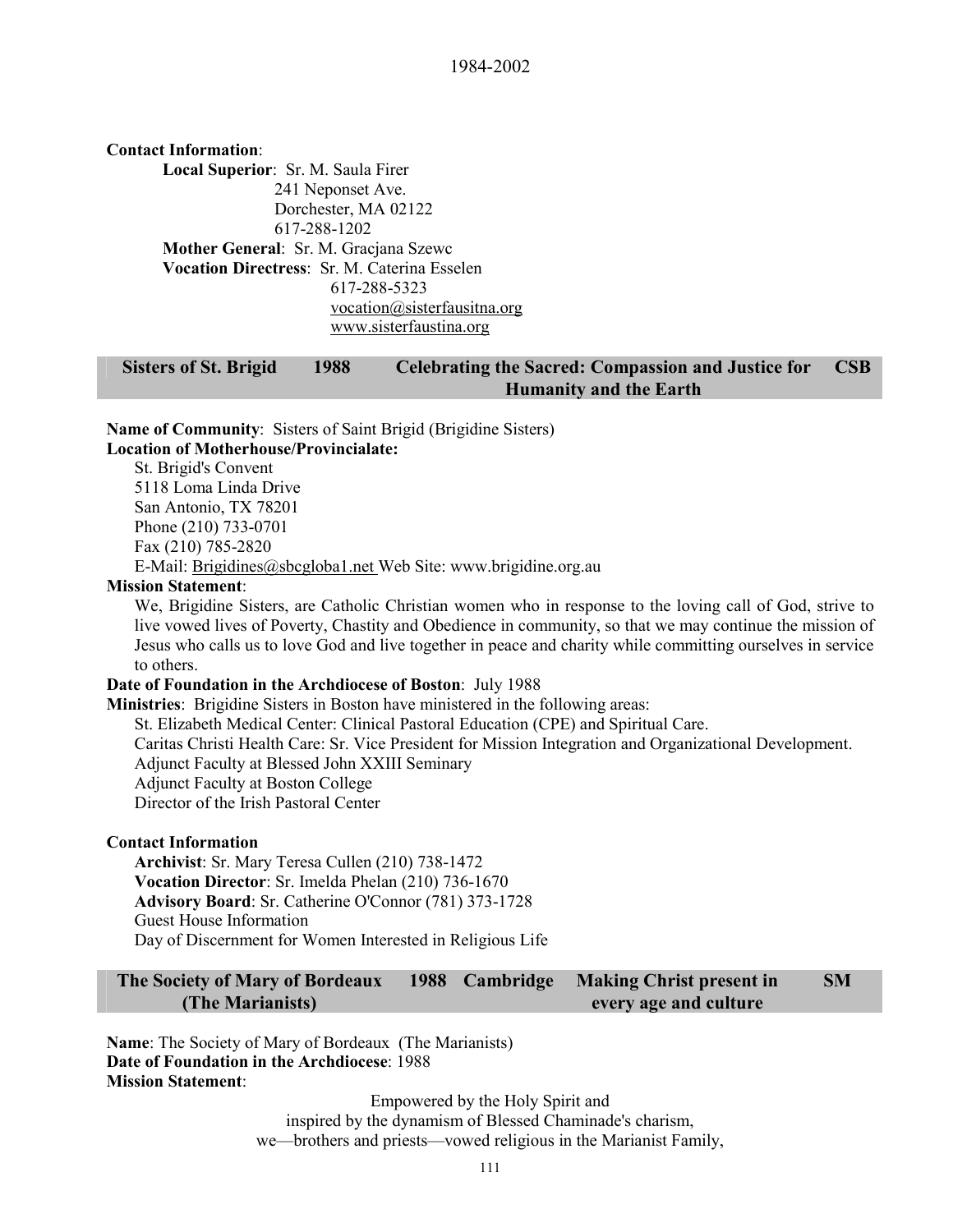live in community as equals. Through lives of prayer and Gospel service, we dedicate ourselves to the following of Jesus Christ, Son of God become Son of Mary. Wherever we are sent we invite others to share in Mary's Mission of making Christ present in every age and culture by forming persons and communities of apostolic faith that advance justice and reconciliation. Committed to education, we minister with youth and in solidarity with the poor.

# **Ministries** in the Archdiocese:

Weston Jesuit School of Theology Sabbatical Program, Boston College Sabbatical Program, Boston Conservatory, Brazilian Apostolate, St. Anthony's Parish – Allston, Archdiocesan Catholic Schools Office, Matignon High School, Brandeis Campus Ministry, Bentley Campus Ministry, North Cambridge Catholic High School, Espousal Center, Charismatic Renewal Service Committee, Blessed John XXIII National Seminary, Archdiocesan Christian-Muslim Dialog.

#### **Significant Dates**:

1988, Rev. Wm. J. Meyer, S.M. begins ministry at Weston Jesuit School of Theology; 1989, Bro. Francis Ouelette, S.M. appointed Regional Director of Secondary Schools;1989, Rev. Robert Bouffier, S.M. assumes leadership of newly created Brazilian Apostolate Office; 1991 Aspirancy Formation House opened in former Matignon Convent under leadership of Rev. Wm. J. Meyer, S.M.

#### **Contact Information**:

Rev. Paul Fitzpatrick, S.M. **Marianists at Bertoni Hall**  554 Lexington Street Waltham, MA 02452-3097 Tel: (617) 782-5644 www.marianist.com **Provincial Superior**: Bro. Stephen Glodek, S.M. Marianist Province of the US 4425 West Pine Blvd. St. Louis, MO 63108 Tel: (314) 533-1207

| <b>Religious of Jesus and Mary</b> | 1990 | Plainville | <b>Praised forever be Jesus and</b> | <b>RJM</b> |
|------------------------------------|------|------------|-------------------------------------|------------|
|                                    |      |            | <b>Mary</b>                         |            |

# **Name of Congregation:** *Religious of Jesus and Mary*

#### **Date of Establishment**:

1877 Fall River, MA – then part of the Diocese of Rhode Island; 1990, Plainville, MA

#### **Mission Statement:**

The Religious of Jesus and Mary are an international apostolic congregation of 1300 sisters in sixteen provinces, with the generalate in Rome, Italy. Our sisters and associates, the Family of Jesus and Mary (FJM) are present in twenty-six countries, united by a common vision and desire to reveal God's forgiving and compassionate love as mirrored in the hearts of Jesus and Mary. We minister in educational institutions, retreat houses, catechetical and social service centers, and are engaged in a variety of pastoral ministries.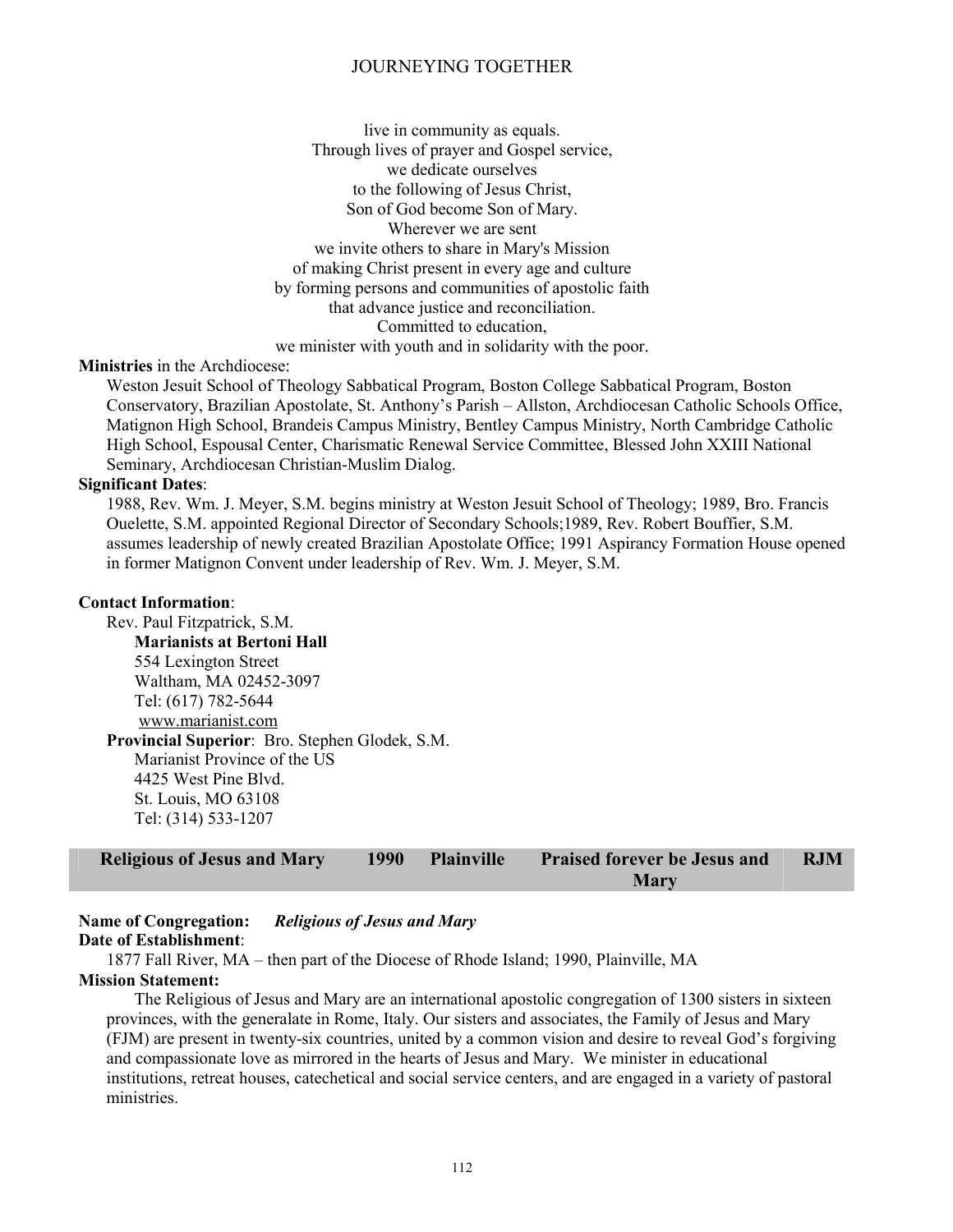# 1984-2002

St. Claudine Thévenet (1774-1837), our Foundress, "given over to the action of the Spirit, having experienced an intimate knowledge of the active goodness of Christ, and moved by the miseries of her time, came to have one desire: to communicate this felt knowledge; and one anguish: to see abandoned to their misfortune those who lived in ignorance of God." (Constitutions, 1977, Art.3)

From its origins (1818) in post-revolutionary Lyon, France, our congregation has been marked by its Ignatian spiritual heritage, devotion to the hearts of Christ and Mary, and a missionary tradition. By our attentiveness to the call of the Church and the needs of our world, each sister and each community wishes to manifest Christ and be an evangelizing presence among our sisters and brothers, wherever we are sent. Like our Foundress, our preferences in ministry are women and girls at risk, and those of God's people who are "the poorest, most shameful and most abandoned."

At our profession, we receive a silver cross, embossed with the initials "JM" surrounded by a crown of thorns. It symbolizes our call to reveal the love of Jesus and Mary in the midst of a suffering world, and it reminds us of the Congregational motto: PRAISED FOREVER BE JESUS AND MARY!

**Ministries:** Teaching, Counseling, Pastoral Ministries, Health Care, Catechesis, Spiritual Direction Community Service

**Significant Dates:** 

- 1818: Foundation of Congregation in Lyon, France
- 1837: Death of Claudine Thévenet, Foundress
- 1842: First Missionary Expedition to Agra, India
- 1847: Pontifical Approval of Constitutions by Pope Pius IX
- May 22, 1877: **First foundation in United States: Our Lady of Lourdes Parish, Fall River, MA [RI diocese at the time]**
- August, 1947: Establishment of autonomous U.S. Province
- June, 1968: Union of Western and Eastern American Provinces
- October 2, 1990: Move to Jesus-Mary Mission Center, Plainville, MA (property of Dominican Sisters of St. Catharine's, KY)
- March, 1993: Canonization of our foundress, St. Claudine Thévenet
- September, 1997: Opening of Haiti Mission: Gros Morne, Haiti, WI
- September, 2003: A group of RJM move to Marillac Residence, Wellesley Hills, MA --- assistedliving intercommunity setting, sponsored by Sisters of Charity of Halifax
- October, 2004: Opening of Sophia House, Arlington, MA (Discernment Community for women considering religious life)

# **Contact Information**:

**Provincial**: Sister Eileen C. Reid, RJM Province Offices 125 Michigan Avenue,  $4<sup>th</sup>$  Floor Washington, DC 20017 Phone: 202-884-9795 E-Mail: eileencreid1@msn.com **Archivist/Historian** : Sister Janice Farnham, RJM

 Sophia House 24 Everett Street Arlington, MA 02474 Phone: 781-643-5430 E-Mail: srfarnham@yahoo.com

**Vocation Director and New England Contact** : Sister Janice Farnham (see above)

# **Sisters of Charity of St. Mary 1993 To serve the poor SCSM**

**Name of Community**: Sisters of Charity of St. Mary **Date of Foundation in the Archdiocese of Boston**: 1993 **Mission Statement**: "To serve the poor"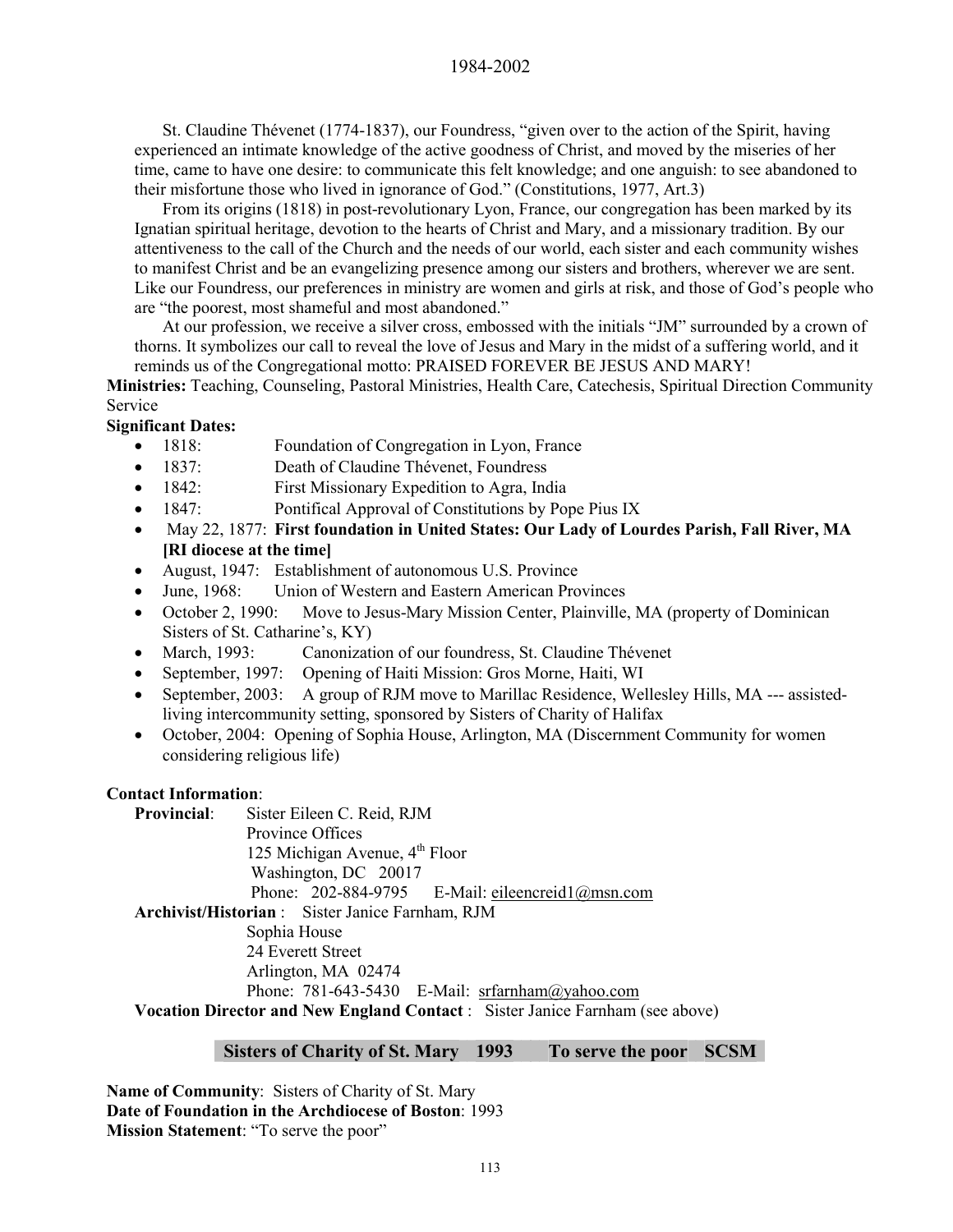**Ministries**: House of Studies for Sisters

#### **Contact Information**:

Mother Pierre Ann Mandato Les Soeurs de Charité de Sainte Marie 3530 est boul. Gouin Montréal-Nord, Qué. H1H 1B7

# **Brotherhood of Hope 1995 Somerville BH**

# **Brotherhood of Hope**

**OUR MISSION**:

The New Evangelization, mainly at four large Universities:

1) Boston University

2) Northeastern University

3) Florida State University

4) Rutgers University

(We also do some youth outreach, men's ministry, and a yearly service trip to Tanzania, Africa).

# **OUR MISSION STATEMENT**:

The Brotherhood of Hope is a new community of Catholic Brothers fully consecrated to Jesus Christ by vows of chastity, poverty, and obedience in fraternal common life. We bring the New Evangelization proclaimed by John Paul primarily to college students at secular universities. Reaching out to inactive and uncommitted Catholics, we encourage conversion to Christ and his Church and train students to empower others with this liberating hope.

The Church teaches that a brother is a man called by God to live his baptismal consecration intensely, and to imitate Christ's chastity, poverty and obedience through a total gift of self vowed to God. He lives this special consecration in fraternal community and serves in a common mission. His radical self-offering both manifests Jesus Our Brother present in the world now, and also proclaims the kingdom yet to come.

| <b>Sisters of the Eucharistic Heart of Jesus</b> | 1998 | All for the greater glory of God | <b>EHJ</b> |
|--------------------------------------------------|------|----------------------------------|------------|
|                                                  |      |                                  |            |

**Name of Community**: Sisters of the Eucharistic Heart of Jesus **Date of Foundation in the Archdiocese of Boston**: (about 10 years ago) **Mission Statement**:

The Congregation of the Sisters of the Eucharistic Heart of Jesus is a Religious Institute of educated African Sisters with great missionary spirit; dedicated to the love of God and service of humanity.

We devote ourselves to the daily adoration of the Eucharist, making sacrifices and reparation for sins. By sharing in the sentiments of Christ – love – when He gave us the Eucharist, we reach out to all classes of people through our various apostolates.

We commit ourselves to:

Deep personal striving for holiness Respect for all Giving qualitative education and holistic formation to all classes of people Provide health care and social services Promoting justice and equality in all ramifications

# **ALL FOR THE GREATER GLORY OF GOD**

**Ministries**: Pastoral Ministry

**Significant Date**: Feast of the Congregation is *Feast of Corpus Christi* (Body and Blood of Christ)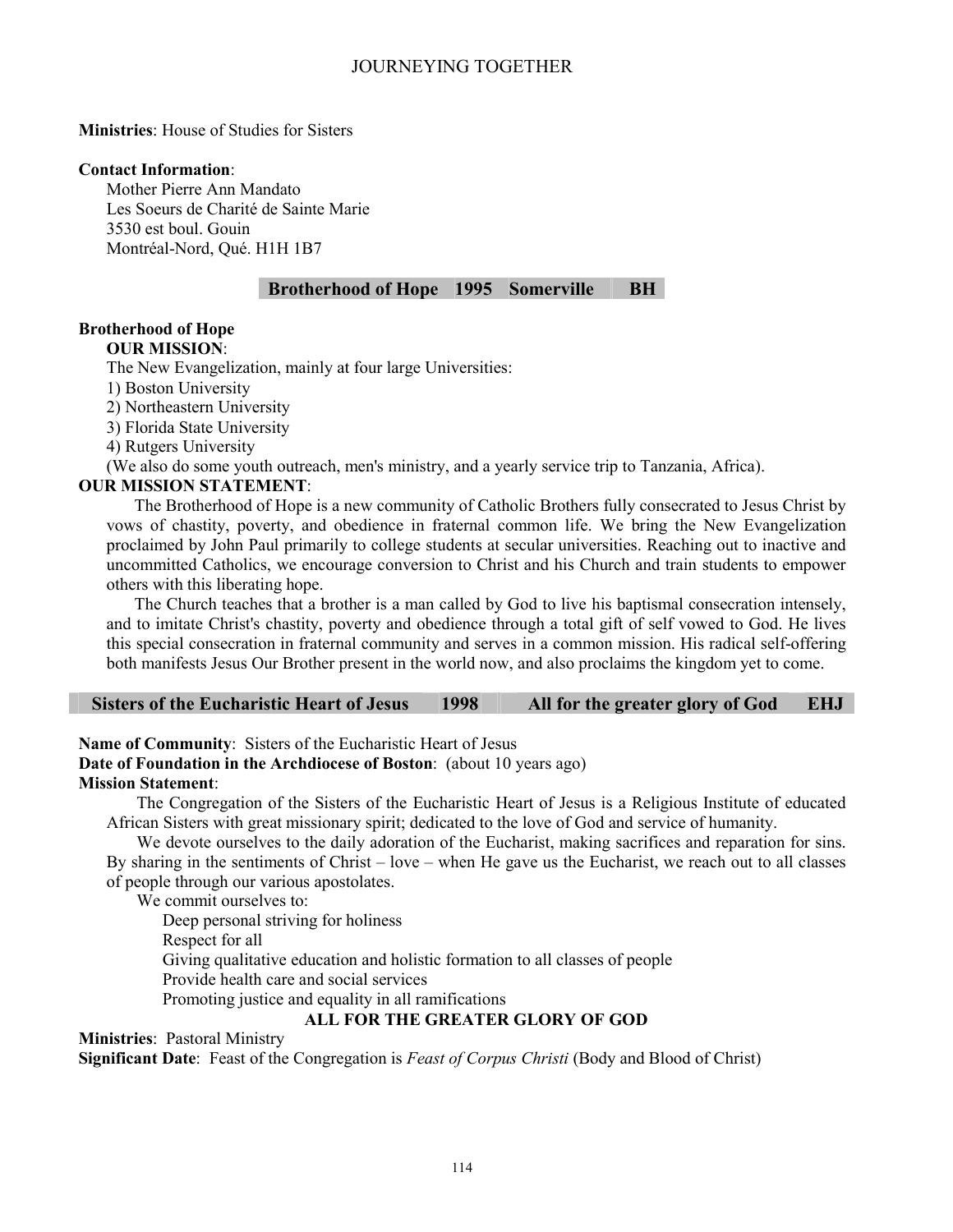# **Contact Information**:

Sr. Christiana Onyewuche, EHJ St. Patrick's Convent 115 Mt. Pleasant Ave Boston MA 02119 **Major Superior**: Sr. Dr. Mary Henrietta Domingo, EHJ **Local Superior**: Sr. Mary Christiana Onyewuche, EHJ

#### **Sisters of St. Marcelline 1999 Waltham Bring Jesus into all hearts IM**

### **Name of Community**: Sisters of St. Marcelline **Date of Foundation in the Archdiocese of Boston**: 1999 **Mission Statement**:

To be contemplative and active . . . to bring Jesus into all hearts . . . by complete dedication to God with the aid of Mary, Mother of Christ.

#### **Ministries**:

Religious Education at St. Mary Parish in Waltham

Residence for students from Mexico and Brazil to help them in their understanding of the American Church and Society

# **Significant Dates**:

1999 Residence opened 2003 left Archdiocese

#### **Contact Information**:

**Saint Marcelline College**, 9155 boulevard Gouin Ouest Montréal (Québec) H4K 1C3

| <b>Missionary Sisters of St. Charles</b> | 2000 | Witnesses of the heavenly goods | <b>MSCS</b> |
|------------------------------------------|------|---------------------------------|-------------|
| <b>Borromeo</b> (Scalabrinians)          |      | to all God's People             |             |

**Name of Community**:Missionary Sisters of St. Charles Borromeo - Scalabrinians **Date of Foundation in the Archdiocese of Boston**:November 30, 2000 **Mission Statement**:

The Scalabrinian Missionary Sisters live in the world the mission of being witnesses of the heavenly goods to all God's People, especially to the migrants, in this way helping them discover the love the Father has for them and the hope they have been called to.

Constitutions of the Scalabrinian Missionary Sisters #7

**Ministries**:Pastoral care to 230,000 Brazilian immigrants **Significant Dates:** June 1<sup>st</sup> Feast Day of our Founder – Blessed John Baptist Scalabrini

# **Contact Information**:

**Major Superior**:Sister M. Manuela Amaral – Provincial Superior **Archivist**:Sister Elisete Signor, mscs **Vocation Director**:Sister Noemia Silva, mscs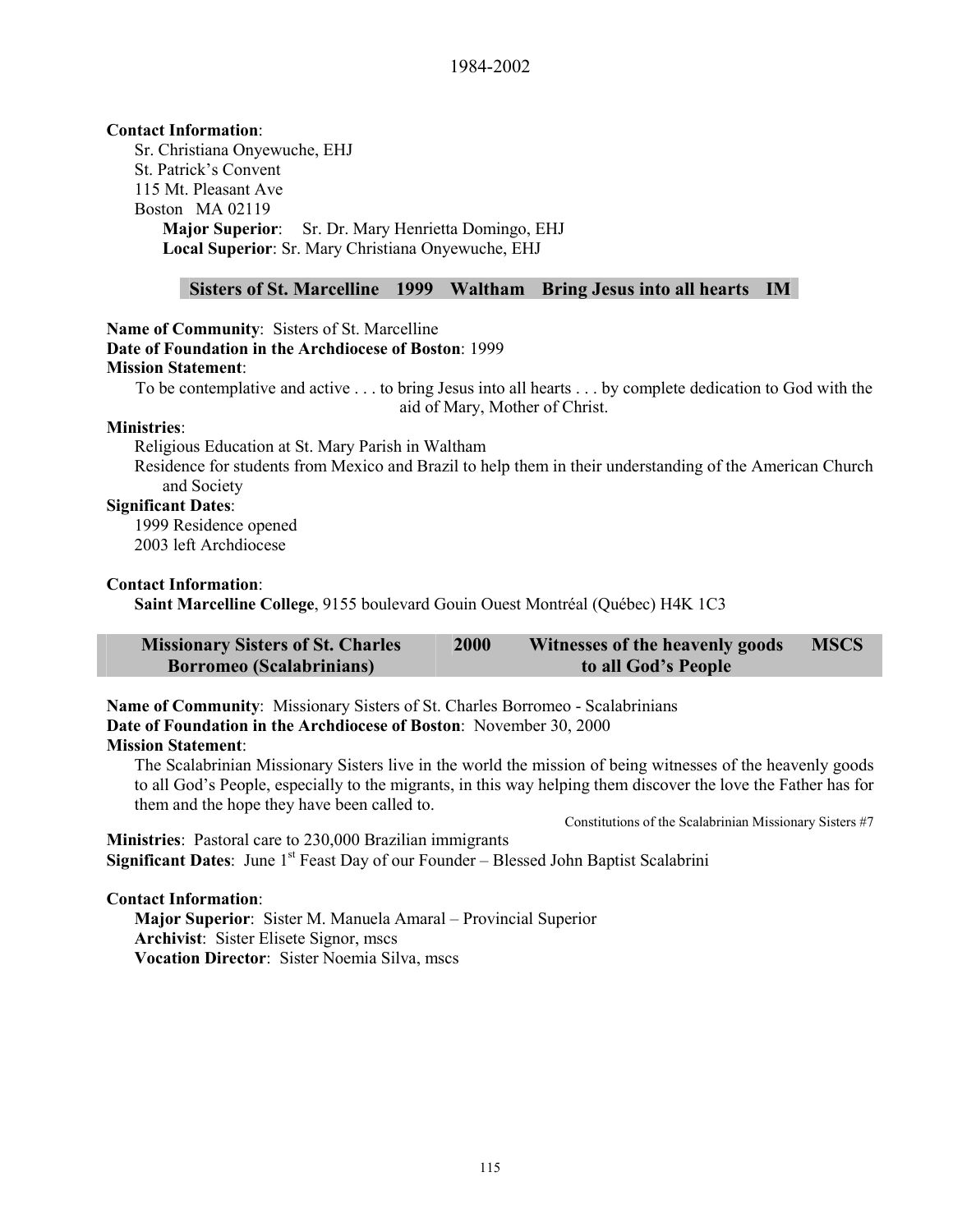



# Bishop: Seán O'Malley, OFM Cap (2003-

| <b>Franciscans of the Primitive Observance</b> | 2005 | Lawrence | <b>FPO</b> |
|------------------------------------------------|------|----------|------------|
|                                                |      |          |            |

**Name of Community**: Franciscans of Primitive Observance (F.P.O.)

#### **Date of Foundation in the Archdiocese of Boston**:

August 11, 2005 as a Public Association of the Faithful

#### **Mission Statement**:

To live the Holy Gospel according to the spirit and example of our Holy Father St. Francis of Assisi and the early Capuchin Reformers. The substantial elements of this way of life include strict mendicant poverty, ardent contemplative and liturgical prayer, periods of solitude in remote hermitages, close-knit and loving fraternity, minority, itinerant preaching, manual labor, substantial communal penance and joyful austerity. We are governed by traditional religious obedience which includes unswerving loyalty to our Holy Father the Pope and the Magisterium. The source and summit of our life is the Holy Eucharist. We are consecrated to Christ through our vows of poverty, chastity, obedience, and total consecration to the Immaculate Virgin Mary.

#### **Ministries**:

Our apostolic work is evangelization—drawing souls to Jesus through Mary. This is done mainly through the example of our life, but also by retreat and mission preaching, door-to-door evangelization and street preaching, catechetical instruction, and spiritual direction. In addition, we strive to serve the poor and those in need by pro-life work; food distribution; visiting the sick, elderly, and imprisoned; and assisting at existing shelters, soup kitchens, and hospices.

#### **Significant Dates**:

January 25, 1995 Community is founded in New Bedford, MA in the Diocese of Fall River. August 11, 2005 Erected as a Public Association of the Faithful in the Archdiocese of Boston

#### **Contact Information**:

Franciscans of Primitive Observance Co-Redemptrix Friary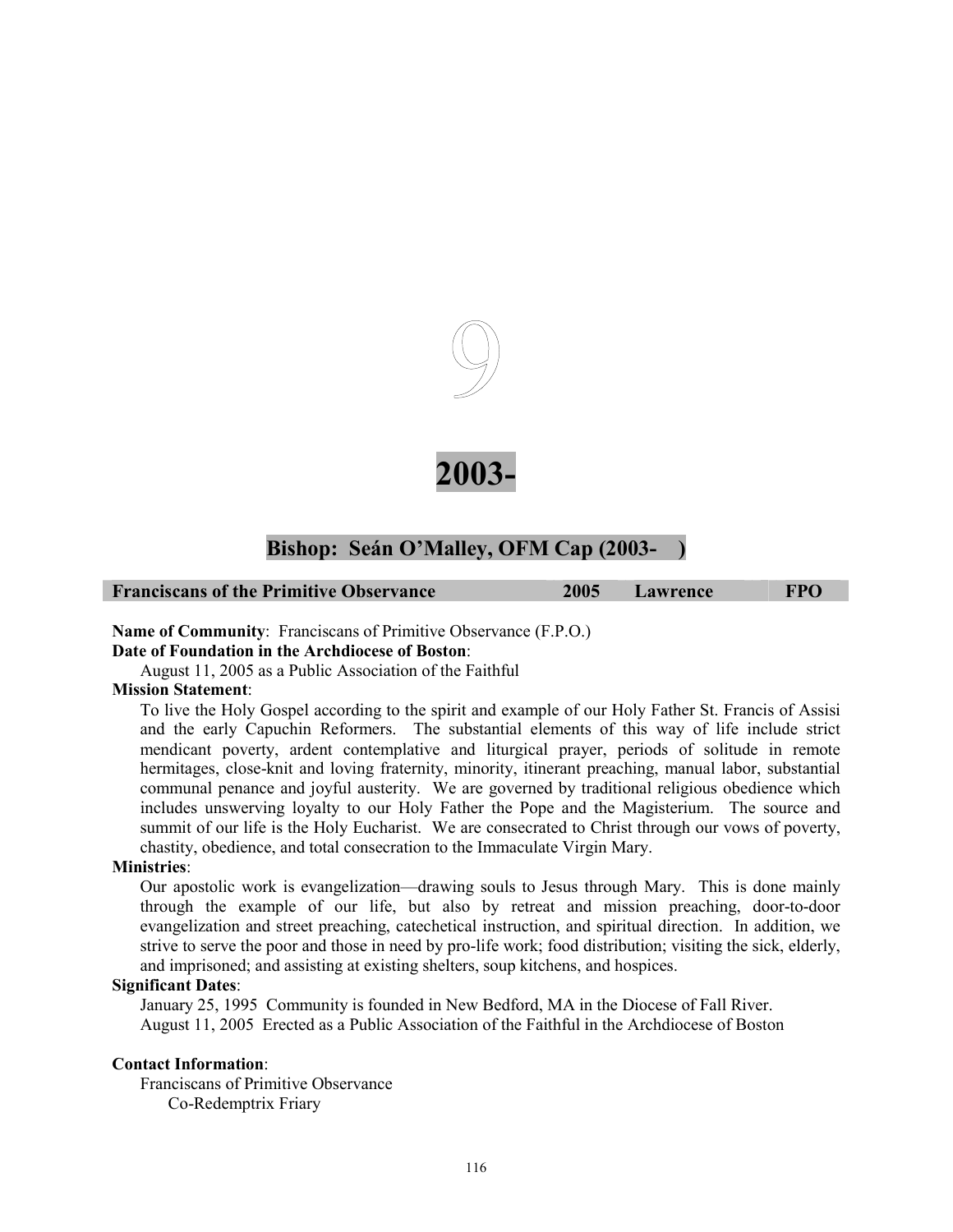30 Trinity St. Lawrence, MA 01841-2644 **Major Superior**: Rev. Peter Giroux, F. P. O. Community Servant **Vocation Director**: Fr. Andrew M. Beauregard, F.P.O.

#### **Priestly Fraternity of St. Charles Borromeo 2006 Passion for the glory of Christ FSCB**

### **Name of Community**: The Priestly Fraternity of St. Charles Borromeo **Date of Establishment in Boston**: 2006

"Go forth to the entire world and bring the truth, the beauty, and the peace that can only be found in Christ the Redeemer!"

These were the words pronounced in 1984 by our now beloved Pope John Paul the Great, during the celebration held in St. Peter's Square of Communion and Liberation's 30th Anniversary.

This was the spark that ignited the founding of the Fraternity of St. Charles. Founded in 1985 by Monsignor Massimo Camisasca, the Fraternity of St. Charles is born of the charism of Community and Liberation's founder, Monsignor Luigi Giussani (Camisasca's former high school teacher). The Fraternity is built upon the pillars of common life and mission.

The fraternity is made up of approximately one hundred priests who live together in houses with at least three members. Our missionaries are currently living in twenty countries spread over four continents.

The fraternity's seminary (or "house of formation", as we prefer to call it) is located in Rome with a branch in Mexico City. There are currently thirty young men living in Rome and Mexico preparing for the sacramental priesthood.

# **Religious Sisters of Mercy 2006 RSM**

**Name of Community**: Religious Sisters of Mercy

#### **Date of Foundation in Boston:** 2006

#### **Mission Statement**:

The Religious Sisters of Mercy is a Religious Institute of Pontifical Right dedicated to the Spiritual and Corporal works of Mercy. The goal of the Institute is the praise and worship of God the Father, Son, and Holy Spirit for the boundless mercy which has been revealed through the works of creation, redemption, and sanctification. The Sisters profess the vows of poverty, chastity, and obedience, as well as a fourth vow of service.

**Ministries**: Education, administration Whole community: also health care

#### **Significant Dates**:

September 1: Foundation Day September 24: Blessed Virgin Mary, Mother of Mercy

# **Contact Information**:

**Major Superior** Mother Mary Quentin Sheridan, R.S.M., Superior General 1965 Michigan Ave. Alma, MI 48801 Tel. 989-463-6035 Fax 989-463-5811 Web site: www.rsmofalma.org **Archivist** Sister Mary Monica Wood, R.S.M. 1965 Michigan Ave. Alma, MI 48801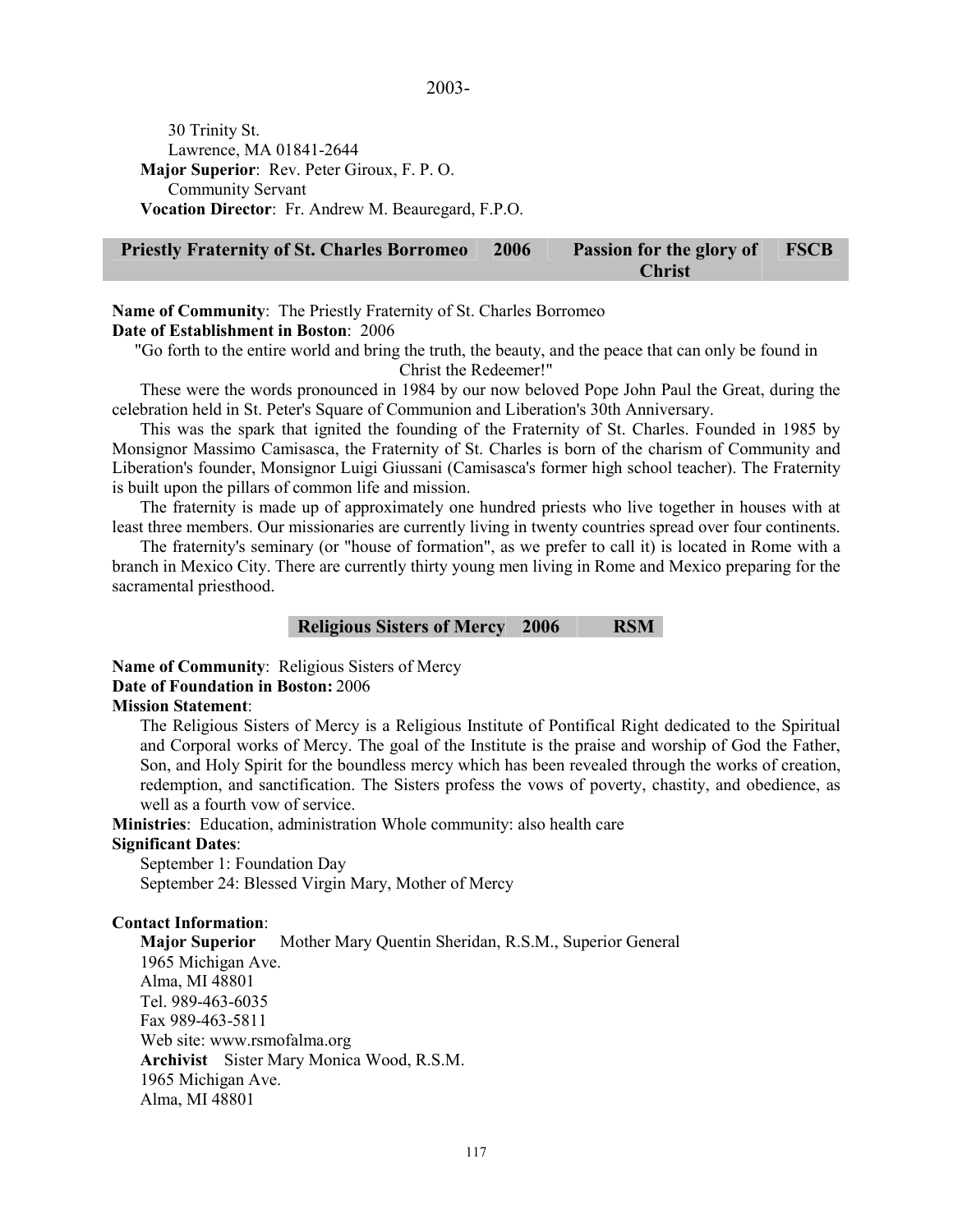Tel. 989-463-6035 Fax 989-463-5811 Web site: www.rsmofalma.org **Vocation Director** Sister Gilmary Kay, R.S.M. 1965 Michigan Ave. Alma, MI 48801 Tel. 989-388-2063 Email vocation@rsmofalma.org

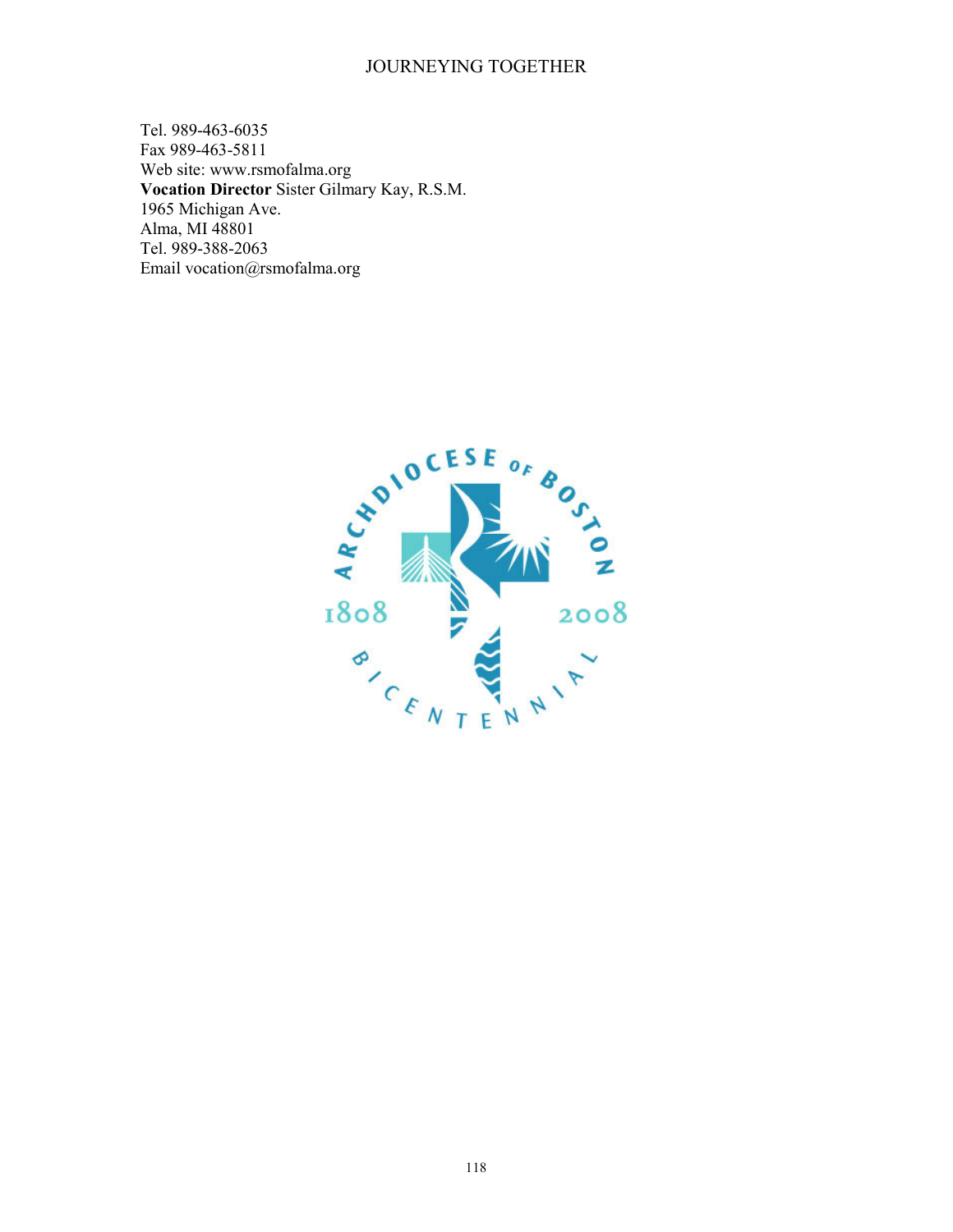# INDEX

African Mission Fathers 72 African Mission Sisters 90 Allegany Franciscans 29 Assumption Sisters 45 Assumptionists 100 Atonement Fathers 99 Atonement Sisters 90 Augustinians 6 Augustinians of the Assumption 100 Benedictines 94 Bernardine Franciscan Sisters 66 Blessed Sacrament Sisters 59 Bon Secours Sisters 73 Brigidines 111 Brotherhood of Hope 114 Brothers of Charity 20 Brothers of St. Francis Xavier 24 Brothers of the Christian Schools 99 Brothers of the Sacred Heart 44 Camillians 81 Carmel of Our Lady and St. Joseph 39 Carmelite Nuns 99 Carmelite Sisters for the Aged and Infirm 93 Carmelites 39, 67, 97 Catholic Foreign Missionary Society of America 59 Cenacle Sisters 57 Christian Brothers 96, 99 Christian Education Sisters 58 Cistercian Sisters 86 Clerics of St. Viator 107 Columban Sisters 81 Congregation of Christian Brothers 96 Congregation of Daughters of Mary of the Immaculate Conception 77 Congregation of Notre Dame 14 Congregation of the Missionaries of St. Charles 36 Congregation of the Most Holy Redeemer 15 Congregation of the Passion 52 Congregation of the Sacred Hearts of Jesus and Mary 103 Congregation of the Sacred Hearts of Jesus and Mary 47 Congregation of the Sacred Stigmata 49 Congregation of the Sisters of Bon Secours 73 Congregation of the Sisters of St. Felix of Cantalice 50 Daughters of Charity of St. Vincent de Paul 3 Daughters of Charity of the Sacred Heart of Jesus 100

Daughters of Clare of Assisi 78 Daughters of Mary 77 Daughters of St. Mary of Providence 105 Daughters of St. Paul 93 Daughters of the Holy Spirit 107 Discalced Carmelite Friars of the Immaculate Heart of Mary 67 Discalced Carmelite Nuns of Danvers 97 Divine Word Missionaries 62 Dominican Friars 83 Dominican Sisters 39 Dominican Sisters of Bethany 98 Dominican Sisters of St. Catharine, Kentucky 35 Felicians 50 Franciscan Friars 8, 17 Franciscan Friars of the Atonement 99 Franciscan Missionaries of Mary 53 Franciscan Missionary Sisters for Africa 90 Franciscan Sisters of Allegany 29 Franciscan Sisters of the Atonement  $90$ Franciscan Sisters of the Immaculate Conception 104 Franciscans 41, 45, 66 80 Franciscans of the Primitive Observance 116 Good Shepherd Sisters 10 Good Shepherd Sisters of Quebec 31 Grey Nuns 11 Grey Nuns of the Cross 22 Grey Nuns of the Sacred Heart 60 Halifax Charity Sisters 31 Holy Cross Sisters 82 Holy Union Sisters 47 Hospitaller Brothers of St. John of God 72 Institute of the Sisters of Our Lady of Mt. Carmel 95 Jeanne d'Arc Sisters 72 Jesuits 64 La Salette Fathers 68 Little Brothers of St. Francis 101 Little Missionary Sisters of Charity 95 Little Sisters of the Assumption 79 Little Sisters of the Holy Family 44 Little Sisters of the Poor 14 Marianists 111 Marist Brothers of the Schools 41 Marist Fathers and Brothers 27 Marist Missionary Sisters 61 Maryknoll Fathers and Brothers 59

Medical Mission Sisters 103 Medical Missionaries of Mary 89 Mission Helpers of the Sacred Heart 74 Missionaries of Charity 108 Missionaries of Our Lady of La Salette 68 Missionary Franciscan Sisters of the Immaculate Conception 45 Missionary Oblates of Mary Immaculate 11 Missionary Servants of the Most Blessed Trinity 69 Missionary Sisters of St. Charles Borromeo 115 Missionary Sisters of St. Columban 81 Missionary Sisters of the Society of Mary 61 Missionary Society of St. Paul the Apostle 70 Nazareth Charities 28 Notre Dame Sisters 7 Oblate Sisters of the Most Holy Redeemer 98 Oblates 11 Oblates of the Virgin Mary 103 Order of St. Augustine 6 Order of St. Camillus 81 Order of St. Clare 51 Order of the Servants of Mary 109 Passionists 52 Paulists 70 Poor Clares 51, 78 Poor Sisters of Jesus Crucified and the Sorrowful Mother 63 Presentation Sisters 98 Priestly Fraternity of St. Charles Borromeo 117 Redemptorists 15 Religious of Christian Education 58 Religious of Jesus and Mary 112 Religious of the Cenacle 57 Religious of the Sacred Heart 21 Religious Sisters of Mercy 117 Sacred Heart Brothers 45 Saint Chrétienne Sisters 47 Salesians of Don Bosco 71 Scalabrini Fathers 36 Scalabrini Sisters 115 School Sisters of Notre Dame 26 Servants of the Immaculate Heart of Mary 31 Servites 109 Sisters of Charity of Halifax 31 Sisters of Charity of Montreal 11 Sisters of Charity of Nazareth 28 Sisters of Charity of Ottawa 22